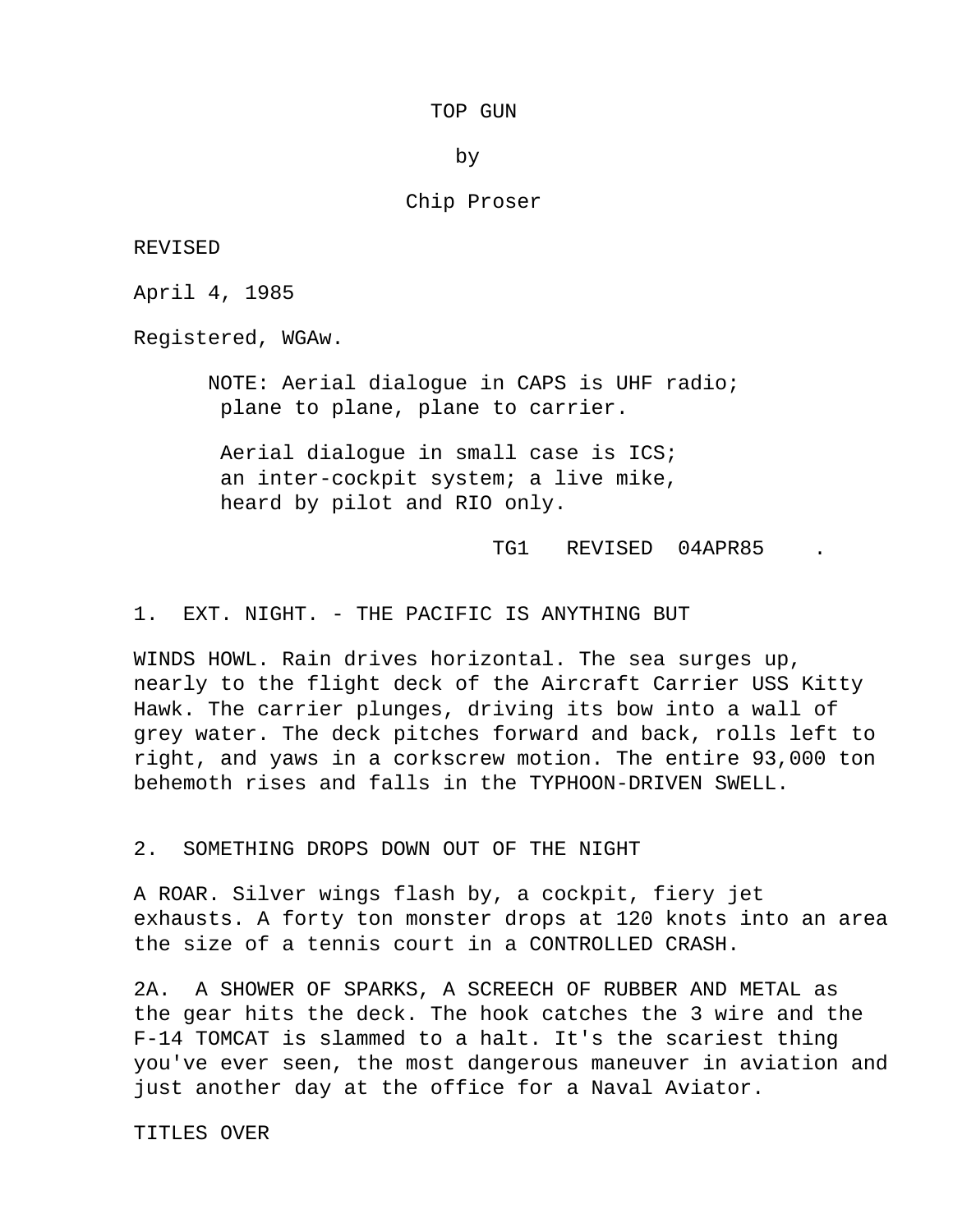HARD DRIVING ROCK AND ROLL - THE CARS - RIDE ME HIGH

3. FLIGHT DECK - THE LANDING SIGNAL OFFICER - (LSO)

 Leans almost horizontal into the winds. He holds the pickle, controlling the landing lights and speaks into a mike. His calm, professional commands belie the extreme conditions.

 LSO POWER, POWER...DON'T CLIMB... OKAY, HOLD WHAT YOU GOT.

4. ANOTHER TOMCAT FLIES OVER THE RAMP

 It slams in. The pilot hits full power, catches the wire, slams to a stop, cuts his engines.

5. OMITTED

6. AIR OPS - BELOW DECK

 Lots of scopes and electronic gear. The CARRIER CONTROL APPROACH OFFICER (CCA) watches a blip on radar, reaches for his mike key.

# 7. EXT. THE TWILIGHT'S LAST GLEAMING - (AERIAL)

 We float like gods, above the storm, above the cloud cover, looking down. From overhead, a probe slides into frame, then a graceful nose. The cockpit sides by, Pilot, then Radar Intercept Officer (RIO) barely illuminated by the orange glow of their instruments. The fuselage gracefully swells to two enormous air intakes, then variable angle wings, swept back for high speed flight. Twin tailbooms cant outward, horizontal stabilizers make constant adjustments. Enormous twin jet exhaust ports glow red in the moonlight.

8. INT. COCKPIT - (AERIAL)

 We become aware of WIND WHISTLE, JET ENGINE SOUNDS, RADIO STATIC. The pilot, COUGAR, is calm, steady. The Radar Intercept Officer in the backseat, GOOSE, is a wildman, always an edge of humor in his voice. A UHF transmission breaks in..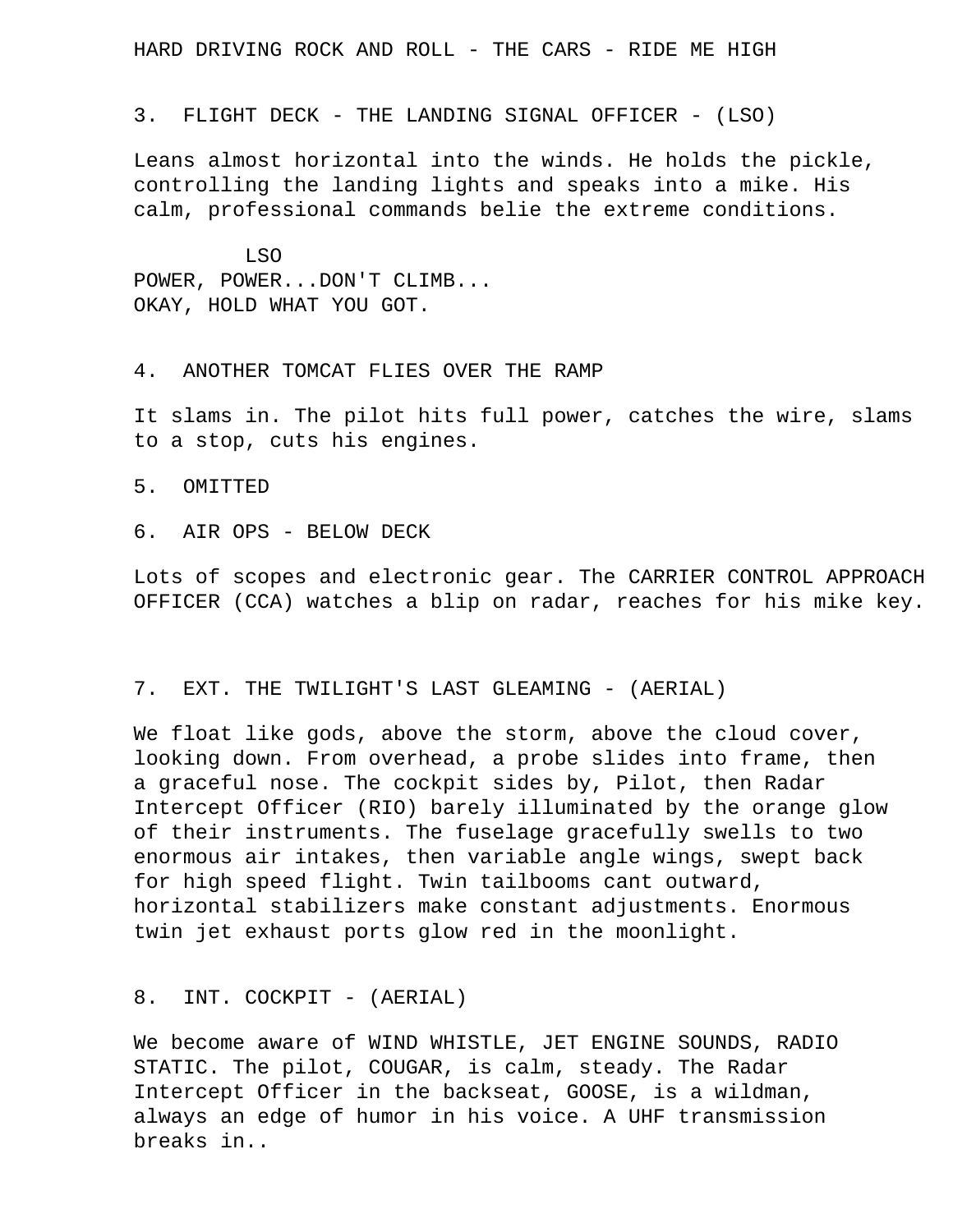STRIKE (V.O. filtered) GHOST RIDER, THIS IS STRIKE... WE HAVE UNKNOWN CONTACT INBOUND, MUSTANG. YOUR VECTOR ZERO NINE ZERO FOR BOGEY.

Almost immediately the RIO picks up a target and responds.

 GOOSE CONTACT 20 LEFT AT 25, 900 KNOTS CLOSURE.

8A. ANGLE - SECOND F-14 - 115 - COUGAR'S WINGMAN

 Come in on the cockpit with stenciled name and call signs: LT. EVAN MITCHELL is the pilot, MAVERICK. In flight suit and oxygen mask, we can only see his eyes. they are confident. In his mid-twenties, he is lean, hard, athletic...the archetype fighter pilot. His rear-seater is LTJG. WALTER MERLIN; WIZARD.

 MAVERICK I'LL I.D. HIM, YOU HOOK 'EM.

Maverick peels off to right, to high cover position; 5 o'clock.

9. INT. GHOST RIDER 117 - COUGAR'S POV

 HEADS UP DISPLAY (HUD) glows dimly on the windscreen. Directly in front of the stick, two CRT screens display data. The bottom screen shows a radar sweep. Wedged between the instruments is a snapshot of a pretty young woman with a 2 month-old baby.

GOOSE

 Closing fast. MUSTANG, THIS IS GHOST RIDER ONE ONE SEVEN. CONTACT ONE BOGEY, 090 AT 15 MILES, 900 KNOTS OF CLOSURE. COUGAR Look for the trailer.

 GOOSE I don't see anything. MAVERICK, YOU HAVE A TRAILER?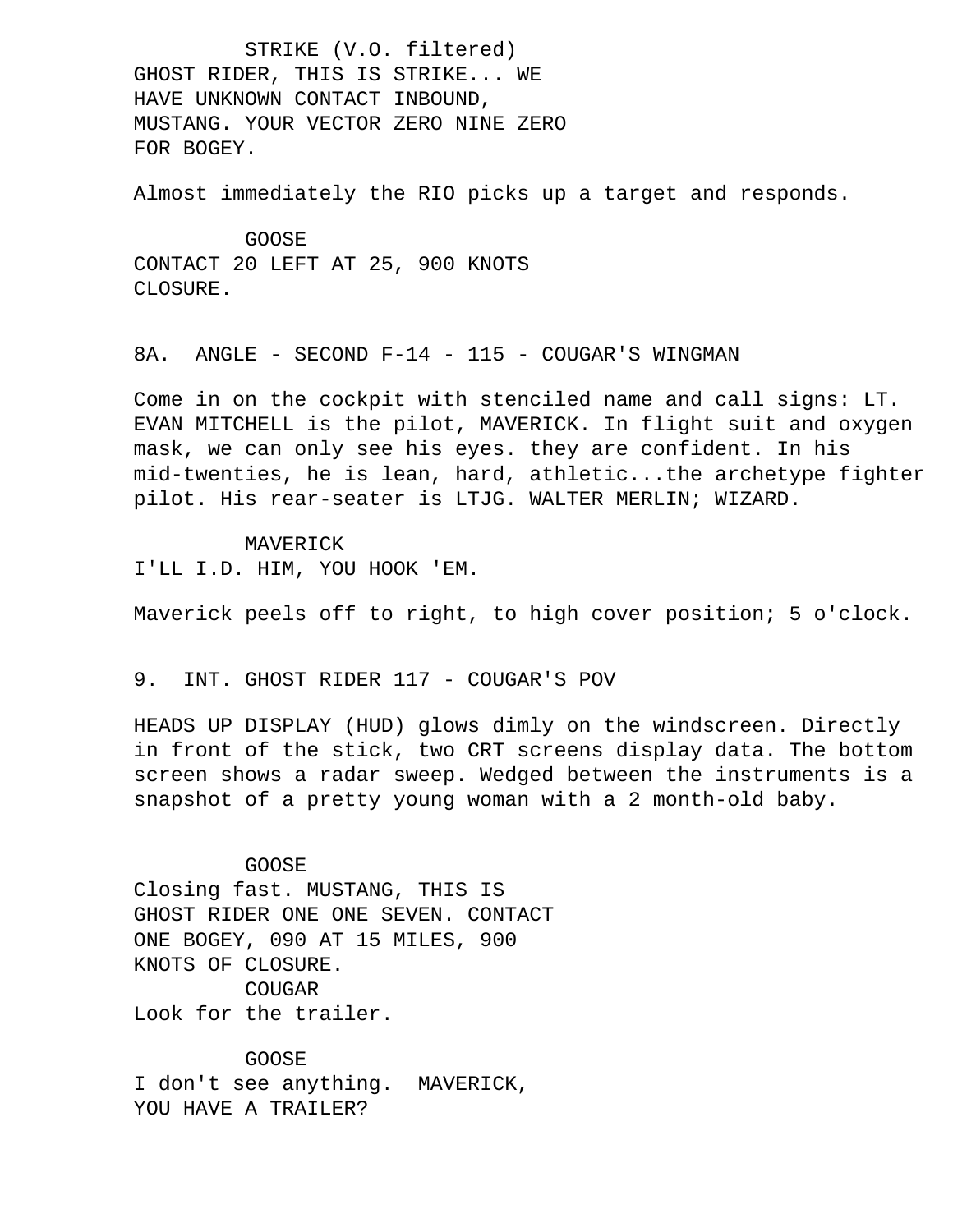# 10. MAVERICK'S F-14

Flying in combat spread, 1 mile abeam, higher.

 GOOSE NEGATIVE, COUGAR. LOOKS LIKE HE'S SINGLE.

11. INT. 117 - COUGAR'S COCKPIT

 COUGAR HANG BACK AND WATCH FOR HIM. HERE COMES...MIG ONE.

# 12. EXT. SKY

 Closing at 900 knots, The MiG is a speck, then a flash and a ROAR, a knife-edge pass at 300 feet. It rockets past his left wing tip and disappears. Cougar kicks rudder, whips the stick, screams into a tight turning roll and dives after him. He slams the throttle forward to ZONE 5 AFTERBURNER.

### 13. EXT. - MAVERICK'S F-14

Maverick sees a SECOND MiG drop from above onto Cougar's tail.

#### MAVERICK

BOGEY ON YOUR SIX. I'M ON HIS.

Maverick swings after him, lights it.

13A. ALL FOUR JETS SCREAM DOWN IN A POWER DIVE.

They punch through cloud cover into the soup.

#### 14. EXT. COUGAR'S F-14

 He is closing on the first MiG when a shocking BLIPBLIPBLIPBLIP tone breaks into their headsets.

 GOOSE I've got a six strobe. I think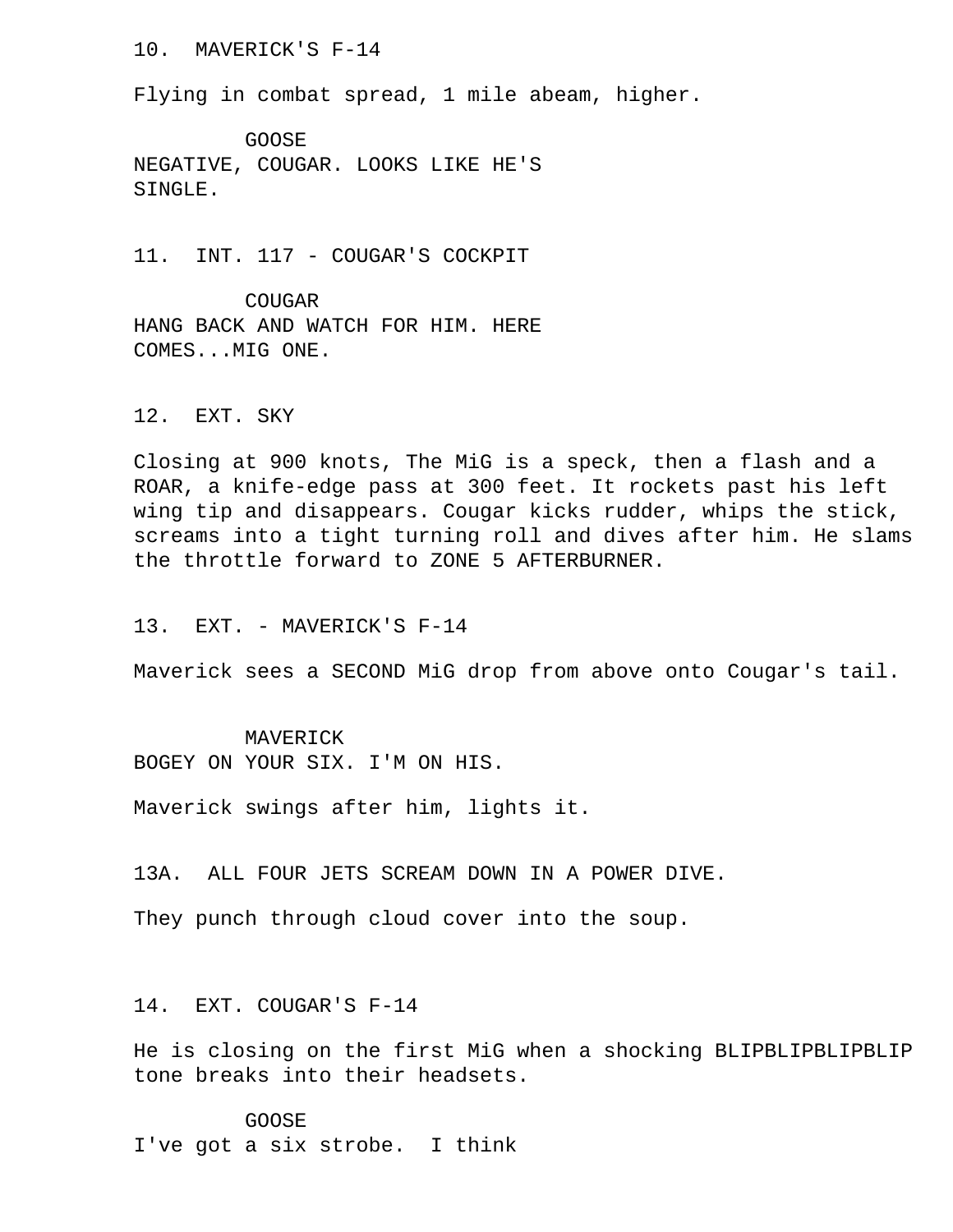he's locked on us.

 COUGAR It's a MiG 21. They don't have radar missiles!

 GOOSE Let's hope you're right!

 COUGAR What is he doing?

 GOOSE He's pissing me off!

 Cougar swings mad gyrations, cutting back and forth across the front MiG's tailpipe, trying to break the lock-on. The TONE grows more insistant.

 COUGAR Can't shake him.

 MAVERICK (V.O.) WHAT'S MIG ONE DOING?

 COUGAR Maintaining course. Straight for Mustang.

 GOOSE Stay with him.

The tone grows steady, BLIPBLIPBLIPBLIP.

GOOSE

 (alarmed) That's missile lock!

 COUGAR He better be kidding!

 GOOSE Lordy! Eyeball to Asshole. Hope nobody burps!

14A. INT. MAVERICK'S F-14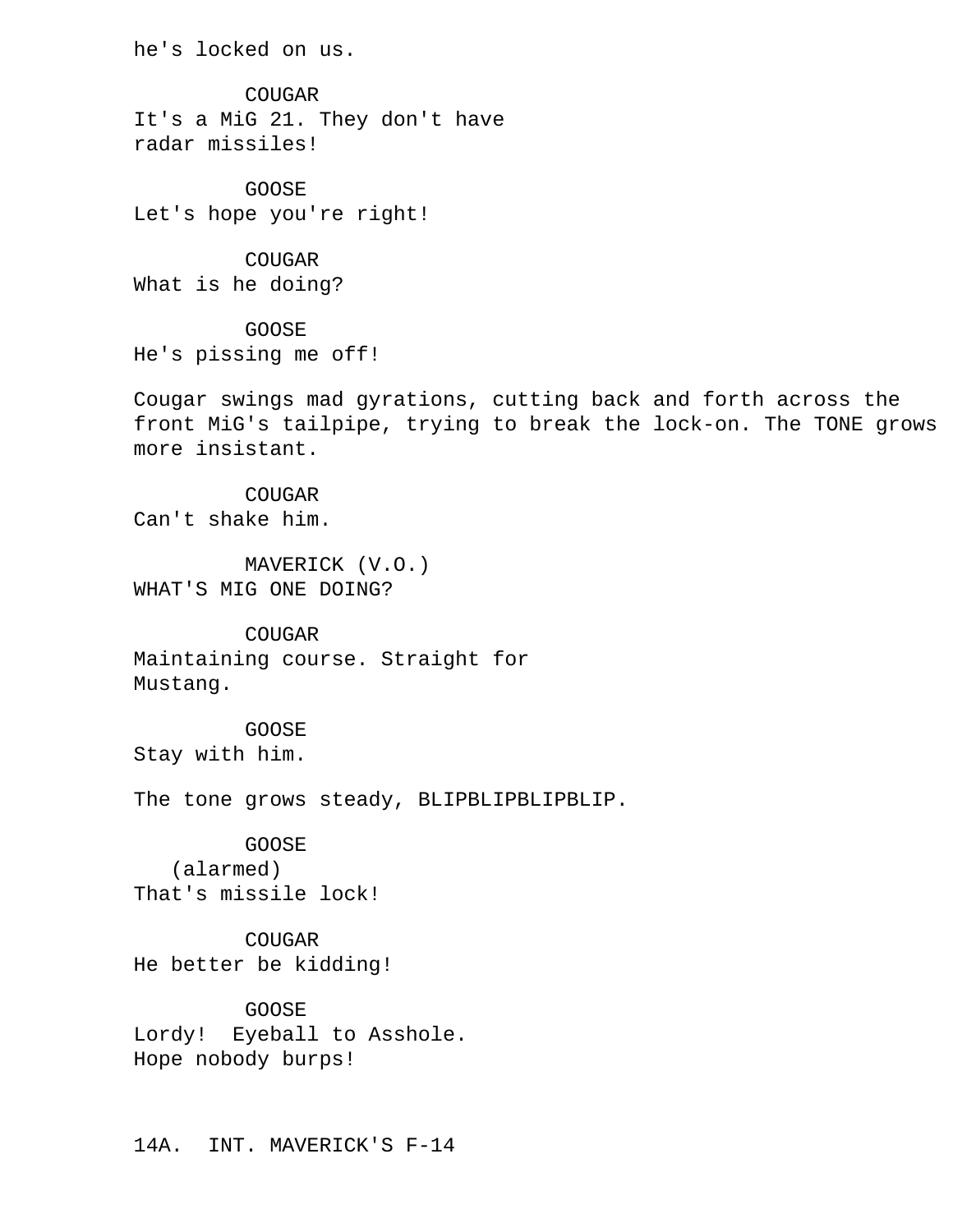#### MAVERICK

 I'LL LOCK ON THEM, COUGAR. (to himself) Gotcha covered, don't nobody move.

 COUGAR I'M UP HERE TOO, MAVERICK.

# MAVERICK

 ROGER, COUGAR. (to himself and his RIO) Okay boys, pull out with your hands up and nobody'll get hurt.

14B. INT. COUGAR'S F-14

Up front, Cougar checks his gunsight...He gets I.R. lock...

 COUGAR We're locked on MiG ONE. Why doesn't he disengage?

 GOOSE These guys are getting on my nerves.

14C. FINALLY, MIG ONE TURNS AWAY.

 GOOSE GHOST RIDER TO MUSTANG. BANDITS TURNING AWAY.

But Cougar presses forward, and MiG TWO stays on his tail.

 MAVERICK COUGAR, BREAK LEFT. TRY A HIGH G ROLL UNDERNEATH. BREAK OUT THE BOTTOM.

 Anger gives way to discipline. Cougar's Tomcat breaks left, dives into dense cloud. MiG TWO still follows.

 MAVERICK HE'S STILL ON YOU, COUGAR.

15. EXT. COUGAR - IN THE CLOUDS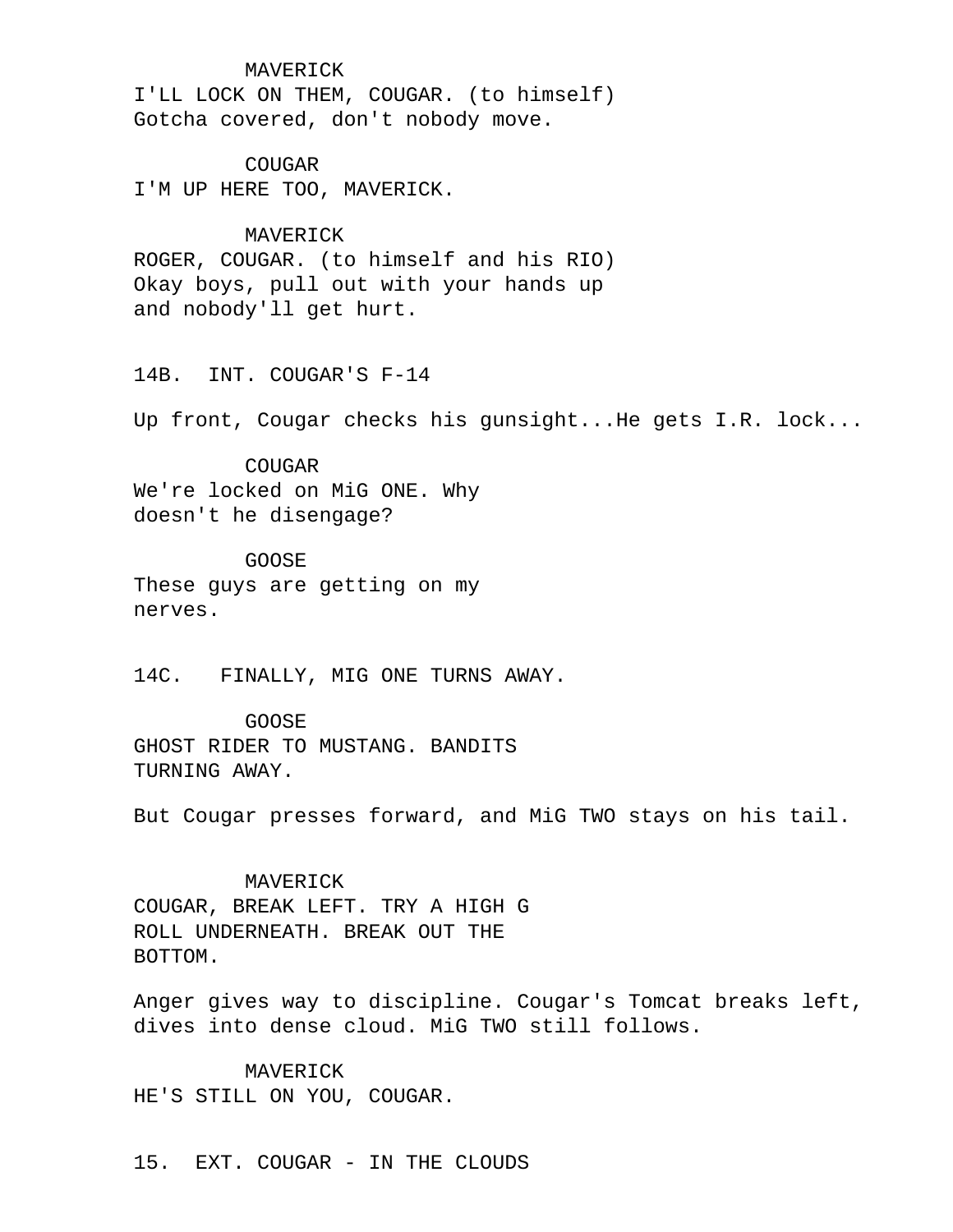Still hears the tone, BLIPBLIPBLIP...

COUGAR

I KNOW. I KNOW.

He rolls over into wild evasive maneuvers, finally breaks lock.

# 16. INT. MIG

 Breaks out of cloud, looks around, startled. There is nothing, no F-14. He scans the sky frantically, while rolling the aircraft. ...Suddenly, he feels a presence. He looks straight up and behind him. A few feet away, a TOMCAT slides into position canopy to canopy, an incredible feat of flying. Maverick and Wizard stare at him. Maverick slides even closer, canopies nearly touching. The MiG pilot acknowledges them with a weak wave. Maverick stares for a moment, then flips him the bird.

 The MiG pushes negative G, hard down and away. He heads for the deck.

 WIZARD He's running for it.

 MAVERICK Ah, the thrill of victory and the agony of defeat.

 WIZARD Speaking of feet, fuel's down to 4.0. We're gonna get them wet unless we find a Sonoco station.

## MAVERICK

 COUGAR, THIS IS MAVERICK. I'M GETTING HUNGRY, LET'S HEAD FOR THE BARN. ...COUGAR, WHERE ARE YOU?

17. EXT. KITTY HAWK FLIGHT DECK - THE LSO

Stands the on plunging deck, peering into the roaring night.

 CCA (Filtered) GHOST RIDER ONE-ONE-FIVE, THIS IS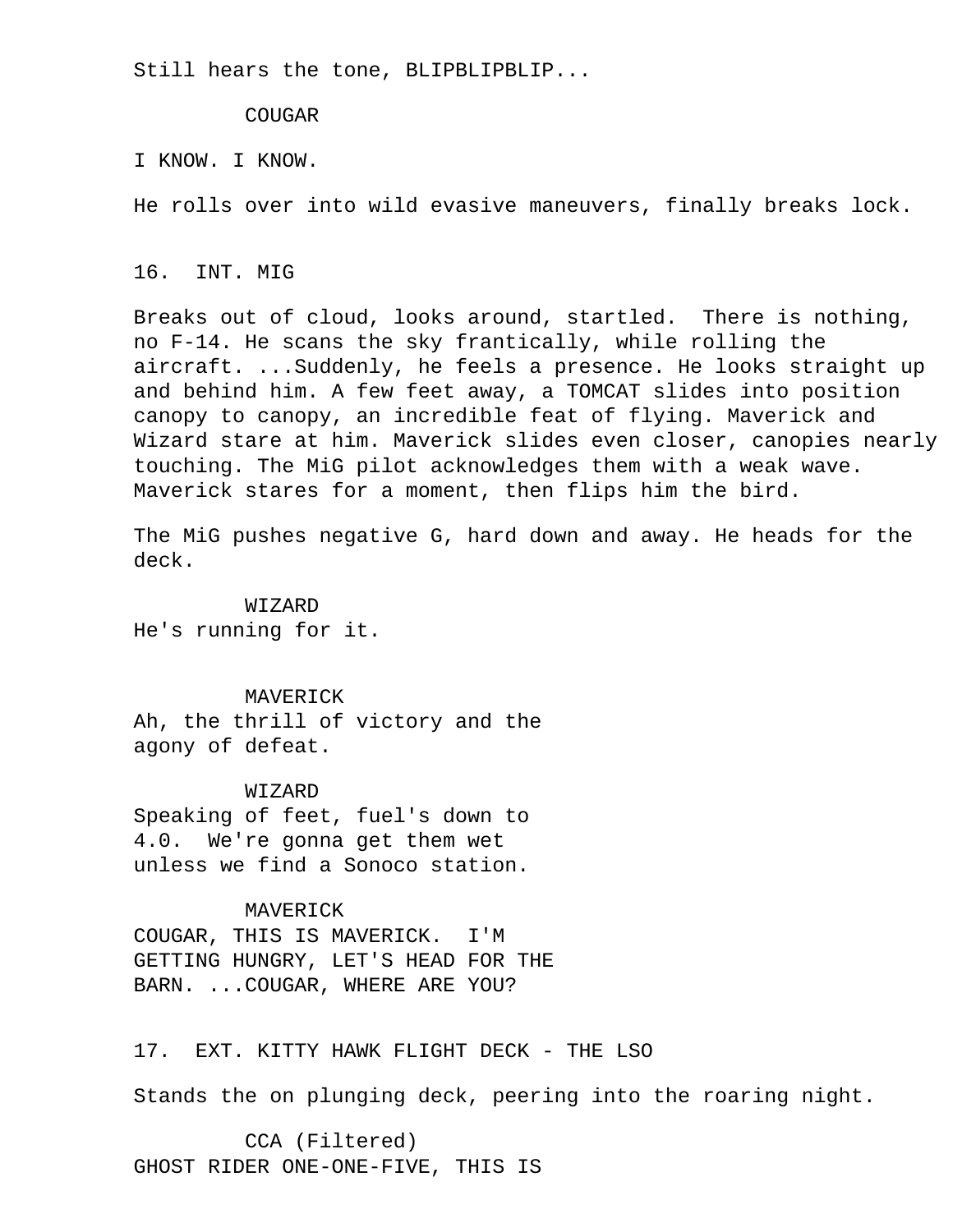MUSTANG. WX THREE HUNDRED. ONE MILE VISIBILITY WITH HEAVY RAIN. FINAL INBOUND BEARING THREE-FOUR- ZERO. DECK IS MOVING.

# 18. INT. COCKPIT 117 - COUGAR

# COUGAR

 This is crazy. How the hell we supposed to land on something we can't even see!

# GOOSE

 Hey, if it was easy, everybody would want to come up here and do it..... Instead of just us.

# COUGAR

 (corrects him) You.

 MUSTANG (V.O. filtered) MUSTANG TO GHOST RIDER 115...110 SPIN, 42 LOCK. AT 5 MILES READ YOUR NEEDLES.

19. INT. COCKPIT 115 - MAVERICK

 MAVERICK NEEDLES READ DOWN AND LEFT.

 CCA (V.O. filtered) CONCUR, FLY YOUR NEEDLES.

# MAVERICK NEEDLES CENTER.

 CCA (V.O. filtered) ROGER. CALL THE BALL.

 MAVERICK Call the ball? I don't see the ship!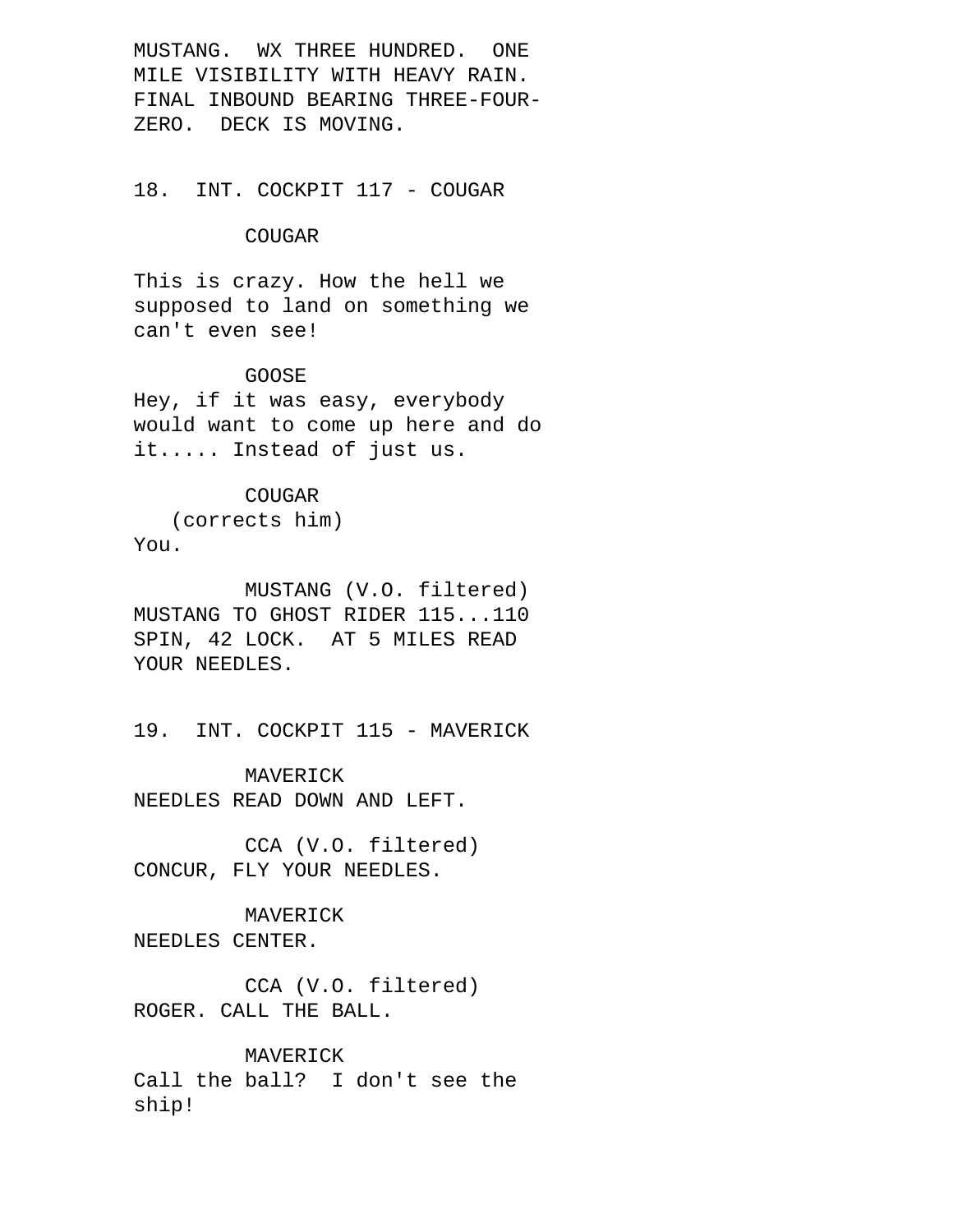20. INT. COCKPIT 117 - COUGAR'S POV

 BLASTS slam the airframe. Rain tattoos the canopy. A gust rolls the Tomcat, he straightens it, A gust flips it again.

20A. MAVERICK'S POV

The Carrier lights appear and disappear through the storm.

21. INT. COCKPIT 117 - COUGAR

GOOSE

(To Himself)

 A walk in the park, Mustang. You with me, cat man?...Cougar...you with me?

Goose is thrown about as the wing dips, straightens, dips.

 COUGAR Help me with this one, I'm really screwed up.

 GOOSE Bring it left. Bring it left, You're high.

 COUGAR This is crazy!

GOOSE

What is?

 COUGAR Wait! Hell!..Something's wrong!

 GOOSE What? What is it?

COUGAR

Were upside down!

GOOSE

You're crazy. We're level.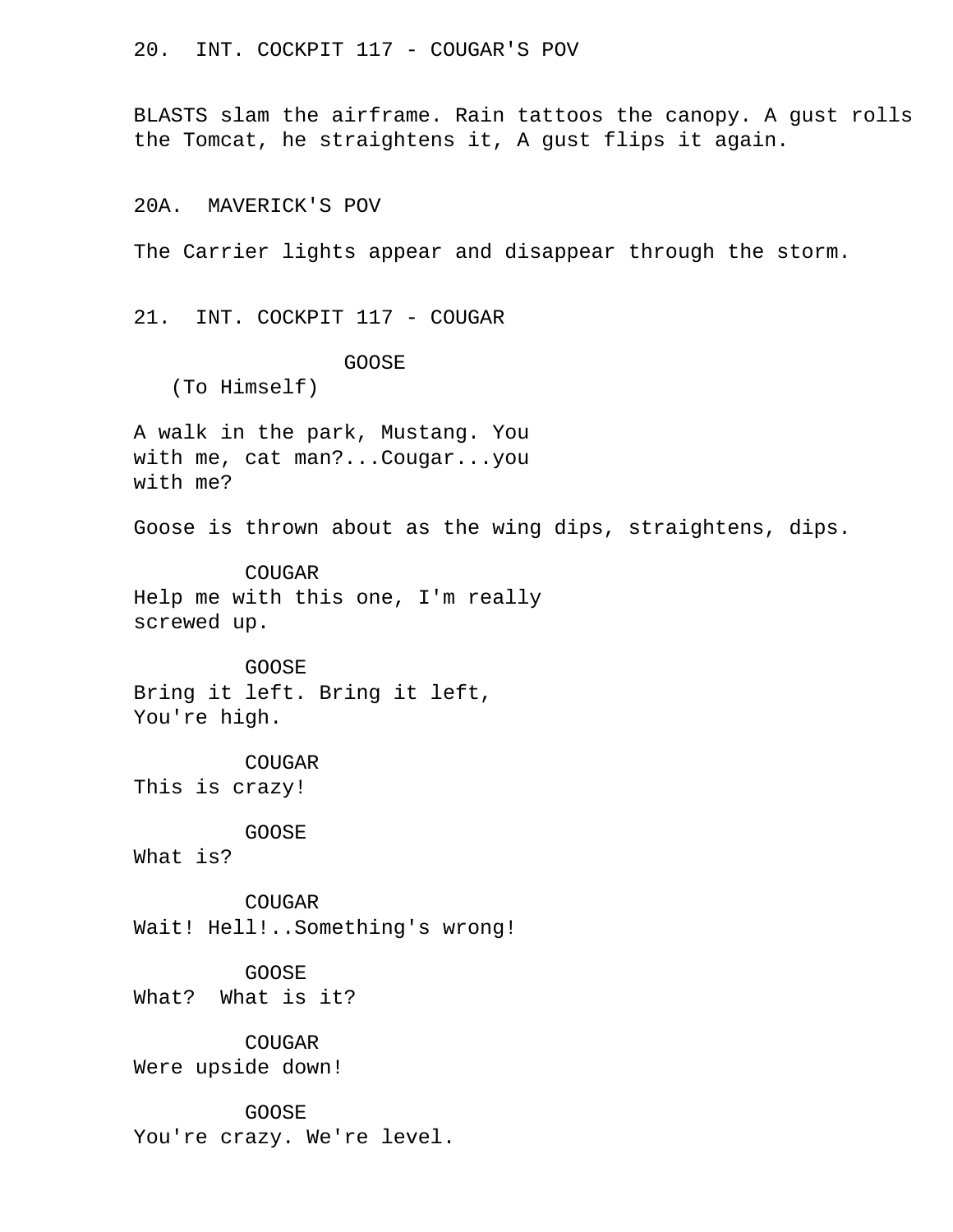#### COUGAR

 Can't you feel it? I'm hanging in my straps!

 GOOSE You're not. We're level. Look at the instruments, we're okay!

 COUGAR They must be broken. I'm hanging in my straps! We're inverted!

 GOOSE We're not! Trust me! We're okay.

22. FLIGHT DECK - LSO CONTROLLING 115 - MAVERICK

 LSO A LITTLE POWER...FLY THE BALL. LOOKING GOOD...HOLD WHAT YOU GOT.

23. MAVERICK'S F-14 - ON FINAL APPROACH.

24. INT. COCKPIT - MAVERICK

He hears Cougar's chatter over the air.

 COUGAR (V.O. filtered) WE'RE UPSIDE DOWN! WE CAN'T LAND!

 GOOSE (V.O. filtered) WELL, WE CAN'T STAY UP HERE EITHER.

25. FLIGHT DECK

 Maverick's plane settles in over the ramp, suddenly, BLASTS FROM IT'S AFTERBURNERS...it ROARS over the deck without touching and off into the night. The LSO is shocked into comment.

 LSO WHERE THE HELL YOU GOING?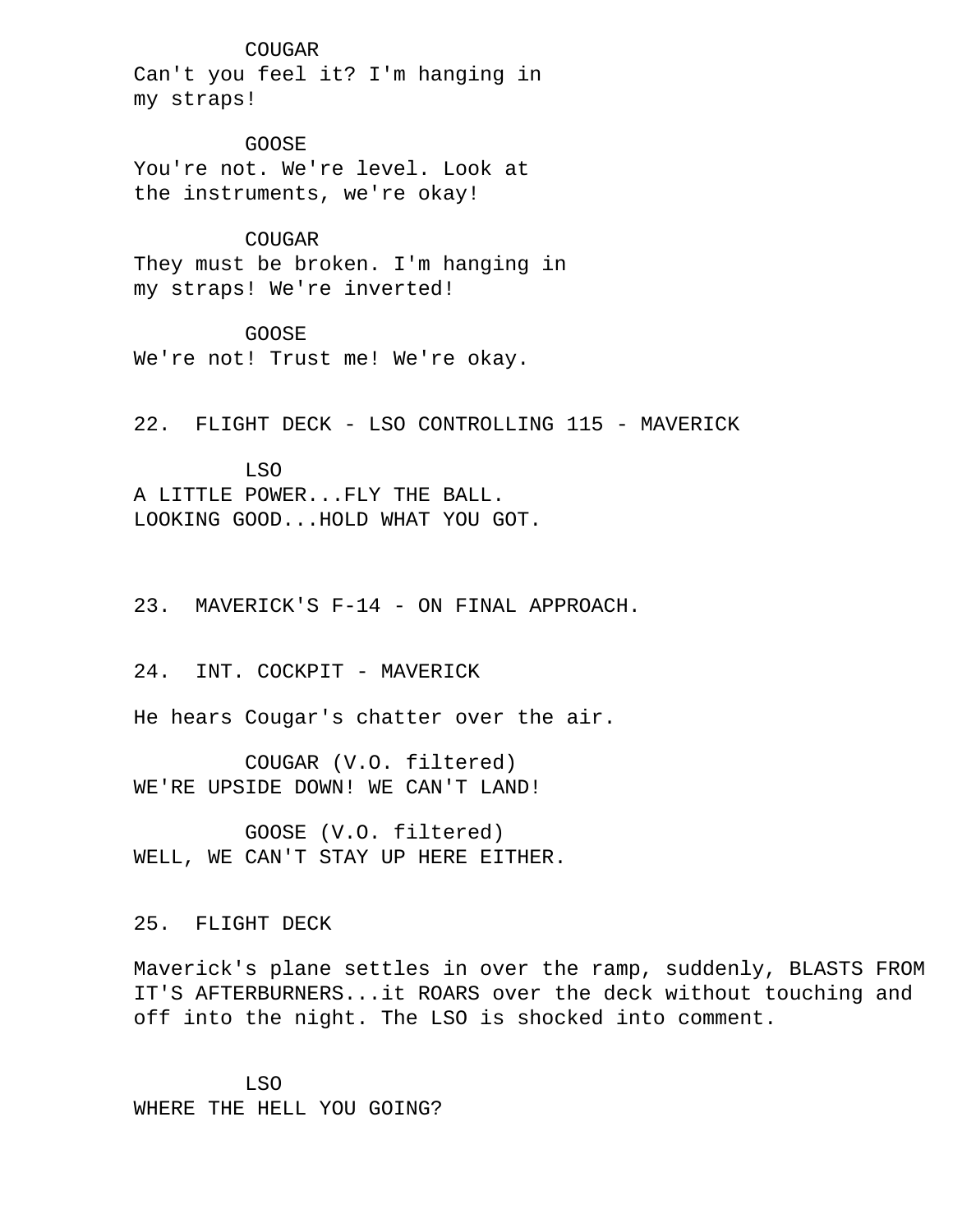26. MAVERICK'S COCKPIT - (AERIAL)

 MAVERICK I...FORGOT SOMETHING.

 WIZARD What the hell you doing?

 MAVERICK Helping him in.

#### WIZARD

 What makes you think we can get back in? We don't have the fuel for this. MAVERICK

Just get me to him.

# WIZARD

 He's nine o'clock high. We're two thousand pounds low!

# 27. DARK TURBULENT CLOUDS

 Maverick's plane pulls up behind Cougar's. Cougar's plane suddenly flips over, flying inverted.

# COUGAR

I'm pulling up.

 GOOSE No! Now we're inverted!

 Maverick pulls up off the wing of the inverted aircraft. His voice is calmness itself.

 MAVERICK HEY, ANY OF YOU GUYS SEEN AN AIRCRAFT CARRIER AROUND HERE?

Cougar looks over, surprised.

 COUGAR WHAT ARE YOU DOING HERE?

MAVERICK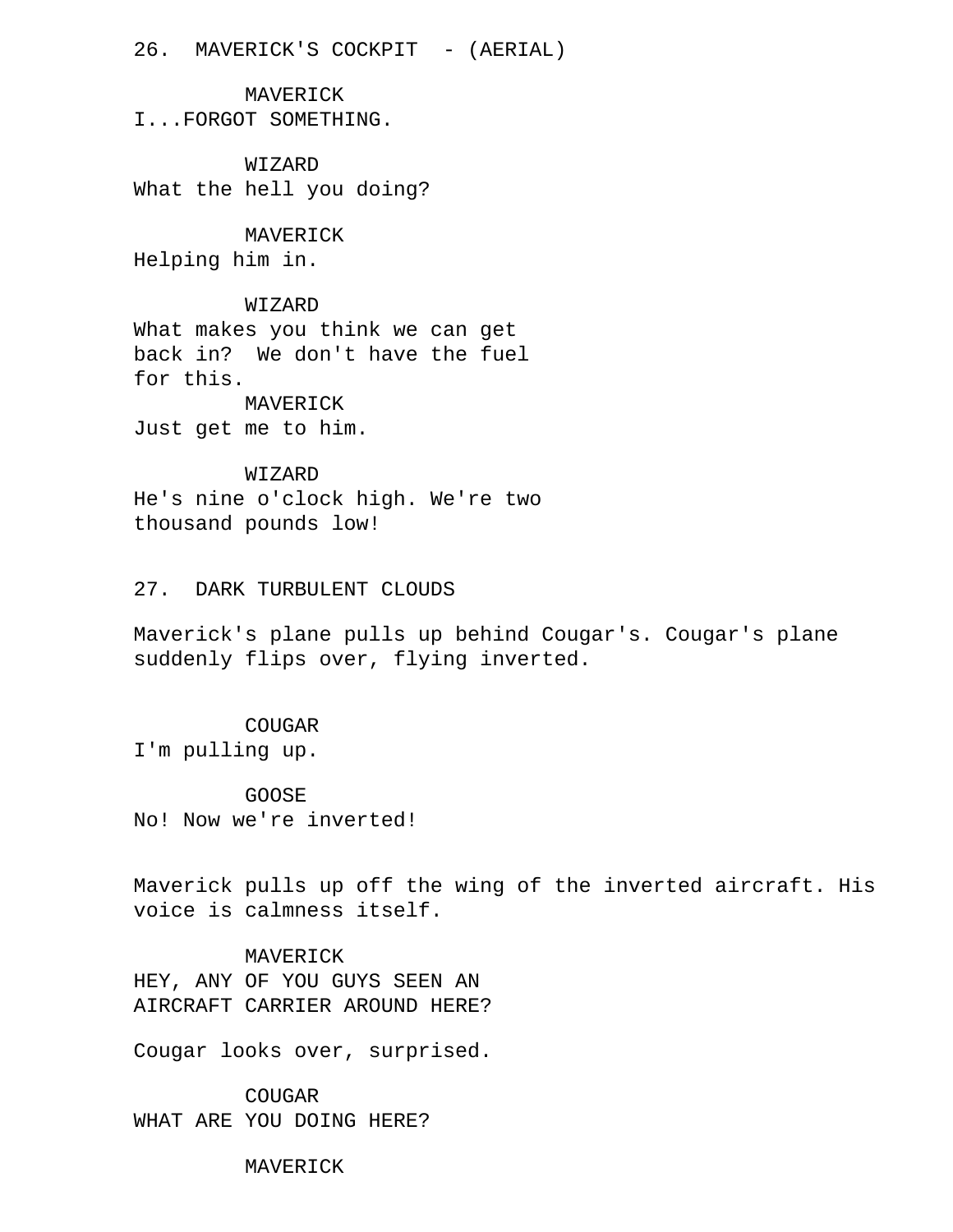EVERYBODY'S GOT TO BE SOMEWHERE. ..NOW WE'RE RIGHT WITH YOU. YOU ARE INVERTED. ROLL IT, COUGAR.

Nothing happens.

 MAVERICK COUGAR, THIS IS MAVERICK. HALF ROLL IT. NOW!

Cougar's plane completes the roll, is now upright.

#### GOOSE

 We're on vapor, Cougar, you got to put it down.

#### COUGAR

 It's crazy, man. Instruments are crazy. We're gonna have to eject.

# GOOSE

 TELL HIM, WILL YOU TELL HIM? OUR INSTRUMENTS ARE OKAY.

#### MAVERICK

 YOU'RE STRAIGHT AND LEVEL, COUGAR. COUGAR I'M HANGING IN MY STRAPS. I TURN IT OVER AND I'M STILL HANGING IN MY STRAPS. WHAT THE HELL IS GOING ON UP HERE?

#### MAVERICK

YOU'RE NOT IN THE STRAPS. IT'S VERTIGO, THAT'S ALL IT IS. STAY ON MY WING. I'LL DROP YOU OFF.

Maverick pulls up wing tip to wing tip, inches apart.

COUGAR

MAVERICK.

MAVERICK

YEAH, COUGAR?

COUGAR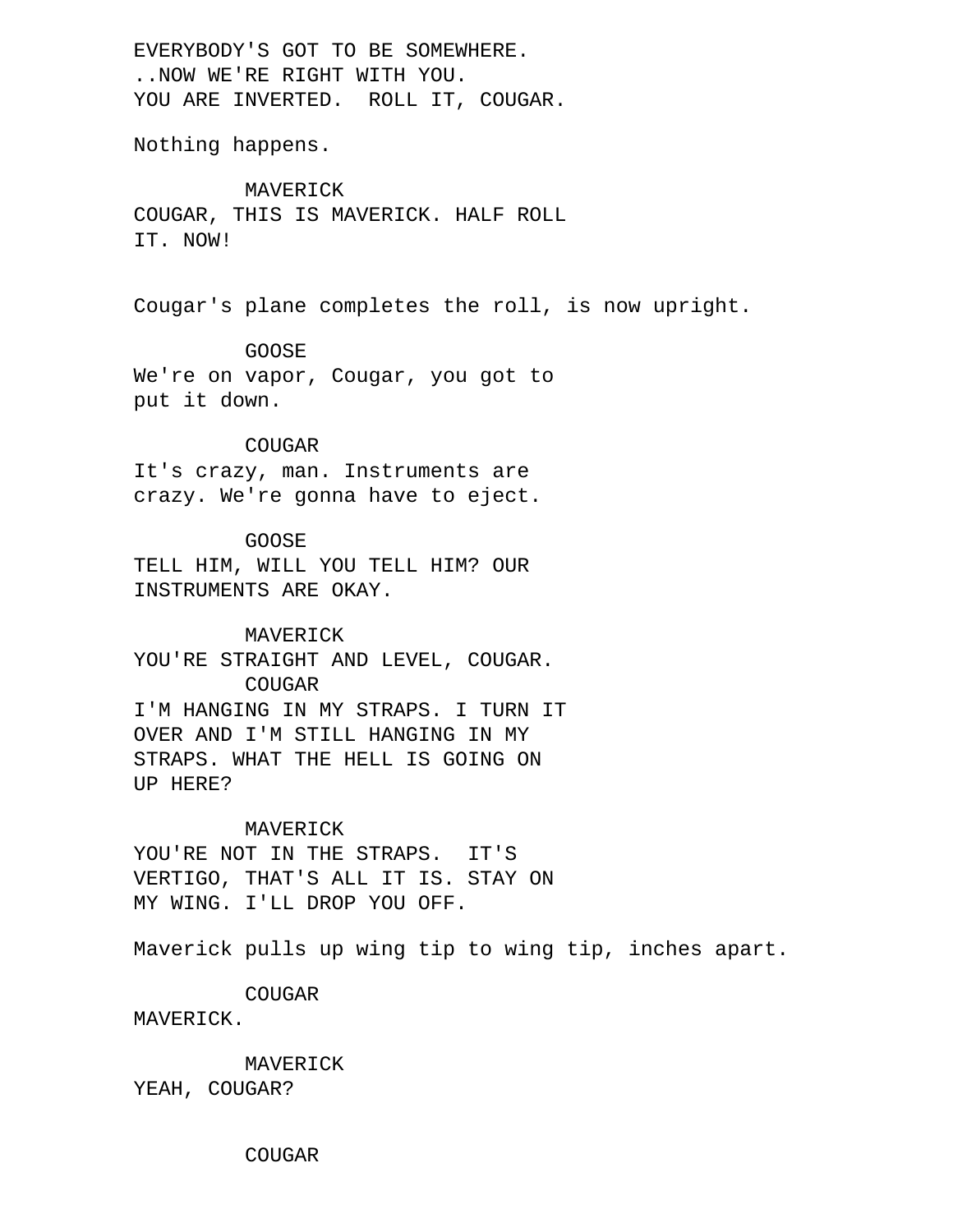YOU BETTER NOT BE RAGGING ME... IF YOU'RE FLYING UPSIDE DOWN...

 MAVERICK NO JOKE, COUGAR. ON THE LEVEL. EVEN I WOULDN'T DO THAT TO YOU.

# COUGAR

 I'M UPSIDE DOWN. I KNOW IT. I'M GONNA EJECT.

# GOOSE

 Look at the weather! They'll never find us! We're near out of fuel. Put it down.

 MAVERICK COUGAR, YOU'RE ON THE BALL.

 COUGAR OKAY... OKAY. BUT IF I LAND THIS THING UPSIDE DOWN. AND I LIVE. I'LL HAVE YOUR BUTT!

# GOOSE You'll have mine, Cougar. It'll be where your head used to be.

28. EXT. FLIGHT DECK

 All eyes are on what they can see of the approach of the two planes. Maverick drops him off at the pattern and circles. The LSO watches the approach. The Tomcat drops a wing, straightens, drops the wing, straightens ... the approach of a pilot experiencing vertigo as Cougar tries to satisfy his inner ear.

 LSO LEVEL...YOUR WINGS... EASY... YOU'RE SETTLING....FLY THE BALL.

A wind shear just off the ramp drives the plane suddenly down.

 LSO POWER...POWER!..POWER!...WAVE OFF! WAVE OFF WAVE OFF!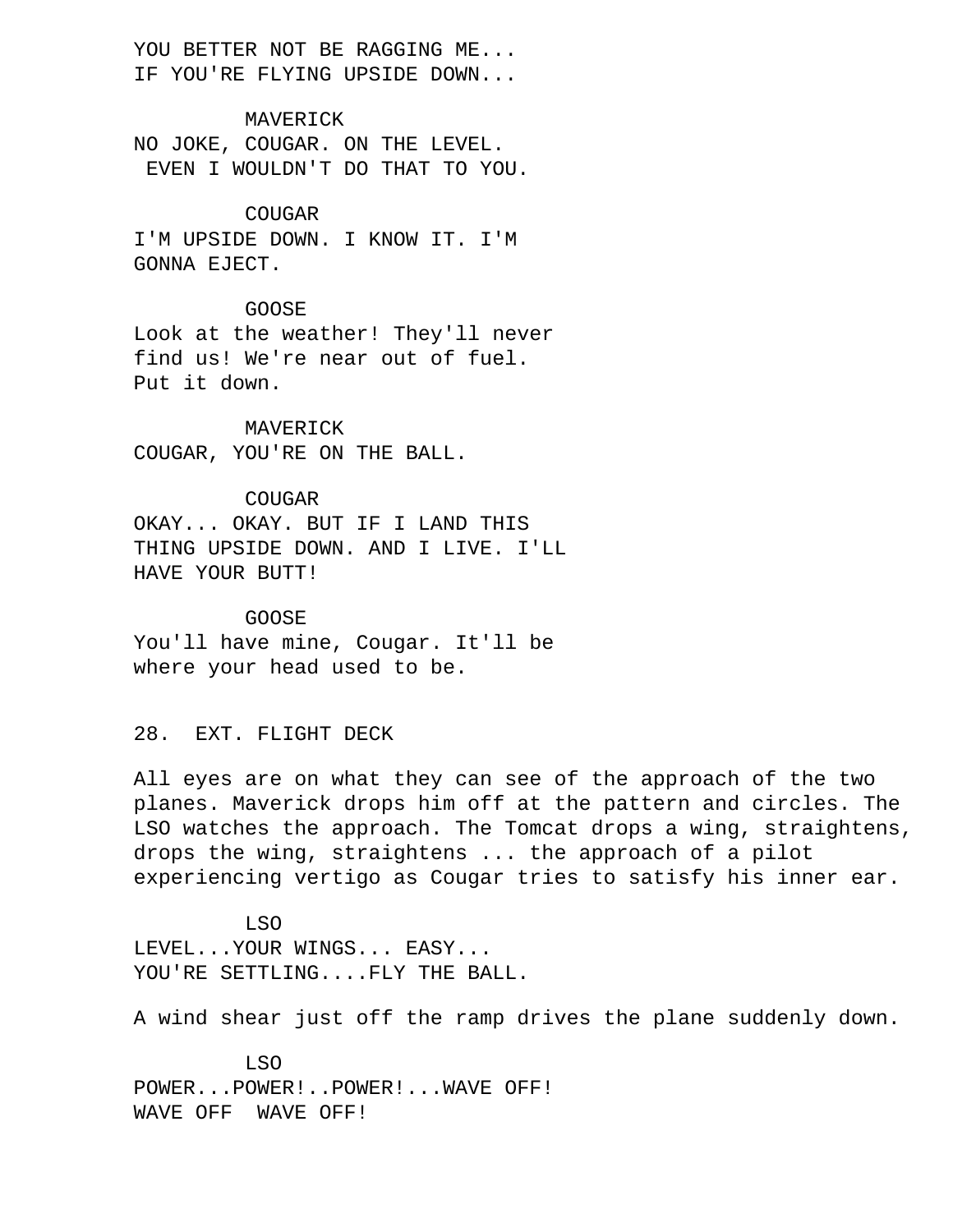AFTERBURNERS BLAST, but the Tomcat horrifyingly settles tail-low toward the deck. The deck crew watches in terror as the plane wallows in toward them. The LSO'S turn, take a few steps and throw themselves off the flight deck.

 They sail into the night toward the surging seas a hundred feet below, then are caught in safety nets hung off the side.

# 28A. THE PLANE

 Settles, settles, standing on it's engines, trying to arrest it's downward momentum. The hook raises sparks as it skids across the deck... The plane stops falling and hangs for a moment, about to blast back up, when the hook catches the last wire.. The wire snags it, plucking 45,000 pounds of fuel, metal and men out of the air and slamming it all to the deck. WHAMMMM! Right wheel flies up the deck and over the side...the gear collapses. The plane SCREECHES sideways. The crew watches helplessly as it skids slams into it and comes to rest in cloud of fuel vapor and steam.

The LSO runs up, shouting into the mike.

 LSO COUGAR, GOOSE...COME IN COUGAR! SHUT YOUR ENGINES DOWN, YOU'VE ARRIVED.

 AIR BOSS GHOST RIDER! ACKNOWLEDGE! GHOST RIDER! ACKNOWLEDGE!

 Crash crew leaps into action. The fire crew is there. The man in the Silver Suit jumps up on the wing and crawls to the cockpit. The figures inside are not moving. He hits the canopy release. The canopy pops open. Silver suit grabs at the rear seat harness release. He screams through his suit's aluminized cloth...

 SILVER SUIT Goose, can you hear me? Goose!

 Nothing for a moment. He's dead! Then the RIO'S helmet moves...His head turns. He tears the mask away from his face, looks up at Silver Suit. His head clears.

 GOOSE Oh, Hello... Valet parking?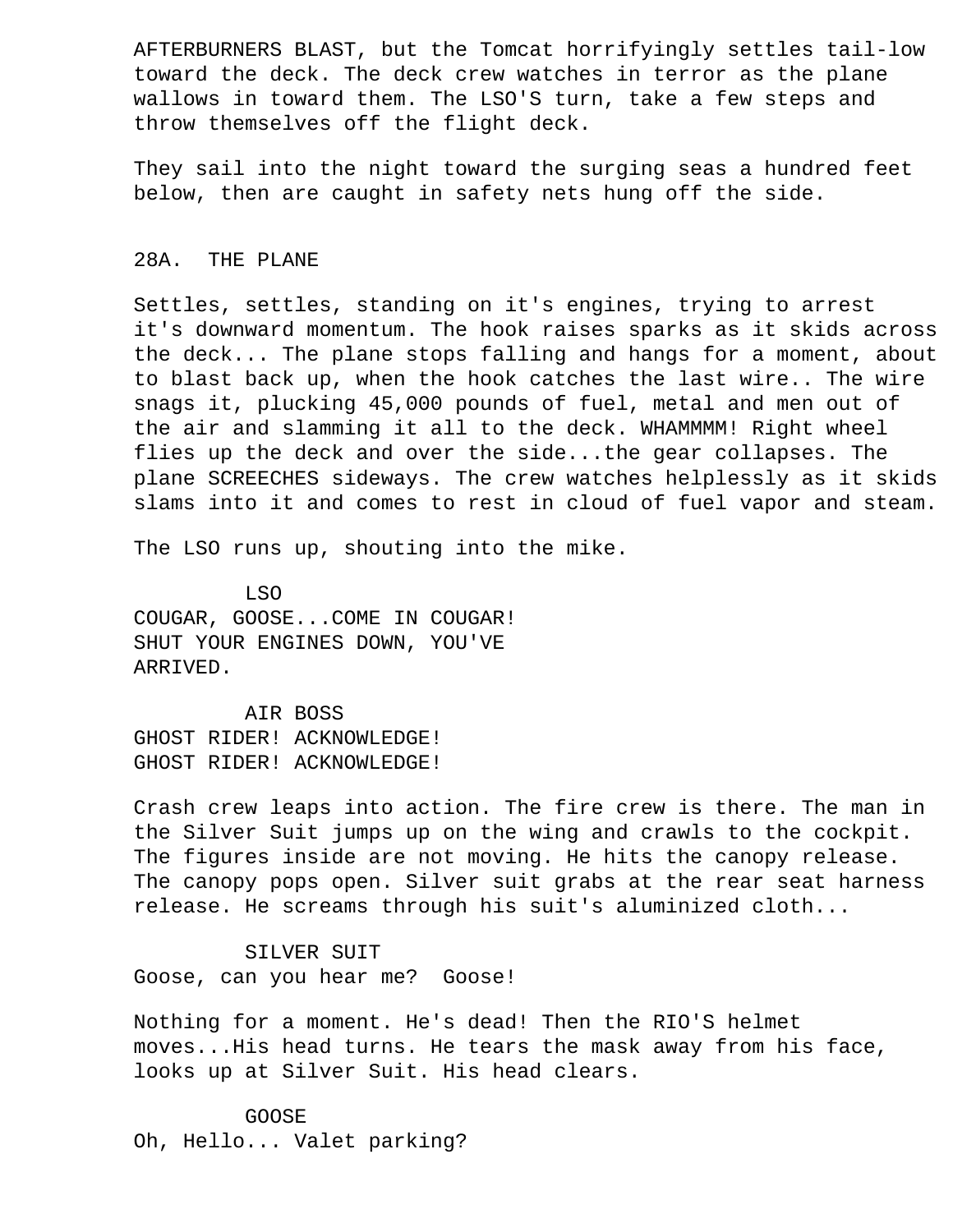Silver suit is stunned for a moment. He straightens up, his head inclines quizzically. Then it hits him.

 SILVER SUIT Son of a bitch!

 GOOSE You will put it up front, with the Porsches?

He grabs him under the armpits, drags him out of the plane.

 GOOSE Hey...easy...Take it easy... I'm a veteran!

Goose grabs a passing crewman by the arm.

 GOOSE Can you check under the hood. I thought I heard a funny noise.

 Other crewmembers help Cougar out. He seems stunned, but Goose reacts to his fear with frantic one-liners. He grabs a crew member's radio, as Silver Suit helps him away and looks to the figures of the Admiral and the Air Boss far up on the bridge... He waves to them, does his best impression...Desi Arnaz.

 GOOSE Lucy...Ricky...I'n Home!

28B. BRIDGE FLIGHT DECK

 A moment of disbelief... Then hysterical, tension relieving laughter.

28C. FLIGHT DECK

 Goose spots Cougar being helped out. He pulls away, reaches back into the cockpit and grabs Cougar's snapshot of wife and kid. They lead Goose away as firemen blast the aircraft with foam.

 GOOSE Is it extra for the hot wax?

28D. BRIDGE - FLIGHT DECK - AIR BOSS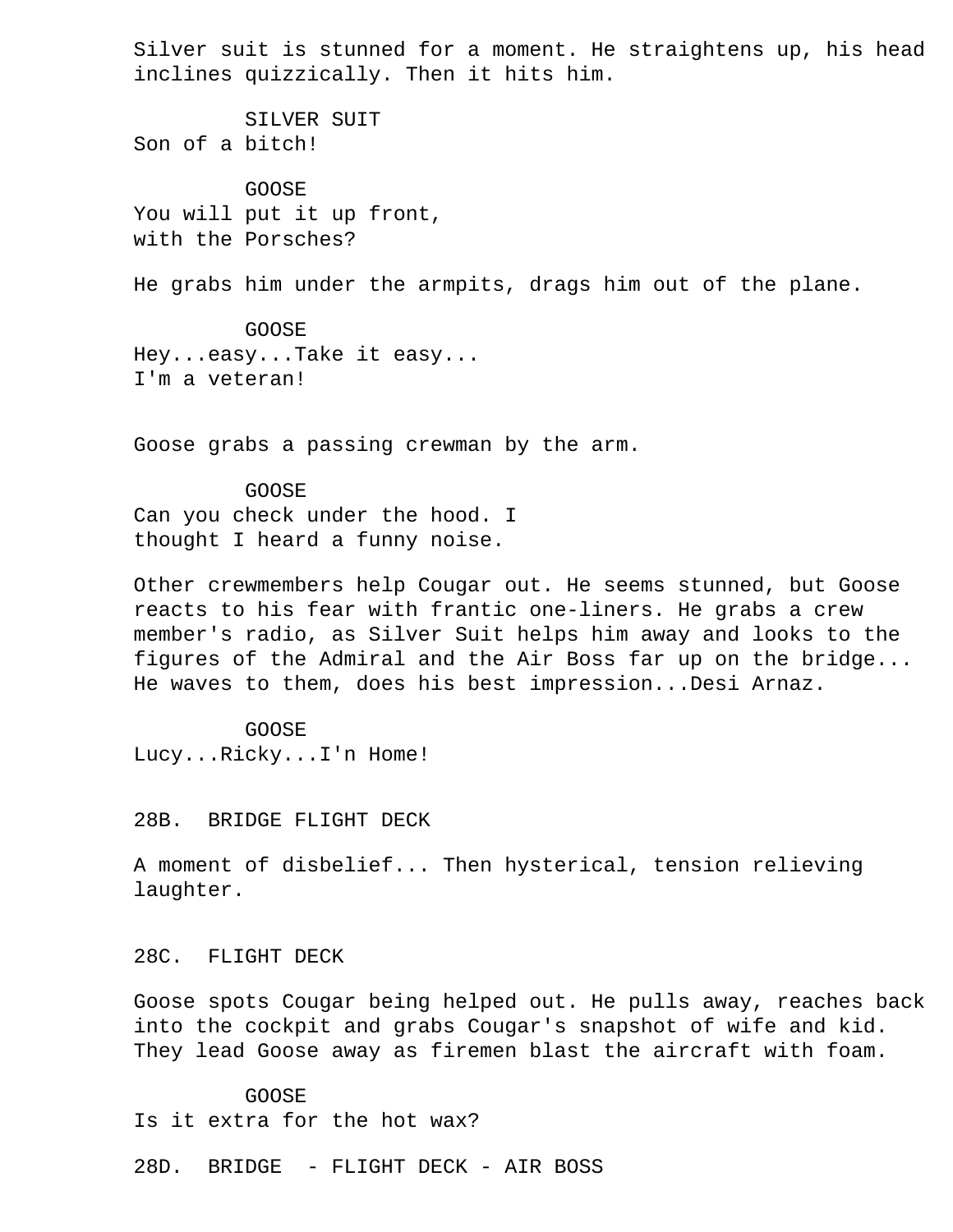# AIR BOSS Clear the flight deck.

# 29. FLIGHT DECK

 A TILLIE, a four wheel mobile crane, slams up to the plane and slings its lifting harness. Goose turns to Silver Suit.

GOOSE

Well...there goes your tip.

30. INT. MAVERICK'S PLANE

They have monitored the chatter.

WIZARD

 It's Goose. He's alright. Bring it left...You're settling. IS THE DECK CLEAR?

 LSO (V.O. filtered) (softly) ROGER, BALL, LITTLE POWER...DON'T CLIMB...OKAY, HOLD WHAT YOU GOT!

 Wizard does a quick sign of the cross, reaches down, grabs his balls...as...

30A. FLIGHT DECK

The TOMCAT slams onto the deck, clearing the wreckage by inches.

31. INT. CARRIER HATCHWAY - FLIGHT SURGEON, OTHERS

 Watch as they bring a shaken Cougar past. Goose, eyes wild, waves at Maverick and Wizard, rolling up. They flame out - VVOOOMMMMM! They sit there, immobile, waiting for a tow, looking numb. Goose does his "stewardess".

## GOOSE

 On behalf of your Captain and your crew, I want to thank you for flying VF101. And next time your plans include the middle of the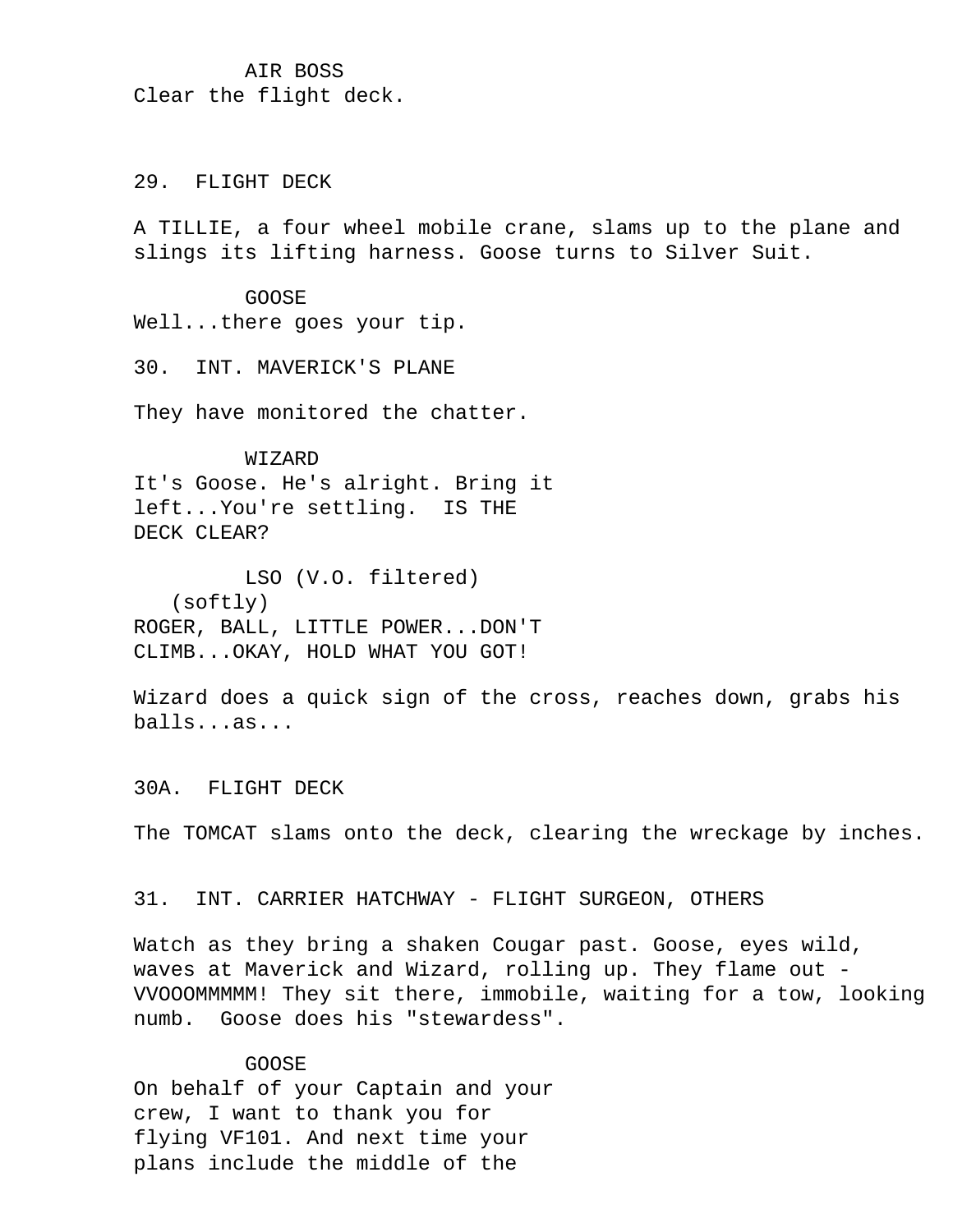goddamn ocean in the dead of frigging night, I hope you'll think of Naval Aviation.

The surgeon looks into Goose's eyes.

 SURGEON Stress reaction...

**XO** 

Check his head.

 GOOSE (wobbling off) Never mind my head, check my shorts!

32. SICK BAY - LATER

Cougar lies alone in the dimness, staring at the overhead.

33. 03 LEVEL - BELOW DECKS - OFFICER'S COUNTRY

 The usual CLANGS, WHISTLES, ENGINES of Navy life sound FORLORN ECHOING through the dim, deserted passage. From the distance, a single figure passes in and out of the glow of the overhead lights. Cougar comes closer, hobbling unsteadily.

He reaches a door, pulls himself erect and knocks on the sign:

 Commander Tom Otawoczek CO VF 101 STINGER

34. STINGER'S CABIN

The skipper works at his desk, responds without looking up.

# STINGER

Come in.

 He looks up. Cougar stands in the doorway, a strange, dazed look on his face.

#### STINGER

Cougar, what is it? You should be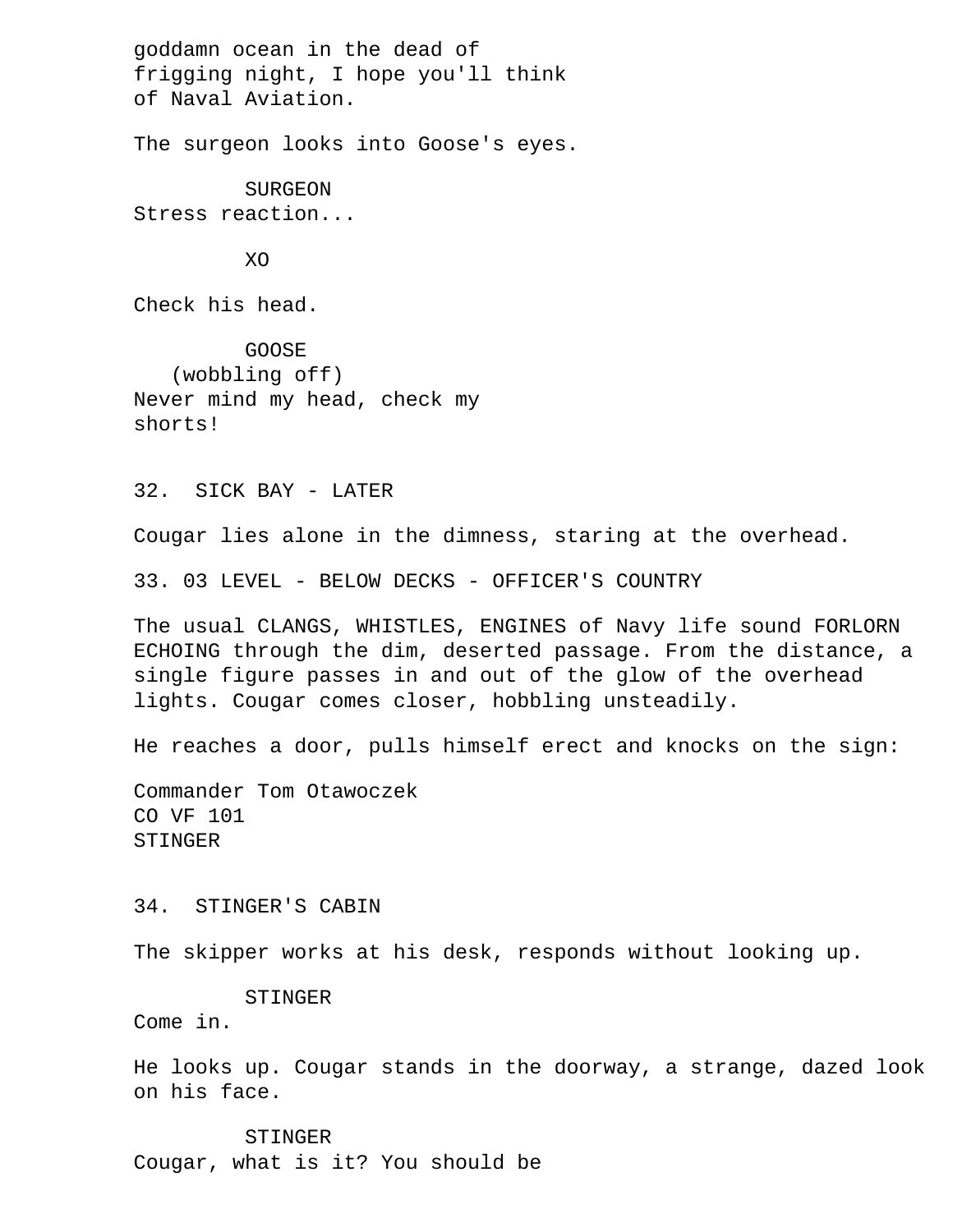in sick bay. What are you doing?

 He walks over to the skipper's desk. His eyes are glazed, but his jaw is firm.

COUGAR Thinking of my wife and kid.

A determined movement. Hand to chest.

34A. OMITTED

 Something metal hits it, skids across the polished surface and clangs up against the coffee mug: gold wings.

# 35. PASSAGEWAY

 Cougar comes out of Stinger's room, bumps into Goose, and Maverick. He turns the other way.

GOOSE

Cougar!

 He stops, turns to them. There is nothing to say. Goose hands him his snapshot. Cougar looks at his wife and kid for a moment, then looks up at them. He turns away.

MAVERICK

Cougar? STINGER (O.S.) Maverick, Goose...Come in here.

36. STINGER'S OFFICE - DOORWAY

 Maverick appears, followed by Goose. They stand at attention.

#### MAVERICK

Sir?

 The Skipper says nothing. Maverick sees the wings on the desk. He enters, walks over, stares down at them. He picks them up.

 GOOSE Don't worry. I'll talk to him.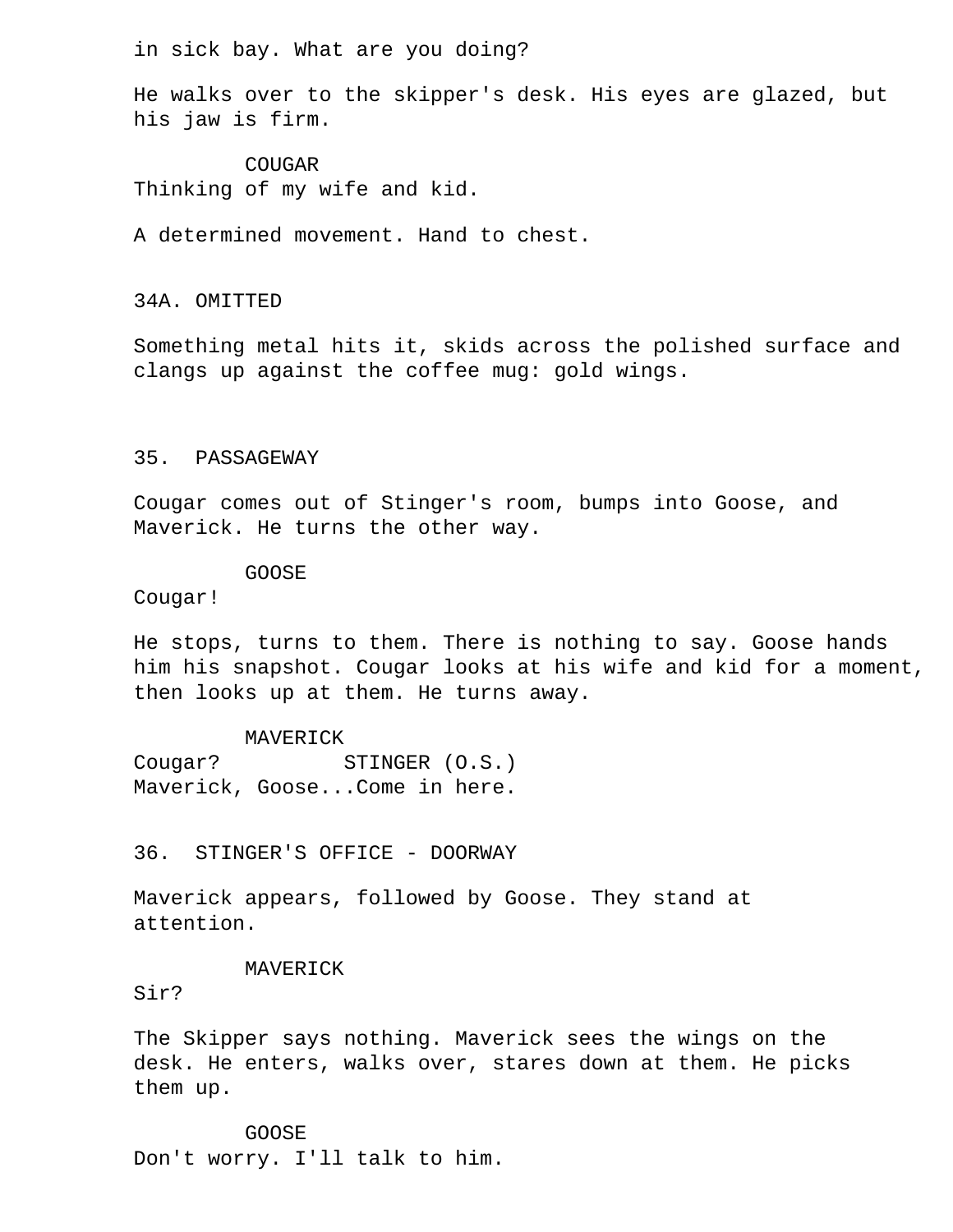STINGER

Don't.

 MAVERICK He's a good pilot.

# STINGER

 I talked a man back once. Three months later, we lost him. It's his decision. Only he knows.

 GOOSE He's the best you have. He's going Top Gun!

#### STINGER

Was.

#### MAVERICK

What?

#### STINGER

 Was going. (Turns to Maverick.) Now you are.

#### MAVERICK

Me?

Maverick stares at the wings, lost in conflicting emotions.

 STINGER Well, he's going (indicating Goose) and he needs someone to fly the plane.

 GOOSE Skipper, you can't do this!

# STINGER

 I didn't do it, he did it himself. Something about a wife and kid. The fact is, he's lost it. He knows it. I know it. You were up there, you know it, too. GOOSE Give him a break, Skipper. It was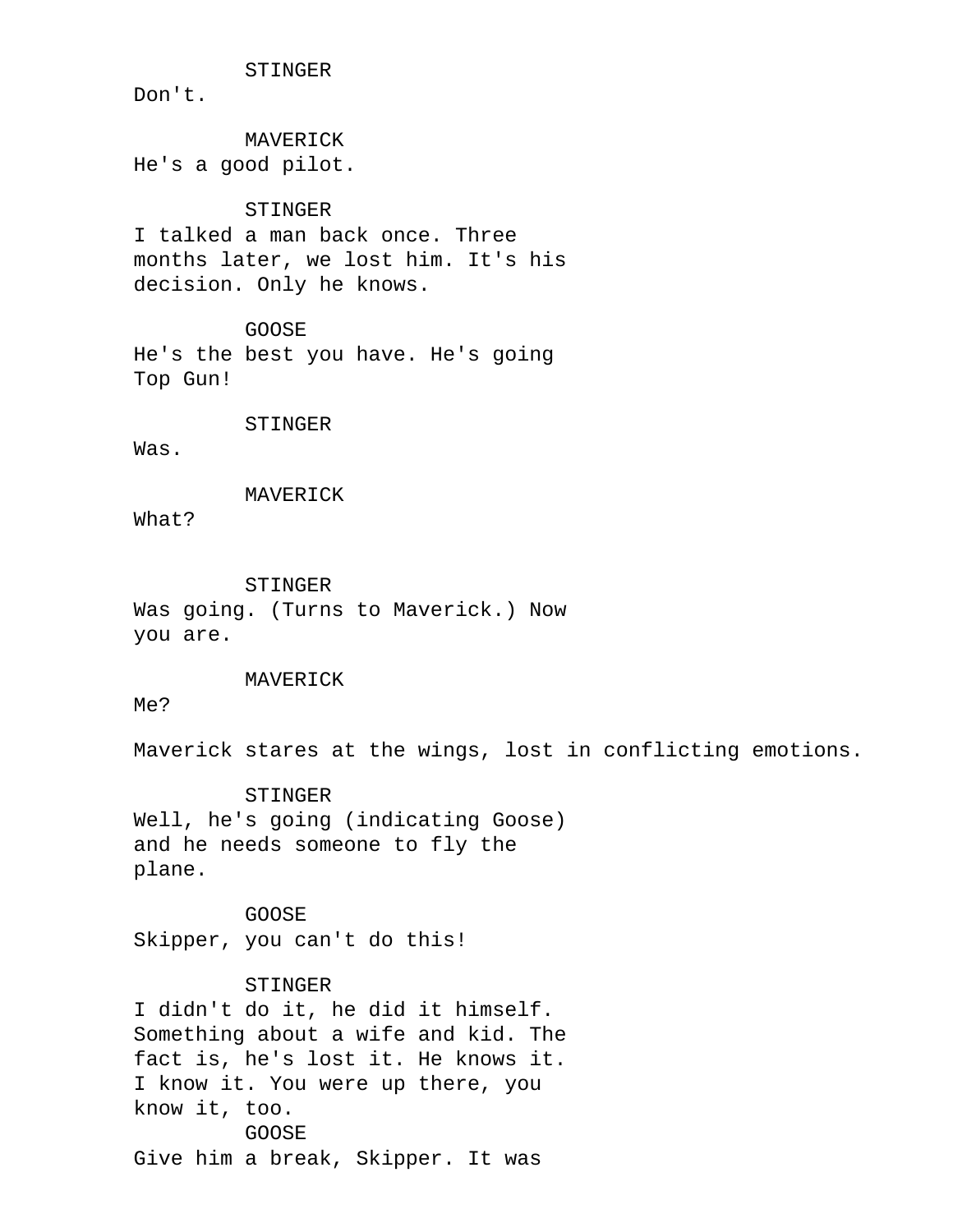raining snakes up there. He'll be alright, soon as all the gorillas go home...

The Skipper stares at Goose, non-plussed for a moment.

### STINGER

 I know some RIOS are a little wiggy...but you abuse the priviledge! I don't believe I'm going to have to put the two of you in the same cockpit...but there it is! It may be good for the Navy. It might be good for you, but most of all, it's good for me. It'll get you out of my sight.

## GOOSE

 But, Skipper, Cougar's been picked for Top Gun...He's the best of the best!

### STINGER

 Well, you'll just have to make do with him (indicates Maverick).

Goose and Maverick exchange looks.

#### GOOSE

Mav's a great flyer but....

#### STINGER

 He's a hell of a flyer. In fact, he's so damn good he might have been picked for Top Gun himself. Except for one thing. (SCREAMS) He just can't seem to follow orders!

 Stinger moves slightly, to stand now, directly in front of Maverick and speak eye to eye at four inches.

# STINGER

 You just did an incredibly brave thing! What you should have done was land your plane. You don't own that plane, the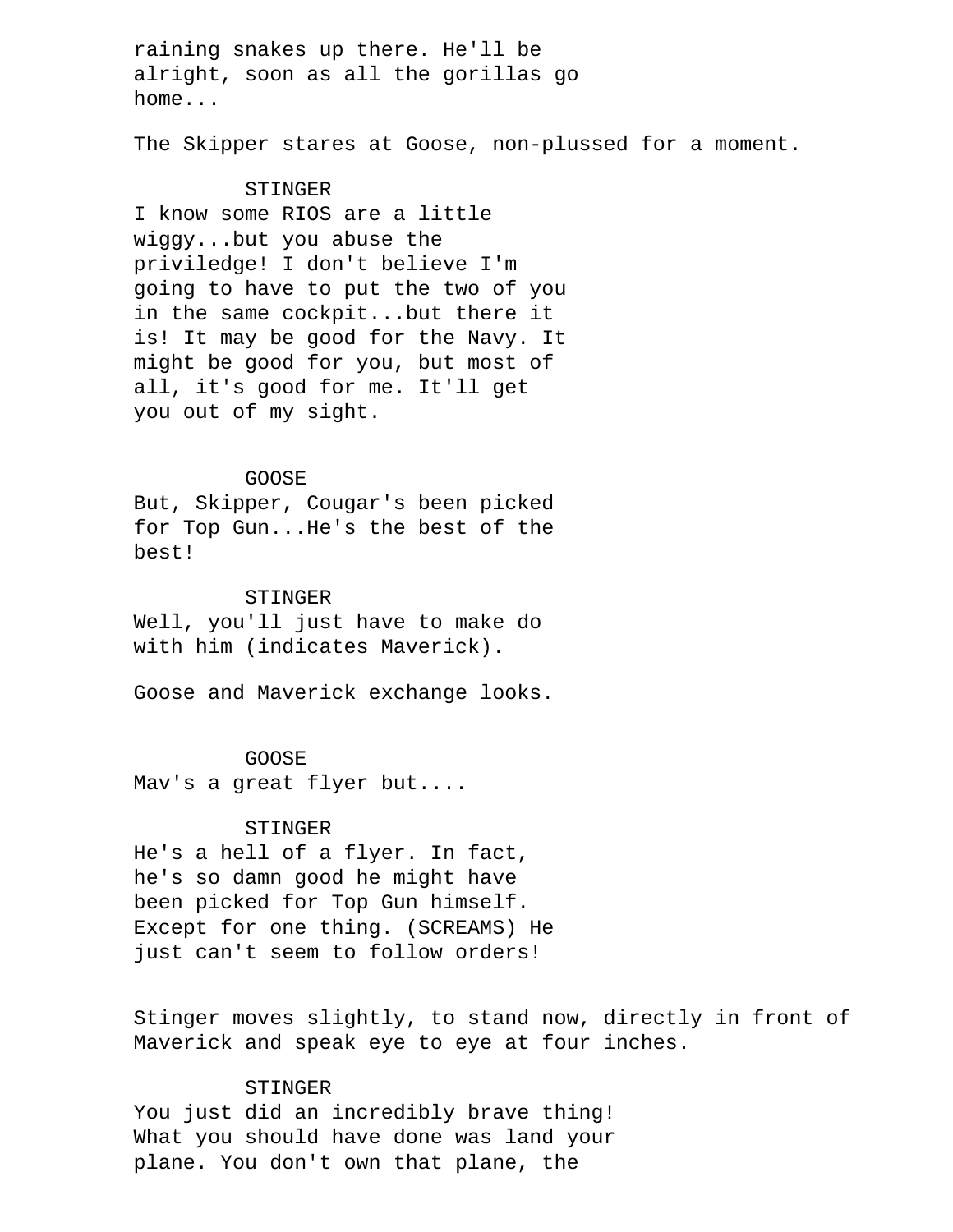taxpayers do. I should ream you out for it. But it just doesn't work with you. You're a hell of a flyer. You are maybe ...too good. You never really stepped in it yet. So this is your chance. I'm gonna send you up against the best. They are better than you. Maybe they'll knock that shine off your eagle and you'll see, finally, where discipline and teamwork fit it. Maverick hasn't really heard anything but TOPGUN. He snaps out of it.

# MAVERICK

Sir?

 STINGER That is all. Tell me about the MiG some other time...

MAVERICK

Yes sir!

He snaps off a salute and does an about face.

 STINGER Maverick..

He turns back.

 MAVERICK Yes sir..

 STINGER The wings..

 He looks down at the wings in his hands, slowing walks over places them gently on the Skipper's desk.

 STINGER Gentlemen!

MAVERICK/GOOSE

Sir?

His facade cracks just slightly.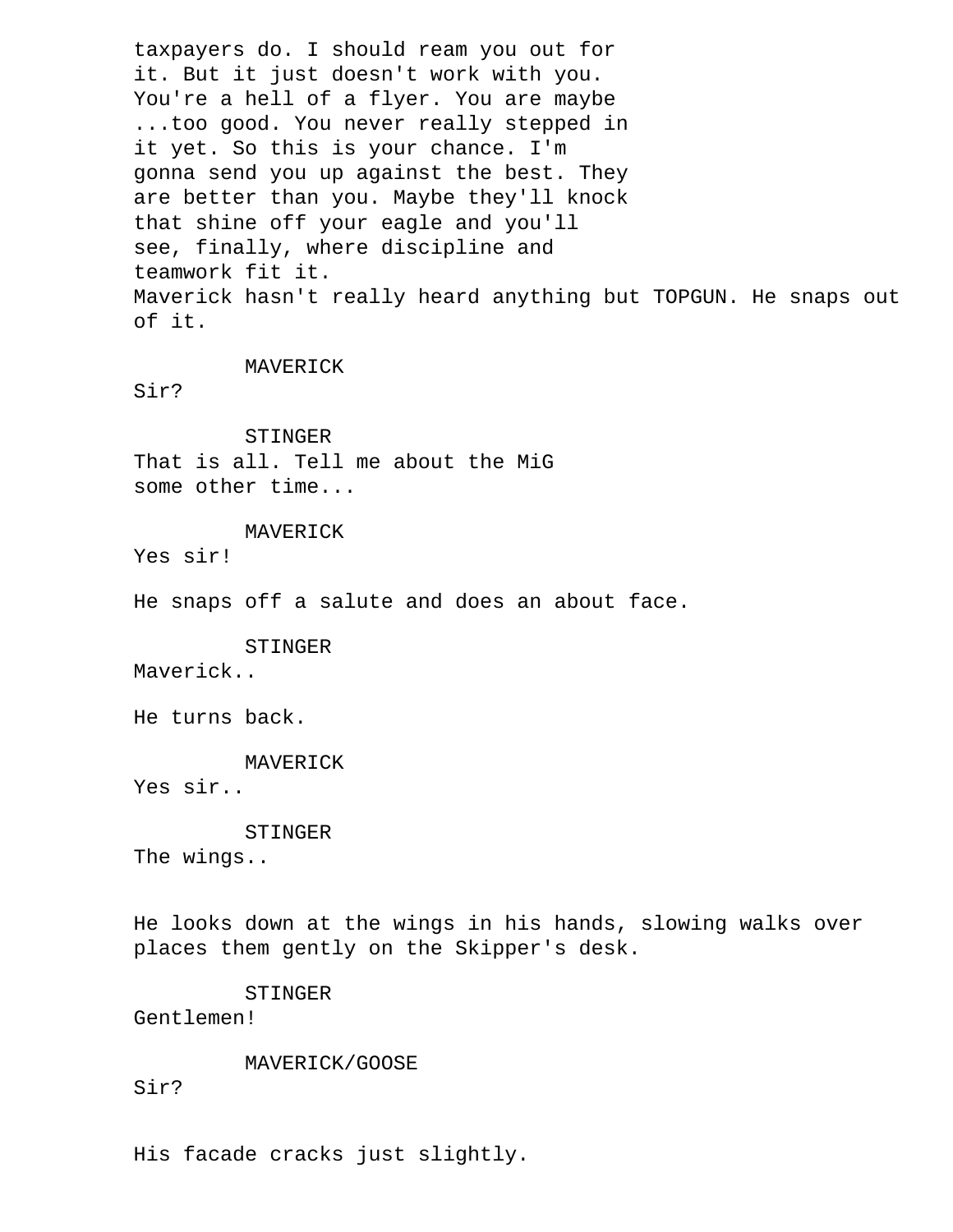STINGER Good luck.

### 37. INT. PASSAGEWAY

 Maverick and Goose push through a gauntlet of aircrews. They have become notorious. Guys grab at them...questions...the MiGs?..What happened up there? How close did they get? What did the MiGs do? One word is heard over and over..."TopGun". Goose is left behind in the crowd. Maverick pushes through. He walks fast...faster. Up ladders, around turns, down ladders, through passageways. Faster. He breaks into a trot, then a canter, squeezing past enlisted men, parts lockers, then he breaks into a run...

38. EXT - CARRIER - NIGHT AND STORM

 A hatch slams open on the side of the Carrier. He's out on a catwalk, instantly soaked, running on rain slicked stairs cantilevered high over the breaking seas. He plunges forward to the bow of the ship, stands on the very peak. He is yelling something. He stands there as the bow plunges terrifyingly into the trough. The water rises like a green mountain, up, up to break just a few feet below him, showering him with spray. The noise is incredible.

 Come around on his face. It is maddened. He raises his fist and punches the night.

 The foaming slope of the wave rushes up, changing color as it DISSOLVES TO:

Desert Sand whipping by...

39. MOJAVE DESERT - 1 WEEK LATER

 A big bike, a real big bike, a turbo...rockets across the desert. Fast. Real fast. Aviator shades low above the handlebars --Maverick. Goose hangs on in back. It cranks faster, pulls closer...ENGINE SCREAMING. It cranks up a notch, it's going to

 explode. It can't go faster, but it does. It SCREAMS HIGHER. It ROARS under, by and away, leaving dust...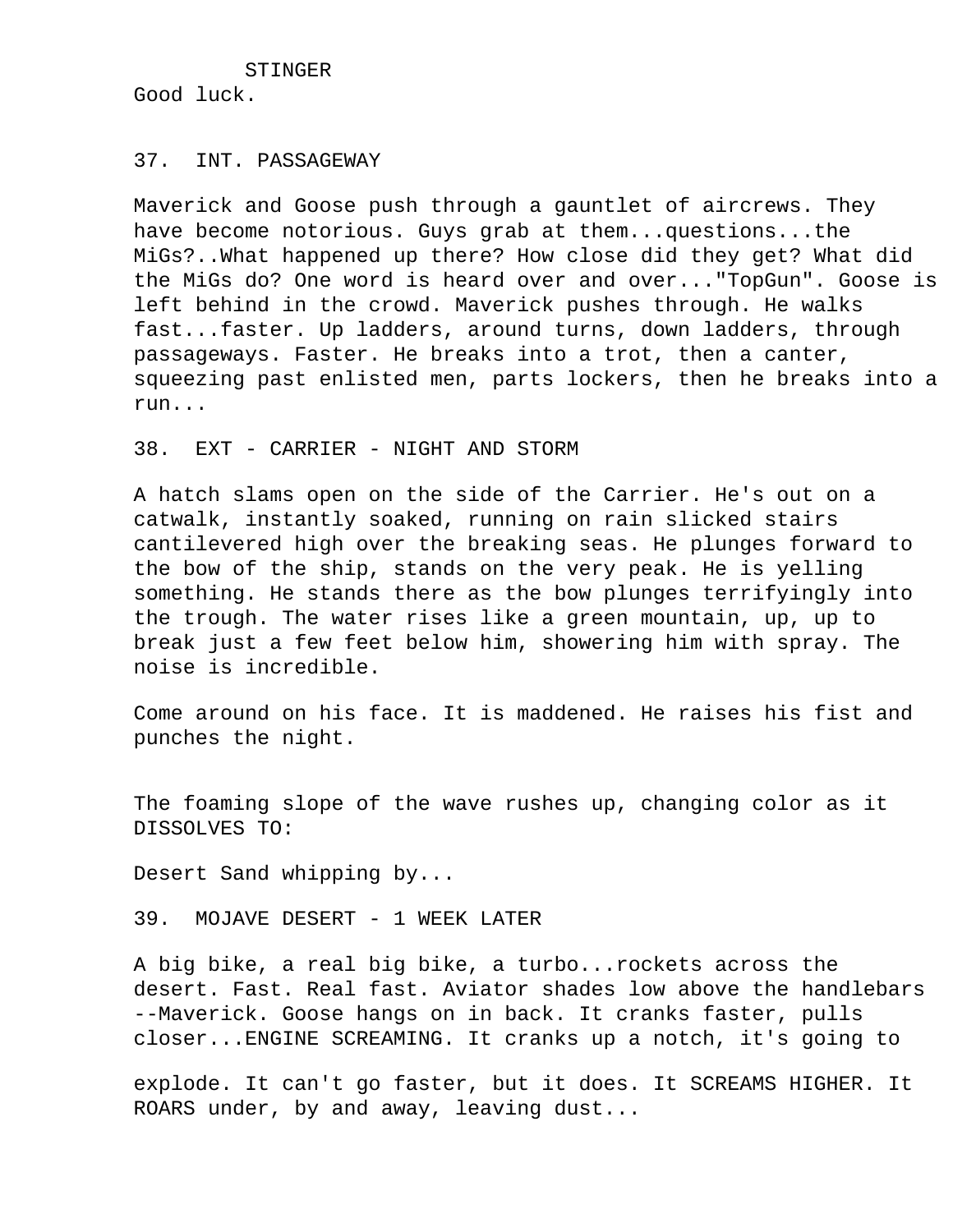### 39A. THE BIKE - STILL

 Silence. Just the HISS AND POP OF METAL COOLING. Maverick sits on it, staring out past us. Goose looks over Maverick's shoulder.

 We see why. Feet come into the frame. Then the uniform: California Highway Patrol.

# 40. COUNTRY ROAD - NEAR SAN DIEGO

 40A. ANGLE ON MAVERICK. CHP enters the frame, the usual hypercivil arrogance tinged with awed disbelief. The usual questions are spaced for effect as if he might be talking to some other form of life. Maverick is off the bike, standing at attention. Goose follows more slowly.

 CHP Son. Do you know why I stopped you?

Maverick has some good idea how to deal with authority.

 MAVERICK Yes sir. I do sir

 The CHP adjusts his own aviator shades. CHP Well... What is it?

 MAVERICK (more than sincere) Sir. You are going to give me a warning, Sir!

CHP - A touch of a smile, quickly surpressed.

 CHP License and registration.

 Maverick hands them over with his Navy ID. CHP scans them, hesitates a moment over the last, looks up with a touch more respect.

 CHP Lieutenant, do you know how fast you were going?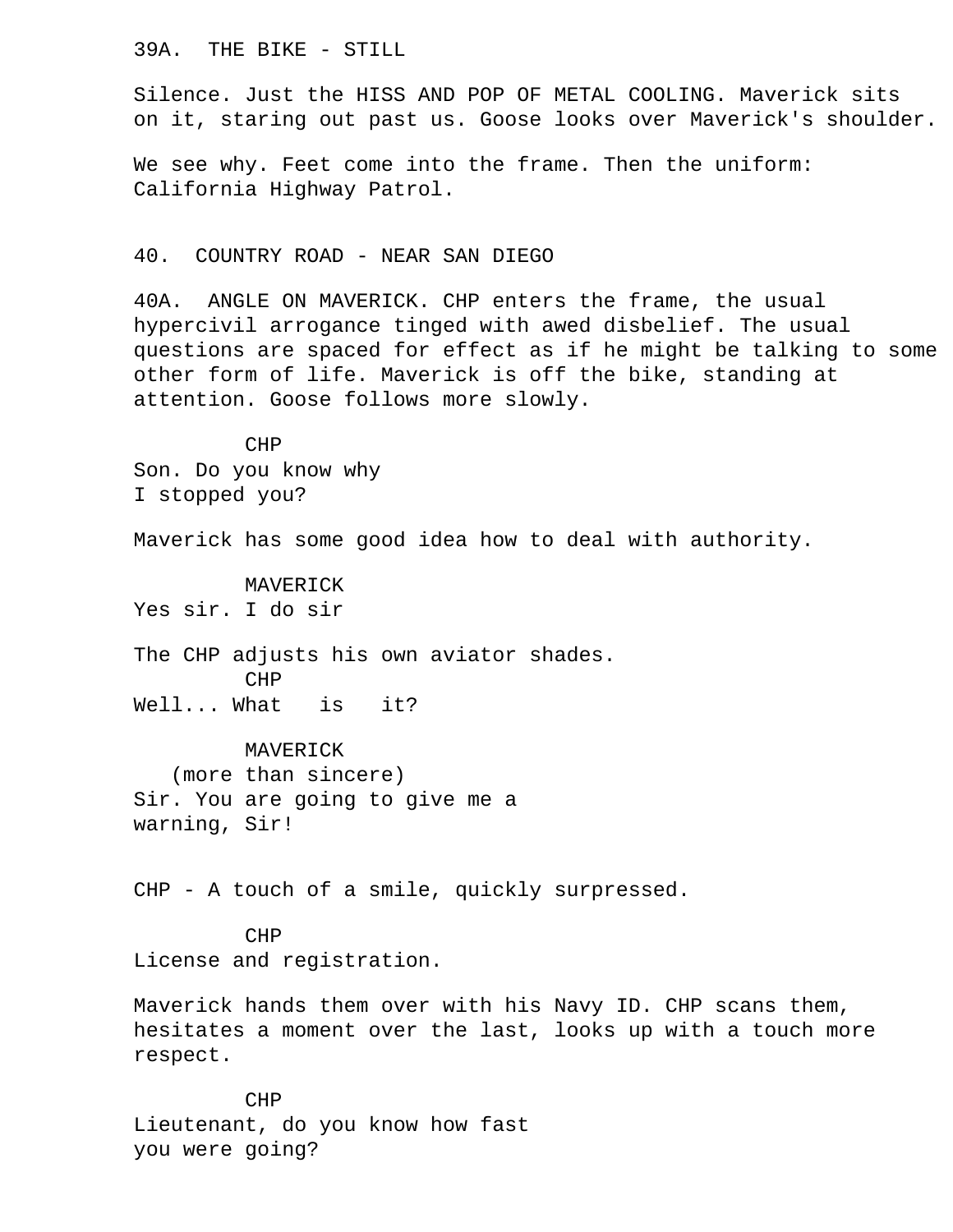MAVERICK

Yes sir. I do, Sir.

CHP

Well?

 MAVERICK Sir. I was going Mach point one five.

CHP nods sagely.

 CHP One SIXTH the speed of sound!

 MAVERICK Yes sir.

 CHP (a guess) Lieutenant... What do you... usually fly?

 MAVERICK F-14's sir.

 CHP (new respect) Tomcats?

MAVERICK

Yes sir!

 A long pause. Respect in the cop's eyes. He taps the Navy ID on the handlebars...staring at this sincere young man.

 CHP Lieutenant... Is there... a Russian attack?

 MAVERICK No sir! But you have to be ready.

The cop nods and stares at him.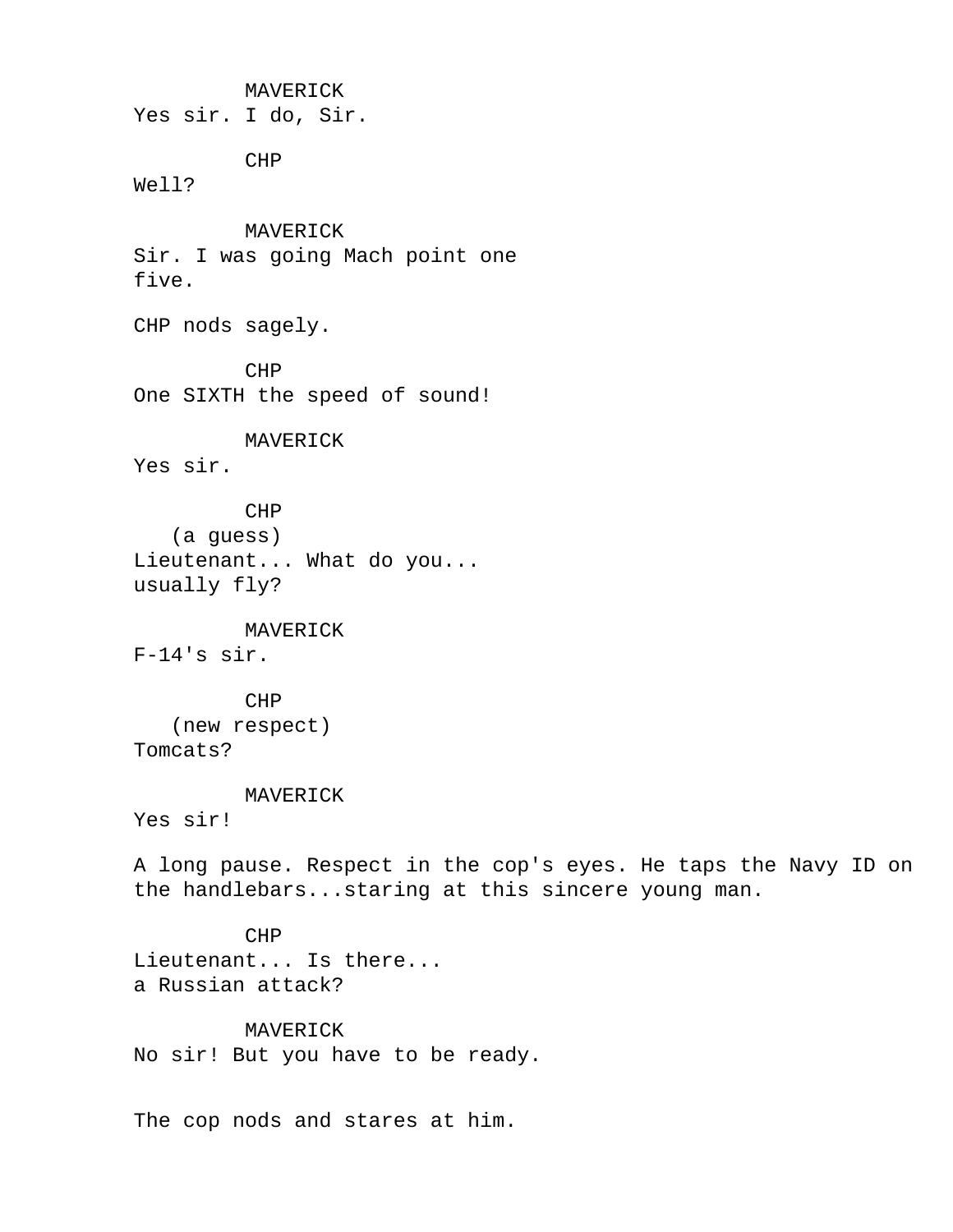41. EXT. MIRAMAR NAVAL AIR STATION - LATER

#### 41A. OMIT

 The bike is BLURPING... barely going fast enough to stay upright. Maverick cool in shades and campaign cap dorks past the hanger with the sign: FIGHTERTOWN, USA. He pulls ahead. In back of him, escorting with flashers...the CHP. They pull up at the gate. Maverick and Goose salute the guard, hands over their ID. The CHP gets out of his car, leans against the door.

#### CHP

Lieutenant.

Maverick turns to him.

 MAVERICK Yes, Sergeant?

 CHP Remember one thing.

MAVERICK

Sir?

 CHP Outside of this gate... I...am Top Gun.

#### MAVERICK

Yes sir!

 He salutes. The CHP returns a snappy one. He gets back in his car and turns away. Maverick receives his ID and clearance. As he passes through, a couple of pilots in flight suits (ICE AND HOLLYWOOD) stare at him. The taller, dark, cool one speaks in a dry voice, meant to be overheard.

 ICE Uh oh, police escort. This one must be a real killer.

 The second pilot grins big at them. Maverick turns slightly stares over his shades at them as he passes. Goose grins back the challenge.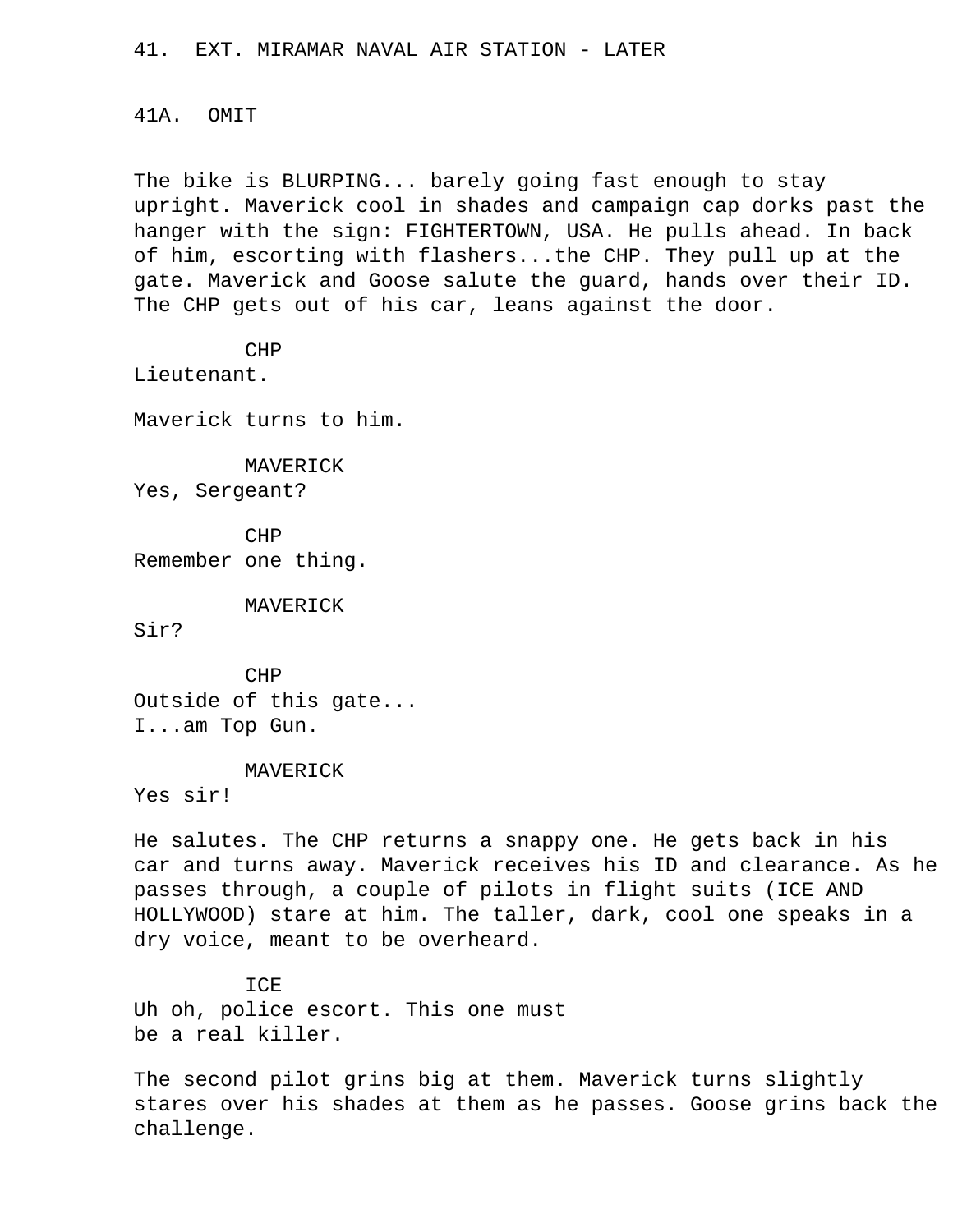### 42. AERIAL COMBAT - VIETNAM ERA - F4'S, MIG 17'S - STOCK

 The Doors on the soundtrack. Jets swoop, missiles fire, a plane explodes. Gun camera views of MiGs, SAMS, flak, bombing runs...

#### VIPER (V.O.)

 During the Korean War, the Navy kill ratio was twelve-to-one. We shot down twelve of their jets for every one of ours. In Vietnam, this ratio fell to three-to-one. Our pilots depended on missles. They lost their dogfighting skills.

F-14's fighting with F-5's. Music becomes current.

 VIPER (V.O.) Top Gun was created to teach ACM. Air Combat Maneuvering...Dogfighting. Richthofen, Guynemer, Rickenbacker, Galland, Rudel, Bong would envy us. We do just what they did, but we do it beyond the speed of sound.

43. INT. DAY - TOP GUN ORIENTATION ROOM.

 VIPER - A tough-looking, confident leader in a blue flight suit, stands before a video-tape monitor. Behind him, on the monitor, the dogfighting continues.

# VIPER By the end of Vietnam we upped our kill ratio to thirteen to one.

He turns on the lights. We see his audience in F.G.

# VIPER You're here 'cause you're the top

one per cent of all naval aviators.

## THE CLASS

Sixteen young men - eight flight crews - sit at attention. They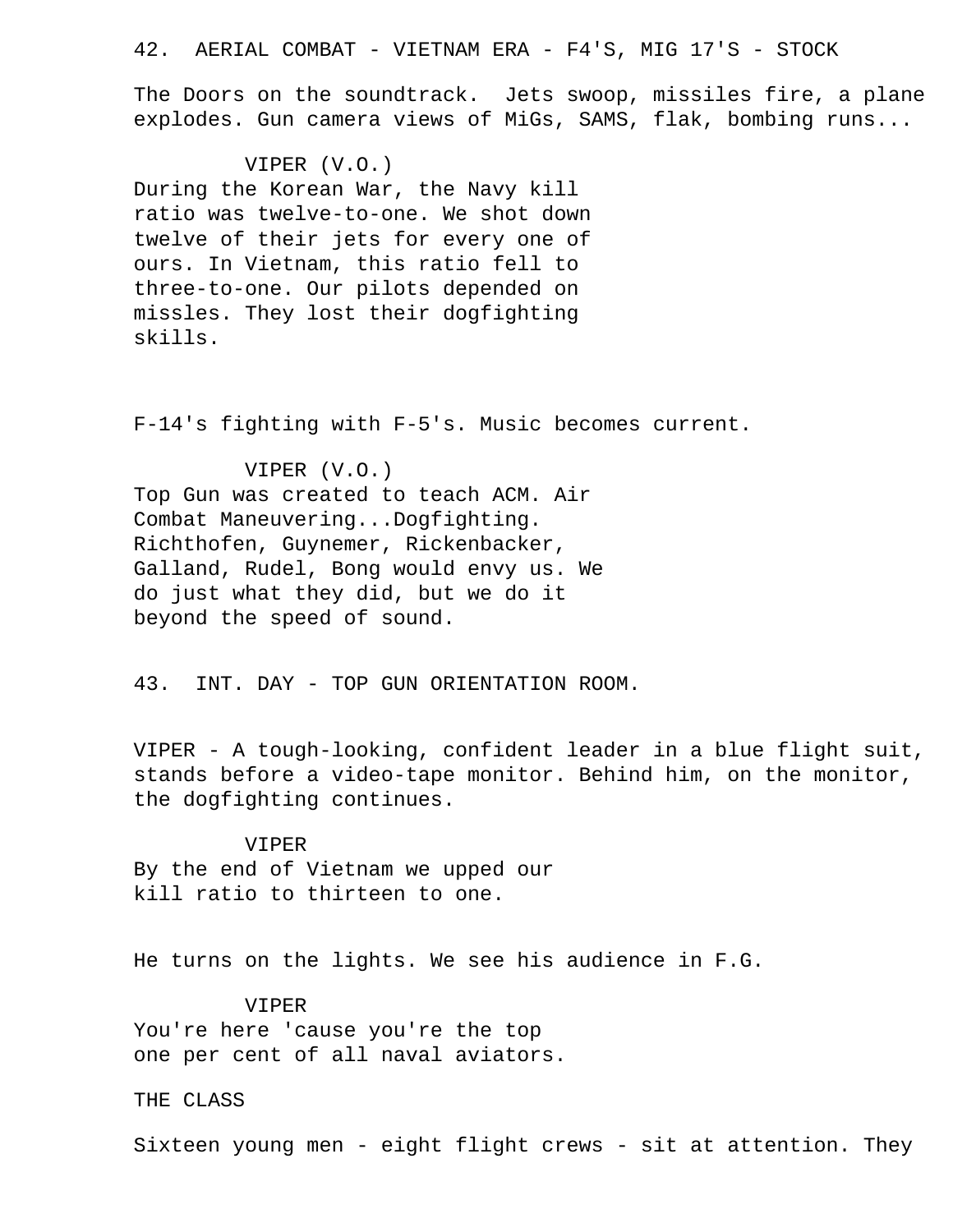are trim, fit and confident - high school heroes, college jocks.

 VIPER (V.O.) You're the elite, the best of the best. We're gonna make you better, because you're job is damned important.

ANOTHER ANGLE - THE MEN

The camera moves among them. Hold on one of the men; the one who greeted Maverick at the gate, Ice.

 VIPER (V.O.) With the tensions in the world today, the potential for confron tation is greater than ever, and carrier pilots will be the first ones there. Air combat excellence is vital.

 Ice is not looking at the speaker, but, rather, in our direction. HOLLYWOOD, a blond, good-looking pilot, whispers something to him, and gestures. Ice is getting the lowdown on someone. The camera moves and we see who that someone is, as Maverick enters the frame.

#### VIPER

 ...Someone once asked me if training men for air combat made the world less safe--flying loaded guns... an accidental confrontation and so forth...

 Maverick feels the stare of the other man and glances in his direction. Their eyes meet. Ice smiles coldly.

#### ANGLE - VIPER

 VIPER (Con't) My answer is: the dangerous thing is being unprepared. You want trouble, that's what you get when things don't work out, when you can't do what you say you can. When you don't know what you can do. And when your opponents aren't sure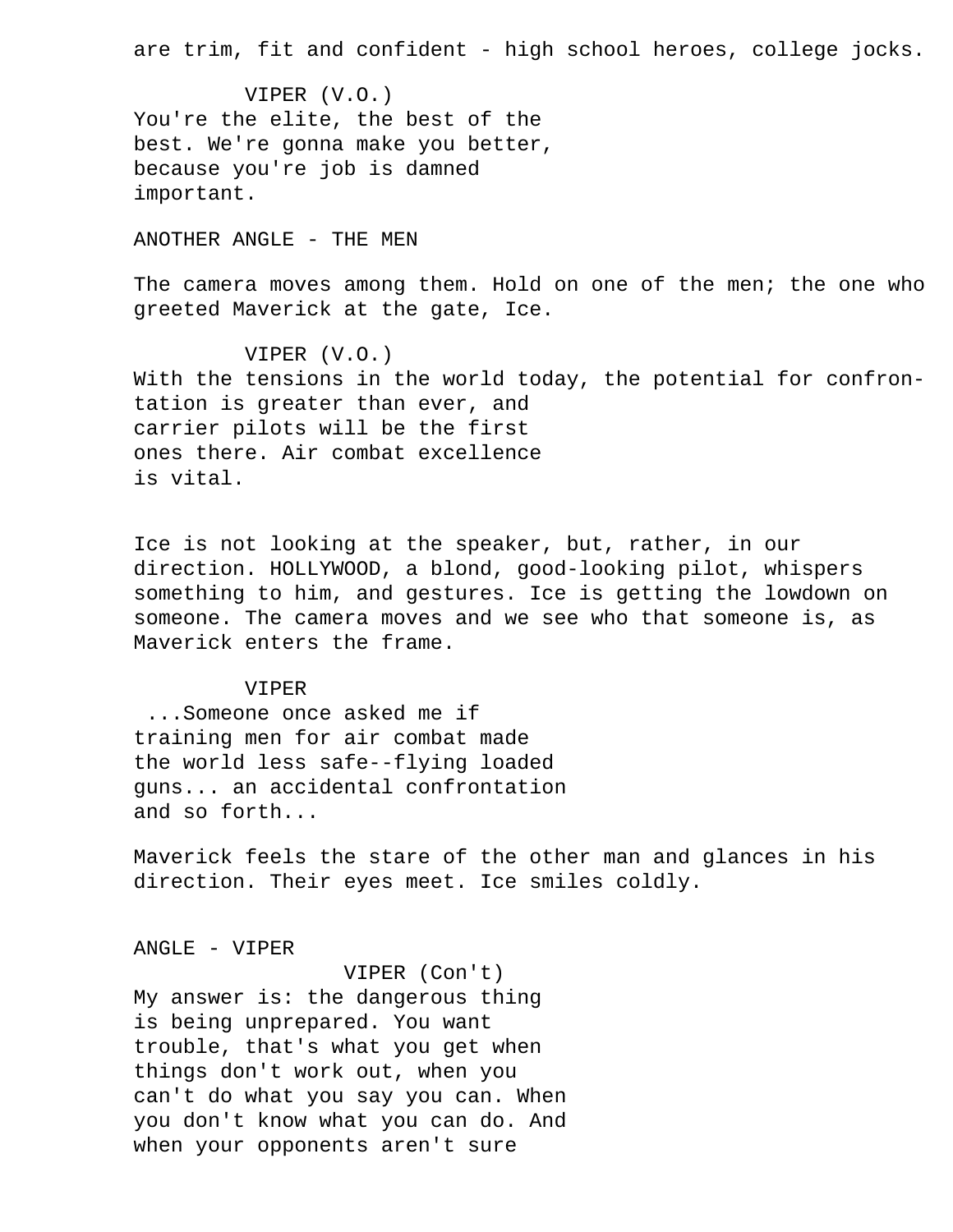either. We are not policy. We don't make policy. Elected officials ...civilians, do that. We are the instrument of policy. The tip of the spear. So we had best be sharp.

 Maverick has turned to look at Ice. Ice glances back in his direction. Maverick looks at the back of the room where guys in blue flight suits stand. They are the instructors. They look relaxed, poised, mean. Goose is looking up front...Where Viper has stopped. Goose nudges Maverick.

### GOOSE

 (whispers) What are you doing?

 MAVERICK Nothing...That's McGown...that's Singer, isn't it? GOOSE Turn around, pay attention. What are you doing?

 MAVERICK (musing to himself) ...Just wondering...(turns back) ...who is the best.

 He's shocked to find Viper staring right at him, with a killer grin on his face. He's feels caught like a naughty schoolboy.

# VIPER

 Really... (smiles) Ya know. We'd like to know who's best too. That's why we've got that plaque on the wall... with the Top Top Gun crew from each class. You think maybe your name's gonna be on it?

 Maverick knows he's in trouble, considers the social alternatives, then tells him the truth.

MAVERICK

Yes sir.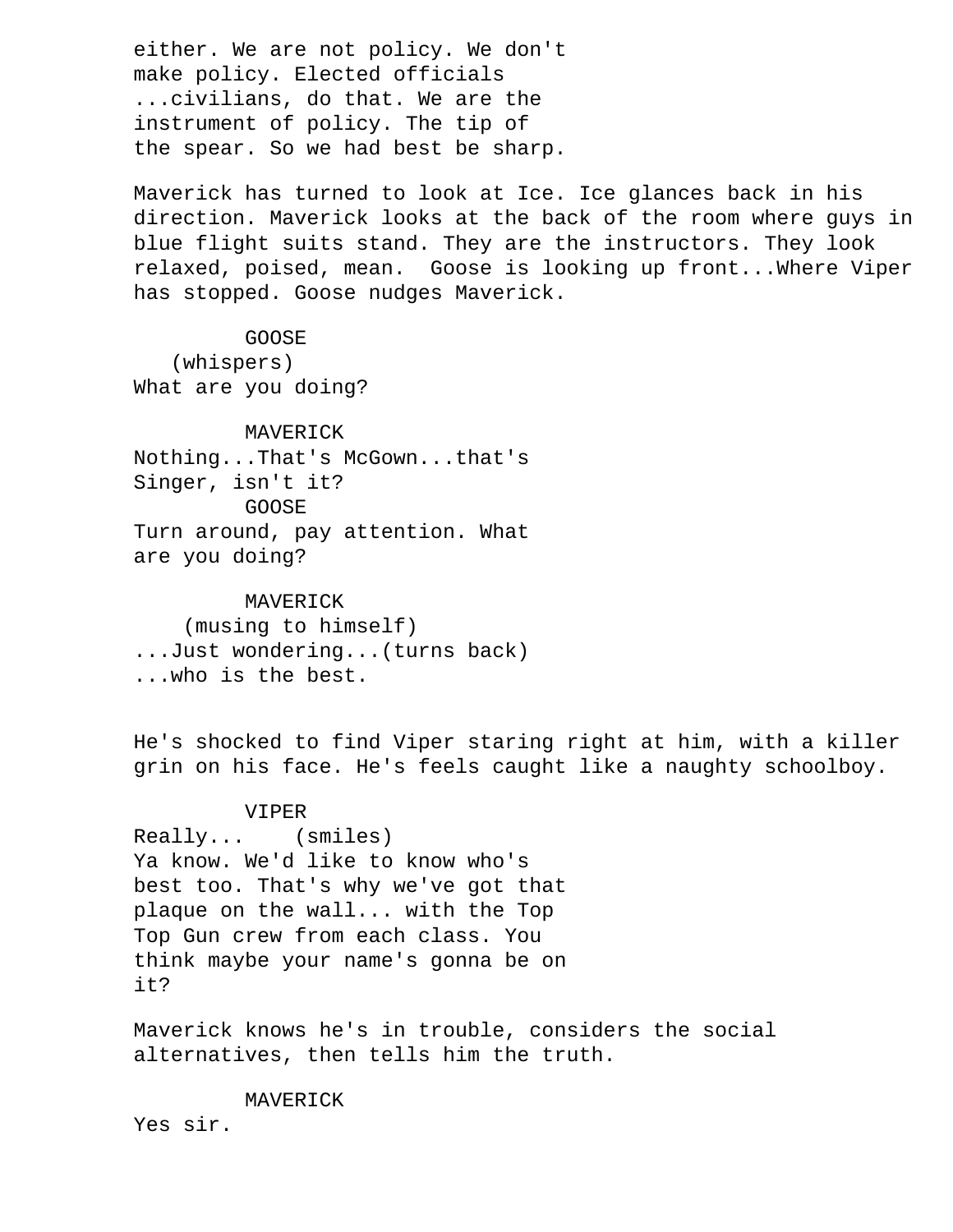A couple of ooo's and aahh's from the guys. The instructors stare the challenge at him. He slides lower in his seat.

# VIPER

 Considering the company you're in, that's a pretty arrogant attitude.

# MAVERICK

 (somewhat chastised) Yes sir.

# VIPER

 I like that in a fighter pilot. (couple of laughs from the guys) It's okay to be confident. You have to think you're King Kong to want to try to land on carriers. Just keep in mind the other component of success...teamwork.

Viper gathers his notes, the lecture is over.

# MAVERICK

Yes sir.

Viper turns back for one more thought.

# VIPER

 Gentlemen, this is about combat. Remember, there are no points for second place. Dismissed. Viper walks out. Maverick finds Goose looking at him, quizzically. Others mill around the plaque. A big, friendly bear of a RIO speaks.

# WOLFMAN

A plaque?

# HOLLYWOOD

 It's not the plaque. The winner can get assigned here as instructor. He gets to fight every day.

They move closer to examine the names on the plaque.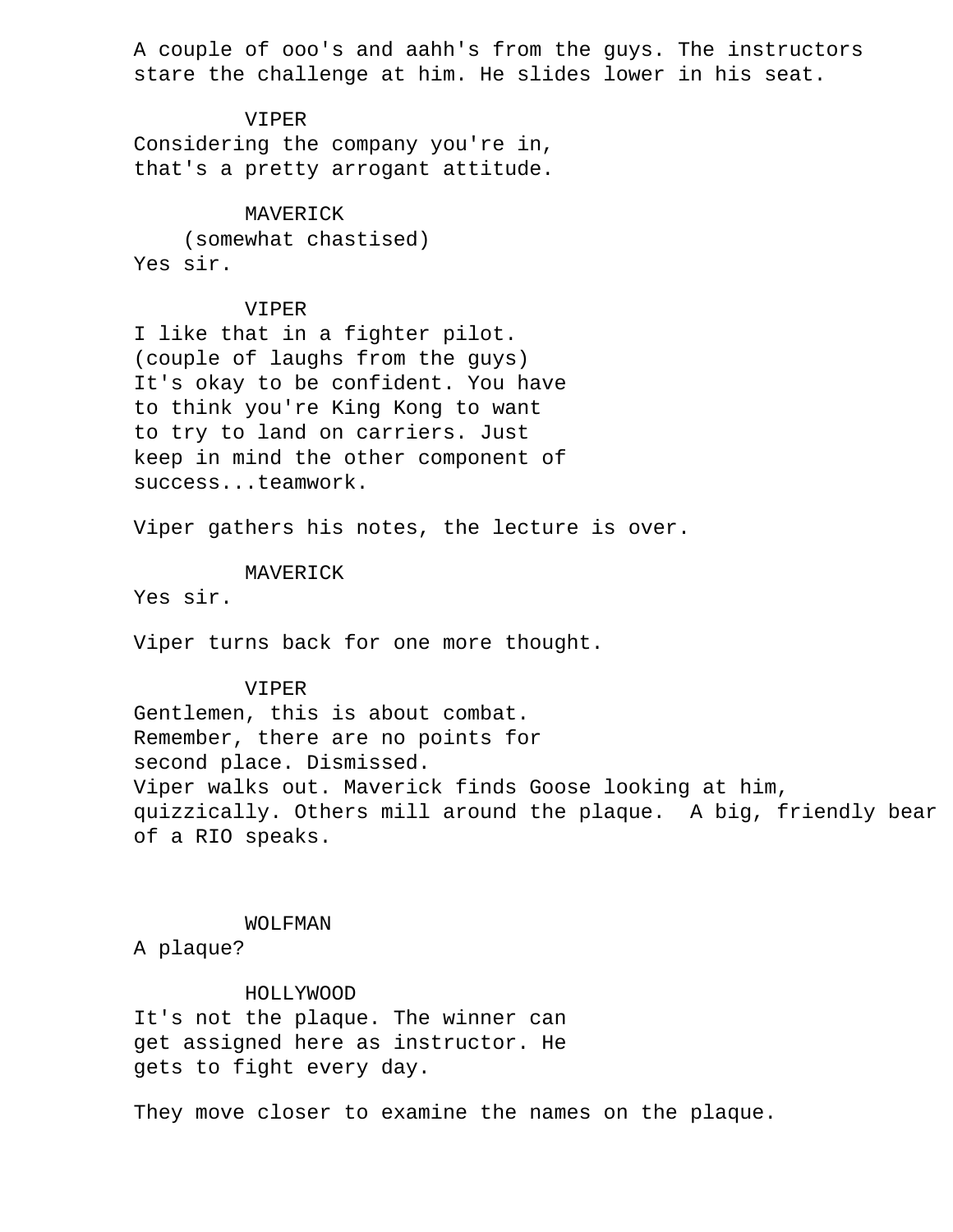44. EXT. "O" CLUB - NIGHT.

 Fast cars in the driveway, fast music blares into the night. It's Wednesday; Animal Night. Maverick, Goose Hollywood and Wolfman walk to the entrance.

# 45. INT. WOXOF BAR

 Loud music, low ceiling, plaques of the squadrons line the walls. A dancer gyrates on stage, largely ignored by pilots talking with their hands. Every pretty girl in San Diego seems to be here. It's a noisy, rowdy place--a "steam releaser" for people under pressure. Nevertheless, there is a control to it all, there are none of the usual bar types, just pilots and Naval Officers.

The Ghost Riders enter. The place is on fire: a mob of dancers, flashing lights, blaring HARD ROCK MUSIC. Beer flows. Pilots talk flying and hustle girls.

 NEARBY - AN A7 pilot stands by the bar. He knows Goose and speaks loudly for his benefit..

A7 PILOT

 You know the Fighter Pilots motto? It's better to be dead than to look bad.

They grin broadly. Goose replies as they brush past.

# GOOSE

 I don't know, Frank, anybody gets off on bombing the shit out of dirt has got to be queer.

 Goose exchanges friendly punches with the attack pilots. Maverick's introductions and friendly barbs are drowned by the music. Maverick is a bit reserved. He doesn't move among the crowd as naturally as Goose does. Hollywood and Wolfman drift

 away, searching for quarry. Goose orders beer. He nods toward a TALL YOUNG MAN across the room.

# GOOSE

Keller, Black Lion Squadron. I knew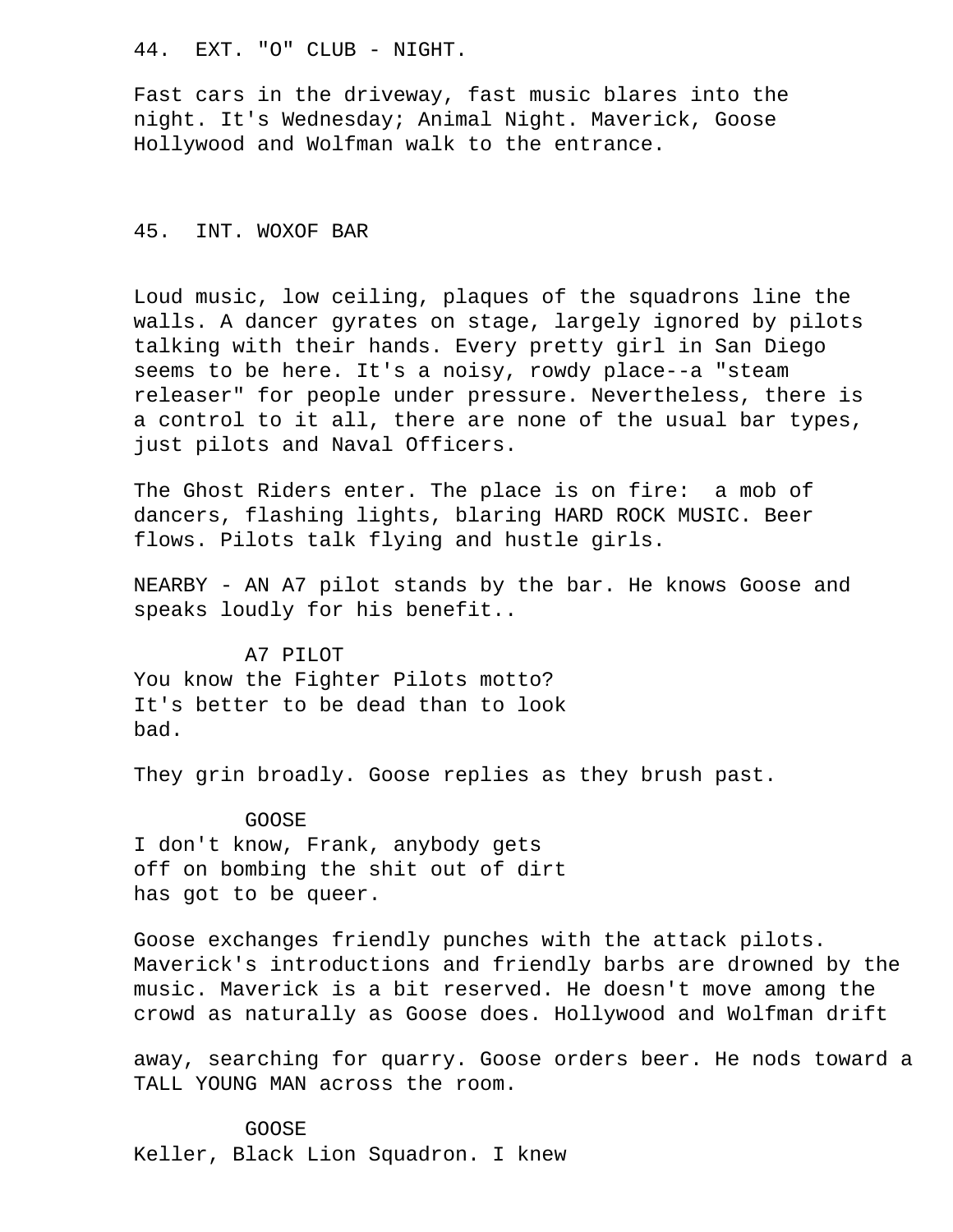him at Pensacola. He's damn good.

 MAVERICK Is there anybody in the Navy you don't know?

 GOOSE Gotta keep track of the competition.

Goose suddenly reaches out and grabs a guy moving past.

 GOOSE Slider -- they let you into Top Gun? If you're among the best in the Navy, I tremble for the security of this country.

 SLIDER Why Goose, whose butt did you kiss to get here?

 GOOSE The list is long, but distinguished.

 SLIDER So's my Johnson.

 GOOSE This is Maverick.

Smiles good-naturedly, shakes hands with Mav.

 SLIDER So I've heard.

 GOOSE Who's your pilot?

 SLIDER Tom Kazansky.

 GOOSE (very impressed) No shit. The Iceman....

SLIDER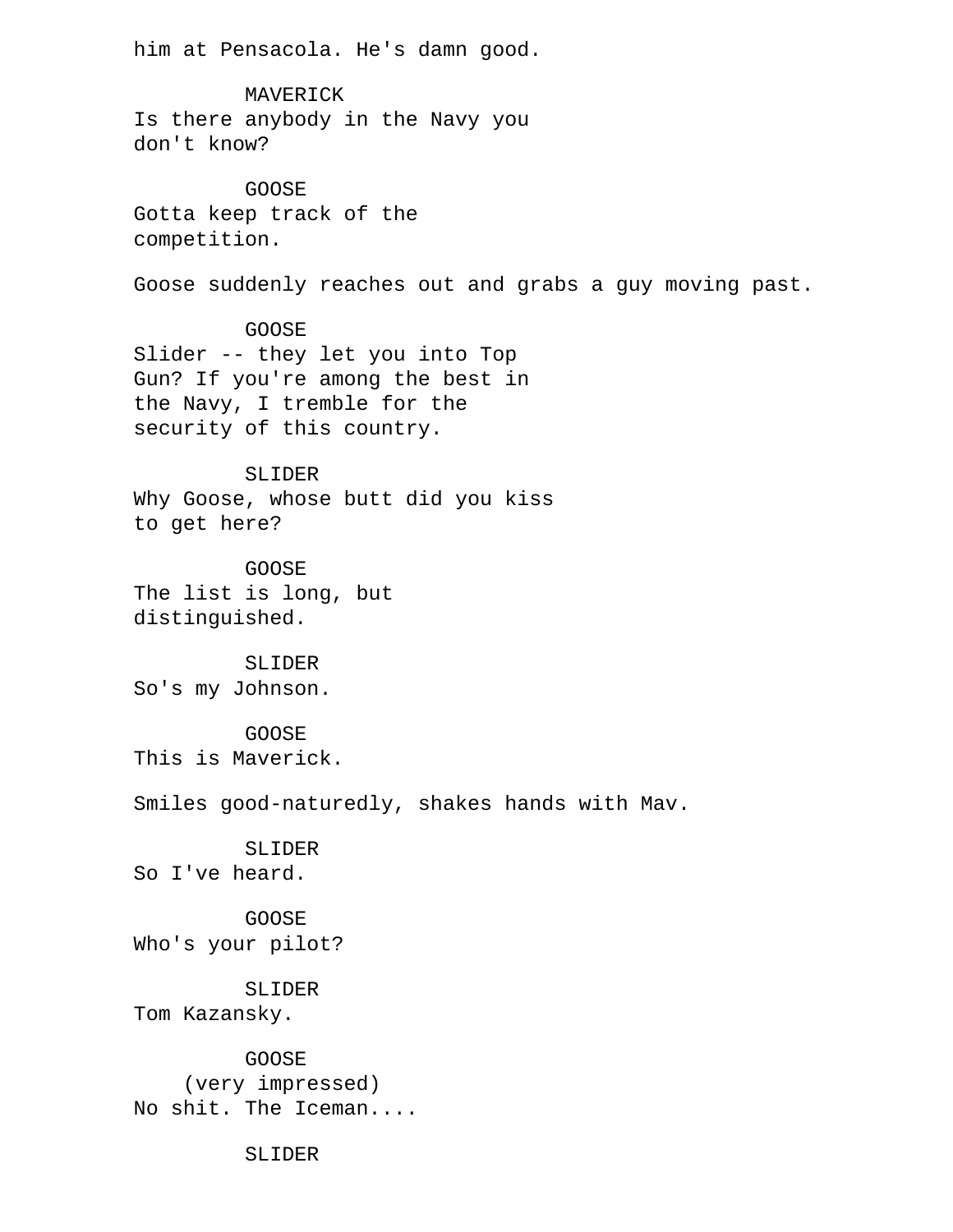Mister to you.

 GOOSE You think you can stay up with us.

 SLIDER I think, yeah, we'll show you a thing or two.

 GOOSE This is Evan Mitchell, he steers the thing.

 SLIDER So I heard. Steers it pretty close. Sorry to hear about Cougar. He was a good man.

 MAVERICK Still is.. SLIDER Yeah. That's what I meant.

 Suddenly, behind them, a flame shoots up. Someone ducks his head and swallows it. The pilot sets an empty glass on the bar.

 SLIDER What was that?

GOOSE

 Flaming Hooker. Sort of an institution around here. Or maybe this is the institution, I forget which. It's the house drink. It'll warm the cockles of your heart ... and other things depending on where you spill it.

 He motions to the barmaid and she moves over, sets them up. GOOSE holds a demitasse glass. The barmaid pours Drambuie. They look at Goose apprehensively. Goose looks at nearby flyers in Camo fatigues. GOOSE You can't show fear in front of Marines...They're like Doberman's

they'll go for your throat, it's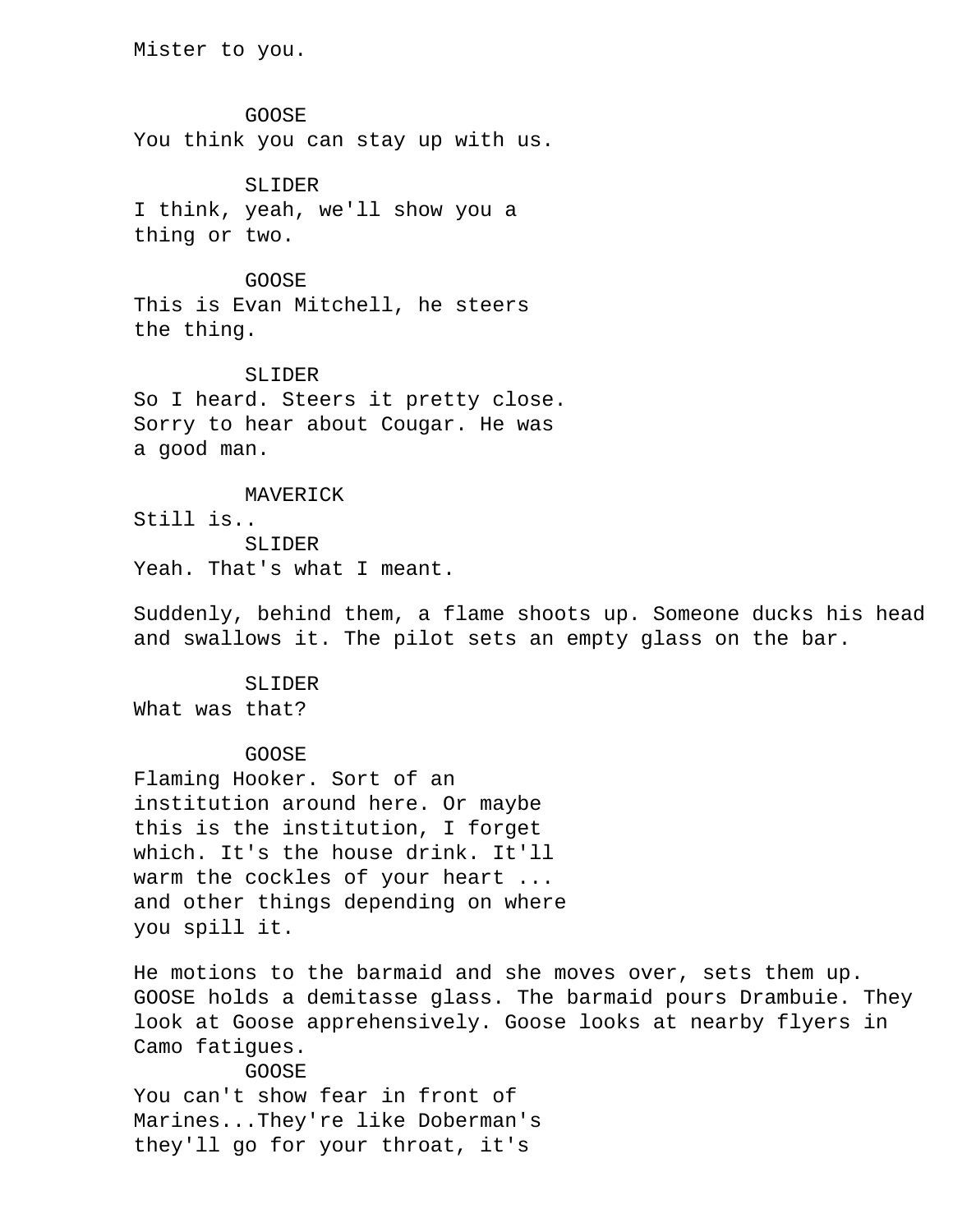instinctive.

He takes out match and lights it. Maverick holds his arm.

 MAVERICK You ever done this before?

 GOOSE What, been drunk? Sure! Plenty!

 He downs it all in one gulp, slaps the glass on the bar, still aflame. He stands there, blinking.

SLIDER

How was it?

 GOOSE Could use a dash more jet fuel.

 The others are duly impressed. Maverick's gaze falls on Ice watching from the end of the bar - Slider takes one, Maverick takes one too, downs it in a gulp. Sundown, taking up the challenge, motions for one. The barmaid pours it.

 GOOSE Careful, don't make an ash of yourself...

 He tries to drink the flaming concoction. He tries to go for a sip, but it's too close to his face, he tries to tilt the flame away, but that doesn't work. Finally he goes for the gulp. He burns his lip and misses. He sets his hair on fire. It goes up in a WHOOOSH!!

SUNDOWN

Yeow!

 GOOSE Mayday! Down in flames!

 He throws a beer in Sundown's face, quenching the fire. Sundown blinks through the beer.

 SUNDOWN Thanks, I needed that.

HOLLYWOOD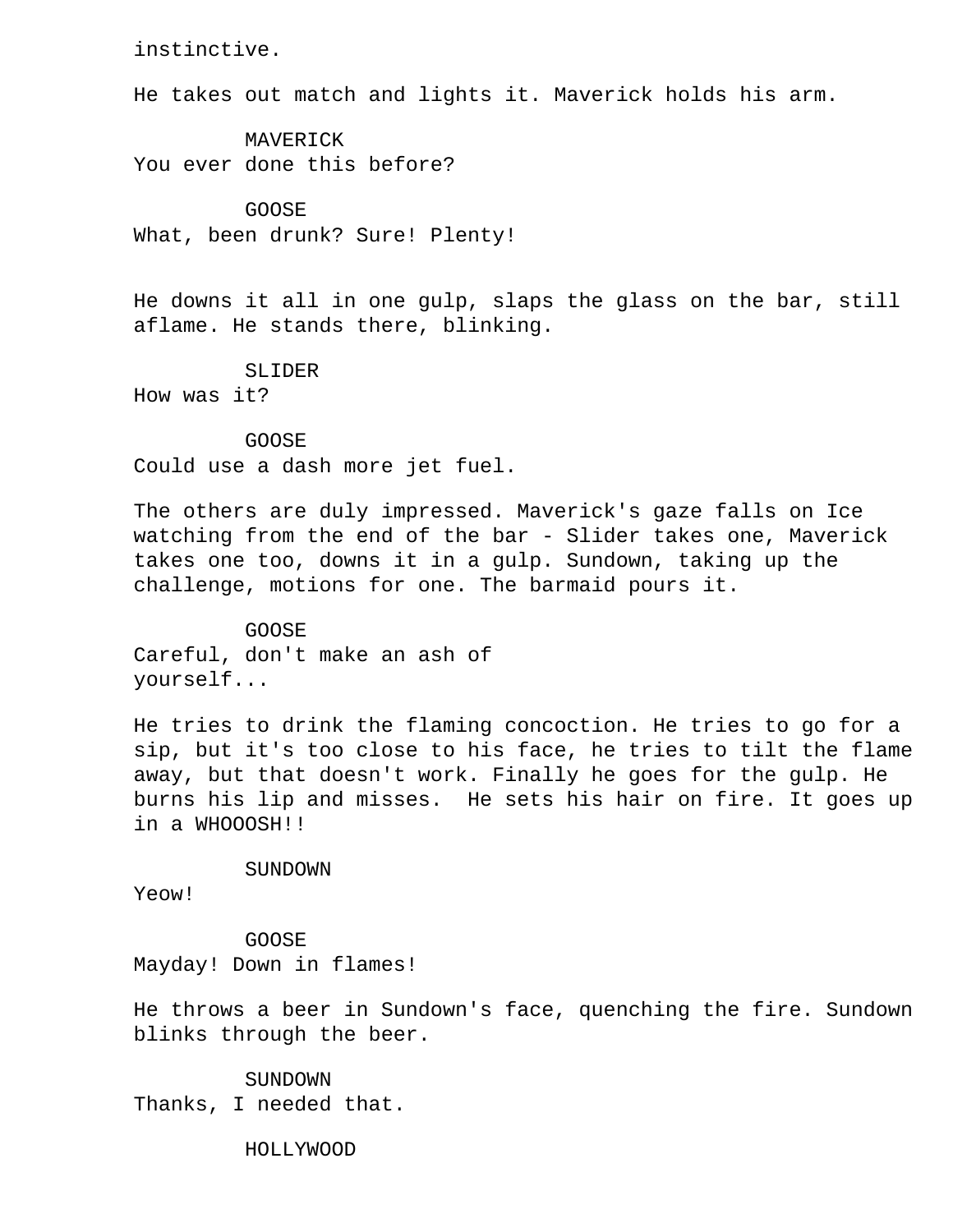You guys are not only crazy, you're dangerous! Ice comes up from the end of the bar. He motions the Barmaid for another; it comes. Goose lights it. He gulps it down, cool as hell. ICE (Disdainfully) Frat boys. He walks away. Slider goes after him. MAVERICK Who is that guy? HOLLYWOOD That's Kazanski. GOOSE No shit! That why they call him Ice? HOLLYWOOD Nope. It's the way he flies - Ice cold. No mistakes. Wears you down. After enough time, you just get bored and frustrated, you do something stupid, and he's got you. Maverick moves in Ice's direction. He passes Wolfman dancing with a girl with bright purple fingernails. ANGLE - DANCEFLOOR. GIRL Why do you all have such funny names? WOLFMAN You gotta have a call sign that's just your own...never changes...you have to recognize it immediately. Then, if someone shouts "Wolf, break left!"..you react right away. GIRL

Why do they call you Wolf?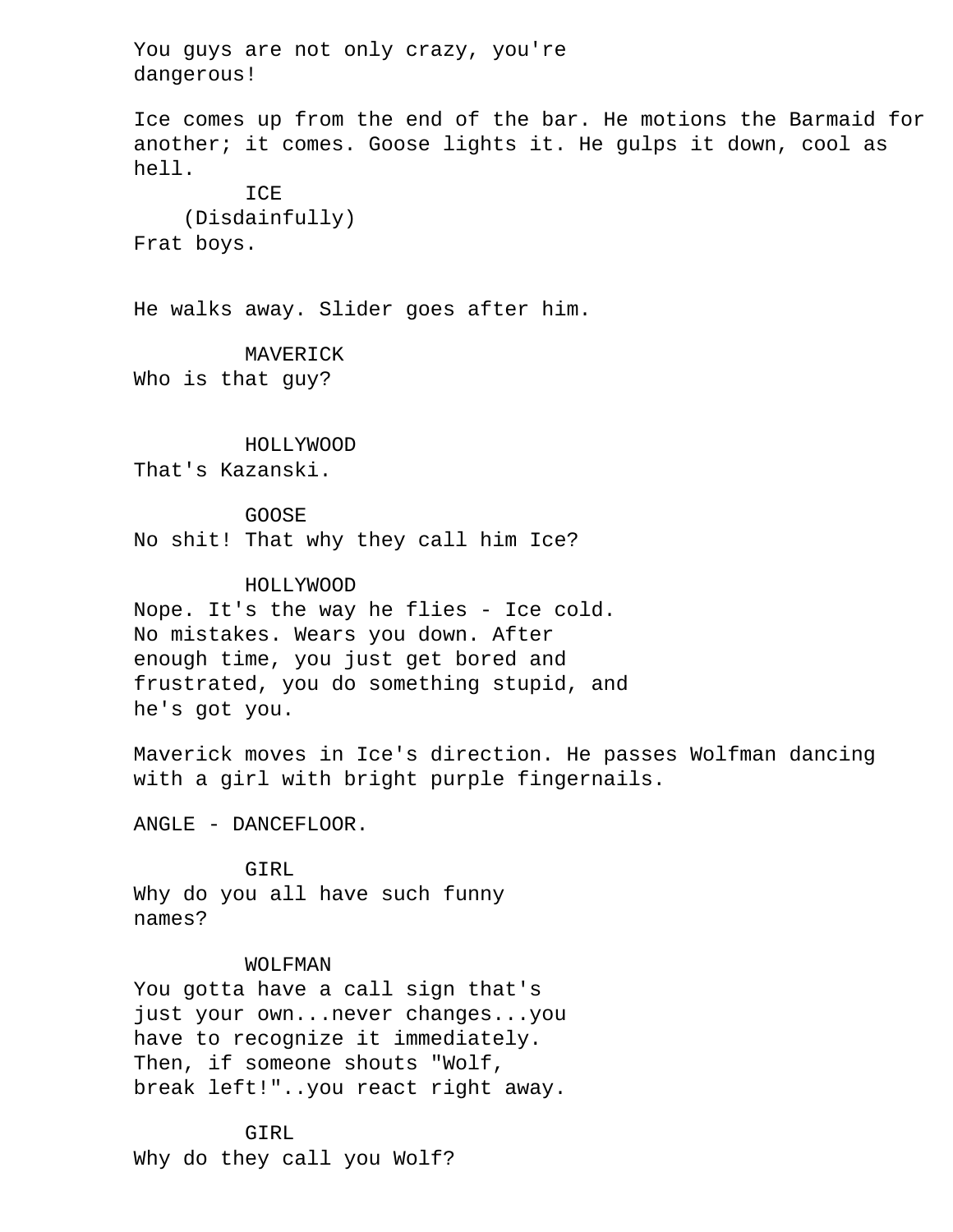WOLDFMAN (smiles) Oh, I don't know. Goose comes up with his arm around a girl. GOOSE Hey Mav, this is Sally. She doesn't believe a word I say. Tell her I'm married, will you? MAVERICK Yeah, he's married--but then again, he,s not dead. Sally laughs and tries to pull Goose back toward the dance floor. Something in Maverick's eyes makes him hang back with his partner. ANGLE - THE DANCE FLOOR - DANCERS GIRL Could I get a call sign? WOLFMAN Well, I don't know. That depends. GIRL On what? WOLFMAN Well, it doesn't just happen, you gotta do something famous. GIRL Like what? WOLFMAN Oh...I'll think of something.

 Maverick smiles at this, but seems on edge... He watches a few pretty girls enter and eye the pilots in their flight suits, then turns and walks up to Ice, who sits, drinking with Slider. Maverick walks over to him. Ice notices Slider's attention going to Maverick. He turns and grins at him.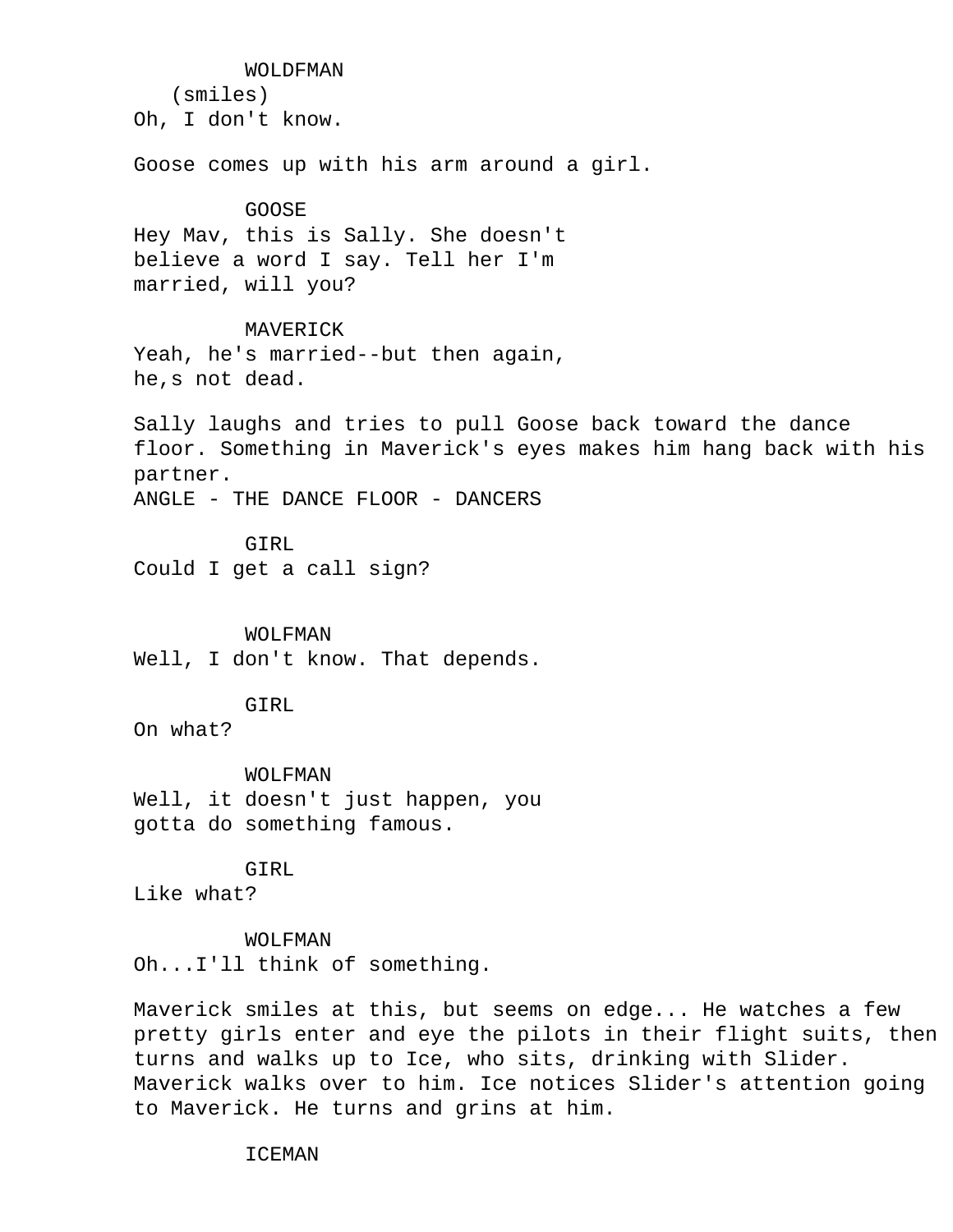Figured it out yet?

# MAVERICK

Figured out what?

ICEMAN

Who is the best.

# MAVERICK

Nope.

 ICEMAN Need a hint?

#### MAVERICK

 I think I can work it out on my own.

# ICEMAN

 You like to work alone. I've heard that about you.

# MAVERICK

 I've heard of you, too. You were in 124 with Bargamian.

# ICEMAN

 And you were with Cougar. He was my roommate in flight school.

# MAVERICK

 He's a good man. ICEMAN The best.

# SLIDER

 You must have soloed under a lucky star. First the MiG, then you slide into Cougar's place.

# GOOSE

It's not Cougar's place. It's ours.

# ICE

 What do you think it was? Was it that MiG contact that did it?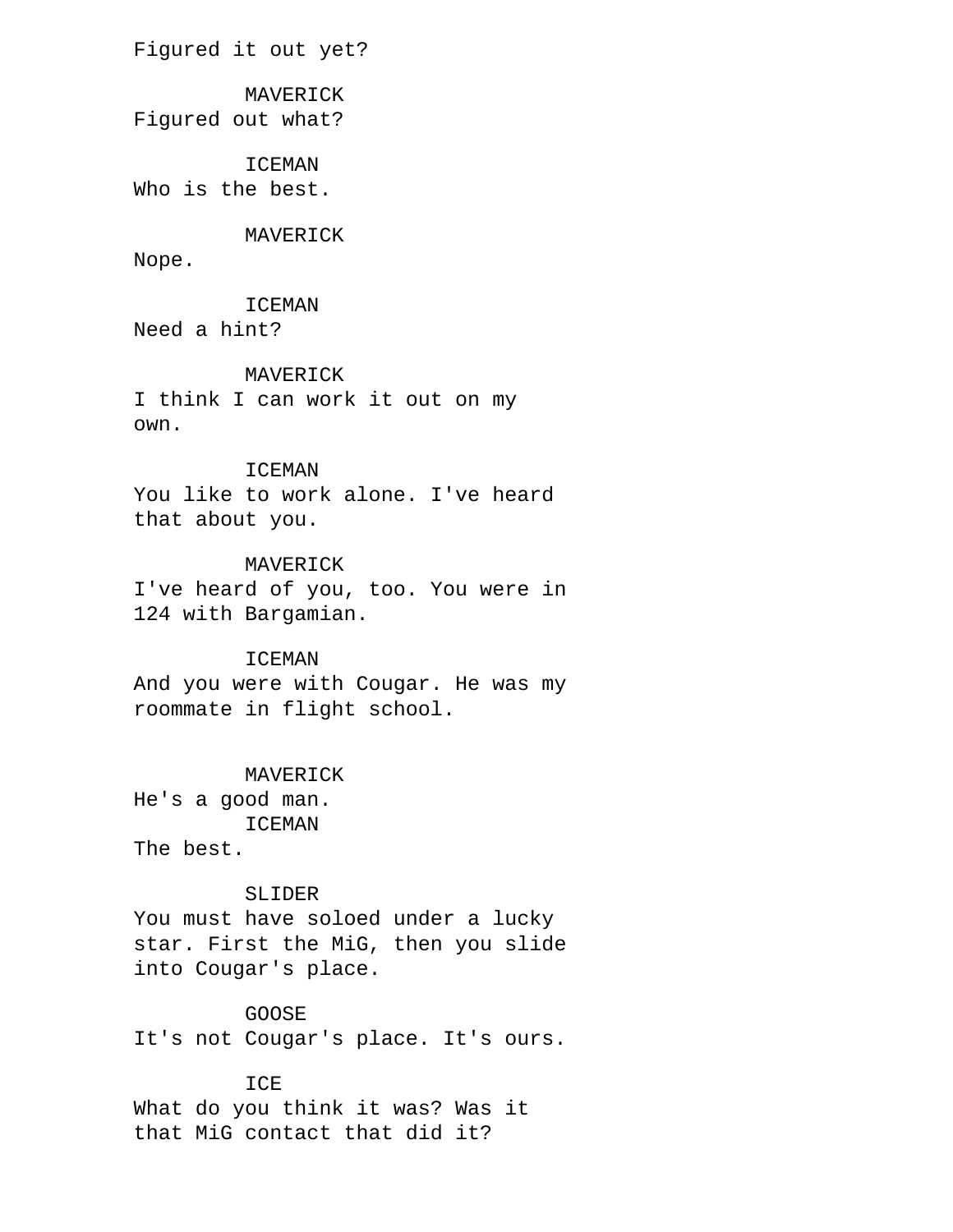## GOOSE

Did what?

**TCE** Got you here.

### GOOSE

 We're here because we're the best flyers in the wing. Not because of some MiG encounter.

# SLIDER

 What luck! Guys fly their whole career without seeing a MiG up close...You're famous.

# **TCE**

You mean notorious.

 Something in the way he says it. It's not quite a joke, more an insult. Maverick's about to take the whole conversation too far when something...someone catches his eye. She catches quite a few eyes in this room. She is very pretty and she's walking in on the arm of a Commander. Maverick turns back, but the moment has passed. Ice dismisses him with a nod and weak smile. Goose pulls him away.

 MAVERICK What do these guys think, I made Cougar quit?

### GOOSE

 Pay no attention to it. They're just trying to rattle you. It's all psychological. Sit down..and drink.

 He deposits Maverick at a chair by a table where other pilots cluster watching and listening to Bugs shoot down his wristwatch. Maverick broods...

# **BUGS**

 We were just really diving down and by then we were right over downtown Haiphong. It was some great shit. Jack says, "What are you doing?" "What, what am I doing, Jack?" He says, "What are you doing?" I said, "I'm rolling in,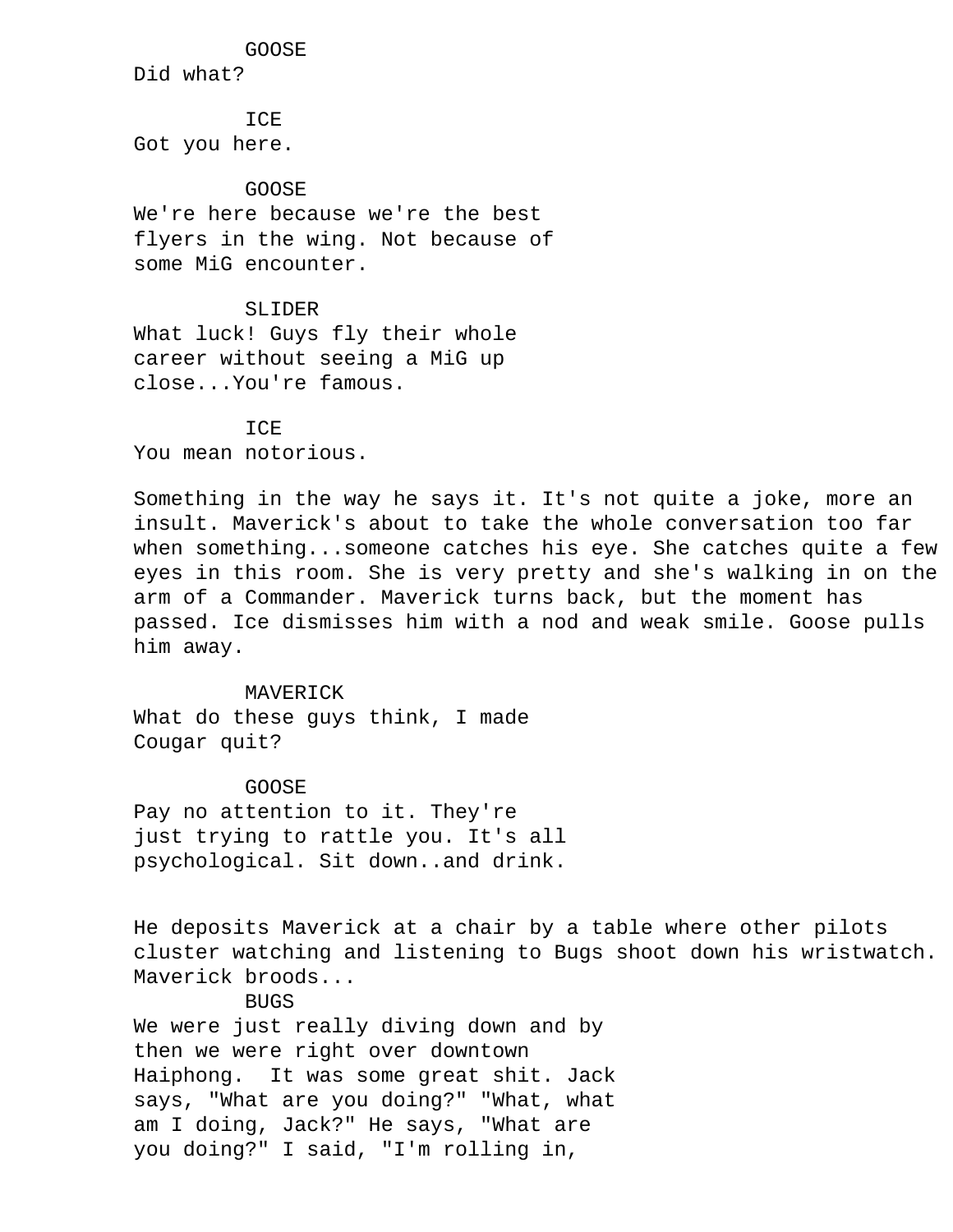Jack." "Bugs, we're at thirty-two hundred feet. Oh shit, we were like zooom... So we scraped down at hundred feet right over--downtown Hanoi! Oh shit, goddamn it! And blowing down the river. And so once we were there we let down to about fifty feet just going down the river and Jack says... "Bugs... don't ever do that again!" "Okay, right, Jack, I'll never do that again!"

 Maverick pays little or no attention. He broods and drinks. Suddenly, Hollywood nudges him, he turns.

 MAVERICK What, what is it?

 HOLLYWOOD Target passing. Check your six.

 MAVERICK Never mind mine. Check hers.

They turn. Long legs, great ass, beautiful.

 HOLLYWOOD Her six is a ten! Uh oh, a turn to engage.

HIS POV - ACROSS A CROWDED ROOM

 Maverick sees a stranger, and somehow he knows, he knows even then. Wolfman turns, sees her walking too.

 WOLFMAN Bogey...9 o'clock level.

 SUNDOWN Nine thirty. Bogey? You presume that hostile?

# HOLLYWOOD

 Well, we should contact and check it out.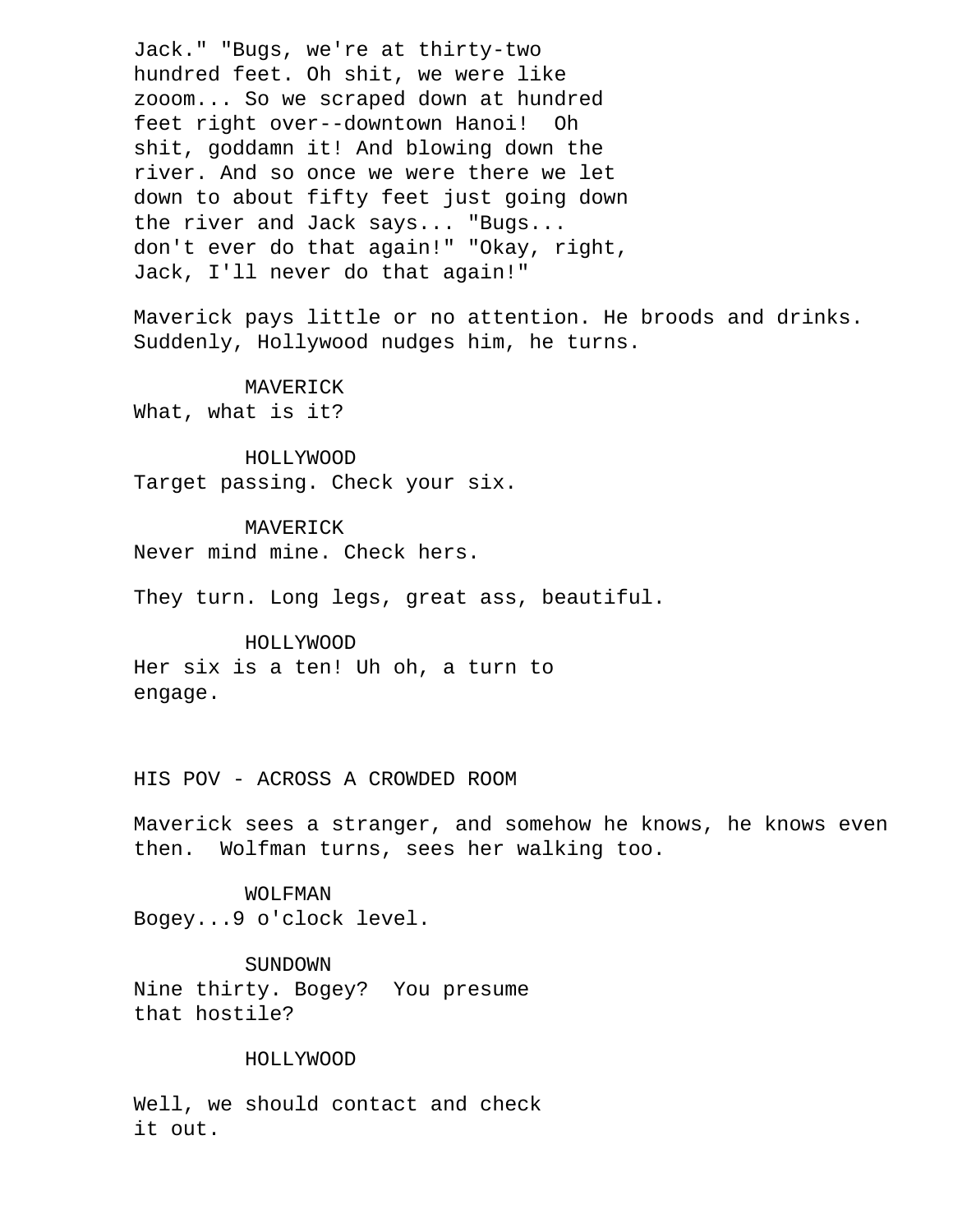She has turned toward them. She passes by. They start to make a move for her. But just then she finds her date at the bar; a distinguished man with Captain's stripes. Their smiles freeze and they slide back in their chairs. Maverick can't stop looking at her...After a while, the intensity of his gaze draws her attention. She feels him. She is nodding and smiling to her date, but her eyes scan the room like radar. A warning tone goes off in his brain dolu dolu dolu as they lock on him. He feels that thrill of excitement and fear you get when you know you're targeted in someone's scope. Her eyes hold on him for a long moment...long enough, and then sweep by the rest of the room. She turns her attention back to the Captain and laughs at something he says.

Over in a corner, Goose chats up a couple of San Diego girls.

#### GOOSE

 The family unit -- that's the most important thing. It's the only thing you can count on. I'm married --did I tell you that?

 FIRST GIRL Four times. We don't believe you.

GOOSE

 I've been married since I was eighteen. Why don't you believe me?

 SECOND GIRL Because you don't look married.

 FIRST GIRL You're not even wearing a ring.

GOOSE

 (big smile) I take it off when I'm chasing women. It's the only honorable thing to do.

ANGLE - MAVERICK

 He's half listening to Bugs rattle on. His eyes are drawn back to the woman. He tries not to stare. She seems to know a lot of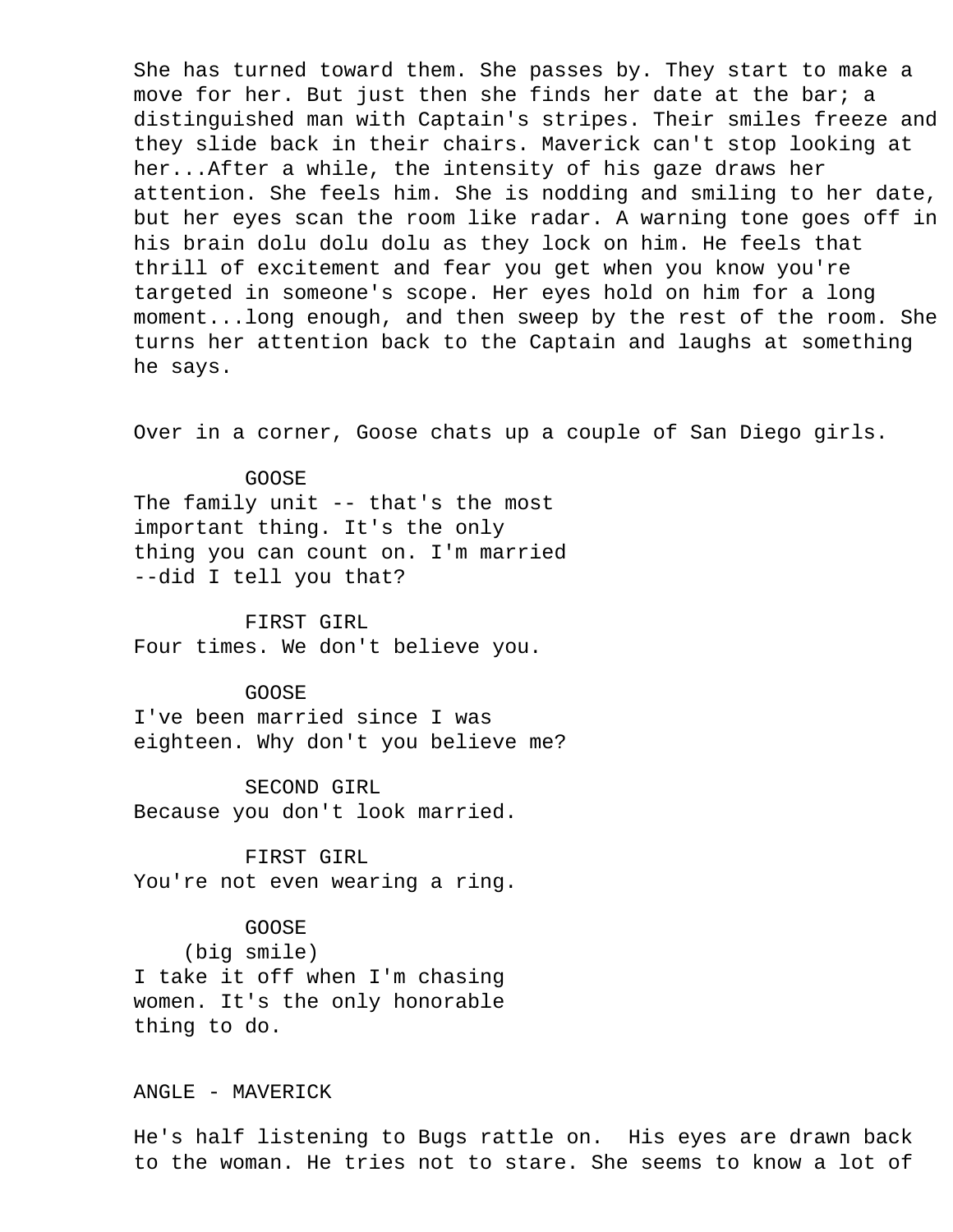people in the club. He looks away. Hollywood is chatting up a girl with a sincerity that cannot be taught. His line is just as polished as his appearance.

#### HOLLYWOOD

 You don't think about death up there, but you think a lot about the danger. One mistake and you're a smoking hole in the ground.

# GIRL

 I never knew it was so dangerous. HOLLYWOOD Oh yeah, it makes everything down here more meaningful. You feel a certain intensity of life, and you want to grab onto every moment.

 Maverick looks up at the bar again. A shock. She (Charlie) is staring right at him, intensely, as her date whispers something in her ear. She notices him, staring back, quickly looks away, embarrassed. She says something to the man. He nods and turns away as someone else grabs his attention. The woman, now wouldn't look this way for anything. She picks up her purse from the bar and walks through the crowd and out of the room. Impulsively, Maverick's up, he follows.

# 46. INT. HALLWAY - OUTSIDE THE BAR

 He breaks out, looks around, doesn't see her. Someone disappears around a corner. He moves after.

 CORNER - A door slams shut. Impulsively, before he realizes what he is doing, he's through it.

47. WOMEN'S ROOM.

 A feminine GASP! He should have looked at the sign on the door. The realization of where he is hits him too late. She is standing by the mirror, with her make-up out, looking back at him. He's not quite sure what to do. A hasty retreat would be appropriate, if embarrassing. Ah, what the hell, he is a fighter pilot! He just walks right over to her...no idea what he will say. She's got her lipstick out, twisting it. She looks over at him with an amused smile.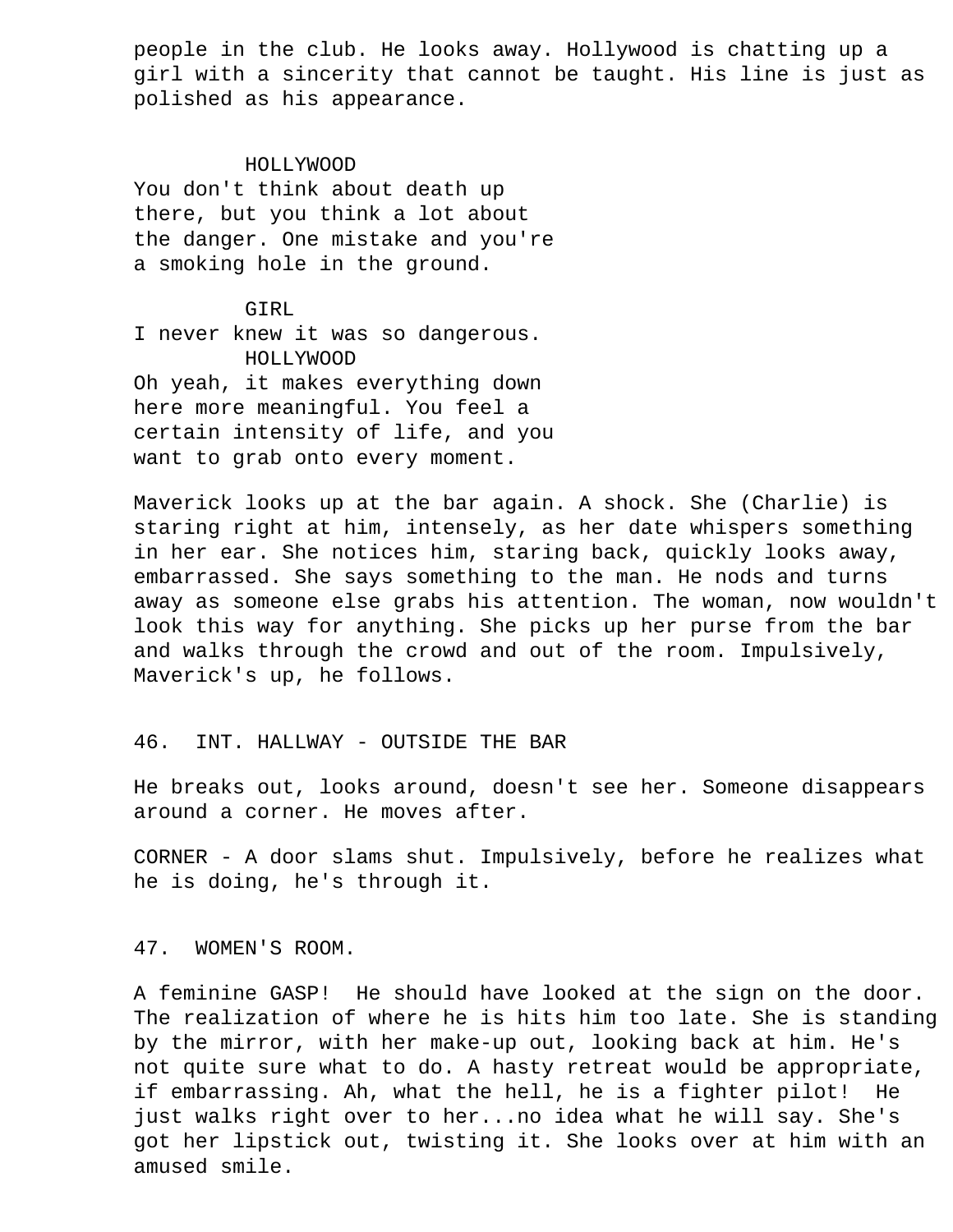# CHARLIE

Long cruise, was it?

 She leans over the sink, puts on lipstick, sees his eyes cover her.

#### CHARLIE

Anything I can do to help, Lieutenant?

# MAVERICK

Lots of things.

 She laughs. He is sort of attractive, but there are other girls in the room, she doesn't want to be too encouraging...She tries not to grin at his embarrassment.

#### CHARLIE

I'll bet!

# MAVERICK

 Uhhh...Anything I can do for you? She laughs again, doesn't know what it is...could be chemical, but she's instinctively attracted.

#### CHARLIE

Yeah. Hold this. It might be safer.

 She hands him a makeup mirror. Starts redoing her lipstick. He just stares at her...She looks up at him, than back to her warpaint. Finally, when it comes, it is cool and amused.

## CHARLIE

 Now I know why all the girls come here. They know how horny you guys get. But this...is ridiculous.

# MAVERICK

It's not that.

Mock anger. She's toying with him.

#### CHARLIE

It isn't?

#### MAVERICK

Well, it is. It is that, too.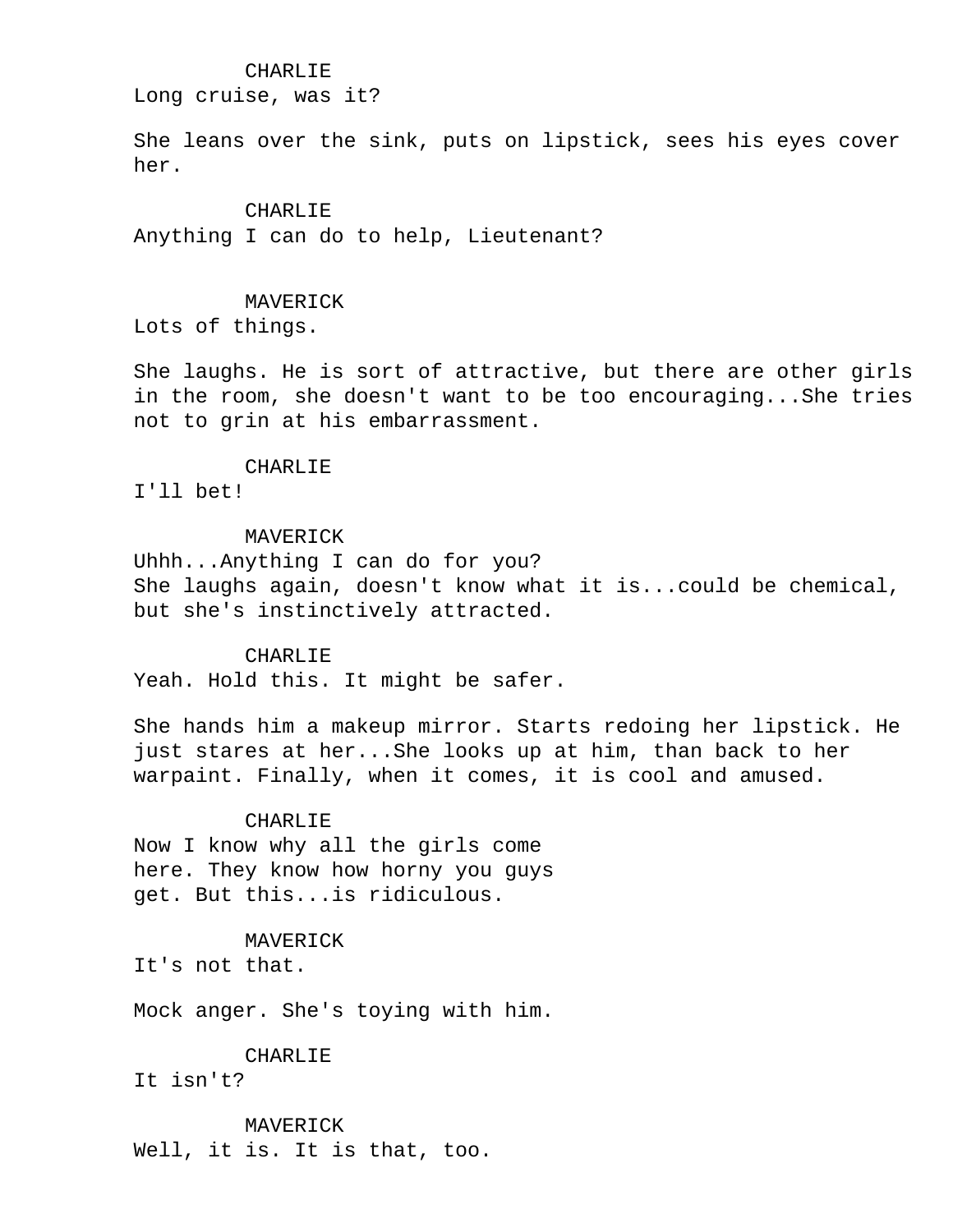# CHARLIE

That's a big comfort to me.

#### MAVERICK

I could be, too.

#### CHARLIE

How so?

# MAVERICK

 Save you from a big mistake with that other guy.

### CHARLIE

And on to a bigger one with you?

# MAVERICK

Yeah, most likely.

# CHARLIE

 Was there ever a girl who didn't like fighter pilots?

#### MAVERICK

I heard of one once.

 She laughs again, shakes her head...another cowboy! She gently takes the compact out of his hands, snaps it closed.

# CHARLIE

 I'm really flattered, Lieutenant, but I don't go out with pilots. MAVERICK Then what are you doing here?

 Three pretty blondes enter and look at Maverick quizzically but not without interest.

# CHARLIE

 I think the question is...what are you?

She tries to keep a straight face as she walks out of the room.

 The other girls look at him expectantly. A beat. He just stands there, then realizes he's holding her lipstick.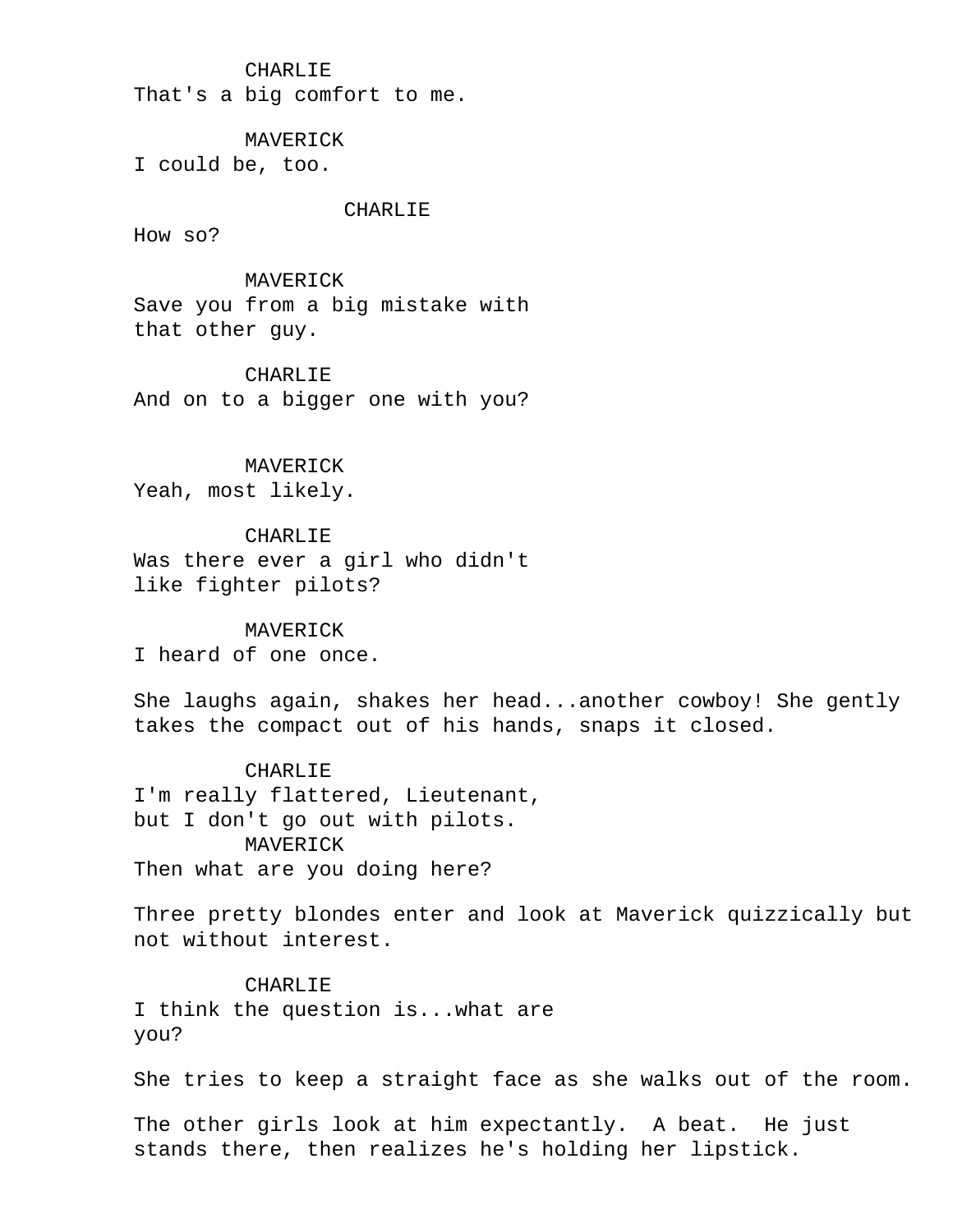#### MAVERICK

 Hi. I'm here to talk about a new concept in cosmetics...

 47A. WOXOF BAR. She returns, spots the Captain, motioning to her. Maverick enters, goes to the other end of the bar. He orders a drink. It comes. He drinks it, pays for it, moves off toward the door. Someone backs into his path, he moves quickly and bumps into someone else; her.

#### CHARLIE

Sorry.

She sees it's him.

 MAVERICK My fault. Should have watched where I was going.

 Her hand goes to his collar. She adjusts his insignia. She smiles.

# CHARLIE

 Where's your wing man? Who's watching your six?

# MAVERICK

Uh, nobody, I guess.

One final adjustment.

# CHARLIE

Too bad.

She breaks the spell abruptly, turns away.

# CHARLIE

See you around.

Maverick finds his voice.

# MAVERICK

Can I walk you out?She turns back to him, a smile.

# CHARLIE

I'm with someone.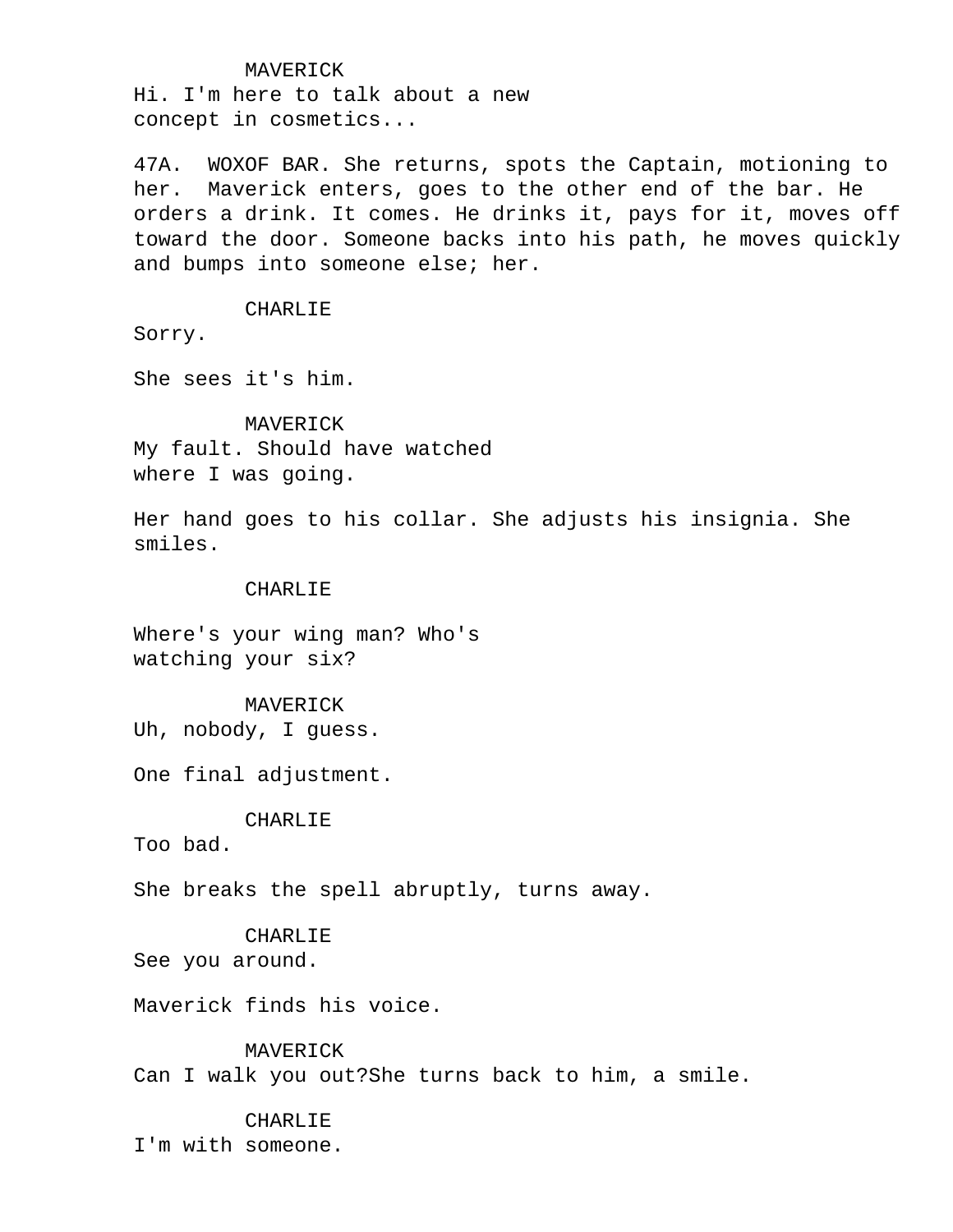48. EXT. "O" CLUB - LATER THAT NIGHT

 $P.0.V. -$ 

 From a car in the parking lot, we see Charlie and the Captain leave the club. They walk directly toward us and stop. She turns, says something polite...a peck on the cheek. He turns away. A dome light briefly illuminates the interior of the car as a door opens. It rocks slightly as someone gets in. Charlie turns back and walks over, taking her keys out. She opens the door to the car and gets in.

#### 48A. EXT. CAR - NIGHT

 She starts the car and pulls away. Suddenly, a figure sits up in the back.

 MAVERICK I thought he'd never leave.

### CHARLIE

Yeow!

 Startled, she nearly drives off the road. She turns to him, startled.

CHARLIE

You! What are you doing here?

MAVERICK

Everybody's got to be somewhere.

CHARLIE

 What if Captain Dawson had come with me?

 MAVERICK It would have been really embarrassing!

CHARLIF.

How did you know this was my car?

#### MAVERICK

Simple deduction. It's fast. It's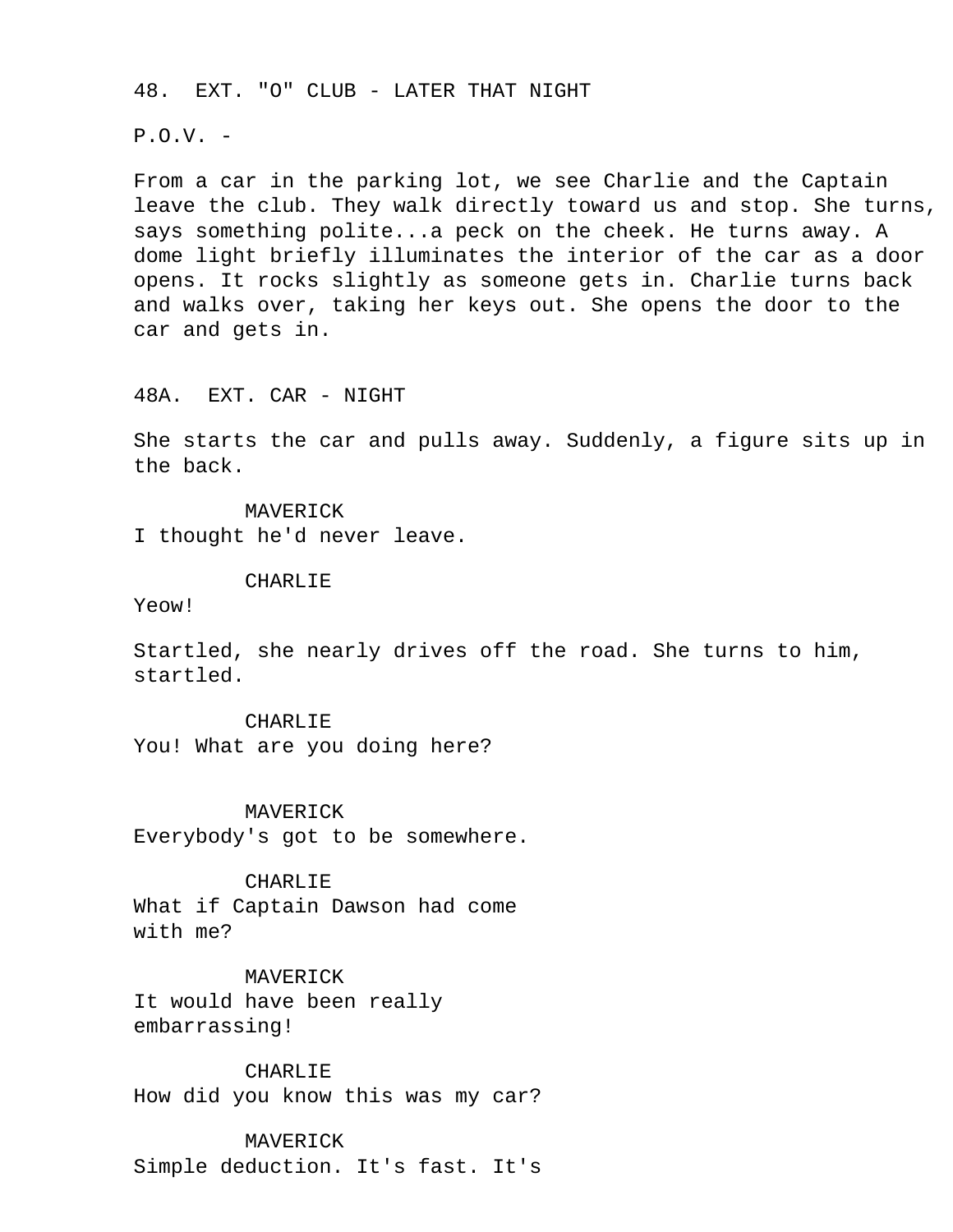pretty. Sleek and stylish...It's your color...matches your lipstick.

 CHARLIE That's all!

 MAVERICK And I asked someone. CHARLIE You think you're pretty smart.

 MAVERICK I think I'm in love.

49. EXT. GUARD GATE

 She pulls up at the guard gate, a MARINE CORPORAL is on duty. He sees the pretty girl pull up and stop, leans over helpfully.

 MARINE Can I help you, Ma'am?

She smiles even more sweetly.

 CHARLIE I don't know, Corporal. Can you do anything about this lunatic?

 The car door swings open. Maverick gets out. The car roars away. He stands in the glare of the spotlight...rocking on his heels, looking across at the guard, who snaps to attention and stares holes in his chest.

50. INT. TOP GUN - NEXT MORNING.

 Two guys in flight suits run down stairs past stencils of MiG kills on walls, then down corridor.

 FLEX Not so fast...my head.

They skid to stop outside a door.

51. INT. HANGAR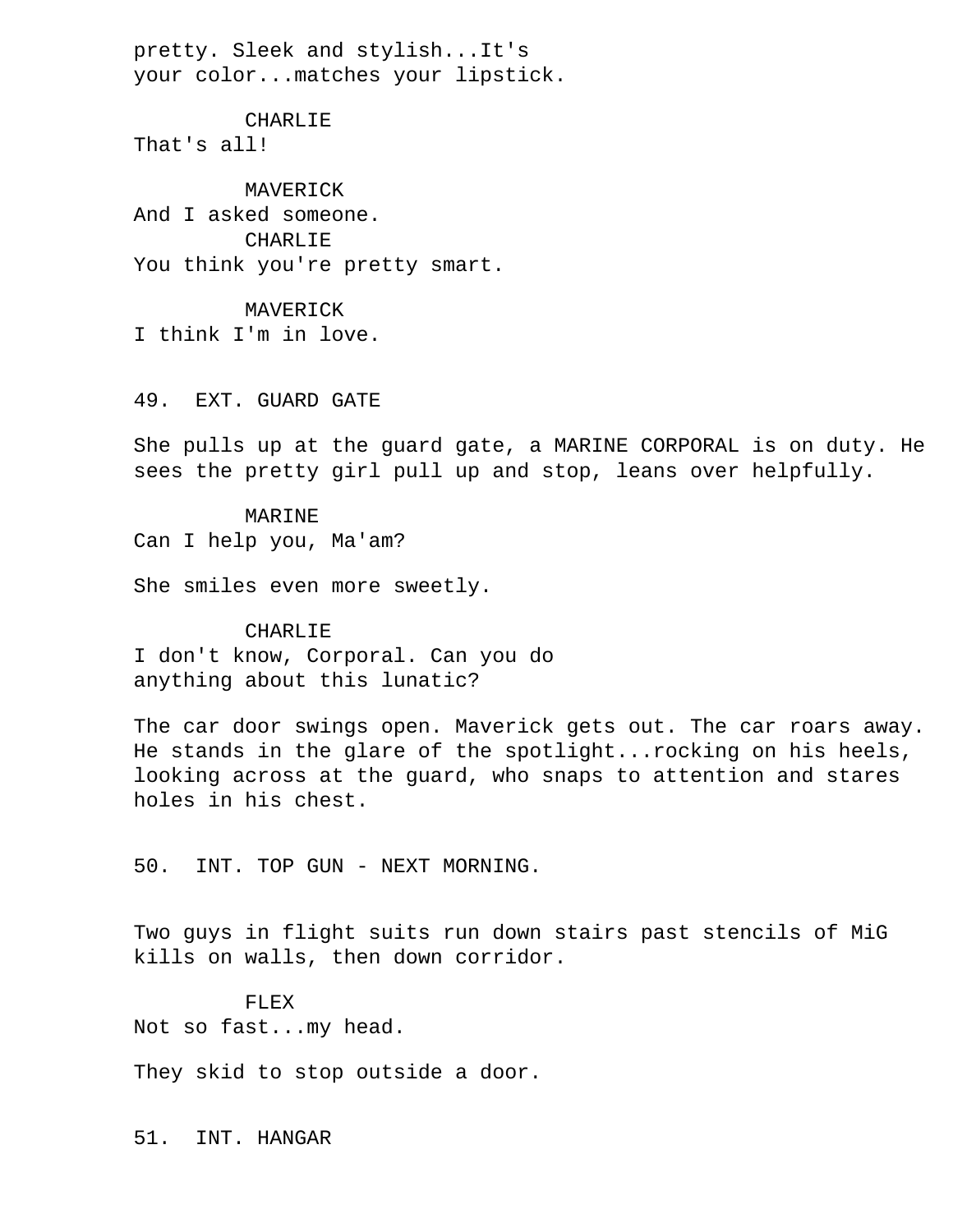Ground crews work on planes in B.G. Jester in middle of lecture. Door bursts open. Sundown and Flex skid to a halt when they see whole class looking at them.

### JESTER

Who are you?

# SUNDOWN

I'm Sundown.

# JESTER

Yeah, right. You're late.

Viper breaks in, indicating Flex.

# VIPER And who are you?

# FLEX

Flex

# VIPER

 Flex...? You don't look like Flex to me. You call that muscle? Doesn't look like muscle. Looks like...Pork.

They laugh. Even Sundown has to laugh, scratching his chest.

# VIPER

 What're you laughing at? You're Fungus.

 Stops scratching. SUNDOWN/FUNGUS

Fungus!

# PORK Don't make an issue of it, it'll stick.

# FUNGUS (Unhappily)

It'll stick anyway.

Viper turns away...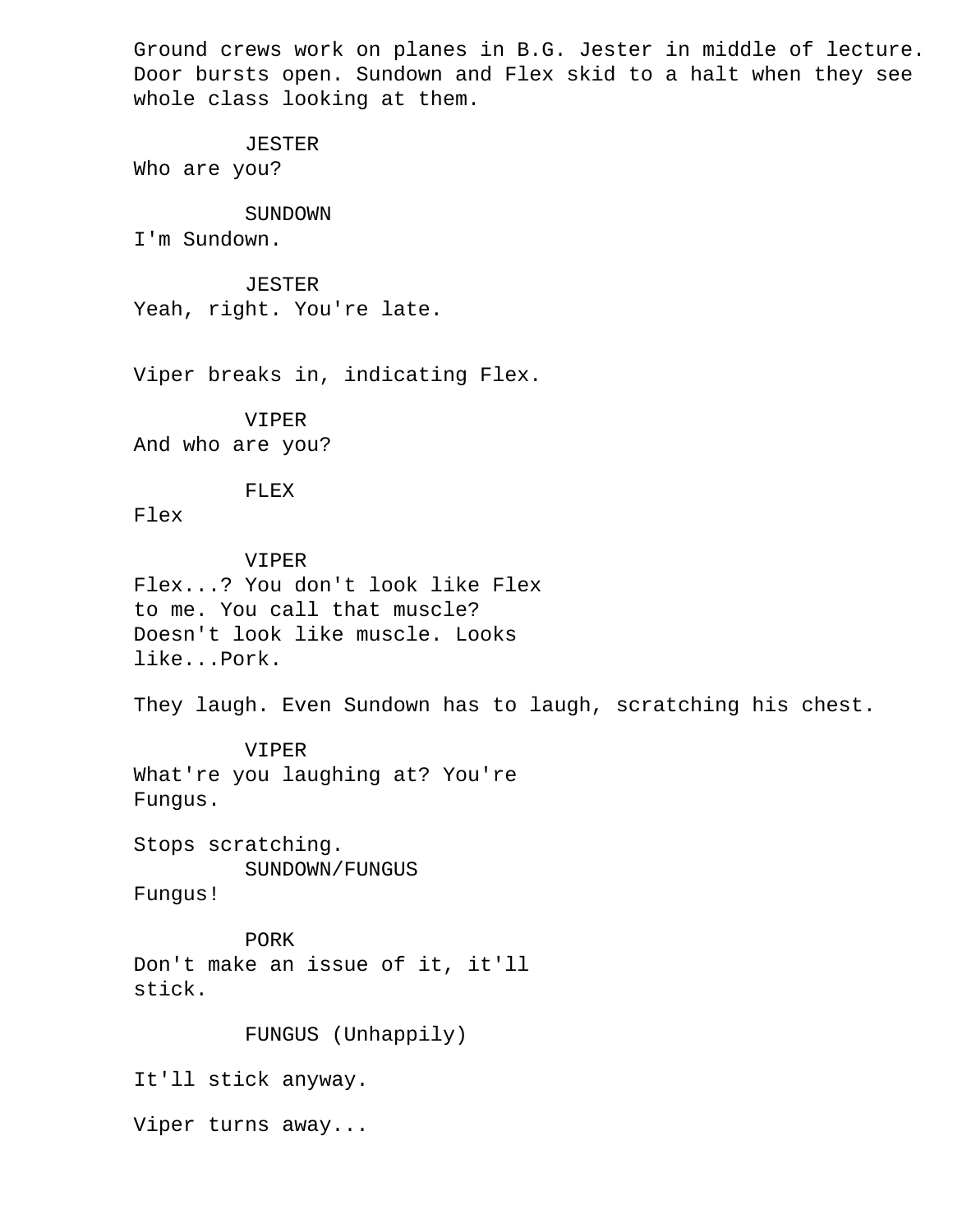# VIPER

 Now to continue. In this class we will be dealing with F-5's and A4's, as our MiG simulators. Technically the F-5 does not have the thrust to weight ratio of the MiG-21--it also does not bleed energy below 300 knots like the MiG-21 does. The A4 does not turn as well as the MiG-17 but has significantly better visibility.

 Maverick looks back to his notes. SFX footsteps...door opening. Viper looks up to back of room door.

#### VIPER

 Hi, Charlie. Good, our TAGREF's here. Charlie's the most qualified to get into P subs and curves, and VN diagrams.

 Maverick turns to see the TAGREF walk forward. Maverick stares at her as she passes without acknowledging him. He is surprised, embarrassed.

# VIPER

 Charlotte Blackwood--code name Charlie- not your ordinary TAGREF. Charlie has her Ph.D. in astrophysics--she's a civilian contractor so you don't salute her...or anything else. Is that clear?

 She walks to the front and starts her presentation. She talks about something very technical, arcane. MiG tactics, technology. As the briefing rattles on, Maverick reacts to her. Goose glances over at him. He, too, recognizes the girl. He looks at his partner. Maverick feels his stare.

#### CHARLIE

 Hello, I think I have some new data for you...Now a MiG 21 has a problem with the inverted flight tanks. It won't do a Negative G push over. Even below one G, they risk a flame out. Operationally, they will do a zero to one G only.

A snicker from the audience. She hesitates momentarily, goes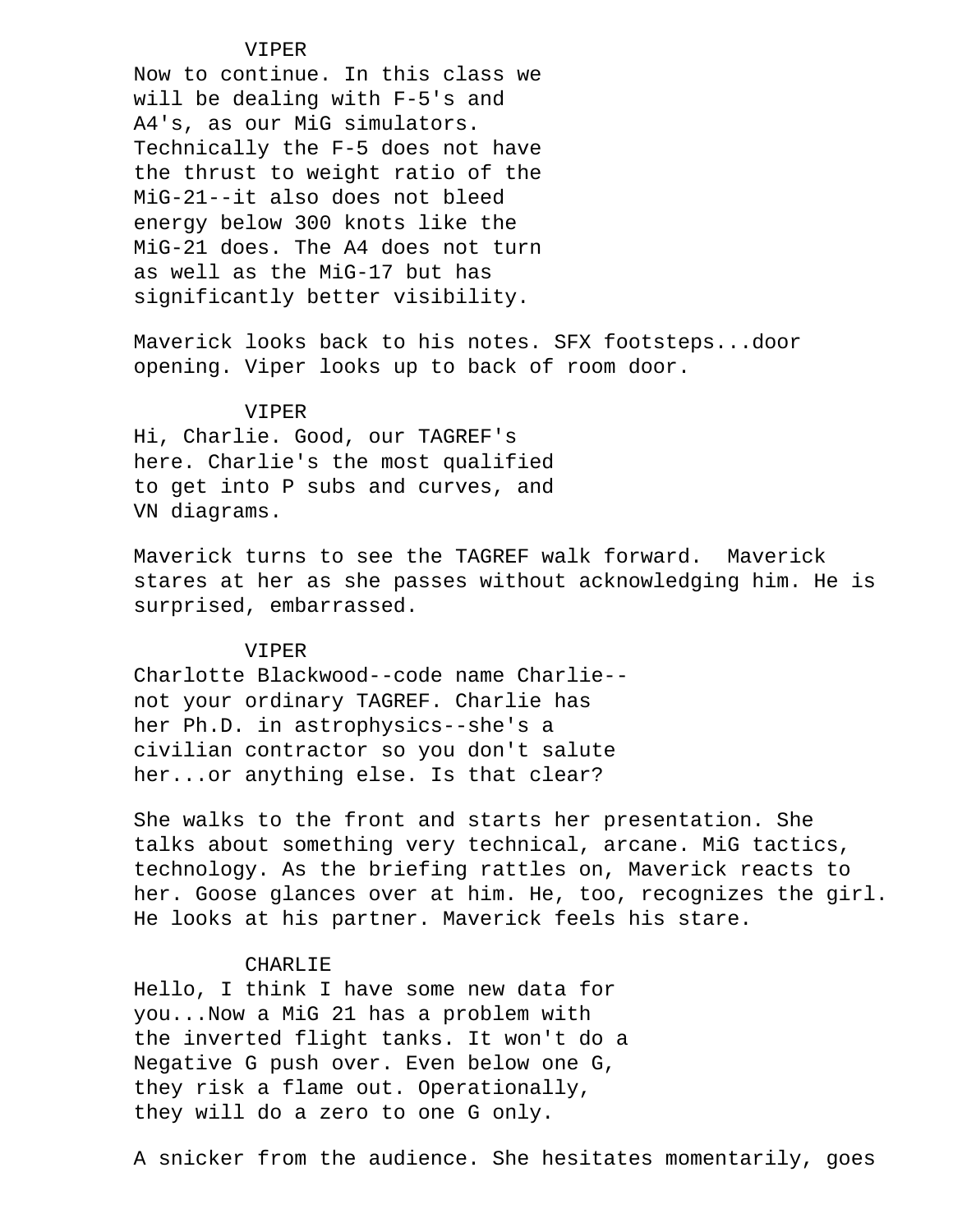CHARLIE The latest intelligence shows that the most they will do in operation is one....is there something wrong, Lieutenant. MAVERICK I don't think you're altogether right...about the MiG, that is. She stops--some of the pilots look at him. Viper glares. CHARLIE I beg your pardon. MAVERICK No, I beg yours. But I don't think you're right on that. CHARLIE Why not? MAVERICK I saw one. CHARLIE You saw a MiG 21? MAVERICK I saw a MiG do a 4 G negative dive.

 CHARLIE (She doesn't believe him) Where did you see that?

 MAVERICK It's classified.

 Nervous buzz in the room. Viper goes rigid. Charlie can't believe it.

#### CHARLIE

It's what?

#### MAVERICK

It's classified. Like Hollywood

on.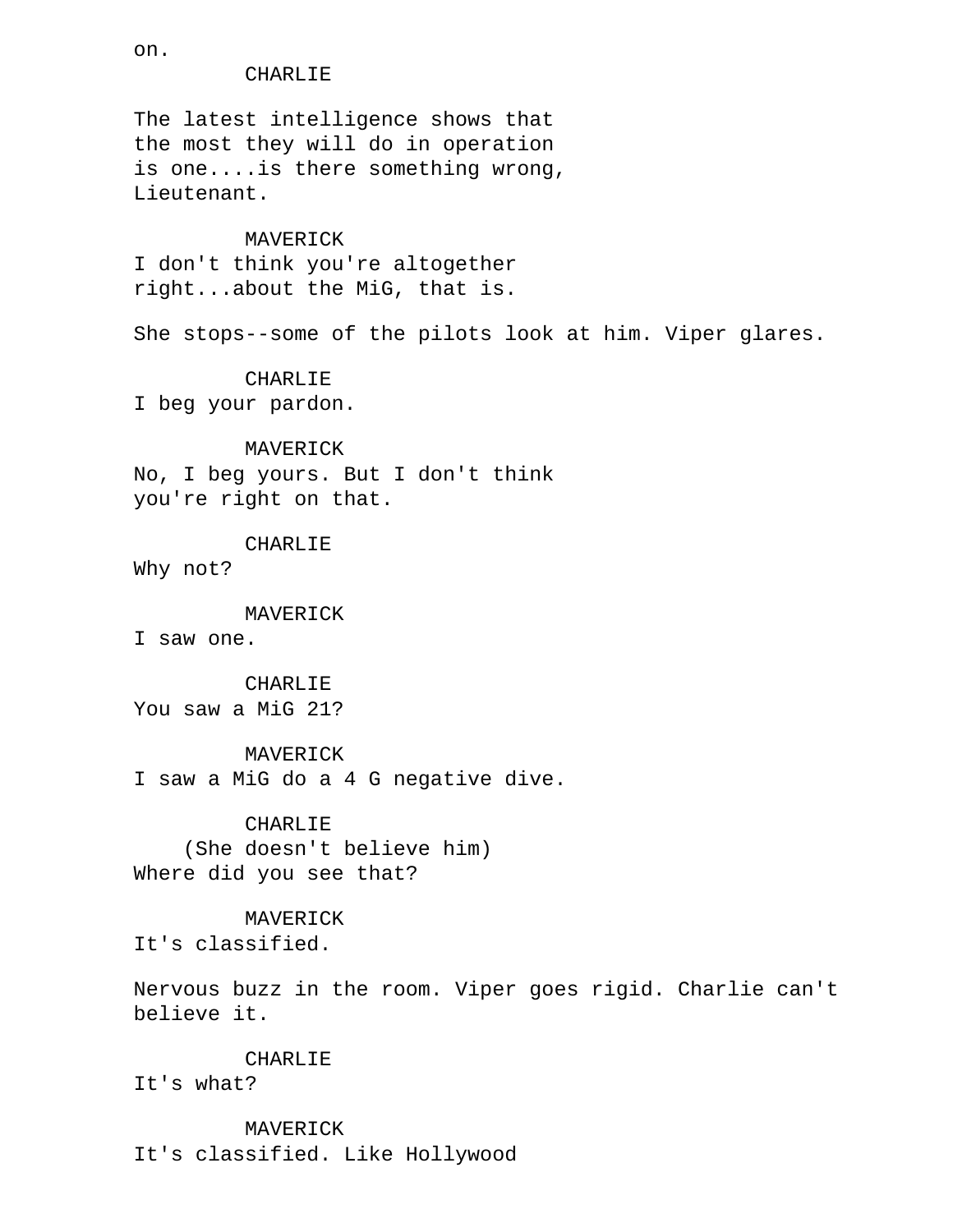says, I could tell you, but then I'd have to kill you.

 Pork stifles a laugh, the others chuckle. Viper is embarrassed.

 VIPER Maverick!!!

She stops Viper with a glance.

CHARLIE

It's all right.

 She can handle it. She is very cool, not overbearing. She says it calmly. She doesn't want to embarrass him any more than he is, but she has to get the facts straight.

# CHARLIE

 Lieutenant, I have a top secret clearance. The Pentagon sees to it that I know more than you.

# MAVERICK

 Not in this case. CHARLIE (Flatly.) You saw a MiG push negative 4G?

 MAVERICK Yes, ma'am.

 CHARLIE Where were you?

MAVERICK

On his six.

Little stifled laughs.

 CHARLIE He was in a 4G Negative dive and you were on his six?

# MAVERICK

 Yes, ma'am, At first. Then I was directly above him.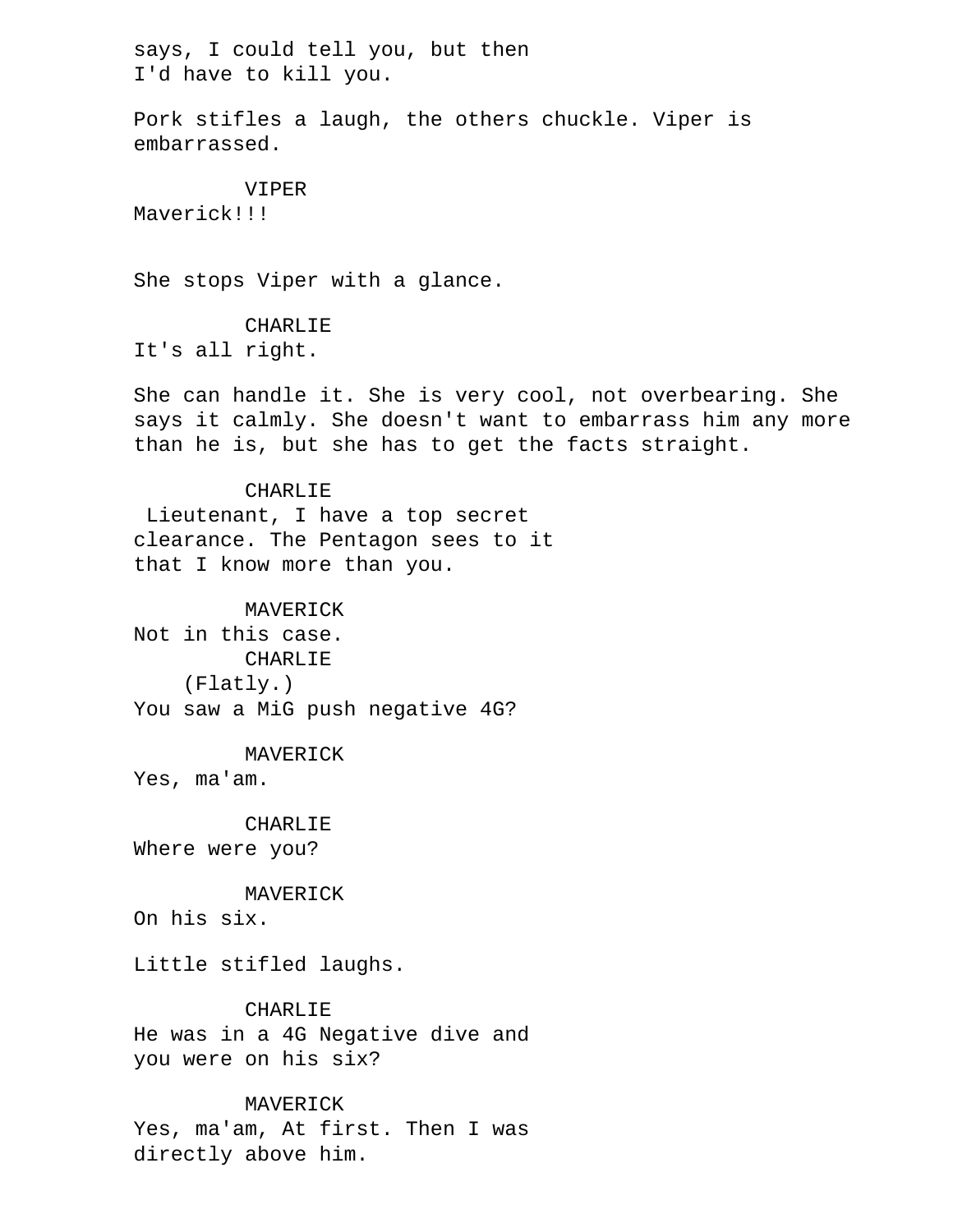She stares at him for a moment, then she has him. She goes for the kill.

**CHARLIE**  If you were directly above him, how did you see him?

# MAVERICK

I was inverted.

A real buzz in the room. Ice laughs audibly.

CHARLIE

 You were in a 4G inverted dive with a MiG 21? (She can't believe it.)

At what range ?

MAVERICK

Two.

CHARLIE

Two miles.

 MAVERICK Two meters.

 Chuckles, barely suppressed. Goose pipes up to deflect attention.

 GOOSE One and a half, actually. I got a polaroid.

 CHARLIE (Flatly.) Lieutenant... MAVERICK Ma'am?

 CHARLIE What were you doing there?

 MAVERICK Giving him the bird.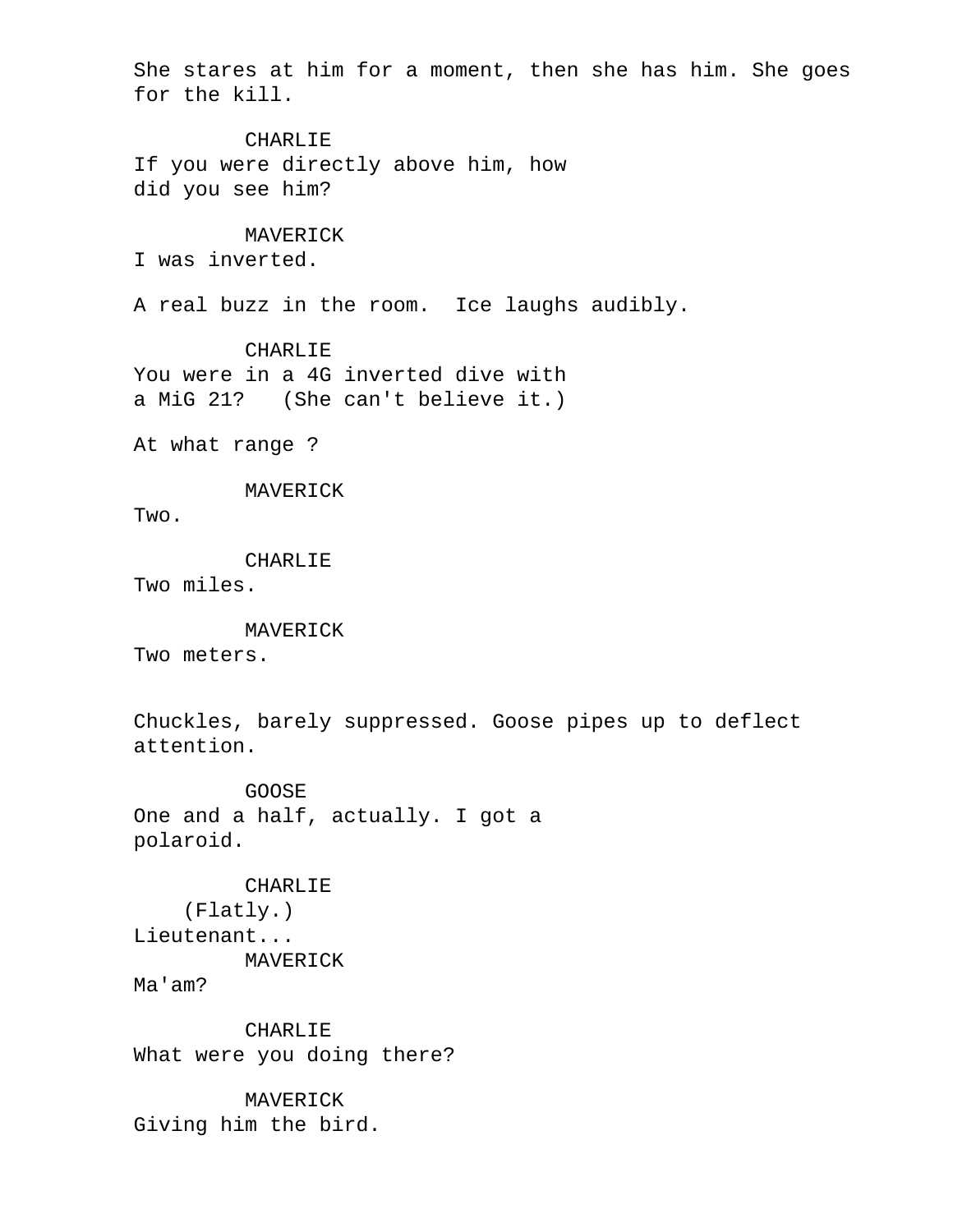Open laughter. She thinks it's at her. She grows red.

CHARLIE

The what?

 MAVERICK You know. The finger.

He shows her, but she can handle this.

# CHARLIE

 So you're the reason those SALT talks failed.

 The room breaks into laughter. At him. Now he grows red. Goose puts his hand on Maverick's arm, shakes his head as if to say: "Let it go, pal, she got you".

 She looks at Viper. He doesn't know whether to laugh or cry. He knows there's something here he doesn't control.

# VIPER

Lieutenant!

 GOOSE It's just like he says, sir.

 VIPER (He snaps) I don't care!

51A. CORRIDOR - OUTSIDE LECTURE HALL

She walks away. He runs up and stops her.

 MAVERICK Why didn't you tell me you were a TAGREF?

She studies him coolly for a moment, like a specimen.

# CHARLIF.

It never came up.

#### MAVERICK

You let me make a fool of myself.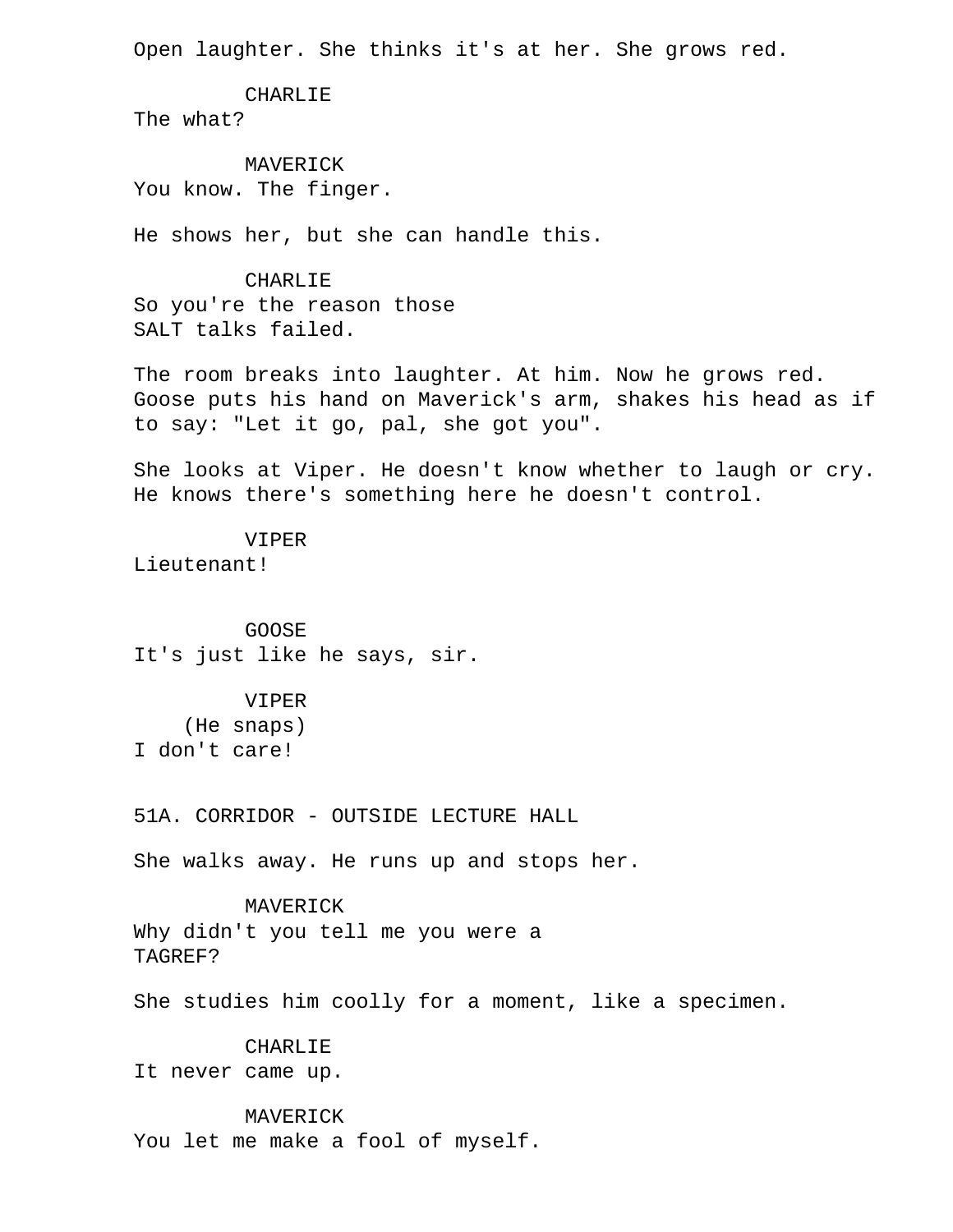# **CHARLIE**

 You seemed determined to do that anyway.. Why didn't you tell me you were a famous MiG insulter? MAVERICK Would it have made a difference?

#### CHARLIE

No.

MAVERICK

What would?

# CHARLIE

 You know, I'm assigned to this school. I see sixteen new hotshots every eight weeks. Your attention is flattering, but not really productive. Why don't you keep your mind on flying.

She reaches over and aligns his collar insignia.

# CHARLIE

Why can't you keep this straight?

 She smiles at him and walks away. Maverick turns, sees the others sizing him up. Most of them grin. Maverick moves down the corridor past the CO's Office. Viper leans against the

 doorsill. He lights a pipe, laconically eyes Maverick. His tone gives away nothing, like an ELINT probe eliciting a response.

 VIPER Maverick... Where'd you get that call sign?

 MAVERICK Ahhh... Runs in the family, sir.

 VIPER You're father was Marvin Mitchell..

 MAVERICK Yes sir.

VIPER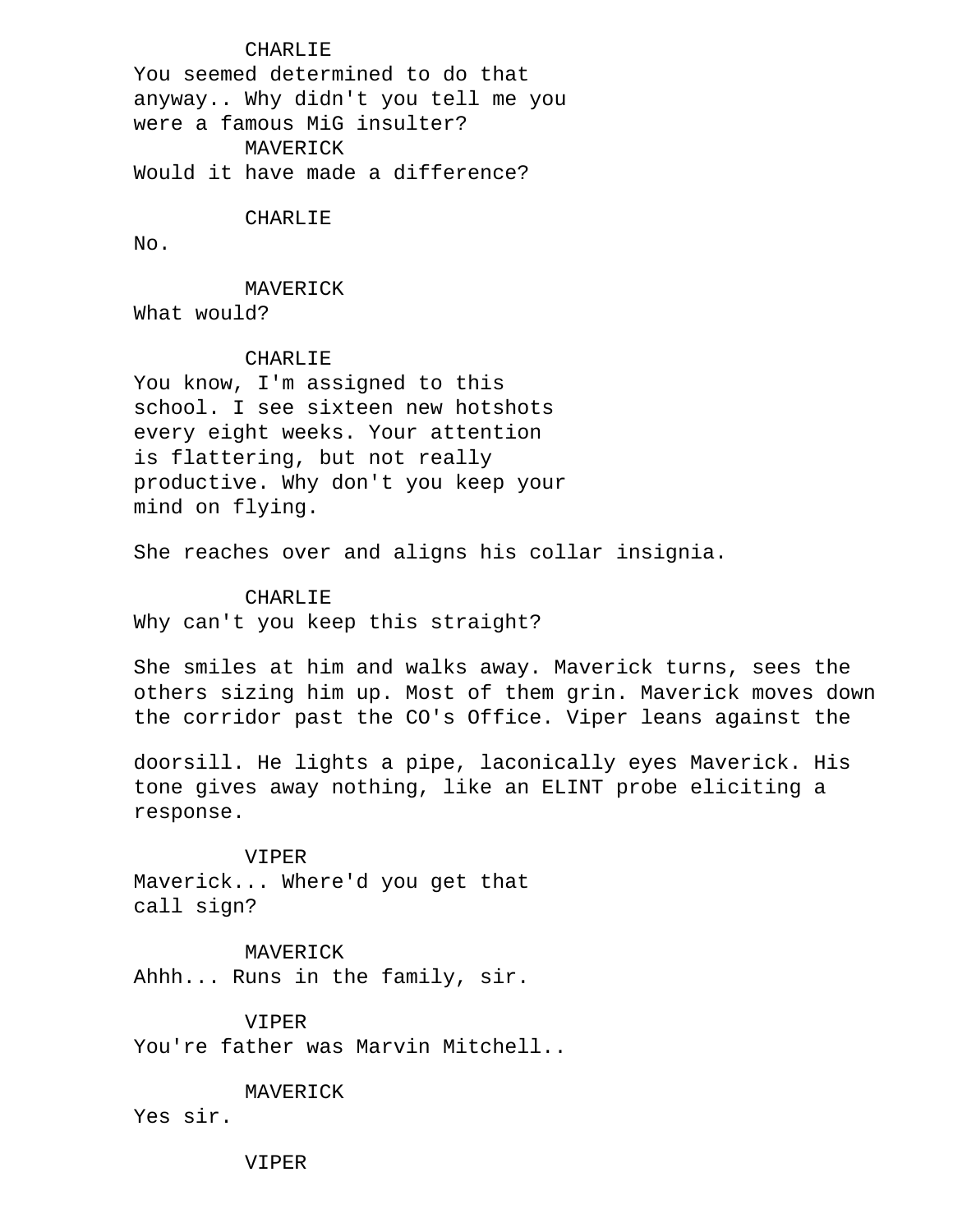A good man. Good flyer.

Viper turns away.

 MAVERICK Yes sir. Thank you sir.

 Maverick watches him for a beat, he's been tested, but he's not sure how or why. He turns to catch up with Goose and the others.

EXT. SKY - LATER

 At twenty-eight thousand feet, the two planes circle each other, going in opposite directions. As they jockey for position, they snap past each other like ends of bullwhips.

 The earth spins, the horizon appears and disappears. With each hard turn, Maverick and Goose can be heard "grunting" to keep blood in their brains, to keep from passing out.

 The fight is hard, physical, and exhausting. The extreme G forces--6.5--flatten them against their seats, causing their heads to weigh over one hundred pounds. Maverick strains to turn his head and track the other jet as it streaks past at Mach One.

 MAVERICK I've lost him -- where is he?

GOOSE

 On your six -- coming hard. Four hundred. Losing airspeed! He's on your six and closing fast! Hard left! HARD LEFT!

 Maverick jerks the stick left, and the F-14 takes an astonishing turn. Jester ROARS past into a wide arc.

 GOOSE Great move. Great

 MAVERICK He should've had me. GOOSE Take it down. Let's bug out of here. Call for a draw.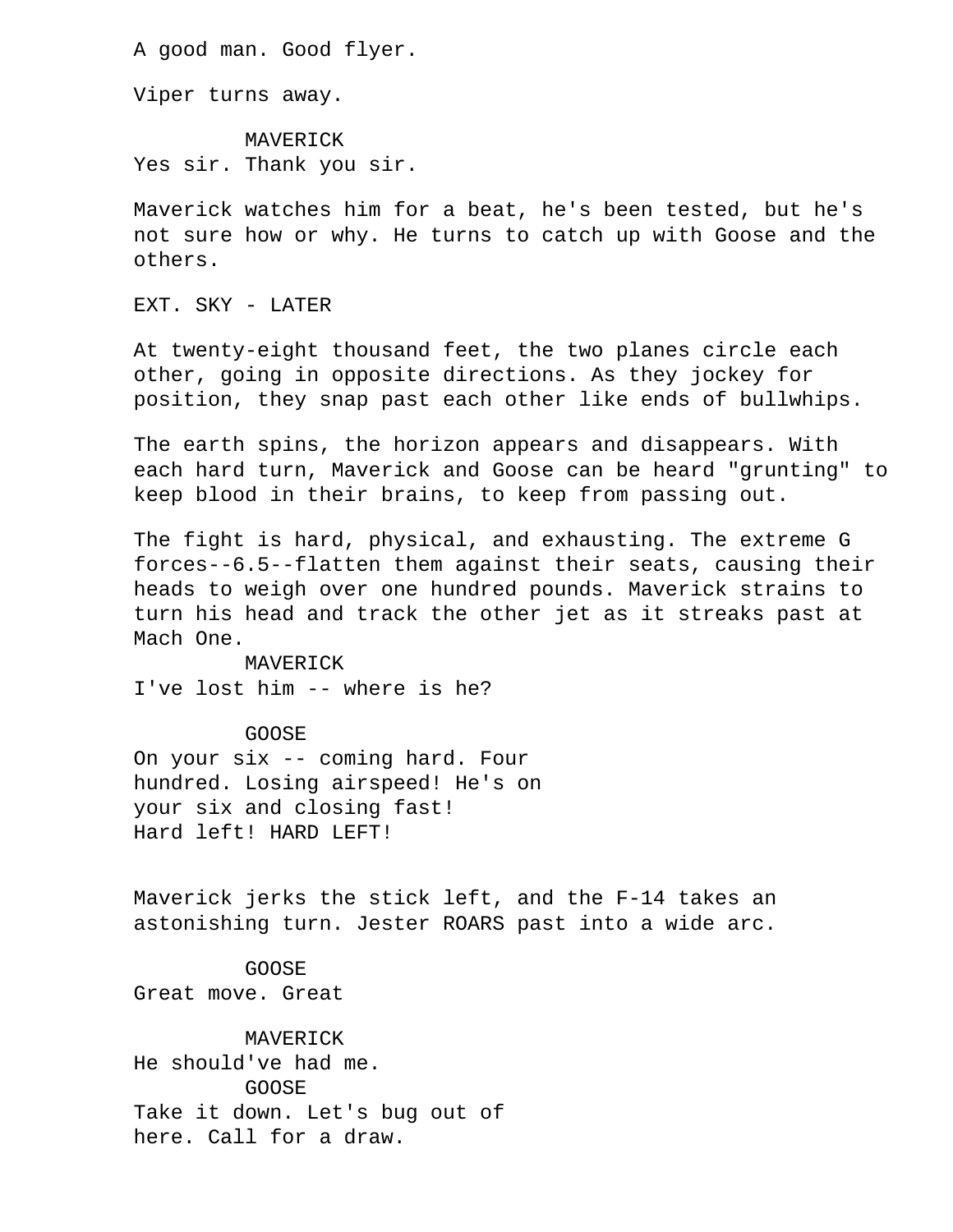MAVERICK No way. I'll nail him this time. Going vertical.

THE PLANE EXPLODES INTO AFTERBURNER - rocketing toward space. Jester is left in direct line with the sun, and his canopy is sprayed with a blinding glare. Going ballistic is dangerous. The plane flys like a bullet, obeying the laws of physics, not the pilot's touch on control surfaces. The ballistic call warns other aircraft that he is, for the moment, out of control.

GOOSE

He's blind -- you got him!

 JESTER NO JOY! NO JOY! WHERE ARE YOU? I'VE LOST SIGHT.

 GOOSE He's out of energy! You got control? Unload!

 The F-14 peels over the egg, in a backward dive. It rockets down the outside, gaining energy. Over the ROAR of jets, the SCREAM of the wind, Goose shouts data, but it is muffled, a distant voice in a typhoon. Through the canopy, we see Jester, and he hangs in the air like a sparrow in the path of a falcon.

 PILOT'S POV - HUD in windscreen - a diamond in a box. Maverick lines up the diamond with Jester, and we hear the high pitched tone BEEPING.

 JESTER WE'RE BELOW THE HARD DECK. FIGHT'S OFF.

 GOOSE He's right. We're at ten thousand.

 MAVERICK No way. I got you, sucker. You're going down.

Jester maneuvers, but Maverick keeps him in the gunsight.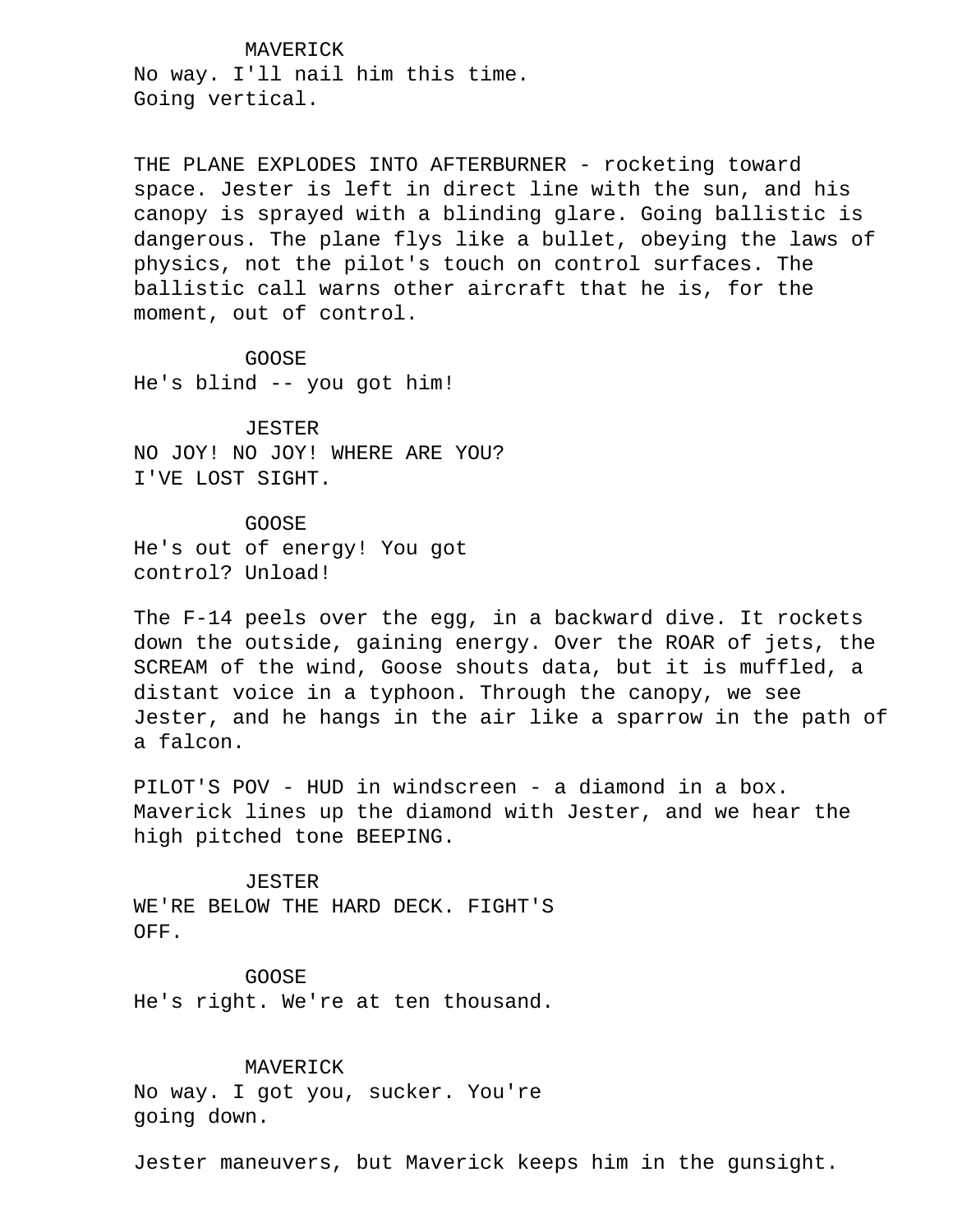The BEEPING is louder, faster.

 MAVERICK In the envelope. FOX TWO MISSILE SHOT. YOU'RE GONE, JESTER, DEAD! GOOSE (stunned) Goddamn! We beat him!

There is an edge of anger in Jester's voice.

 JESTER ROGER FOX TWO. GET YOUR BUTTS ABOVE THE HARD DECK. RETURN TO BASE IMMEDIATELY.

 They are brought up short for a moment, then the thrill of victory gets the best of them. Goose lets out a war whoop. The F-14 sweeps up, rolls into an Immelman..

MAVERICK

We did it!

 GOOSE Look, Ma, top of the world!

52A. EXT. MIRAMAR - LANDING PATTERN.

 Maverick's Tomcat breaks hard and high, rolls over on its side, wings perpendicular to the ground. Goose sees the world go sideways.

 GOOSE Ahhh...A little high on the left, don't you think?

#### MAVERICK

Right.

 He aileron rolls another quarter turn. Inverted, they pass right down the runway. Goose looks out and insouciantly watches the world go by at 300 knots, upside down.

 GOOSE Right. Much better. ...Ahhh...what do you call this?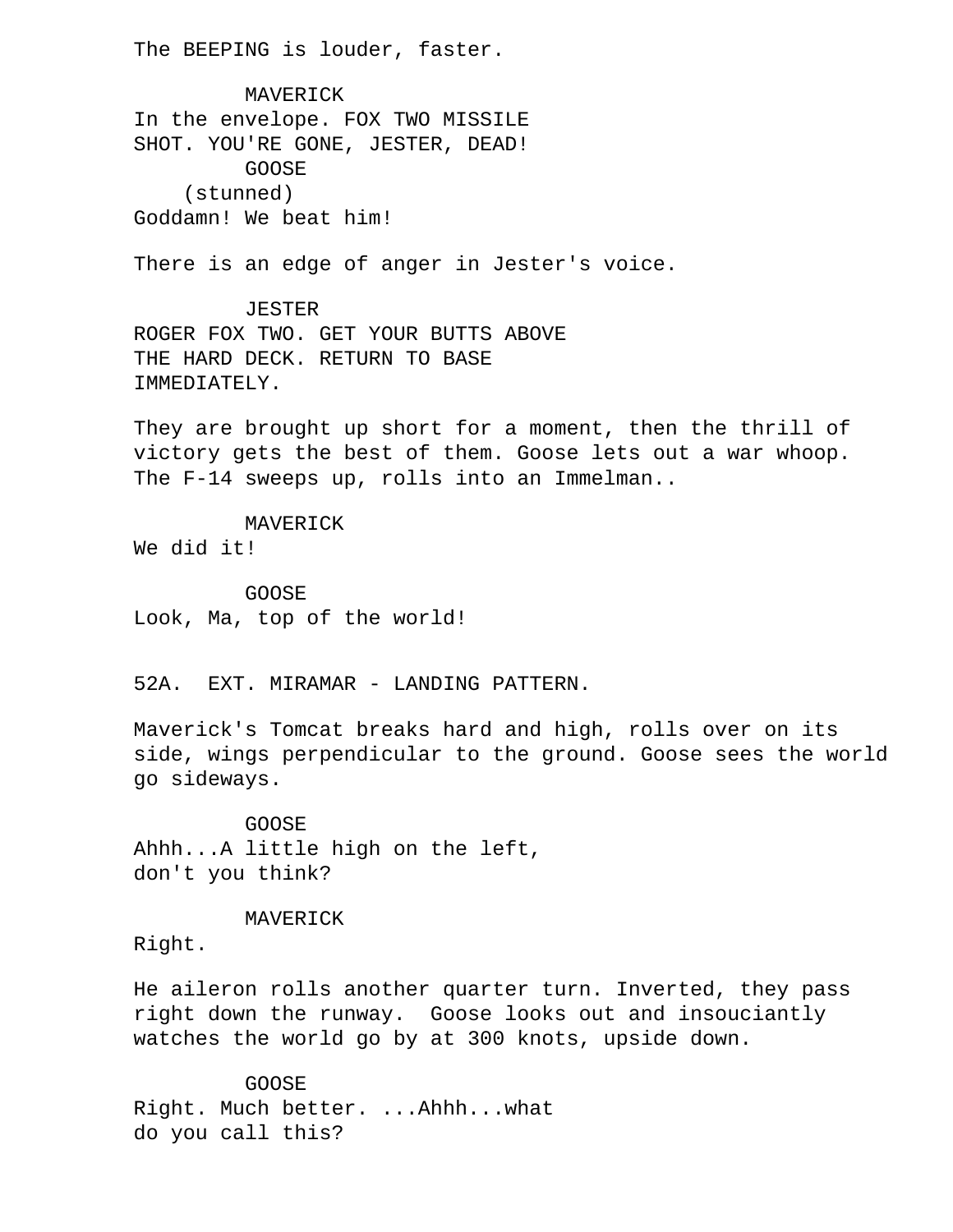#### MAVERICK

It's a victory roll.

 GOOSE I wouldn't call it victory. It's more like...self immolation.

### 52B. INT. CONTROL TOWER

 Controllers work. Officers watch the landing activity. One old salt, turns from the coffee machine, a cup of steaming Java microns from his lips. A ROAR. VABOOM! The Tomcat roars over. He yelps as hot coffee flys all over his shirt.

 $52C$ .

#### EXT. MAVERICK'S F-14

 They complete the roll, bank left, zoom right by the tower, level with the observation window.

 52D. F-14'S POV. Controllers look out at the F-14, mouths drop open.

# 52E. ANGLE GOOSE

He waves jauntily.

#### GOOSE

 Hi...Hi there. How ya doing in there? Mav... Ahhh...you know, at one point I did want a Navy career.

#### MAVERICK

Come on, relax...

#### GOOSE

 You see all those guys with gold on their shoulders!!?... Oh, no, I think that was Johnson, Air Boss of the Kitty Hawk!

#### MAVERICK

 Come on, we beat an instructor. How many times in your life do you get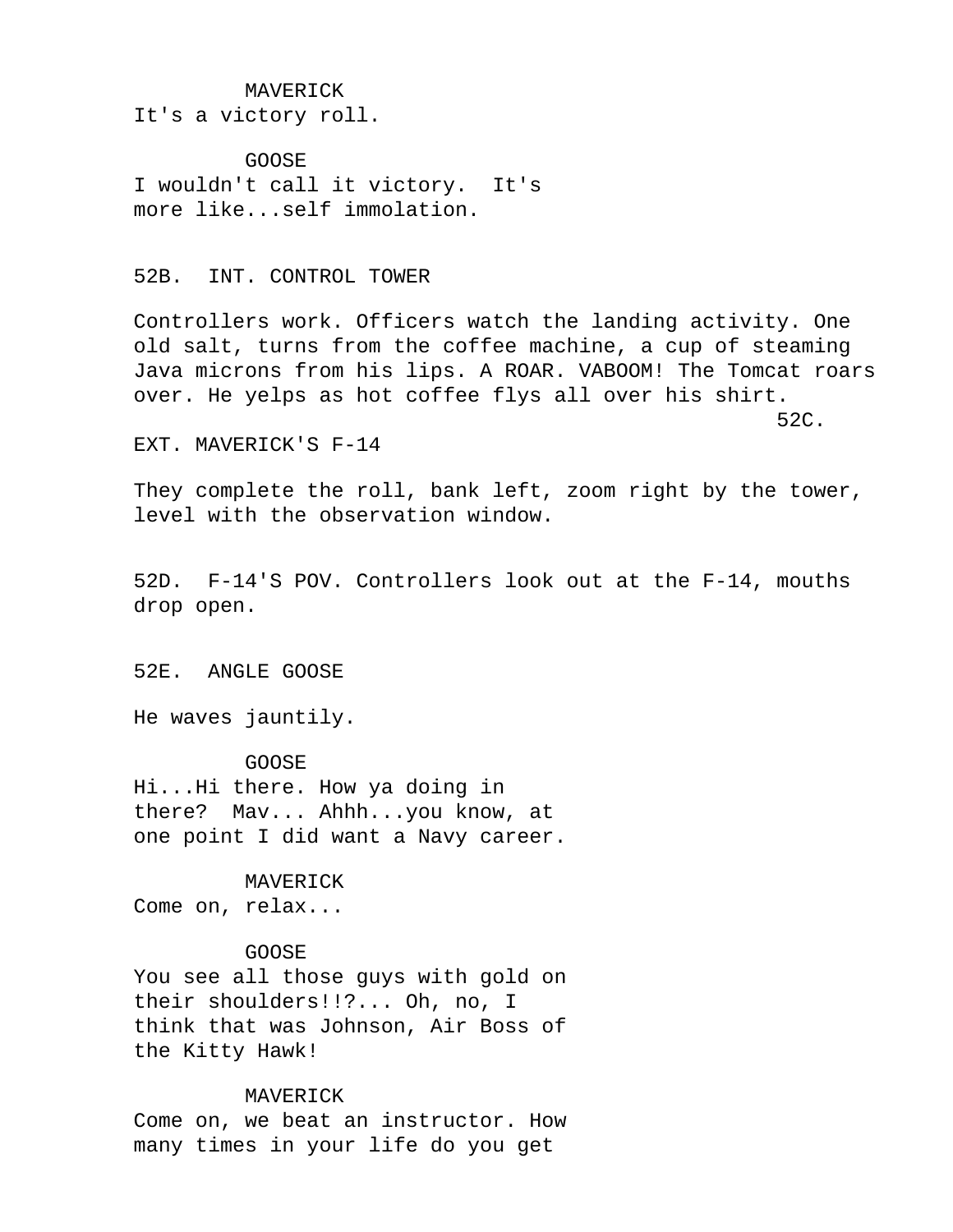to do a victory roll?

 GOOSE Just once, if they take your plane away.

They roll out, break over the runway.

52F. EXT. FLIGHTLINE.

 Maverick and Goose walk by parking Tomcats...Ice is unstrapping, Slider is climbing down. Ice looks at Maverick, says one word.

\*\*\*

# ICEMAN

Cowboys!

Maverick keeps walking...Goose hangs back.

SLIDER

 Nice. Always a good idea to show up your instructors. He nods toward Jester, glaring at them from his A4. Goose indicates the backseat of the Tomcat.

 GOOSE Hey, see any controls back there? (thinks about team loyalty, reacts to Jester's glare...) And anyway...we beat the Son of a Bitch!

He turns and runs to catch up with Maverick.

53. INT. LOCKER ROOM - DAY

 Pilots half undressed. Maverick and Goose enter the room, carrying their helmets. The students look up at them, and Goose suddenly flashes a thumb's up sign with a grin. The students react with clenched fists, ad libs, high fives, victory punches.

WOLFMAN

You won?!!!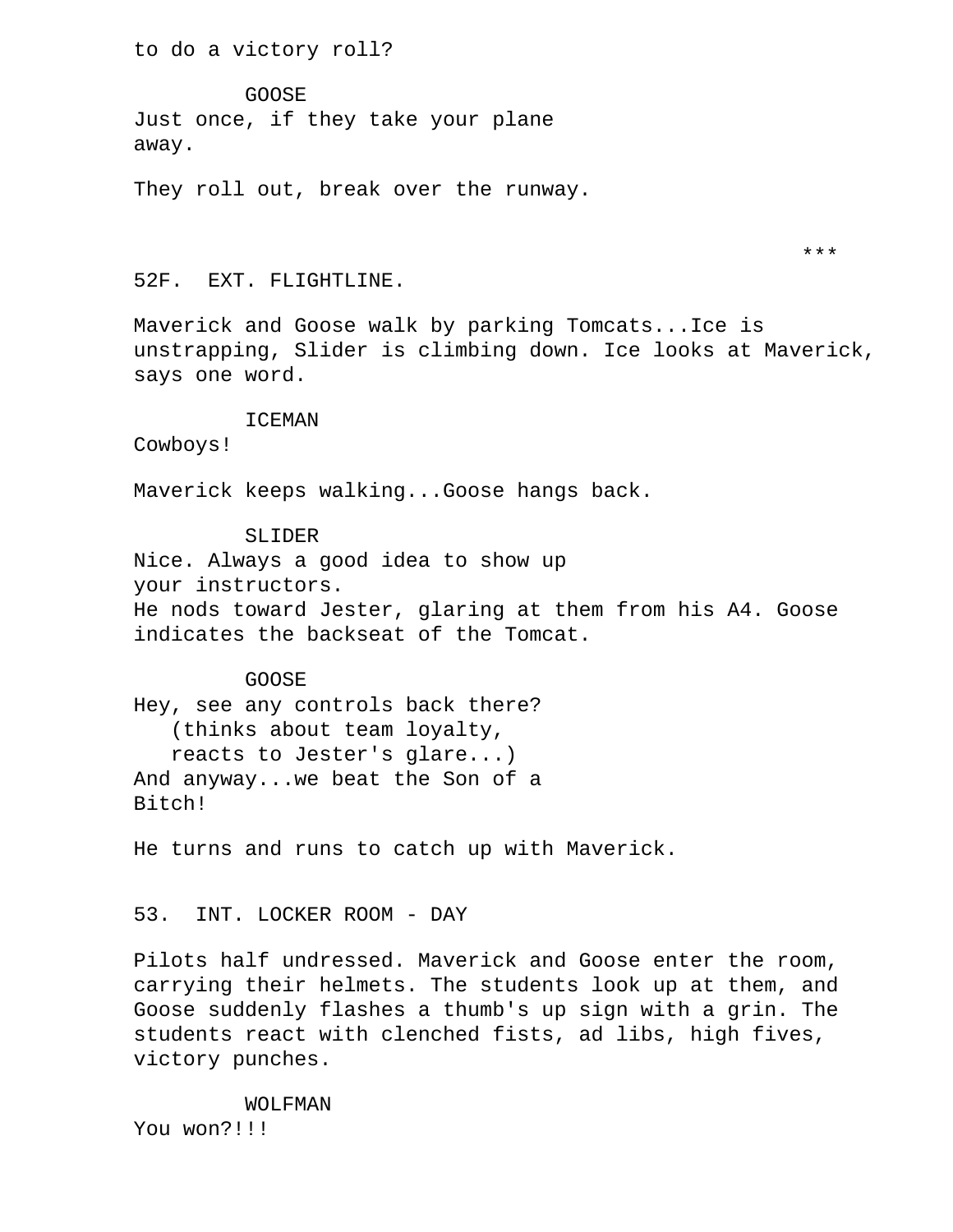# MAVERICK

Didn't everybody?

"Oooo" -- they all go "ooo" and laugh.

WOLFMAN

No, we...got our butts kicked.

 HOLLYWOOD Thirty seconds. That's all it took to blow us out of the sky.

# WOLFMAN

 We went like this, he went like that. I say to Hollywood: Where'd he go? Hollywood says: where'd who go?

 HOLLYWOOD And he's laughing. Right over the radio, He's laughing at us.

 Attention turns to the doorway as Ice and Slider enter. Ice gives a brief dramatic pause, then flashes thumbs up and smiles. The students celebrate Ice's win. Ice handles the attention with the easy composure of one who is used to it. Maverick ignores him and begins to peel out of his G-suit. Ice moves toward his locker.

\*\*\*

GOOSE

 You won. Congratulations. HOLLYWOOD Maverick and Goose won too.

Ice talks into his locker.

TCE. That's not what I heard.

GOOSE

We won!

 Ice turns back, stares them down, then turns back into his locker, dismissing them.

**TCE**  Below the hard deck doesn't count. You guys are the second team,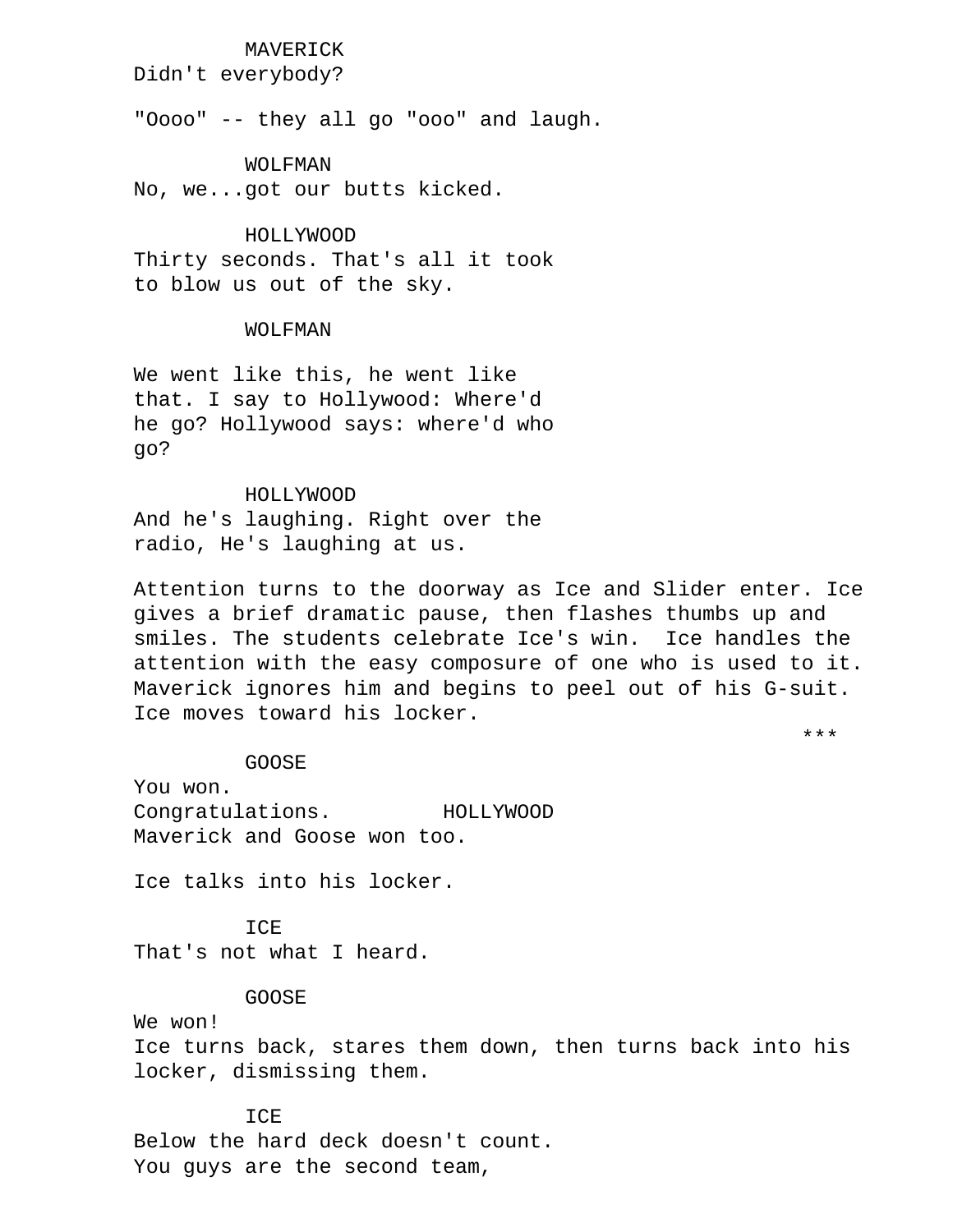aren't you?

 Maverick gets up, moves to him, starts to say something, when Jester, breaks into the room.

 JESTER Maverick, Goose. Viper's office. Now!

53A. INT. TOPGUN CORRIDOR OUTSIDE CO'S OFFICE.

 SCREAMING AND YELLING. A lot of screaming and yelling, muffled by the door.

# 53B. INT. ANTEROOM.

 Enlisted Yeomen and Chiefs go about their clerical duties in acute embarrassment mixed with curiousity. Behind the CO'S door, someone is screaming his head off.

 BOOM! The door bursts open. A big, brawling Officer - Johnson, the Air Boss - blasts out, nearly smashing into a female petty officer. She almost spills her coffee. Johnson looks right and left in fury too strong for words. He looks like he wants to smash something. They move out of his way, but he justs blasts through the door and disappears down the hall. The enlisted men turn to Viper's office.

53D THEIR POV

 Jester stands inside stonefaced. Maverick and Goose are rigid. Viper...with excess calm deliberation, softly walks over, grasps the doornob. He glances in this direction. The glance is totally without expression, and even scarier for that.

\*\*\*

#### 53D. ANGLE ENLISTED (MEN)

 In a flash, each man finds something totally engrossing in his work, or something terribly important to do elsewhere. Slowly, steadily, Viper swings his door closed.54. INT. VIPER'S OFFICE

He moves over to face Maverick. There is a SILENCE like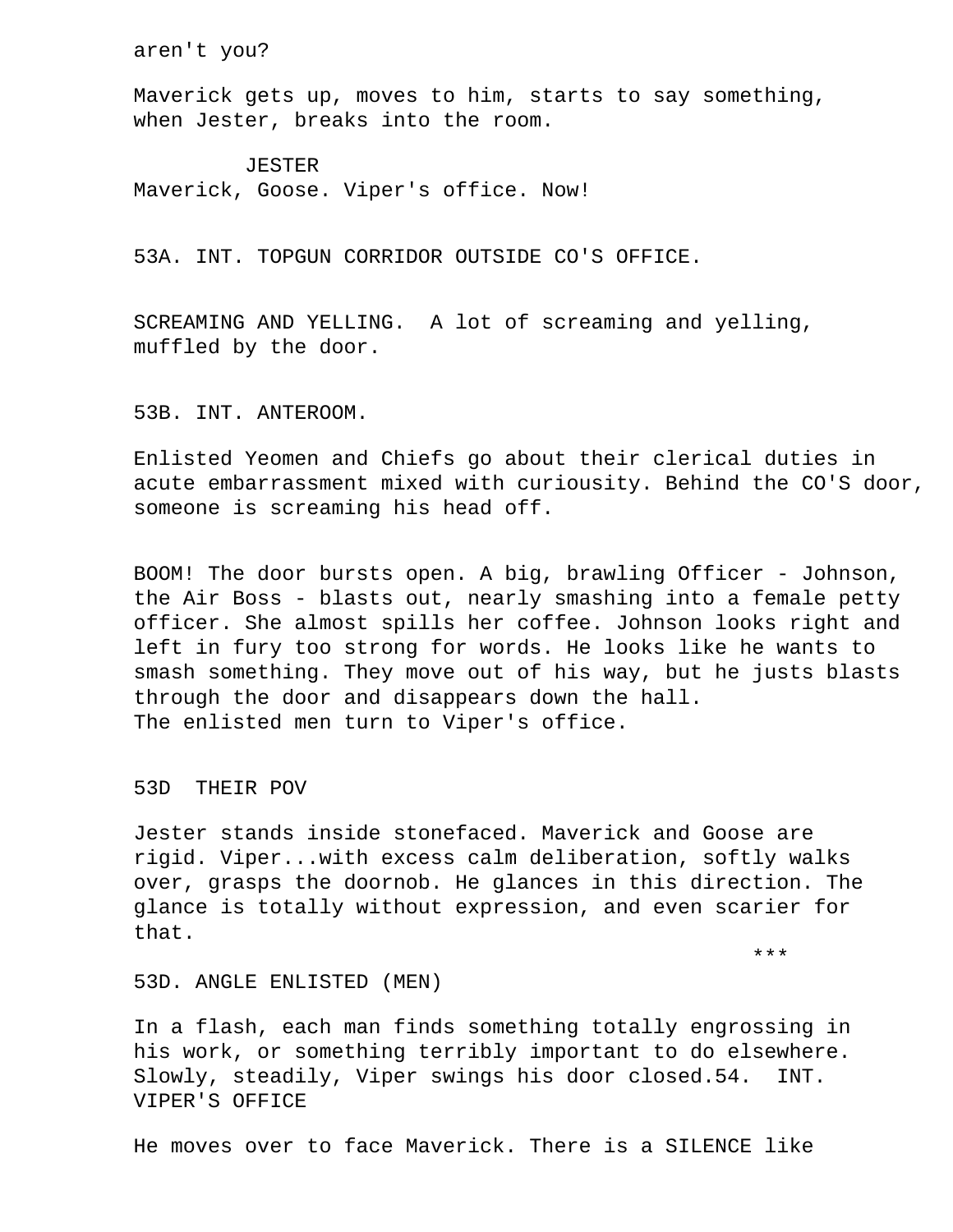after a train wreck; nothing but the POPPING of sprung metal and the low GASP of escaping steam. Viper speaks quietly, like a funeral director consoling the living. Makes you want to scream.

#### VIPER

 Well....That about covers the flyby.

Jester almost breaks into a grin.

 VIPER Now...in addition...you broke two major rules of engagement. And... That's ...not good.

Maverick gives no response. Viper continues.

# VIPER Lieutenant Candela lost sight of you, and called "no joy". You failed to respond.

 He stops and looks at Maverick... A beat. Maverick finally nods

VIPER

Why?

 Maverick is exhausted. It's been a long, rough day. His voice is a horse whisper.

#### MAVERICK

 I had him in view. I was peeling over the egg, into a dive. He saw me when I moved in for the kill. There wasn't any danger...

### VIPER

 (to Goose) Is that how you remember it?

# GOOSE

 Yes, sir. By the time we could respond, we were diving right into his view.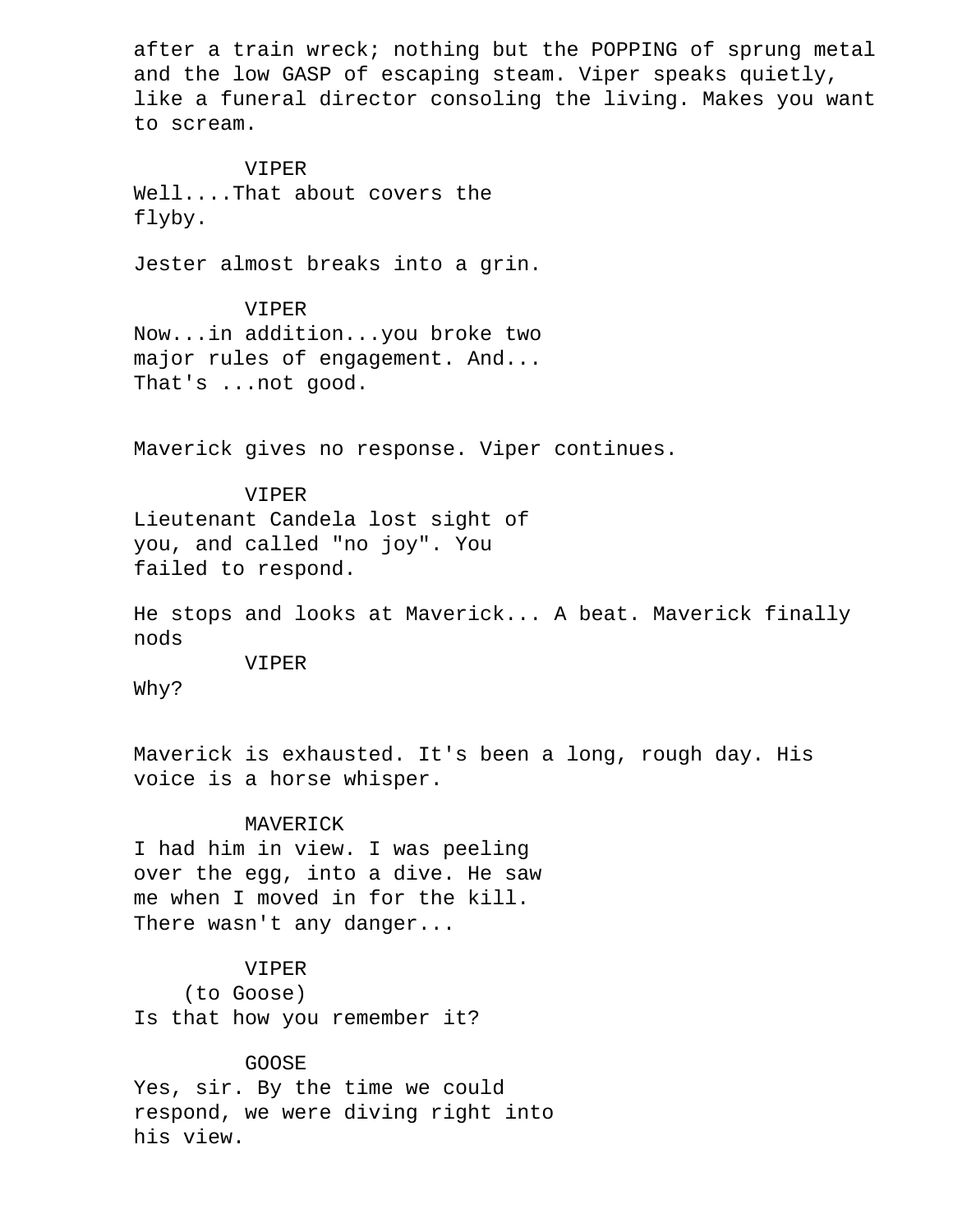Viper is not satisfied with the answer, but he moves on.

 VIPER The hard deck for this hop was ten thousand feet. Jester, at what point did you call off the fight?

# JESTER

Just below ten thousand.

#### VIPER

But you continued to fight.

Another pause, another grudging nod.

#### VIPER

Why?

# MAVERICK

 We weren't below for more than ten seconds. There was no danger. I had the shot. I took it.

# VIPER

 The rules of engagement are not flexible. They exist for your safety. You will obey them. Is that clear?

 Maverick thinks about continuing the discussion, but the thought is momentary. He quickly cuts his losses, gives Viper what he thinks he wants...He is just on the cusp of too sincere.

#### MAVERICK

 Yes sir, perfectly clear. I guess we were ...I was... just a little over enthusiastic.

Viper measures him for a moment, then lets it go.

#### VIPER

I guess you were. Dismissed.

 Maverick and Goose leave the room. Viper looks at Jester, picks up Maverick's fitness report. Doesn't read it, looks back at Jester.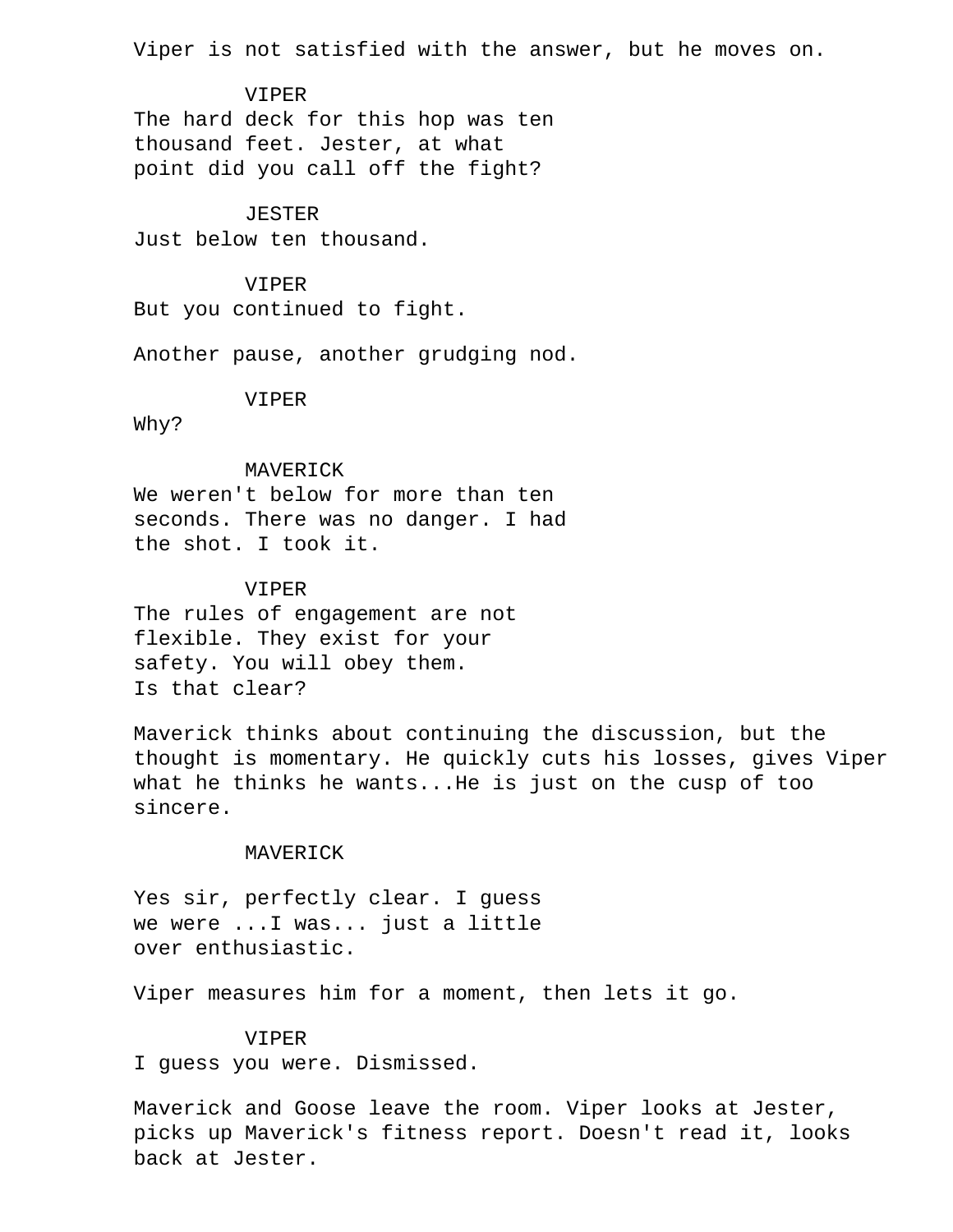JESTER I don't know what to tell you, Skip.

 VIPER Tell me one thing.

Jester waits.

#### VIPER

 ...If you had to go into combat, would you want him with you?

 Jester turns, walks slowly around the room. The walls are lined with pictures; planes and pilots...history. There are MiG killers, attack squadrons, ground personnel...There's one picture of a Phantom in flight with the backseater mooning the camera. Other pictures show carriers, famous flyers, previous CO's. Finally Jester replys.

JESTER

Yep.

Viper slaps shut the fitness report.

### JESTER

 He's seat of the pants... Completely unpredictable -- nothing by the book. All over the sky. But I don't know, Skip, he's really got something.

#### VIPER

 Yeah, we get one of these guys every damn class. (laughs) "Maverick!"

He throws the report on the desk.

#### JESTER

Yup, a wild pony.

### 55. OMITTED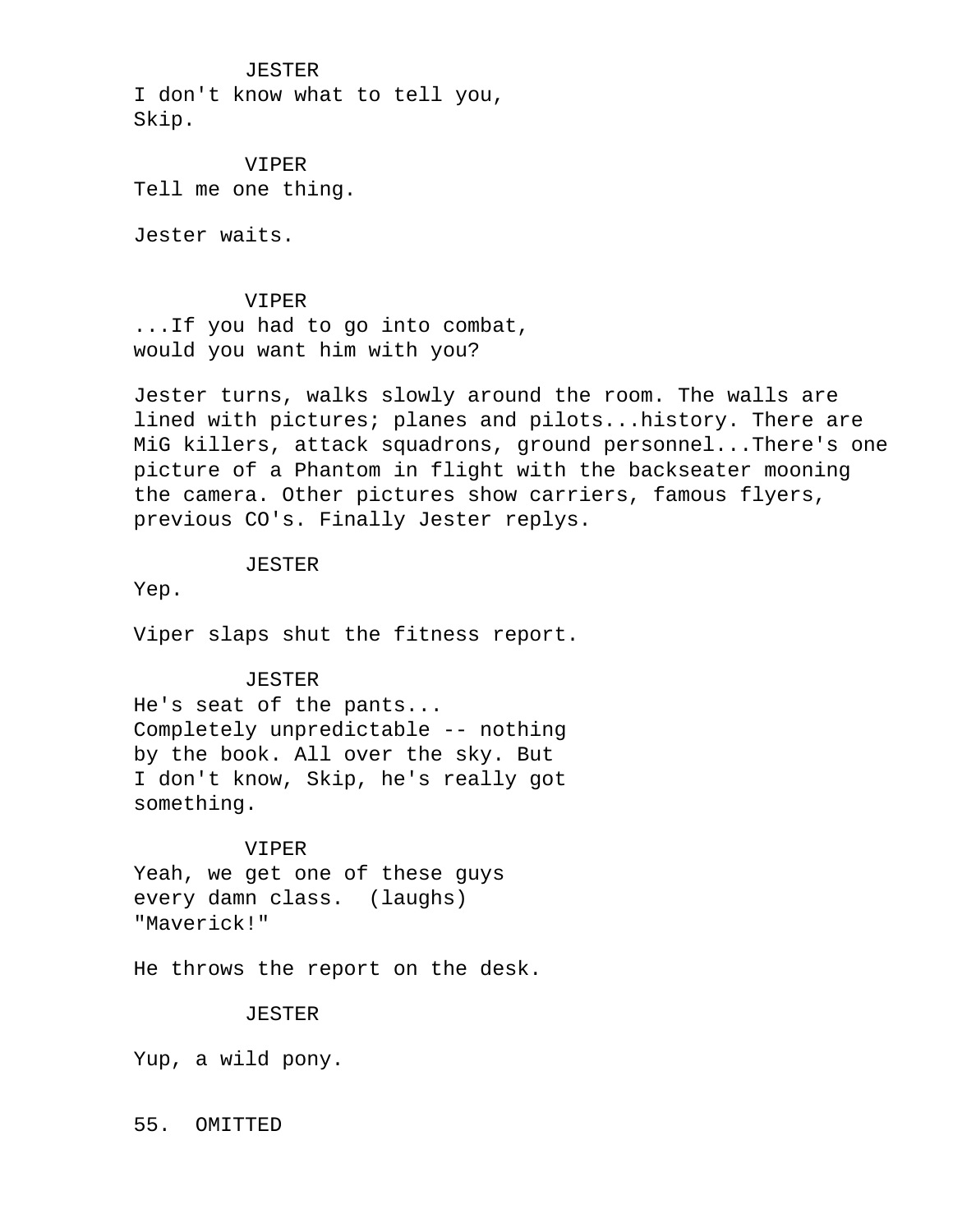56. INT. COCKPIT - NIGHT

 Wind ROAR, jet WHINE. Hollywood and Wolfman are being thrown about as Hollywood fights the stick.

#### WOLFMAN

No. No. Look out, you lost it.

 They depart flight. Tumble. The horizon swings wildly as they go into flat spin.

# WOLFMAN

We're dead!

 A face appears at 12,000 feet, right in front of their canopy. Goose's eyes bug at them.

#### GOOSE

 Man, you guys gooned it. Your laser butts are scattered across KANSAS.

 HOLLYWOOD (disgusted with himself) Come on. I died enough for one night.

56A. EXT. COCKPIT

 They climb out of the simulator - A cockpit sprung on moveable rams, surrounded by a dome on which video images are projected.

 As they climb down, Maverick and Goose climb up into the cockpit to take their place.

 GOOSE Have you guys ever considered career counseling?

57. OMITTED

56B. SIMULATOR CONTROL ROOM - Filled with computers, tape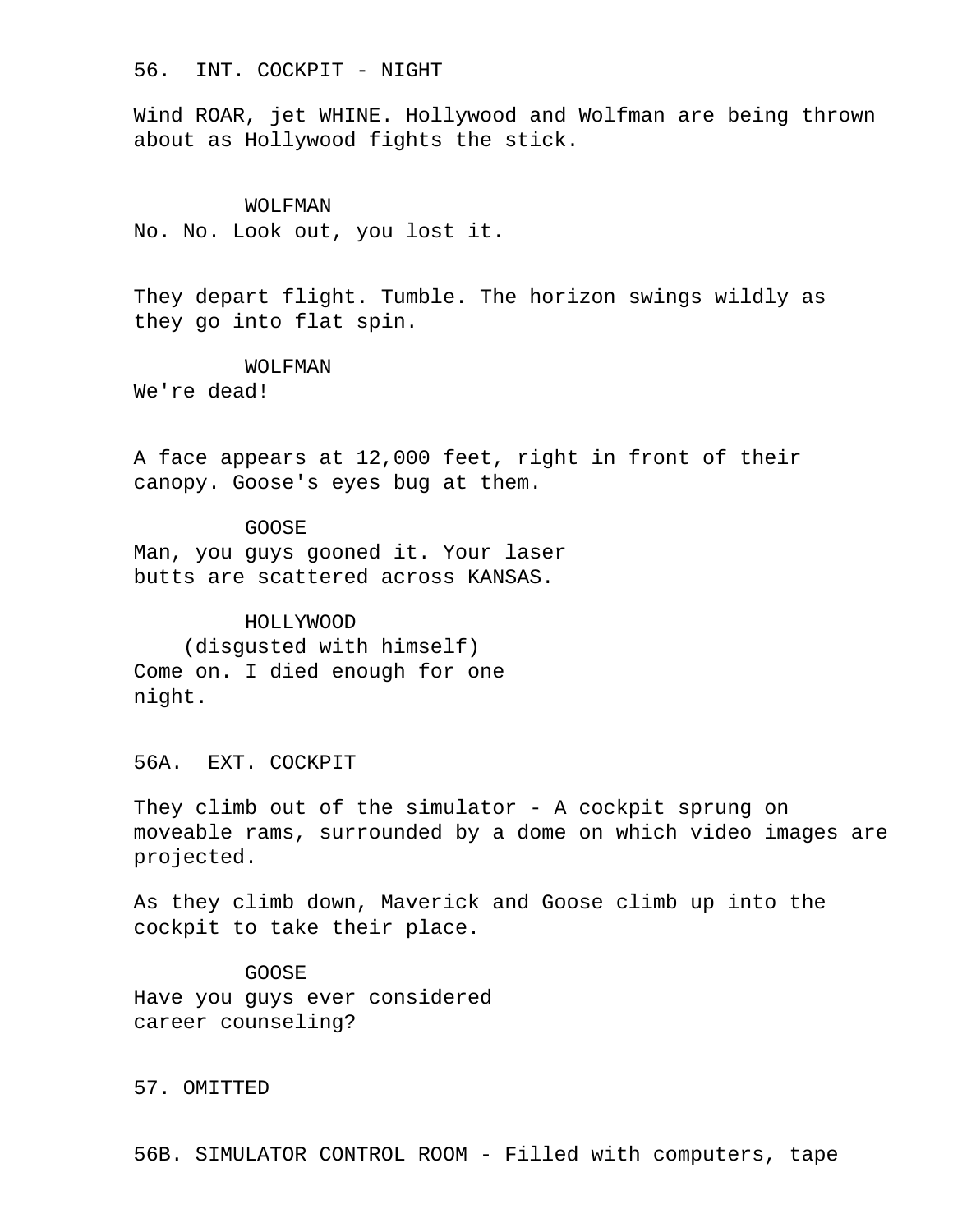transports and video screen representations of computer generated combat. Now Maverick flies it as Charlie and other techs watch.

56C. COCKPIT

 Maverick flys the heck out of it. It's real. It lurches and bumps, the NOISES and sights look real. He gets on the tail of a MiG. It breaks, he breaks, then what he does is just too fast to follow. It screams around in a turn. Suddenly, there is a WHUMMP...ALARMS...the lights come on.

 GOOSE What happened.

 TECH (V.O. FILTERED) What did you do in there?

 GOOSE What did you do? You broke it! 58. COMPUTER ANALYSIS ROOM

 Maverick and Goose enter. The techs cluster around the keyboards trying to reprogram, to figure out what went wrong.

# CHARLIE

 You flew it off the template. Nobody ever did that before.

### GOOSE

That's what she said last night.

 She stares at Goose until he grins and moves off to give the others his valuable opinions on how to reprogram the computers.

### CHARLIE

What is it about you?

He just shrugs at her and smiles.

# MAVERICK

 What would you say, too fast...too quick...

 CHARLIE And far too aggressive.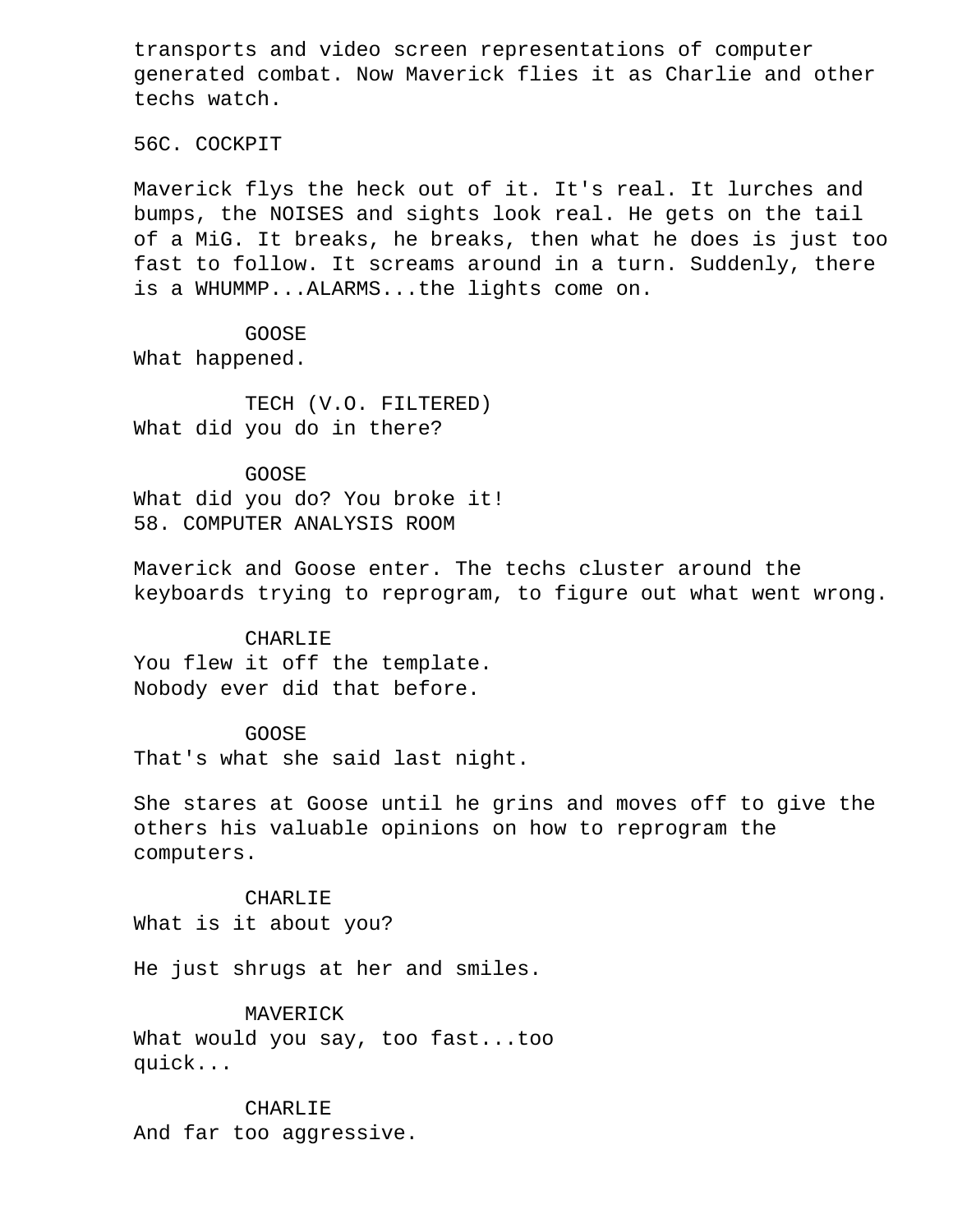# MAVERICK

It is combat. Every second counts.

# CHARLIE

 The hottest moves in the world aren't gonna help you if you wind up alone. Your wingman's got to be able to follow you. Trust you. Know that he can depend on you. It's more than just fancy flying.

# MAVERICK

 Well, what you need...what you have to keep looking for...what you want to get is a wingman who can stay up with you. Who can match you move for move. Then you've got something. I'm sorry.

### CHARLIE

For what?

# MAVERICK

 That stuff about the MiG. I was out of line.

# CHARLIE

Apology acknowledged.

 MAVERICK Is that all? CHARLIE What else do you want?

MAVERICK

Um. You.

 CHARLIE There you go with those moves again.

# MAVERICK

Too aggressive?

# CHARLIE

 I don't mix with the boys. I work here. Let's keep it professional.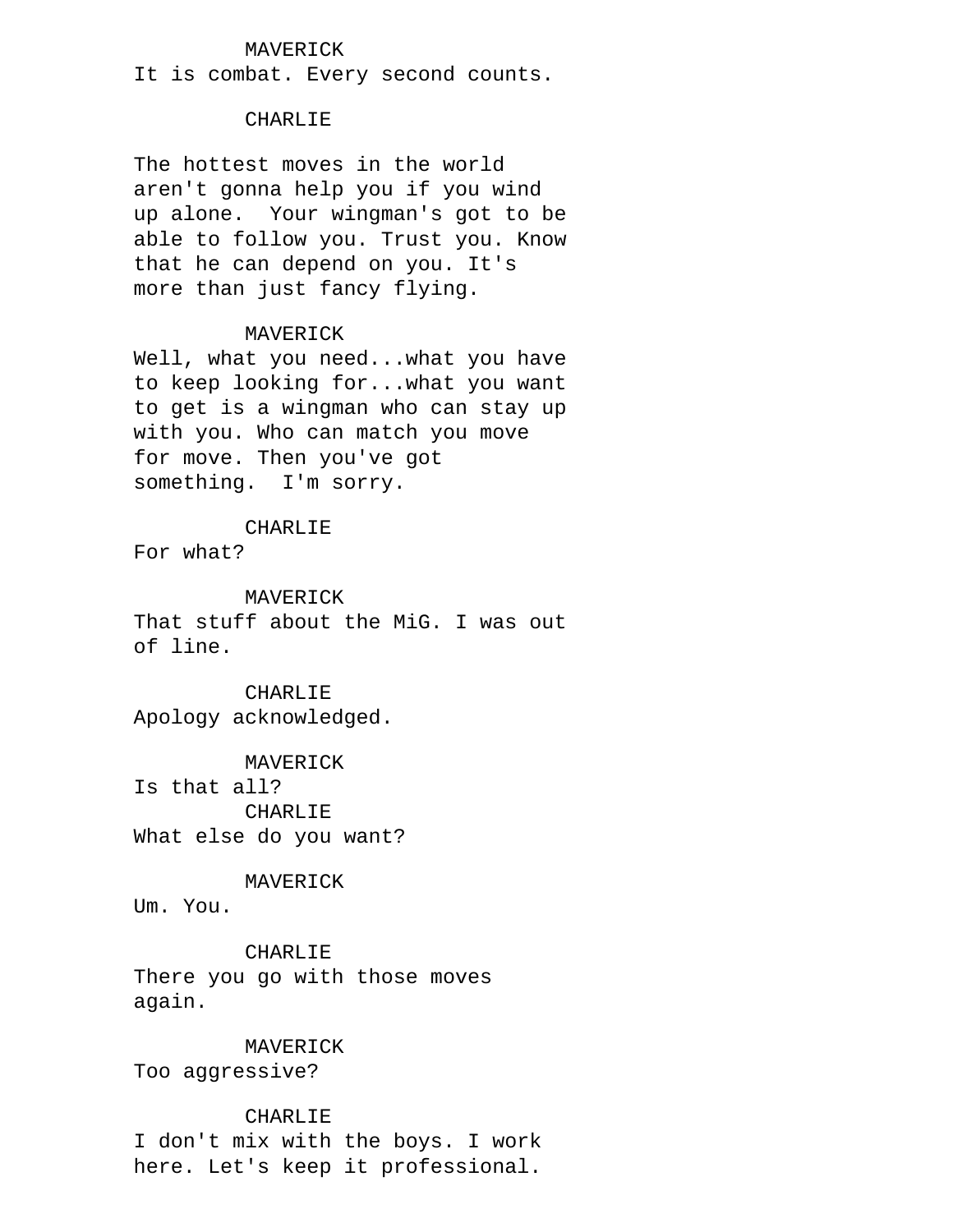MAVERICK

I'm special.

# CHARLIE

 (laughs) Yes. I'll give you that!

# MAVERICK

 Give me a break, I'm asking you out.

# CHARLIE

I can't.

# MAVERICK

 I thought there was something... That night in the club...

# CHARLIE

Lieutenant...

# MAVERICK Evan... or Maverick.

# CHARLIE

 Maverick...you know the rules of engagement.

# MAVERICK

 (can't believe it.) The what?

# CHARLIE

 Some one comes up hot on your six, what do you do?

# MAVERICK

What are you talking about?

# CHARLIE

 You turn into him, check him out, identify friend or foe.

# MAVERICK

 I'm not your foe. CHARLIE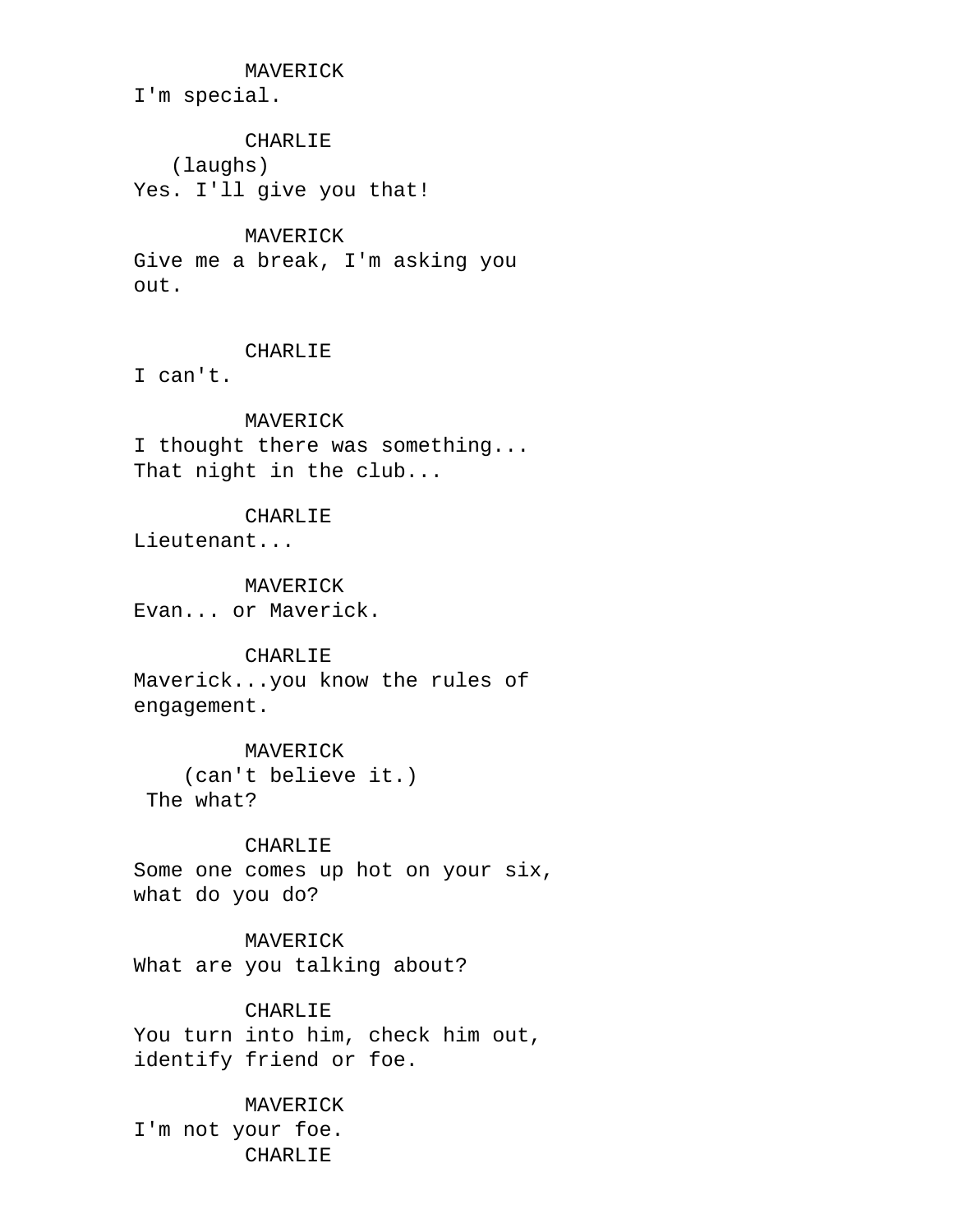And if he's harmless, you disengage.

MAVERICK

Harmless!

CHARLIE

Uh hum.

MAVERICK

What if he's not?

# CHARLIE

 You have to shoot him down....If he's smart, he'll turn away before that happens.

#### MAVERICK

 Harmless. Nobody ever called me harmless before...

# CHARLIE

 And probably never again. It's nothing personal. It's just...I know a lot of pilots. Maybe I'm immune...

# MAVERICK

 Don't worry, I'm a new strain. And I don't give up. Everything I've ever wanted I've had to work like hell for. Well, how about it?

#### CHARLIE

How about what?

# MAVERICK

 How about anything, anything you want to do.

# CHARLIE

 Hard to argue with that, isn't it...

# MAVERICK

 A date... Coffee... A drink...A walk in the park.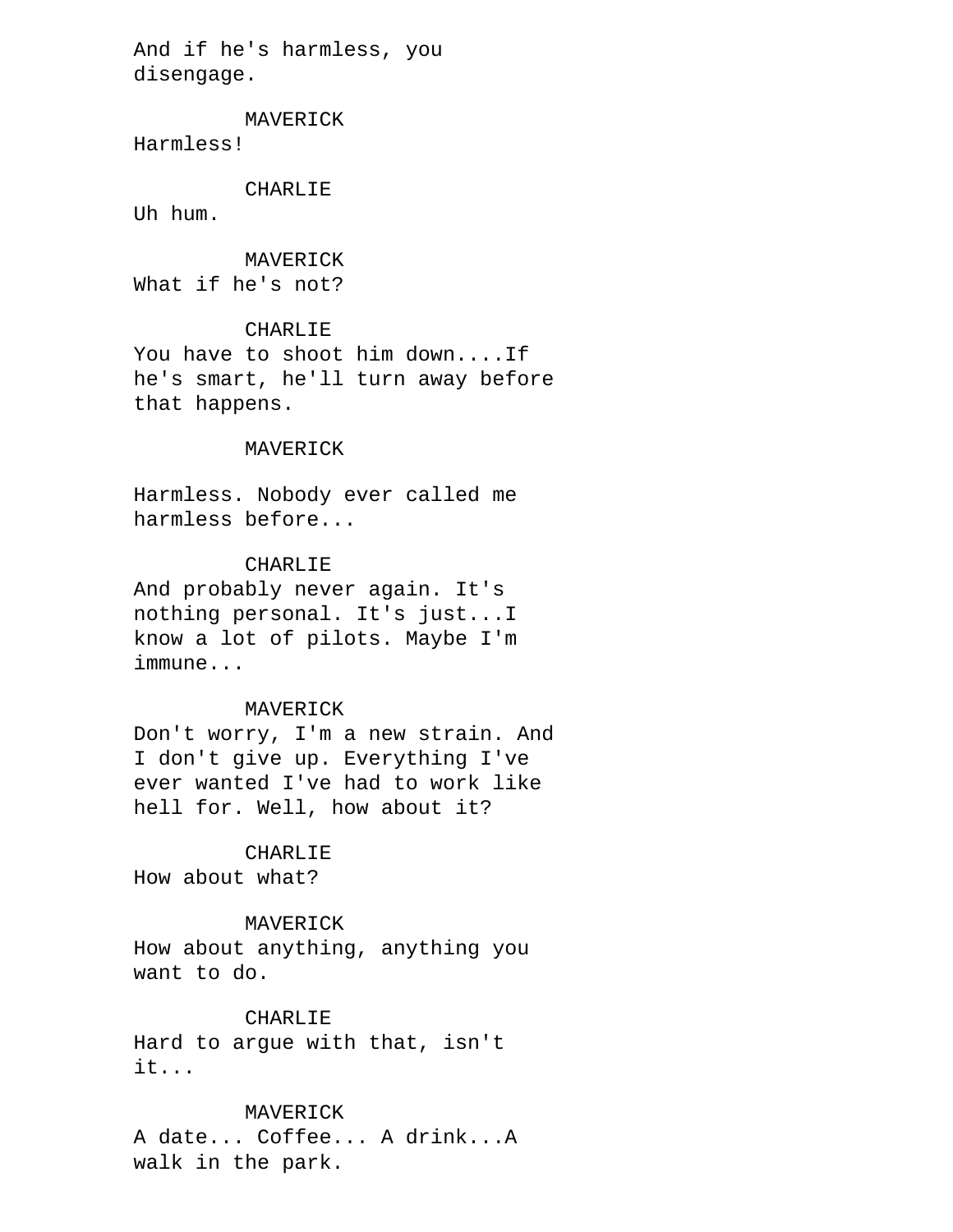# CHARLIE

What about the plane?

### MAVERICK

What plane.

# CHARLIE

 Most of them invite me to sit in the cockpit...play with the levers and things. MAVERICK

Well, get used to it.

### CHARLIE

Used to what?

# MAVERICK

I'm different.

# CHARLIE

I'm starting to sense that now.

# MAVERICK

 You're slow to engage. But you'll come around.

She pushes him out the door

 MAVERICK Let's make it at eight.

 CHARLIE Make what?

# MAVERICK

Anything.

 CHARLIE Okay, anything. Just...go. I've gotta work.

She closes the door, turns back to her screen.

59 thru 61 OMITTED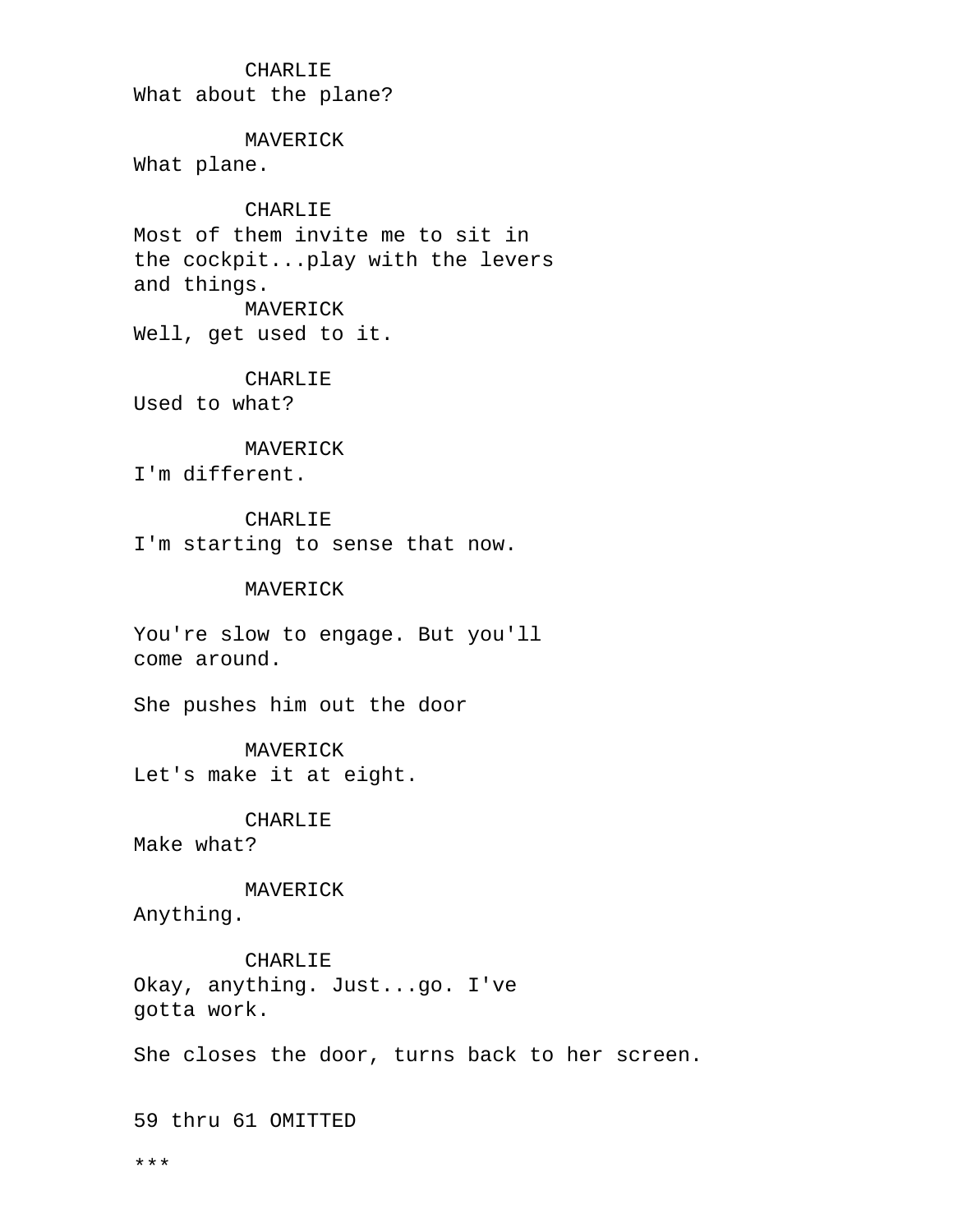# 59A. BEACH LA JOLLA - DAY

 A day off. Pilots, other personnel are enjoying a day at the beach. There are bikinis, and beer, sunfishes and water skiing. The annual Over-the-Line (a variation of softball) tournament is in progress. The team from the Teddy Kennedy Driving School is whipping another known as Scum de Terre. The pilots are doing pretty well at blowing off steam.

# 59B. UNDERSEA

 Undulating sea grass. Muffled HISS of the surf. A pretty fish comes into view. A spear shoots through it, and nails it to the ocean floor.

# 59C. SHORELINE

 Two figures pop to the surface and wade in to the beach. Maverick holds the wriggling fish. Charlie is repulsed. She pulls off her mask and snorkle, follows him in to shore.. 59D. THE BEACH

 They flop down. He drops the fish in front of her, sees her reaction at watching its death throes.

 CHARLIE Why'd you do that?

> MAVERICK (surprised)

I had the shot.

 She looks at him for a moment, then turns away, fiddles with her mask.

# MAVERICK

It dies. We live.

# CHARLIE

You're an animal.

# MAVERICK

That's true. What are you?

 CHARLIE I don't enjoy watching things suffer.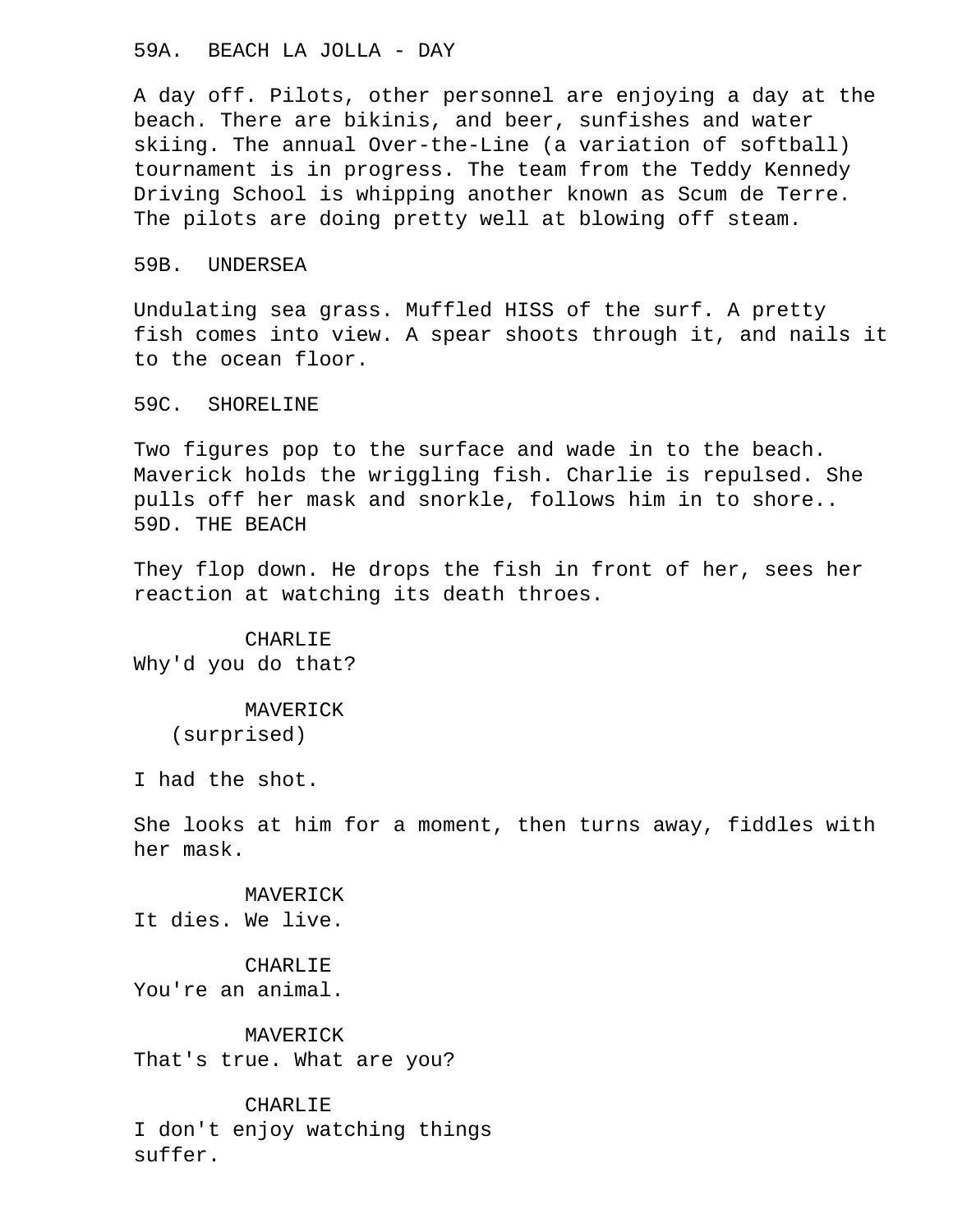He smashes the fish on a rock. It is still.

# CHARLIE

No!

 MAVERICK It's not suffering anymore.

# CHARLIE

 (she looks at him strangely, half jokes) You're horrible

# MAVERICK

 You're not, cause you eat frozen meatballs? (he puts it down) Things die. Every time you breathe, you kill millions of tiny organisms. Every time you eat, something had to die.

# CHARLIE

You don't have to kill it.

#### MAVERICK

 Somebody does. It's more honest this way. You do your own dirty work.

#### CHARLIE

 You ever think about killing another human being?

#### MAVERICK

 About as much as they think about killing me.

# CHARLIE

Does it bother you?

# MAVERICK

 They know the rules...(this is too strong for her, she turns away, he comes around to her.) That's the deal. That's why you're up there. It's him or me. That's the price of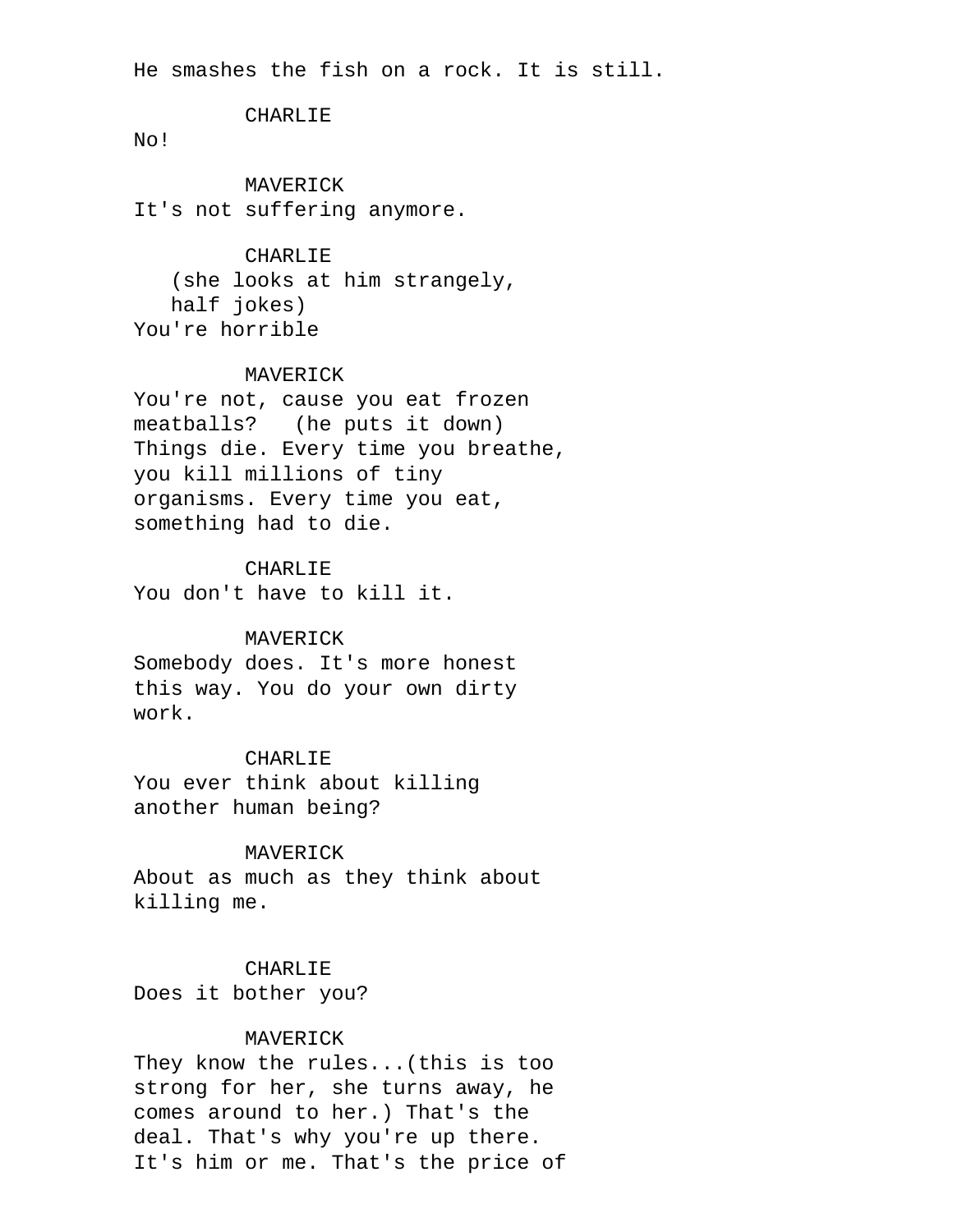admission. (she draws away) It bothers you, why? You're part of it. (She stiffens, he's losing her. He softens) Everybody dies. Most people don't get to die for something.

 You don't want to confront it, do you. You want to keep it all clean, cerebral... velocity vectors, wing-load diagrams...You ever been up?

### CHARLIE

Flying?

#### MAVERICK

 You use your mind to keep things at a distance. You ever just let go?

She doesn't answer.

# MAVERICK

 You know what really scares me? Living too long. Losing my hair and my teeth...and my guts and my wind. And my brains...Sitting in a room with my hands in my lap, watching daytime TV.

# CHARLIE

 You don't believe any of this. You don't think you'll ever die.

# MAVERICK

 That's it, of course. When I'm up there and doing it, I'm cheating it every second. I'm subverting all laws...gravity...whatever. I'm skating the edge of it.

### CHARLIE

Winston Churchill.

# MAVERICK

What?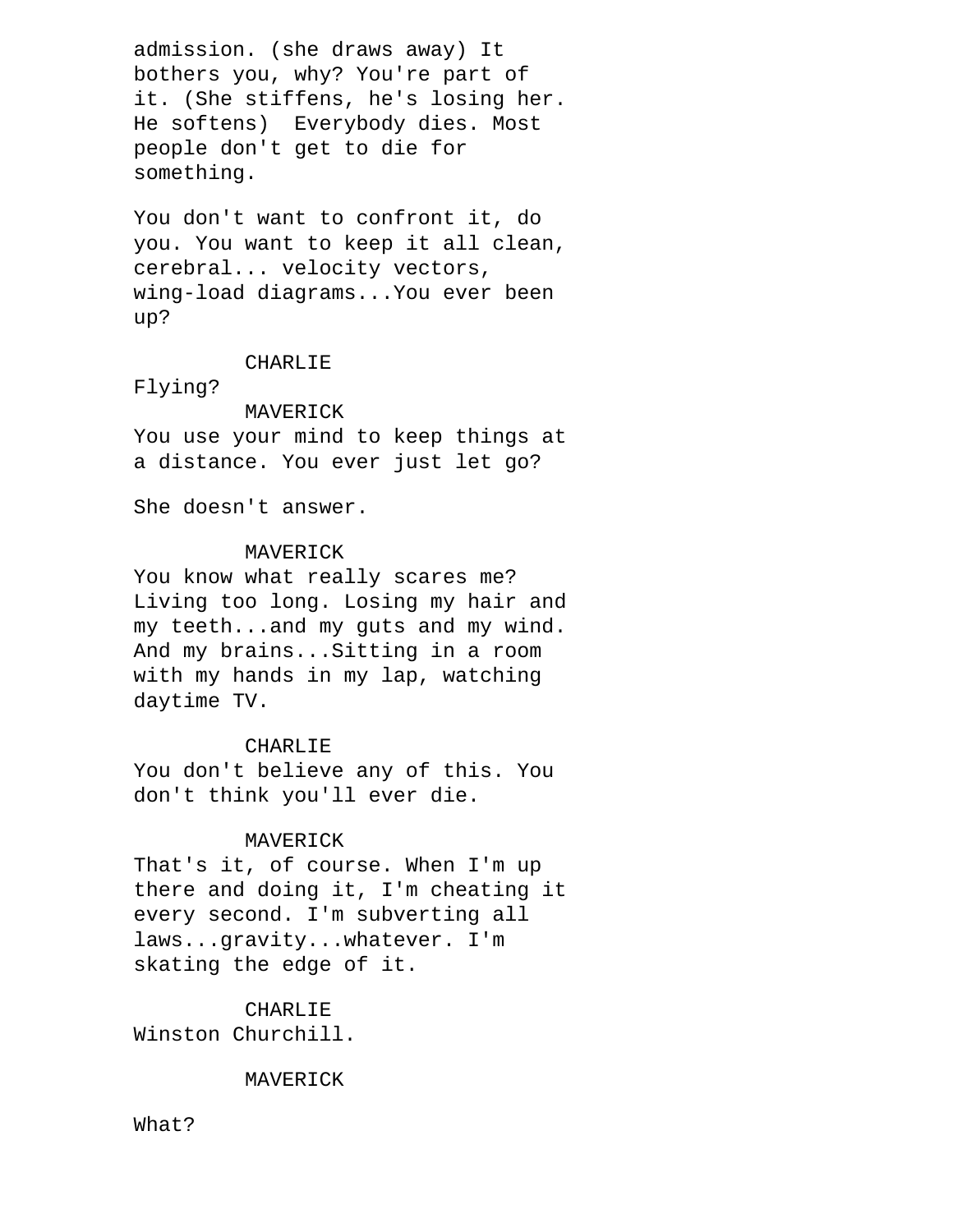# CHARLIE

 What he said..."There's nothing so exhilarating as being shot at without result."

#### MAVERICK

 All you've got is one life. I guess it's worth about the same to every body. You ever see an old woman after her husband has died? And the meaningless years of decline stretch ahead... When you're in the air and doing something really dangerous, you can look ahead... maybe ten seconds. That's your whole future. That's as far as it goes. But imagine what those seconds are worth.

# CHARLIE

 What if you kill yourself? Think of everything you'll miss. MAVERICK

There is lots of stuff I don't know about... Fine wine... great art... the opera. I guess if I live long enough, I'll get to it. If I don't, I'll never miss it.

# CHARLIE

Are you really that brave?

# MAVERICK

 (shakes his head no.) I watched my mother die. Cancer. She had a long time to think about it. They say you reach an agreement with death. Come to accept the fact that pretty soon you won't be here. I didn't see that. She... was very brave...braver than I am. You go up there, there isn't time to think. If you make a mistake, you're just a smudge on the ground. Simplifies funeral arrangements.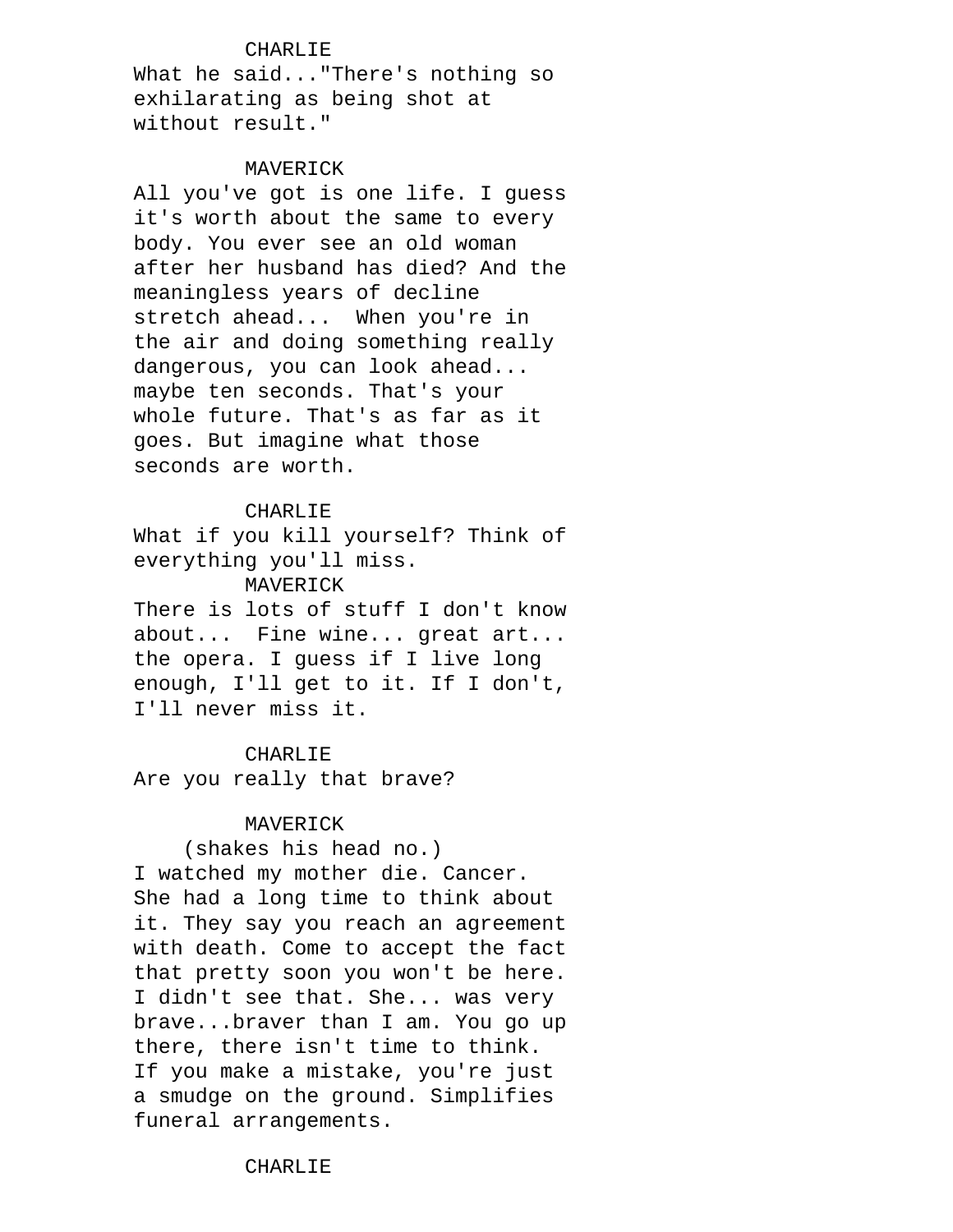It's just as I thought.

MAVERICK

What?

 CHARLIE You're totally insane.

 MAVERICK (he smiles) Thanks very much. (he lifts the fish) Care for some suchi?.

59E. THE OTHER END OF THE BEACH - LATER

 A killer volleyball game in progress. Maverick and Charlie wander toward it, talking softly to themselves. Goose runs up and grabs him away.

 GOOSE Come on, we're next.

MAVERICK

What?

 GOOSE Come on, I got over six bucks on the line.

 Maverick looks up and sees the other two-man team, the victors, waiting on the other side of the net for them. Of course it had to be Ice and Slider.Charlie sits and watches as the game gets immediately out of hand. In moments, Maverick and Ice rotate to forward positions directly opposite each other across the net. Other revelers turn to watch as it degenerates (?) to more than a game. Maverick glances at Charlie. He seems uncomfortable, but irrevocably drawn into the confrontation. She says nothing, but her attitude is apparent. Back to the game: Slider and Goose set them up, as they try to spike the ball in each other's face. The final point...up over the middle. They both go up, Maverick smashes, Ice blocks, but the ball sails away, off his forearm. For the first time ever, Maverick beats him. He looks over at Charlie, she is staring out to sea. She looks back at him and he's suddenly had enough competition. They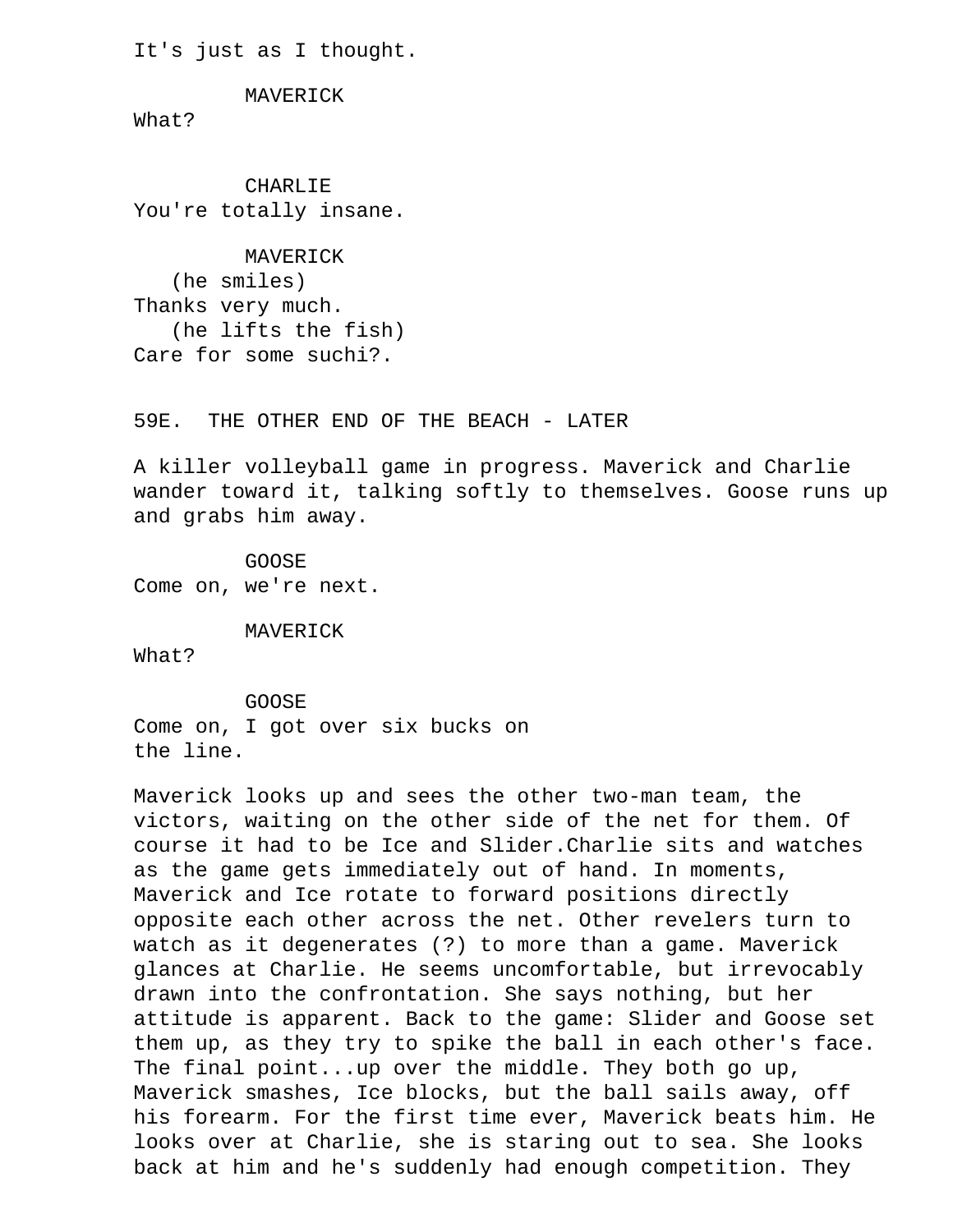call for another game, but Maverick turns away...

 GOOSE Come on, come on! It's double or nothing.. We're talking twelve bucks American, here.

 MAVERICK I've had enough...for now.

He grabs Charlie and his gear..

MAVERICK

Come on.

### CHARLIE

Where?

 MAVERICK You want to go ballistic?

 CHARLIE I don't know. I don't like being out of control.

He looks back at Ice, bouncing the ball and staring at him.

 MAVERICK Stick with me, you'll get used to it.

59F. EXT. DESERT

 The Bike doing 130, 140, 150 mph. Charlie is unfazed. He turns to check her out, she smiles back at him.

CUT TO

59G. EXT. RUSTIC ADOBE CANTINA - SUNSET

The bike is parked in front.

 MONTAGE ON LOCKED OFF CAMERA - to show the passage of time...the latticed terrace, streaks of light. Maverick is feeding a dog. Charlie sits on a rail watching him.

MAVERICK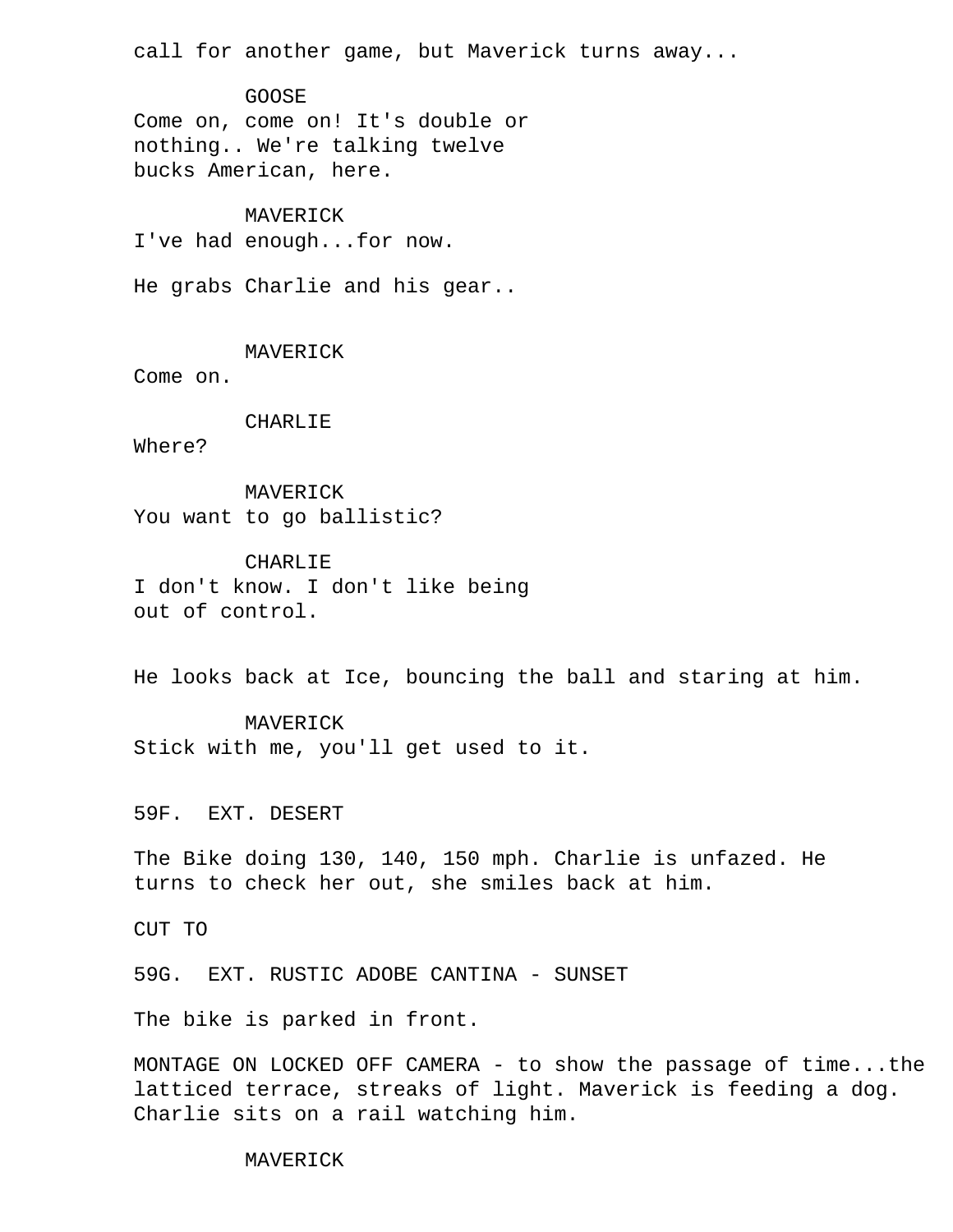I always wanted to fly... ever since I first saw a jet. I wanted to fly jets, then I wanted F-14's, then I wanted to fly off carriers, then I wanted Top Gun.

### CHARLIE

And now?

 MAVERICK And now I want you.

 CHARLIE You always get what you want?

MAVERICK

I don't know yet.

## DISSOLVE

 He puts money in jukebox. She watches him...eye to eye contact. The music comes on.

### CHARLIE

I want it understood.

MAVERICK

Anything.

 CHARLIE No fooling on base, no signs, no comments, no talk. By anyone.

### MAVERICK

Why?

 CHARLIE I'm a professional. You guys are in my line of work.

 A long beat. He looks at her -- makes the pact: like a sailor.

 MAVERICK Acknowleged.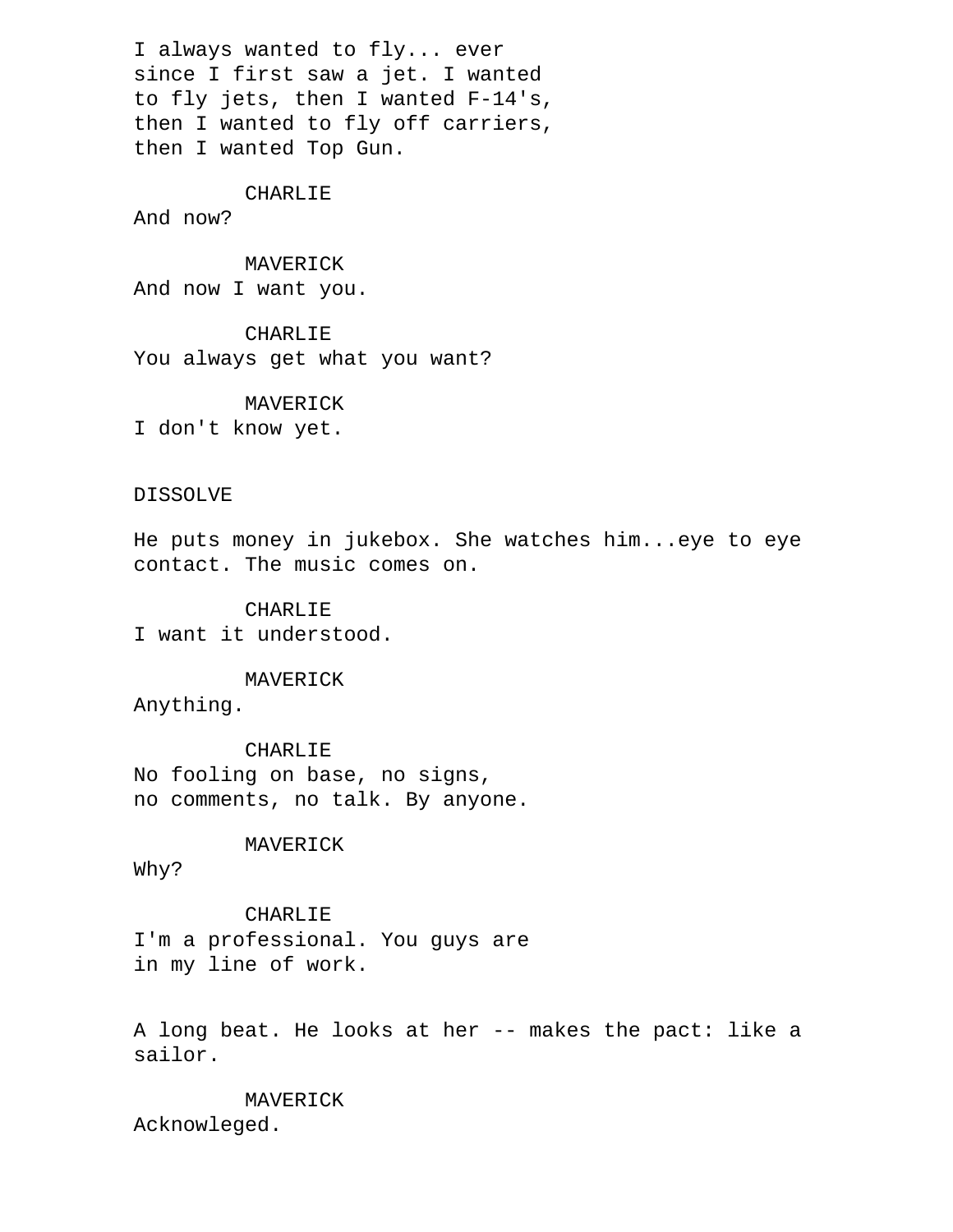She looks at his eyes for any sign of a put-on, insincerity. Finally he smiles at her but she can read it. It's time. She moves in and covers his grin with a gentle kiss. DISSOLVE

 To them sitting within striking distance at a table. The dog sleeps beneath. Their eyes are now locked. The electricity almost arcs between them.

TCU Scrub pine table. Their fingertips touch.

 TIGHT SHOT. Waist to head. Holding, close together, swaying in time with the music. Their lips gently brush.

60. 61. OMITTED

62. EXT. DAY - DESERT - TACTS RANGE

 An F-14 swoops over the desert, ROARS over an antenna complex.

 The JET.- In it's missile rack, it carries a TACTS transponder. The TACTS Range is an area of the desert completely enveloped by computerized radar. The computers

 calculate a number of aircraft's positions and velocities by means of transponders in the ships and ground stations that talk to each other thousands of times a second. Using this system, it is possible to track aerial combat instantaneously and give pilots directions and also to play back the combats for analysis.

## 63. INT. TACTS RANGE TRAILER - DAY

 The double viewing screens are five feet high; high technology, state of the art. On the screens are computer animated figures showing jets from various angles. Flight data is displayed. The operators punch buttons to show various points-of-view of the battle: a pilot's p.o.v.; God's p.o.v. from overhead, a long range p.o.v., showing topography of the landscape and height of mountains.

 Students and instructors sit on chairs in the peanut gallery, facing Viper at the front of the room. Charlie is in the back.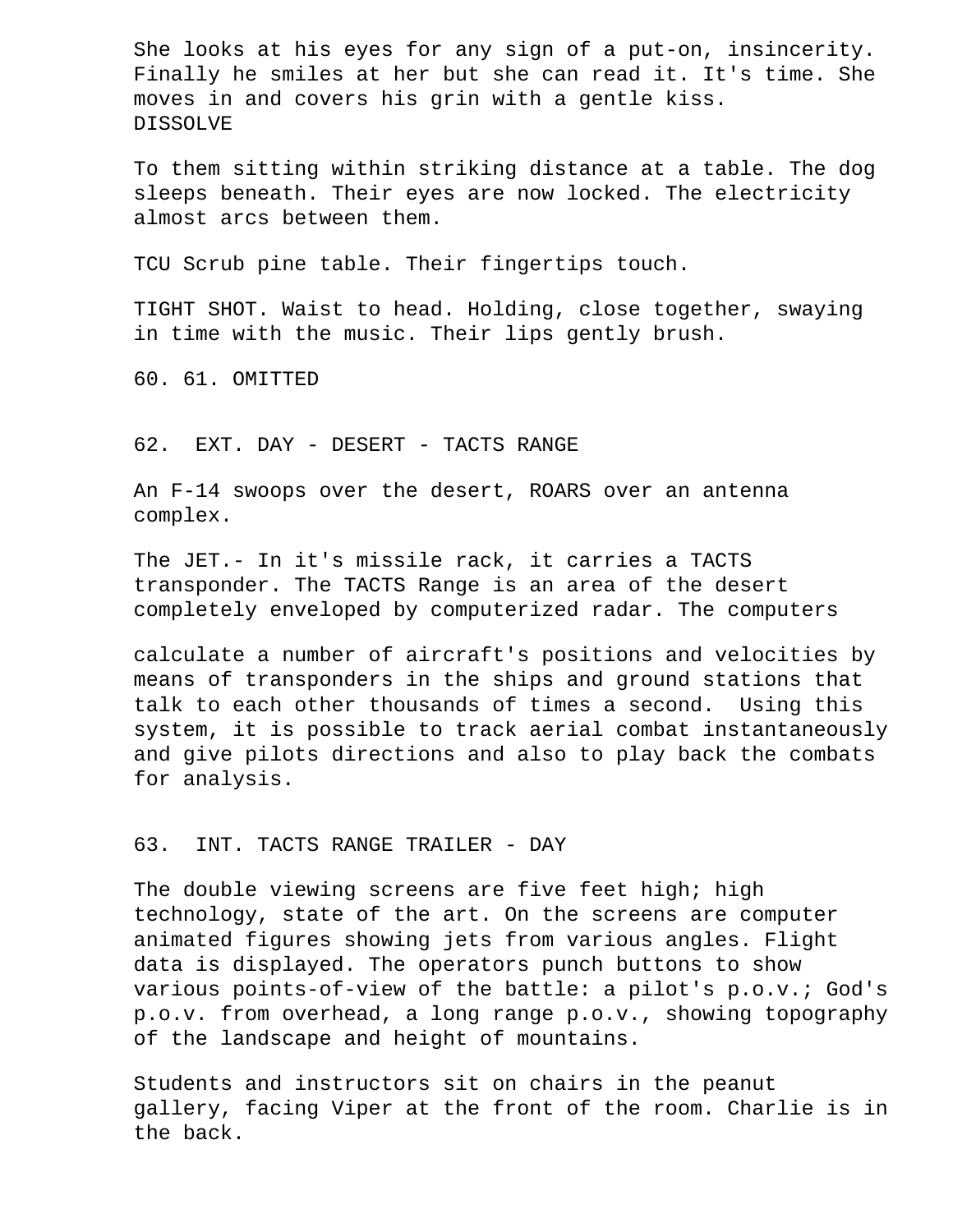## VIPER

 The bandit has good position right here. All right, freeze here. The moment of choice -- Maverick is defensive. He has a chance to bug out right here....Better to retire and save your plane than force a bad position. Stay in the diamond another three seconds, the bandit will blow you out of the sky...make a hard right, select zone 5...(turns to Maverick to drive point home) you can extend and escape. You make a bad choice. Roll forward.

 The computerized rendering resumes on the screen. VIPER (Con't) You perform a split S. That's the last thing you should do. The bandit is right on your tail -- Freeze there...the bandit has you in his gunsight. What were you thinking here, Maverick?

### MAVERICK

I wasn't thinking. I just did it.

### VIPER

 Big gamble with a thirty million dollar plane!

### MAVERICK

 (smiling) No guts, no glory.

 It's a joke. Viper doesn't like that answer at all, but some of the students laugh and mockingly whistle at the cockiness of it. They give Maverick the high sign. Slider leans forward to him.

# SLIDER

Your guts. His glory.

 Maverick slumps down in his chair under Viper's glare. The computer rendering rolls forward again. He glances back at Charlie. She smiles sympathetically at him.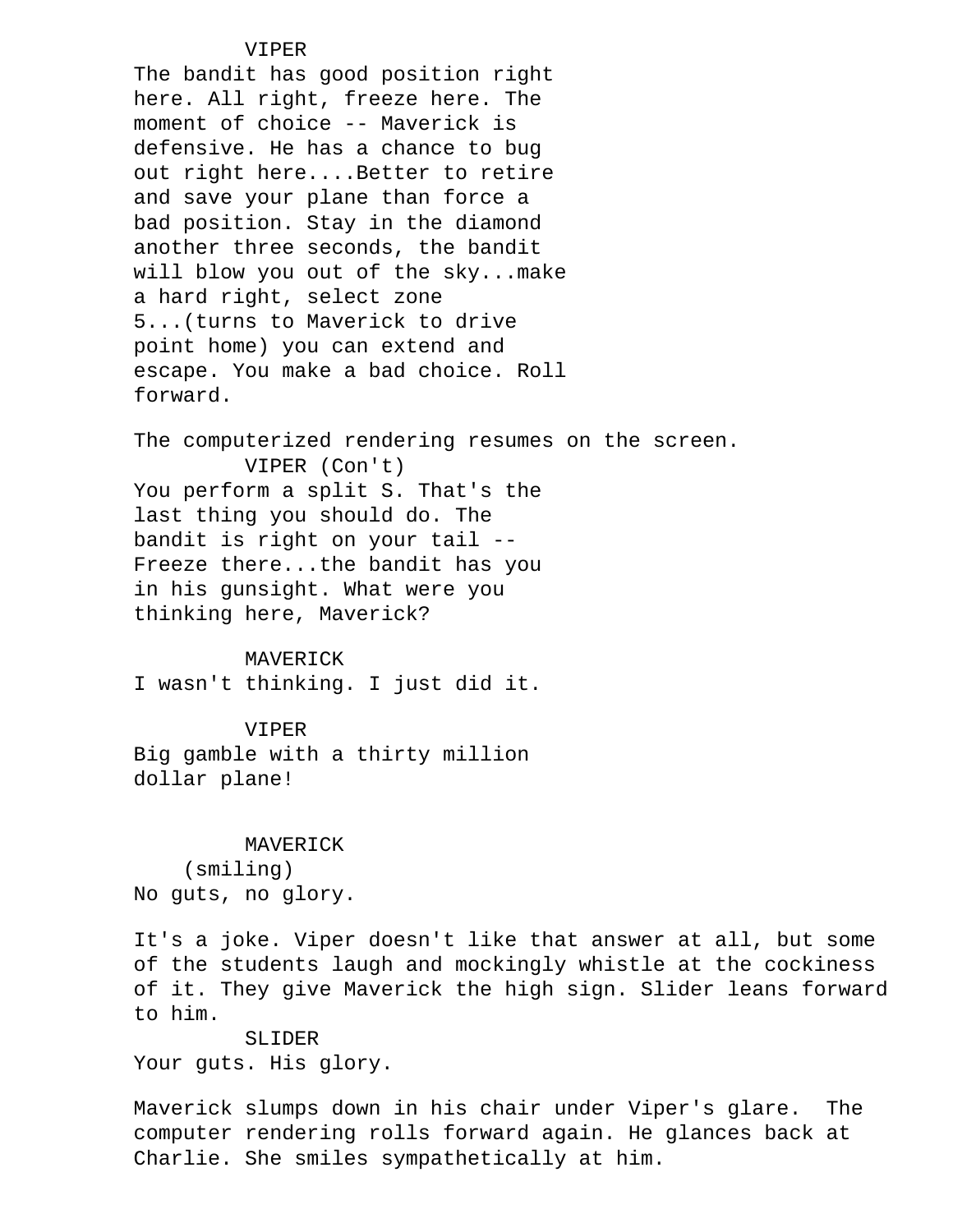### VIPER

 Unfortunately, the gamble worked, or you might have learned something. The bandit never gets a clean shot...Maverick makes an aggressive vertical move here, comes over the top and defeats the bandit with a missile shot. The encounter was a victory, but we've shown it as an example of what not to do. Ice is next.

 Another computerized rendering comes up on the screen. Hollywood leans close to Maverick and speaks quietly.

 HOLLYWOOD Gutsiest move I ever saw.

Maverick gives him a small nod of appreciation.

## VIPER

 And the dumbest...Okay, look at this. It's textbook. Ice takes control of the battle immediately. He never gives the bandit a chance to take the offensive. An early turn here -- excellent. He goes for the jugular, and it's over just that quick. Let's run that again, it's exactly how it should be done.

64. through 75B. OMITTED

76. EXT. MIRAMAR RUNWAY - DAY

 In full flight gear, carrying their helmets and trying to stuff food down their gullets, the students rush/stumble toward the flight line. Hollywood takes a bit of a sandwich and makes a face.

 GOOSE What the hell is this?

 MAVERICK Don't chew it, you won't have it that long. Easier to clean the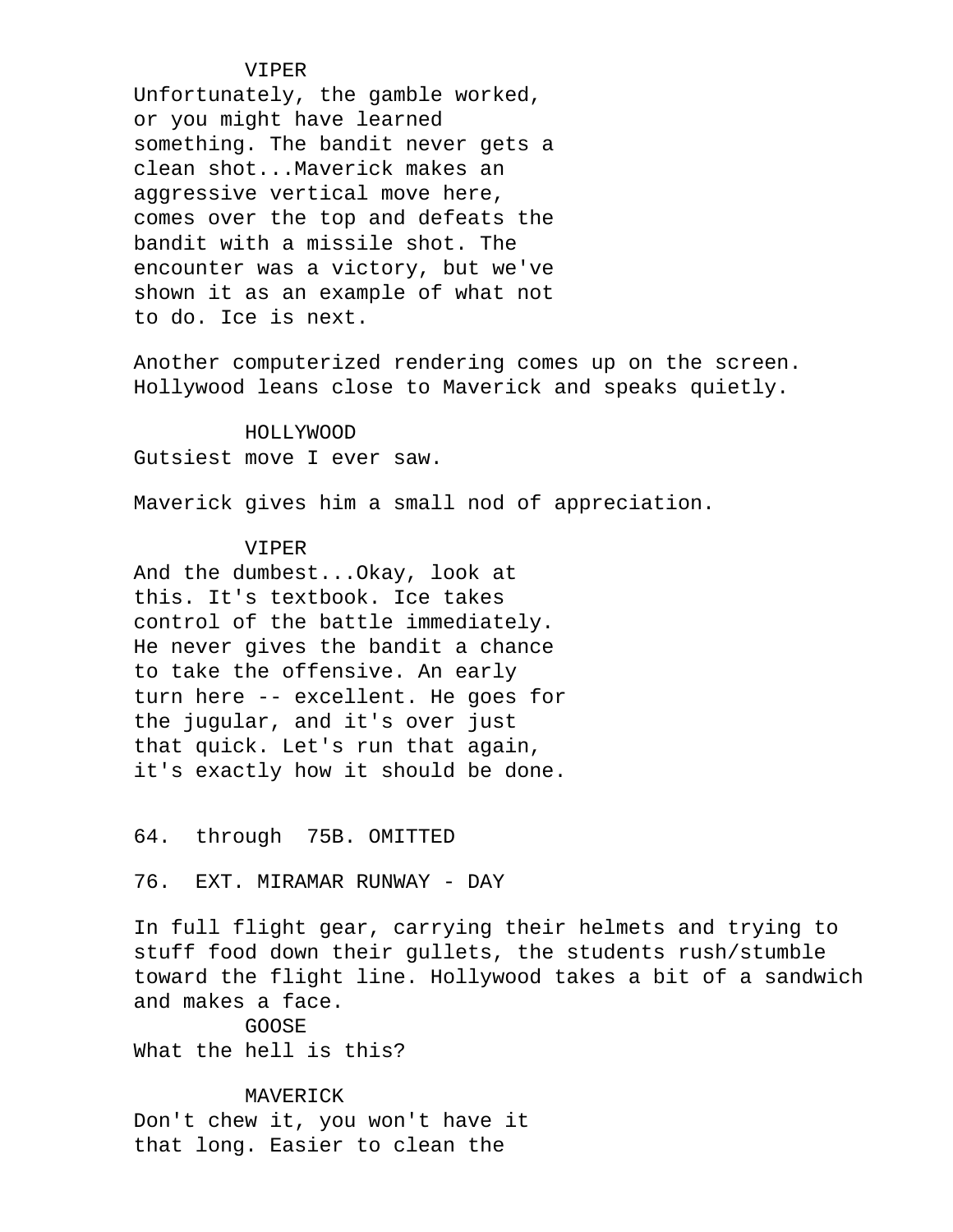cockpit if it comes up in big chunks.

Jester yells from the distance.

 JESTER On the run. Let's go. Move it!

 GOOSE A fighter pilot's lunch... a hot dog and a puke.

They scurry ahead, overtaking the others.

 HOLLYWOOD I was a victim of circumstance.

 GOOSE They should have warned you about that one.

## HOLLYWOOD

 She's kinky for flight suits--said that she'd never seen so many zippers--played with them all night. The noise alone kept me up.

## GOOSE

What'd you do?

 HOLLYWOOD Pulled left, rolled out, underneath.

### WOLFMAN

 It's kind of ironic. All you guys have women troubles and I don't.

### HOLLYWOOD

 That's because you don't have any women.

## WOLFMAN

 Until last night. Did you see the moves I was making on that girl at the party?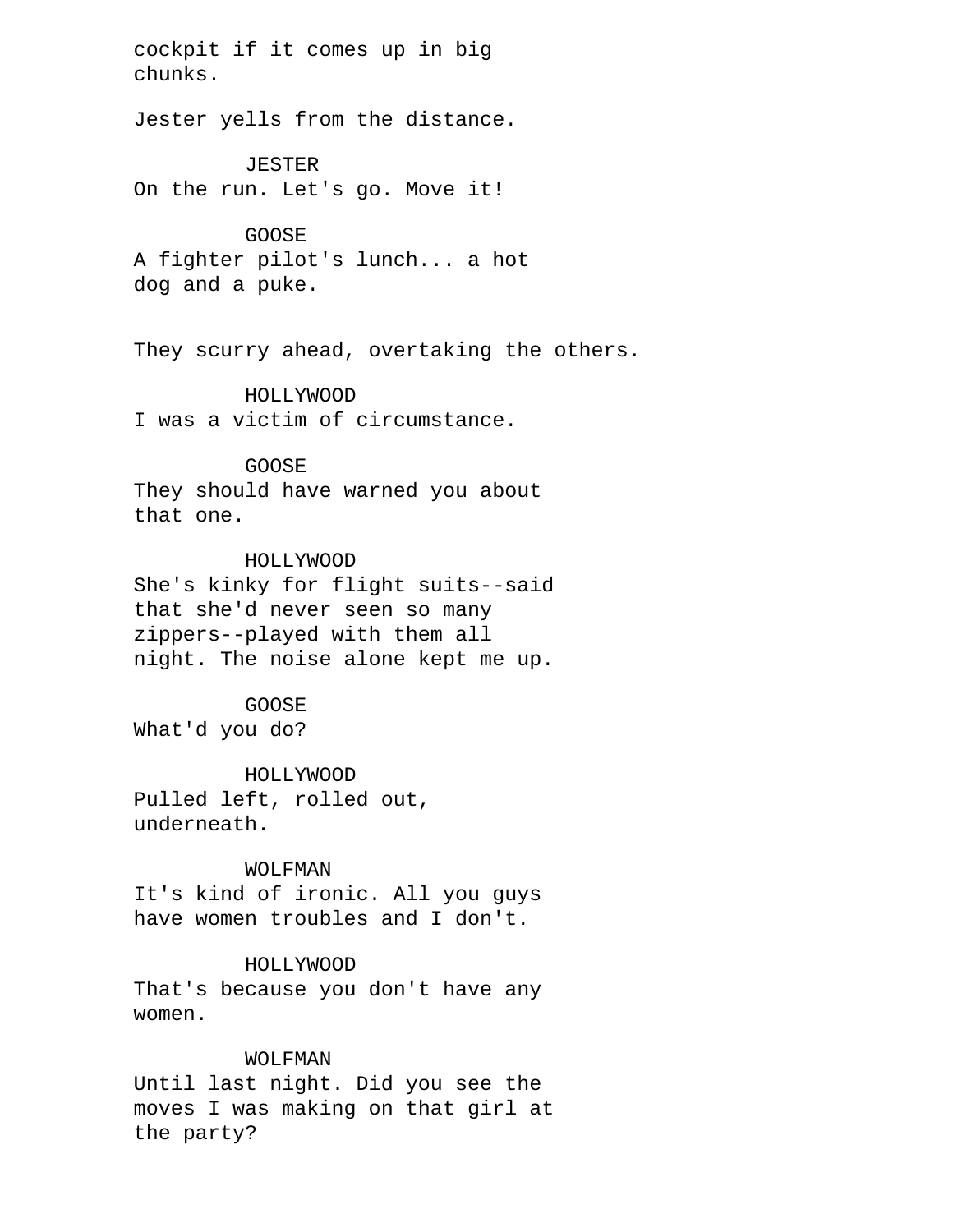HOLLYWOOD The girl with the purple fingernails?

 WOLFMAN That's her--tall hungry woman with fire in her eyes. It was great.

## MAVERICK

It was bad.

### WOLFMAN

Bad?

## MAVERICK

 The girl with the purple fingernails was Coogan's sister.

They all laugh. Wolfman looks stunned.

## HOLLYWOOD Coogan spent half the night looking for her. He said he was gonna kill the son-of-a-bitch who ruined his sister.

## WOLFMAN

I didn't ruin her.

 MAVERICK You didn't help.

### WOLFMAN

 No, really. She came ruined!... Ya think he knows it was me?

## GOOSE

 Seemed not to. But it's hard to know. You never can tell what's in the mind of a psychopath.

Wolfman looks very unsettled.

 HOLLYWOOD Hear about Ice?

### WOLFMAN

What now?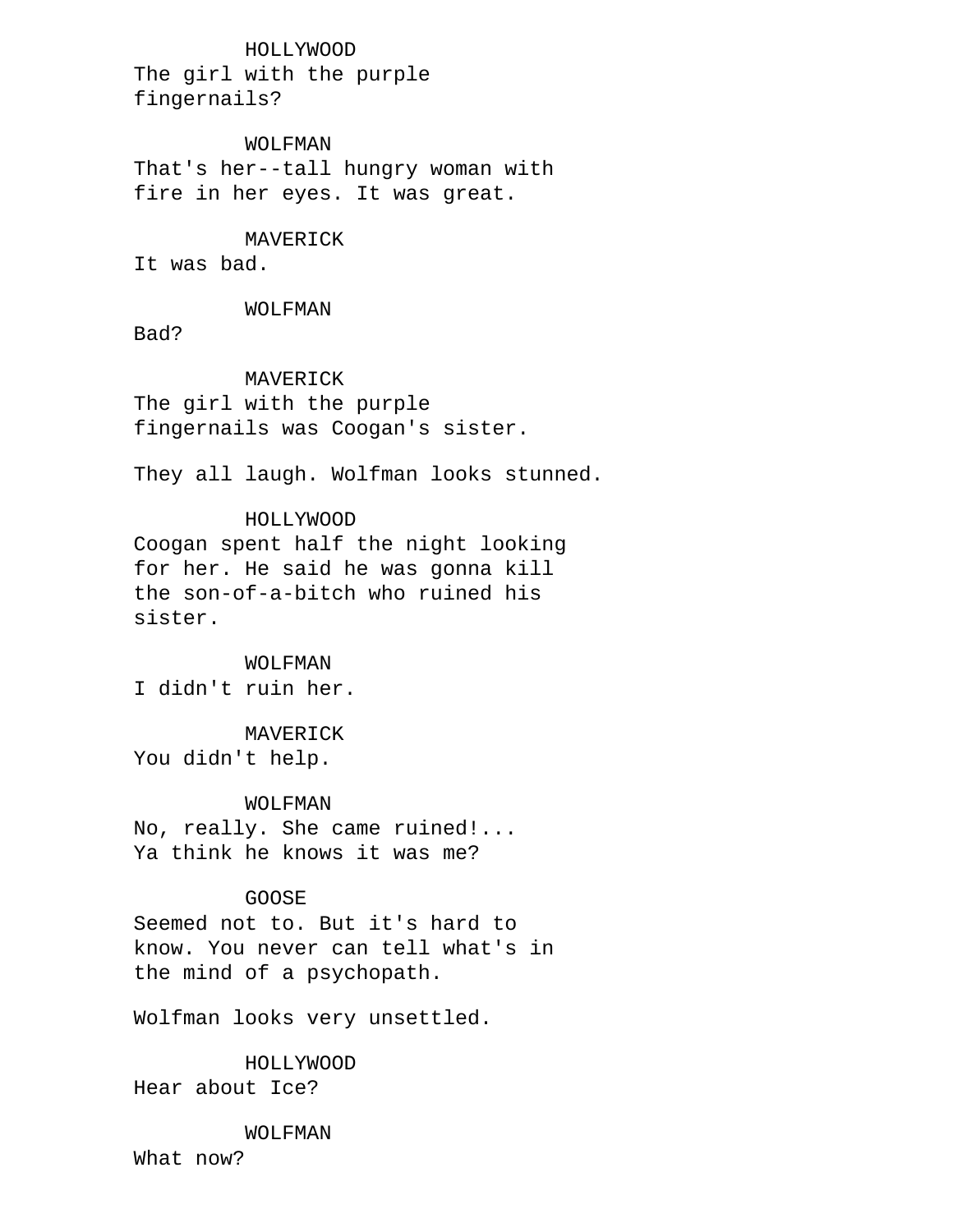HOLLYWOOD

He won again.

Goose walks beside Maverick now.

 GOOSE Something bothering you?

 MAVERICK Nothing. Let's just go fight.

Wolfman looks very apprehensive as they approach the F-14's. MECHANICS surround both planes, making last minute checks of all systems. Among them is COOGAN, six and a half feet tall, looking mean. Maverick tosses him a wave.

 MAVERICK Morning, Coogan.

 WOLFMAN How's it goin', Coog?

 HOLLYWOOD Ever find your sister, Coogan?

 COOGAN You guys know somethin' about that?

 Wolfman swallows hard and hurries quickly into the plane. Coogan glares at them all with a look that could kill.

77. OMITTED

78. EXT. F-14'S - DAY

 Hollywood leads, Maverick follows. They point their noses down and dive. Two bogies fly side by side at five thousand, outlined against the blue Pacific. Smaller, slower, they seem helpless for a moment. We hear the instructors in the F-5's.

 VIPER (V.O. filtered) TWO AT SEVEN O'CLOCK, JESTER. SCRAMBLE.

JESTER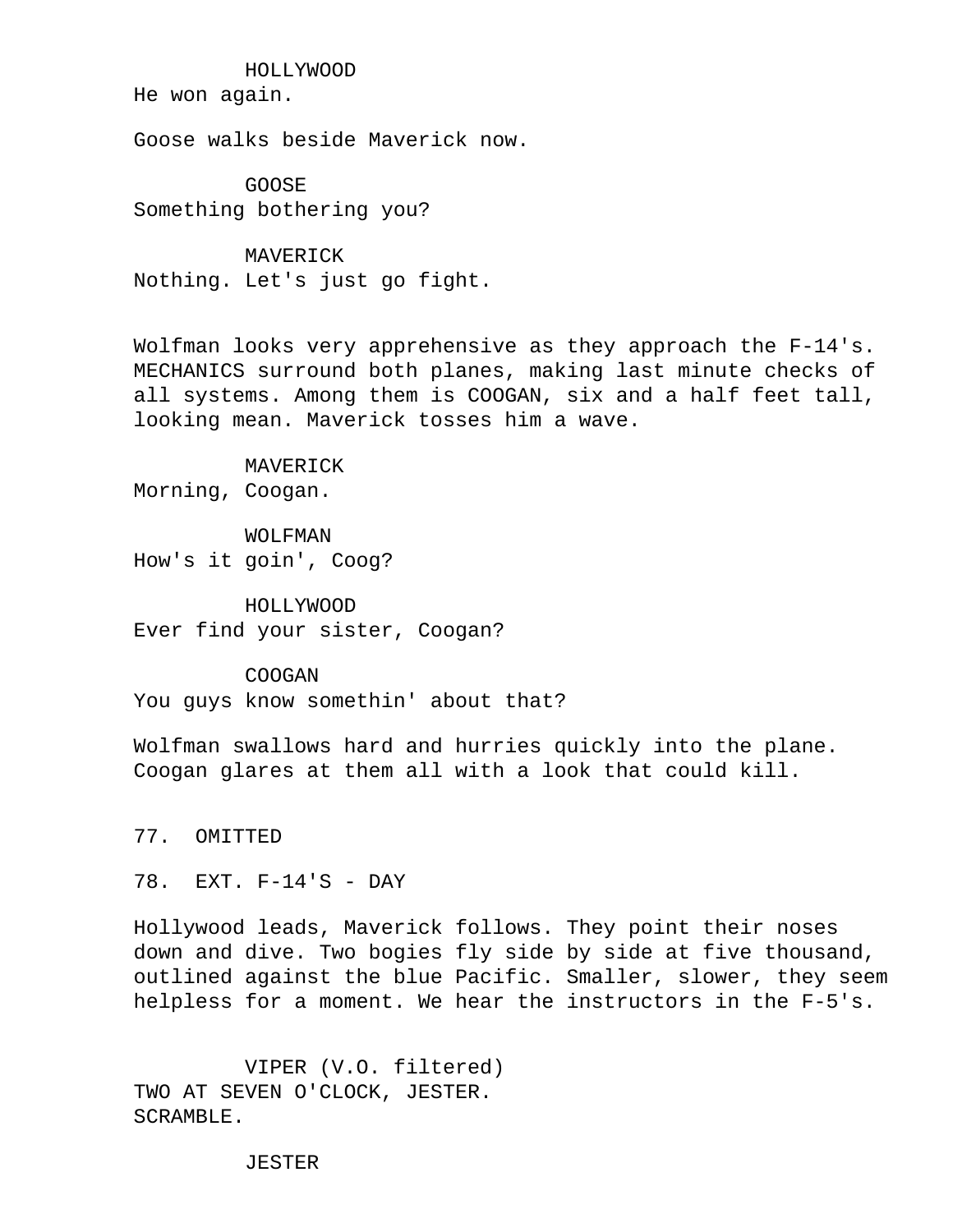ROGER. COMING LEFT.

 HOLLYWOOD Holy shit, it's Viper.

 MAVERICK Keep your shirt on, he's saying holy shit it's us.

 The bogies split. Bogey One hard left. Bogey Two hard right. Hollywood sweeps left, pursuing Bogey One. Maverick hangs back to cover him.

 Bogey One makes a strong vertical move. Hollywood stays on him.

 MAVERICK STAY WITH HIM, WOOD... YOUR SIX CLEAR!

 Bogey One loops and comes down, and Hollywood almost loses him for a moment before regaining the angle.

 MAVERICK STAY WITH HIM! TIGHTEN YOUR TURN!

 GOOSE Bogey at three o'clock high! Nose on!

 Maverick looks quickly at three o'clock high, sees Bogey Two returning to the fight. He jerks the stick right, and the two planes make a quick pass.

 VIPER SNAPSHOT..MISSED HIM..

 MAVERICK ENGAGING THE OTHER GUY. WOOD, YOU'RE ON YOUR OWN.

 GOOSE Just cover Wood, Maverick. Mutual support, man!

 MAVERICK I'm gonna take him, Goose.

GOOSE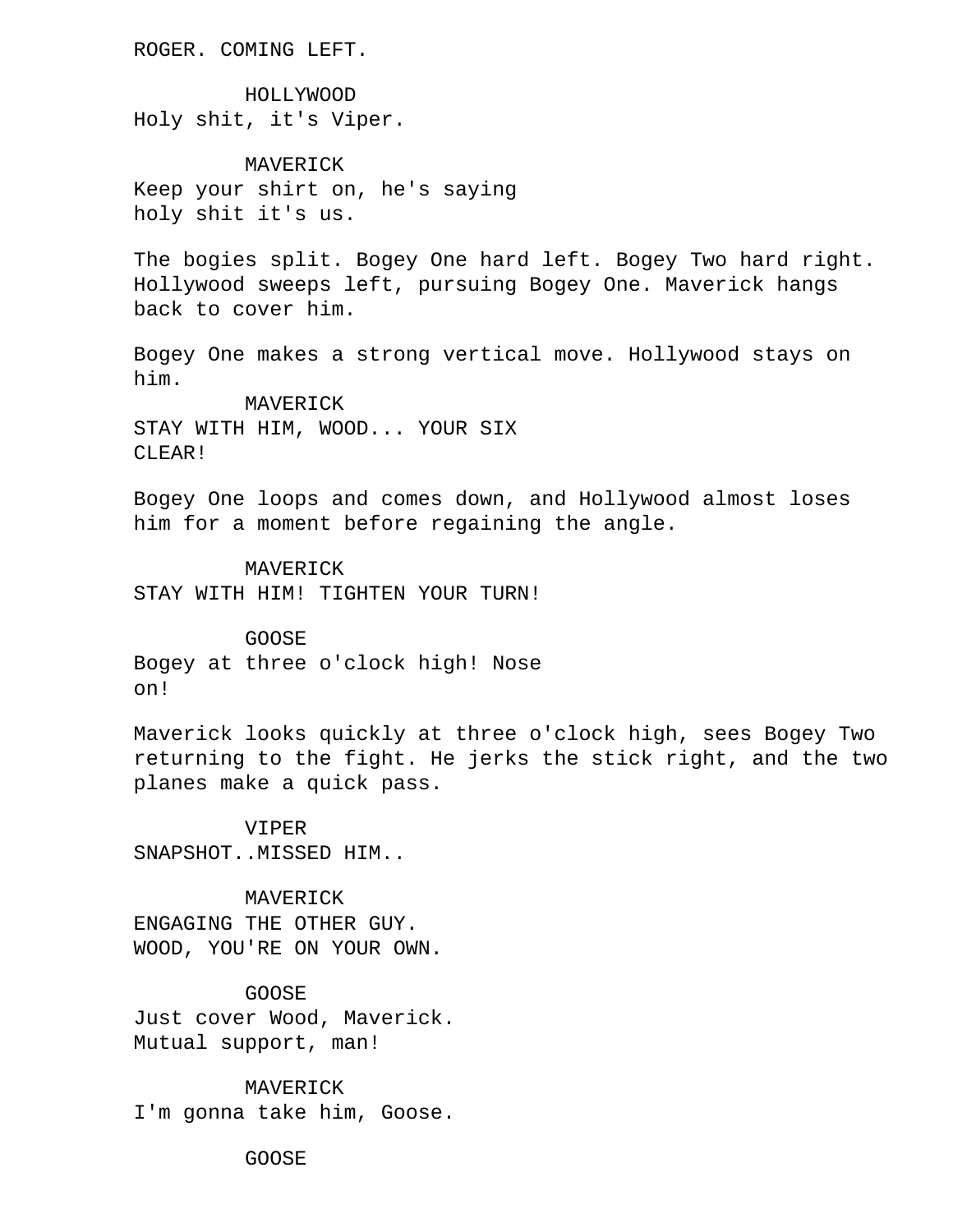Don't be greedy. Stay with Wood.

MAVERICK

I want him!

Maverick goes suddenly vertical, zooms straight up.

 GOOSE Hey, come on--hey!

 Maverick loops the F-14 down to get the quick angle on Viper in Bogey Two. Viper takes off, running from the fight again. Maverick looks over his shoulder and sees that Hollywood still has a good position on Bogey One. He takes a hard right and streaks off after Viper.

 GOOSE What what are you doing? We're cover!

 MAVERICK Wood's okay. I want Viper.

Goose looks back at Hollywood and Bogey One.

 GOOSE But we're cover!

 Viper streaks across the sky with Maverick close behind. He pushes the throttle forward to ZONE 5 - full afterburner. Viper shows all his tricks...hard left, hard right, rolling into vertical, flipping into a dive. Maverick stays with him.

 VIPER (To himself) Goddamn, rookie, you're all right!

79. INT. F-14

 Maverick turns to get Viper in the diamond. He hears a SIDEWINDER GROWL in his headset.

 MAVERICK What's the range, Goose. I've got a good tone.

Viper jinks but Maverick stays with him. Viper is in the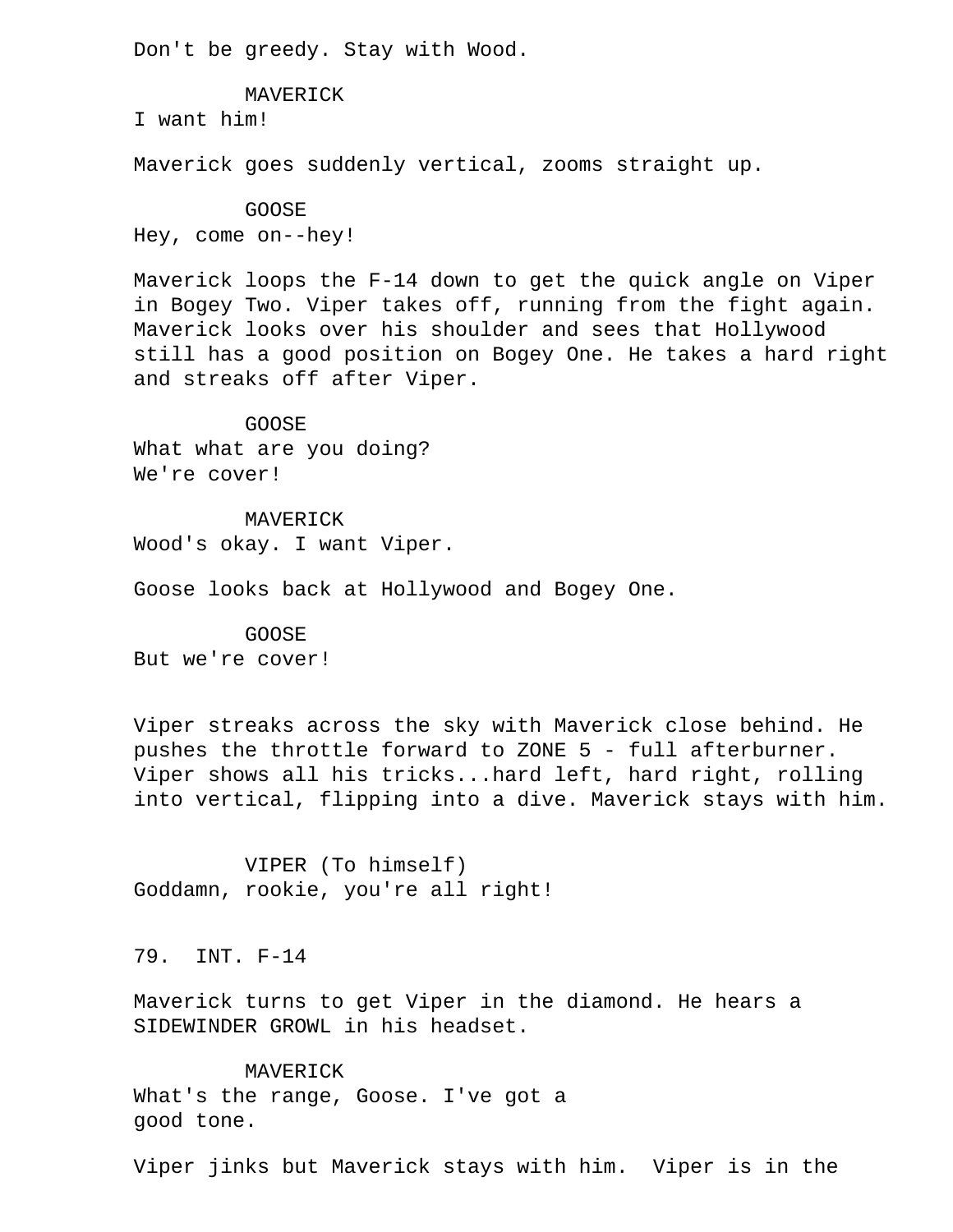diamond, and the TONE GOES CRAZY. But suddenly....

 GOOSE Two bogies ! Three o'clock high, nine o'clock high! Break!

 They come out of nowhere, flashing down toward Maverick--a crossfire ambush. Maverick's eyes are startled.

 JESTER ATOLL ON THE NORTHERN F-14. HE'S OUT OF THE FIGHT..

 Maverick is stunned. He has been tricked, humiliated. There's a little salt for the wound as Viper and Jester celebrate.

> VIPER WALKED RIGHT INTO IT.

JESTER

 NOT ONLY THAT, BUT ZORRO GOT YOUR WINGMAN. NICE GOING.

## GOOSE

 THE DEFENSE DEPARTMENT REGRETS TO INFORM YOU THAT YOUR SONS ARE DEAD BECAUSE THEY WERE STUPID!

Slaps his helmet like a dolt...

VIPER

 KNOCK OFF THE CHATTER, TOP GUNS. LET'S RTB. VIPER HAS THE LEAD.

80. INT. LOCKER ROOM - DAY

 Silence. Several pilots in various forms of undress. Maverick and Goose sit with their heads down, a hangdog expression on their faces.

 81. INT. DIRTY DAN'S - A BAR - **LATER** 

Maverick mopes at the bar, a figure comes up behind him.

VIPER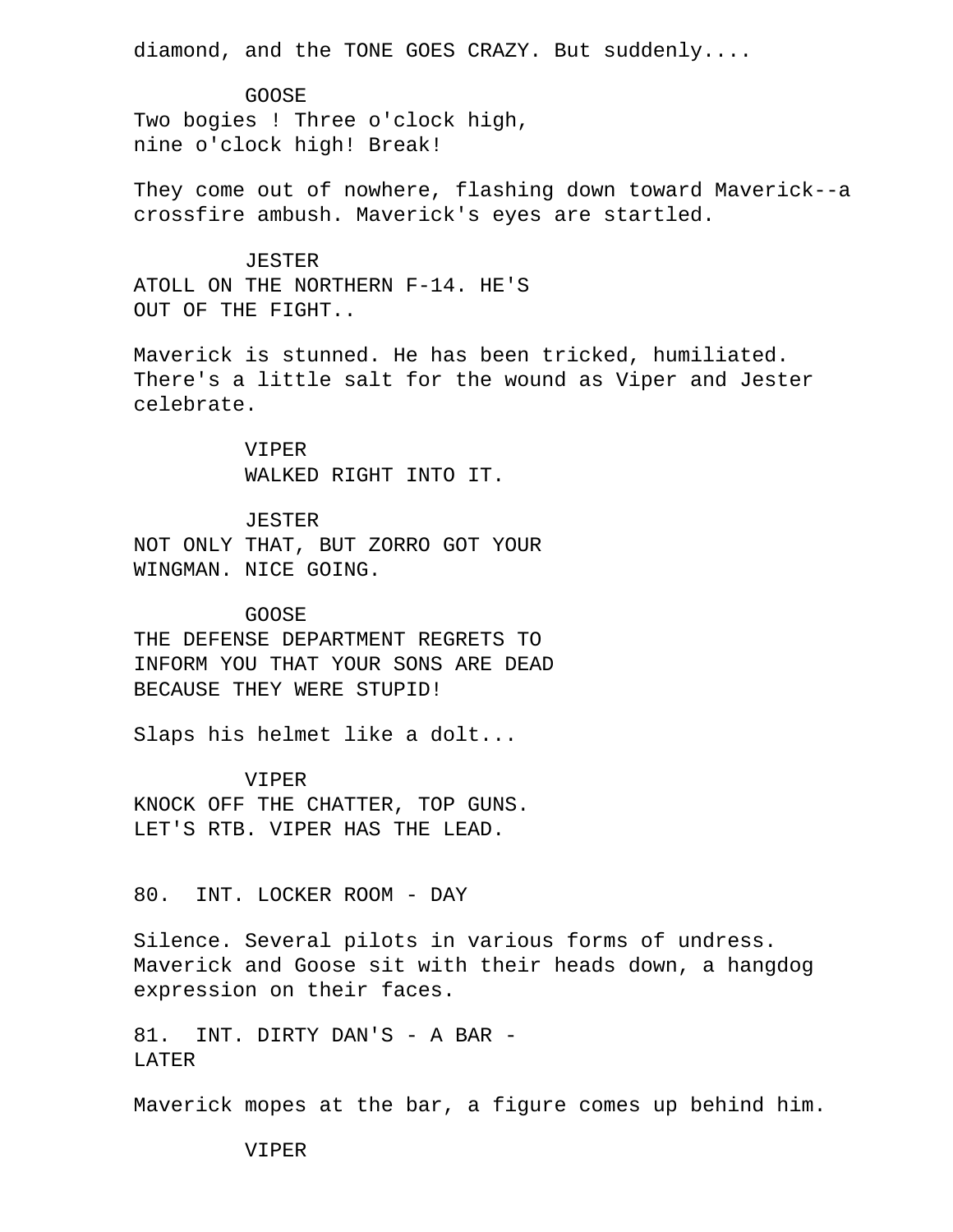Ya know, that was the best flying I've seen since Nam...(He grins) ...Right up to that part where you got killed.

 Viper sits down. He's in a jovial, taunting mood. Maverick watches him guardedly.

## VIPER

 Twenty years' experience, I couldn't shake you. You may be a great flyer. I mean that.

## MAVERICK

I lost.

### VIPER

 Of course you did. I said a great flyer, not a smart one. You fly reckless. Great instincts. No discipline. That ambush today, you followed your emotions instead of your wingman. Of course you got killed...and well deserved to. It was a really stupid mistake. In battle, it gets people killed.

Maverick nods and stares at his beer.

## MAVERICK

I can take care of myself.

### VIPER

 Talent is no holy shield. Von Richtofen was killed by a farm boy. Instincts are not enough. Do it our way. We've worked these things out. The good pilots can become better and the great ones can learn how to stay alive. (he studies him for a moment) Why do you have to do everything the hard way?

### MAVERICK

 It's my own way. It works for me. I don't care about the rest of that stuff.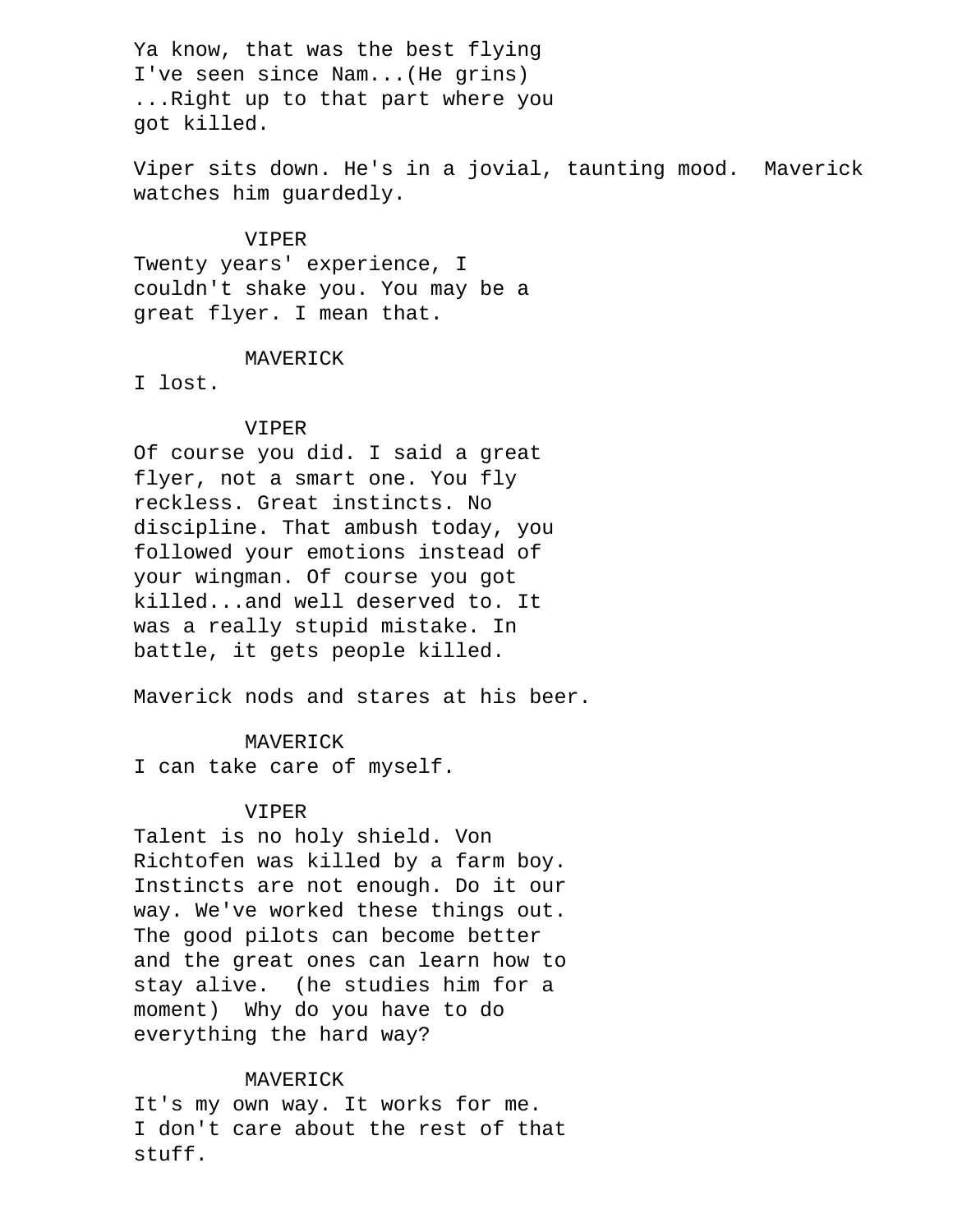### VIPER

Then why are you here?

 MAVERICK For the same reason you are.

### VIPER

Oh, you mean the thrill!

## MAVERICK

 The flying. The fighting. I'd go up there ten times a day to fight. I'd win at least nine of them. That's all I want to do. It's what I do best. I am real good. Just give me the jet.

Viper studies him,

#### VIPER

It's not a gift, just a loan...

He finishes his beer, then rises.

### VIPER

 Nine out of ten is okay, as long as it's only fun and games. But this isn't about that. This is serious business. It is dangerous up there! At 500 knots, things can change a lot in a second. Discipline is what protects us.

 He signals the bartender and drops some money on the bar. He stretches, looks around.

## VIPER

 It was a good day. You learned something. You lost and you're still alive to think about it. And, you lost your wingman. That's a cardinal sin...don't ever do it again. You owe Hollywood an apology and you owe me a beer.

 Viper touches Maverick's shoulder as he moves away. It was just the gesture Maverick needed, for he seems to relax from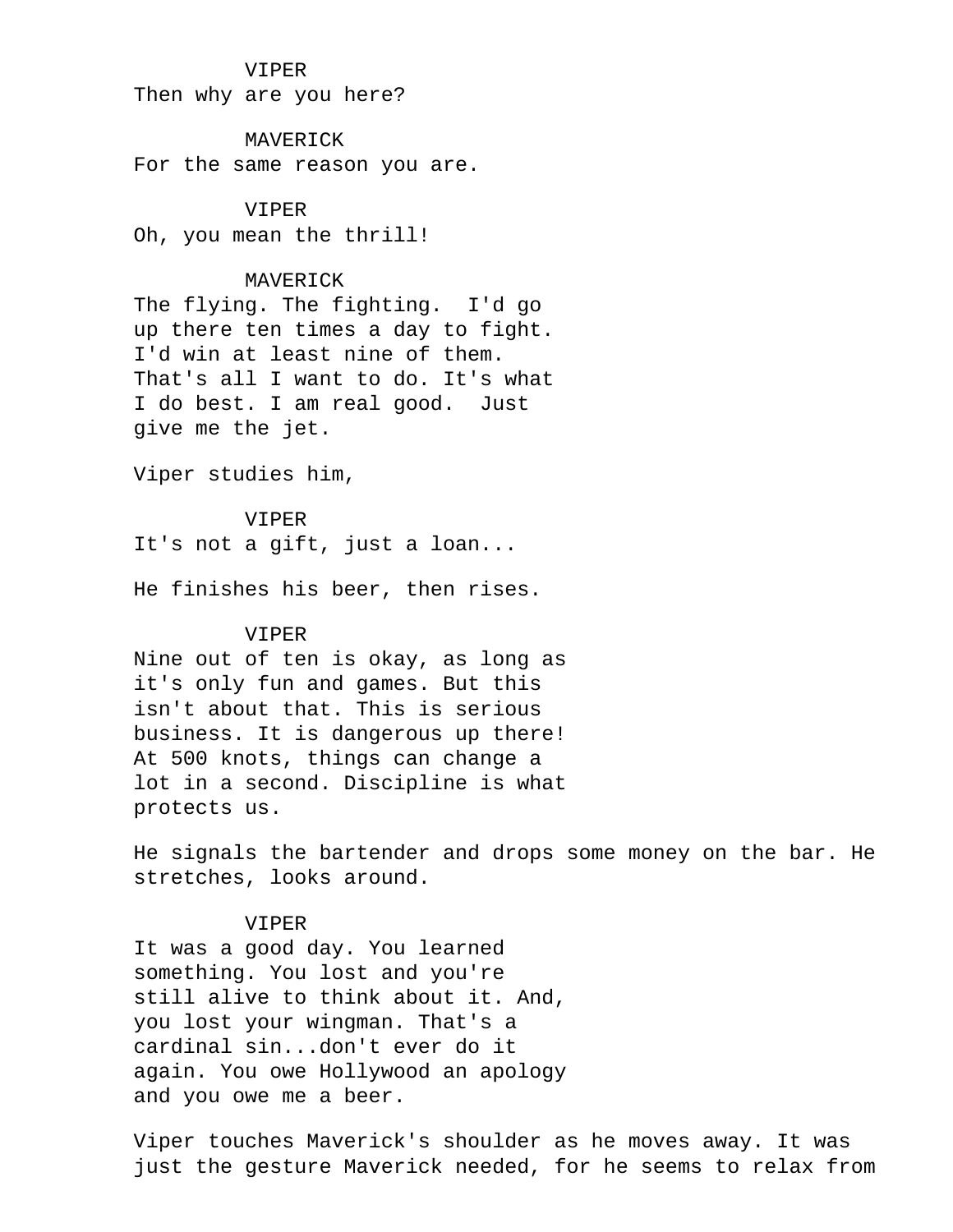his tension. He sips his beer alone.

82. INT. SAN DIEGO AIRPORT - NIGHT

 Maverick and Goose move through the terminal, anxious/expectant looks on their faces.

### GOOSE

 Relationships are a bitch, here. It's hard enough to concentrate ...under the pressure. Having a woman here is asking for it.

### MAVERICK

 I guess that's what I'm doing, then.

### GOOSE

 Where do you find the time? Where do you find the energy. It's tough enough to keep your mind on school. A woman here is a real pain in the...

 A pretty woman emerges from the crowd and spots them first. She rushes them, happily, carrying her sleepy four-year-old, RICKY. Goose undergoes an immediate change, beaming a big smile that he has practiced on her for years. She sets down the kid.

## GOOSE

 ...butt...Hi, honey, God, am I glad to see you! I missed you.

 Goose wraps his arms around Carol, smack, a kiss. She smiles at Maverick, turns back to Goose.

### CAROL

 I had to come, Willard, I got so lonesome I just couldn't stand it.

### GOOSE

 Sure, honey, I understand. It's great to see you. Hey where's your backseater, where's the world's smallest RIO..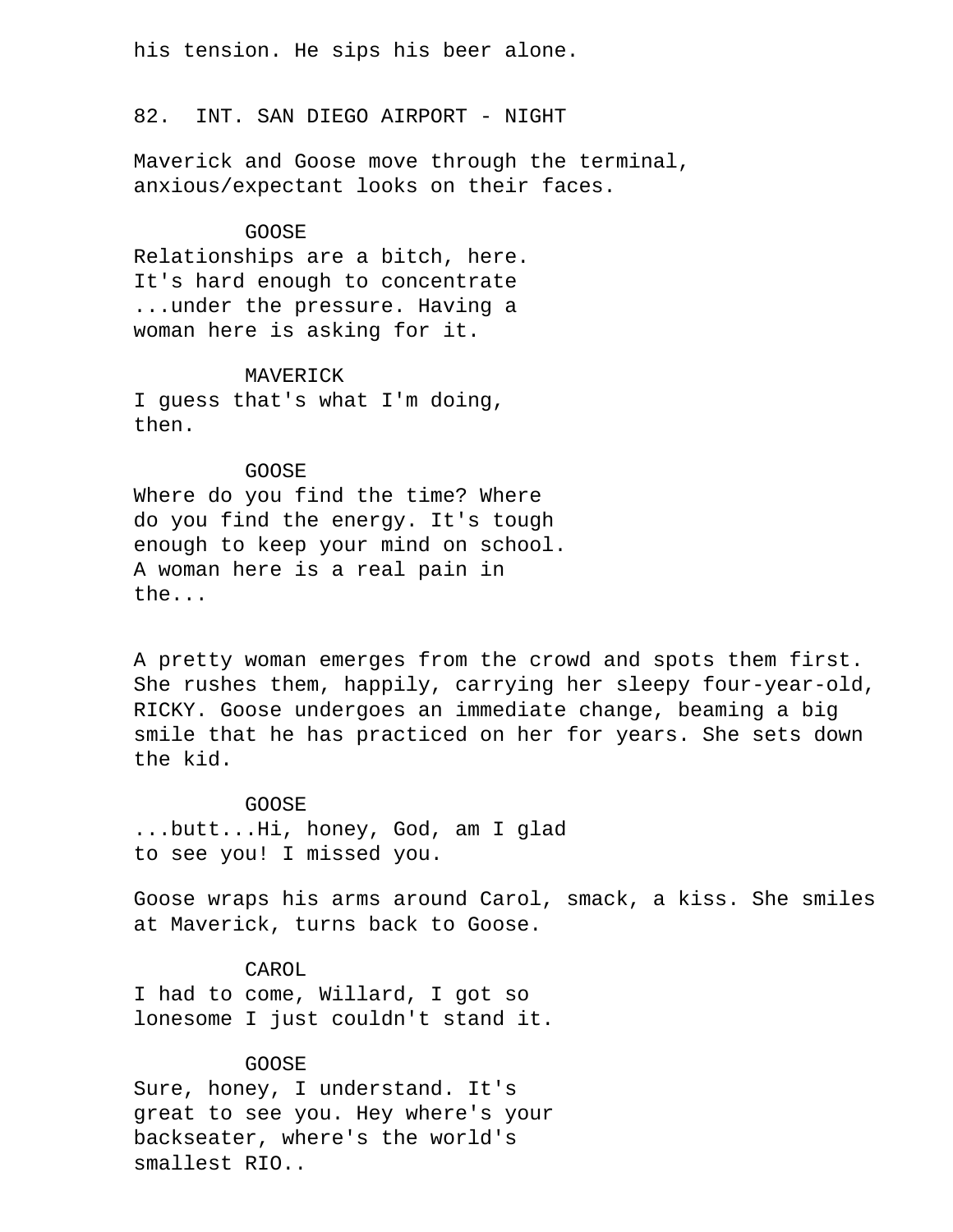He looks all around and then down at the kid, hiding shyly behind his mother's skirts. Goose grabs up the kid and zooms him around, a game they've played before, every six months or so. The kid laughs happily. Maverick just sort of smiles to himself and shakes his head.

83. OMITTED

84. A POOL (OR BEACH)

 Maverick comes to the surface. She enters frame by the side of the pool. She hands him a split fresh pineapple. He eats it in the most salacious manner possible. He's so contented, he's babbling.

 MAVERICK Food...and you...my F-14!

 CHARLIE In that order?

 MAVERICK Well no...inverse order.

 CHARLIE I'm still second best.

 MAVERICK You ever fly an F-14? (She laughs.)

 CHARLIE I don't fly in anything that doesn't show movies.

 He gets out, grabs a towel, moves over to some chairs. His flight suit is draped over one. He moves it to sit down.

## MAVERICK

 Ahhh, you'd love it. Night carrier landings! The most dangerous thing you can think of! ...next to you...And the most exciting. You're living at one hundred and ten per cent. Greatest high in the world...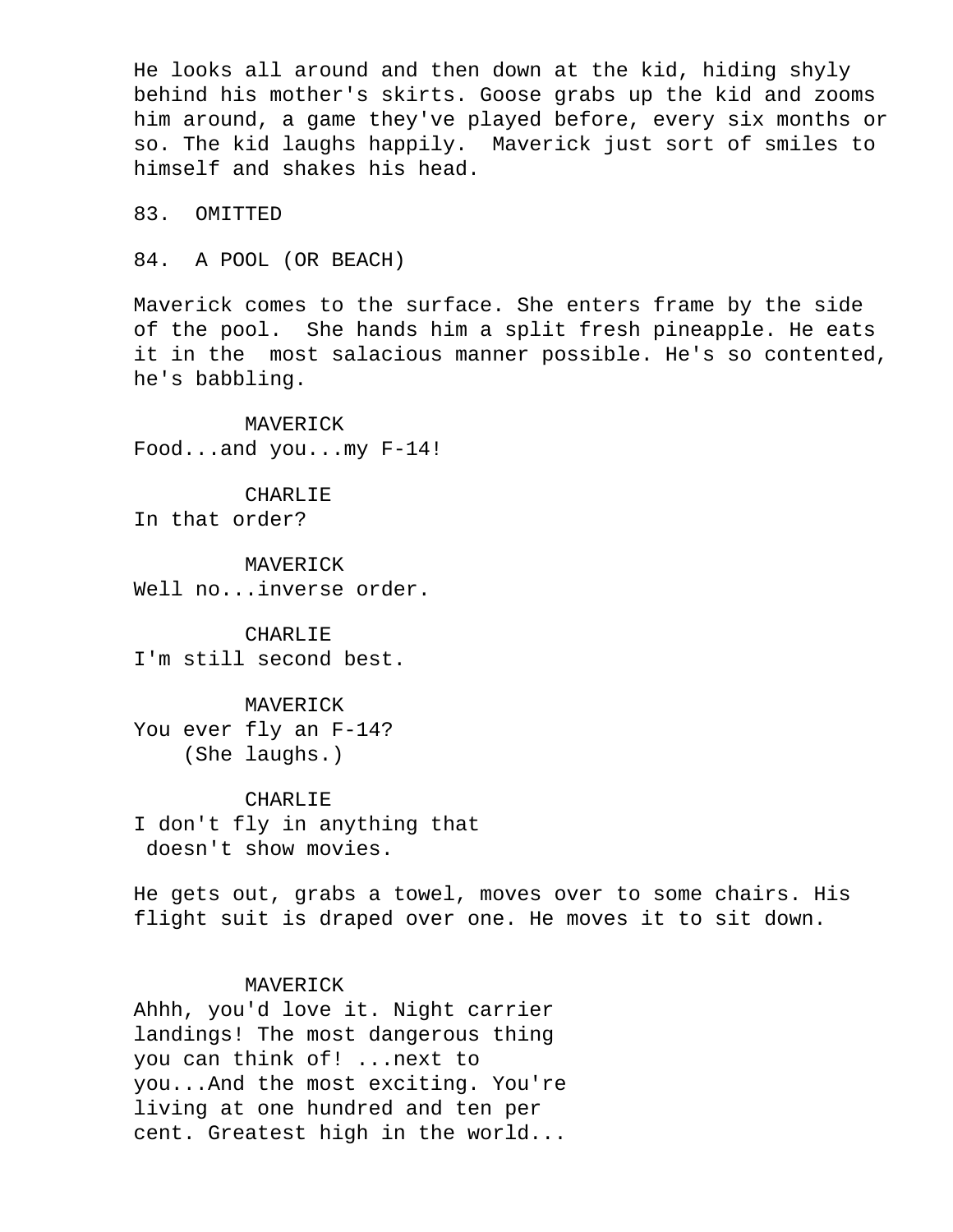CHARLIE

Danger?

 MAVERICK (of course).

Yeah!

**CHARLIE** Doesn't it ever bother you?

MAVERICK

Why, what's gonna happen?

 His flight suit slips onto the ground. Charlie retrieves it. As she lifts the suit, something falls out of the pocket. Looks like a gold coin. She picks it up. Maverick is drying his hair. She holds the object out to him, questioning. He sees it, quickly takes it, stuffs it back into his pocket.

MAVERICK

Lucky charm.

 CHARLIE What do you take me for? It's a Navy Cross.

 MAVERICK Just good luck.

 CHARLIE Where'd you get it.

 MAVERICK Pawn shop. What's to eat?

He roots through a picnic basket.

84A. MONTAGE - PREFLIGHT ACTIVITY

## VIPER (V.O.)

 ...MiG sweep over the water. You will proceed down the one-seven -zero degree radial looking for MiGs. You will engage all that you find, destroy them, and return to base. Maverick, has the lead. Any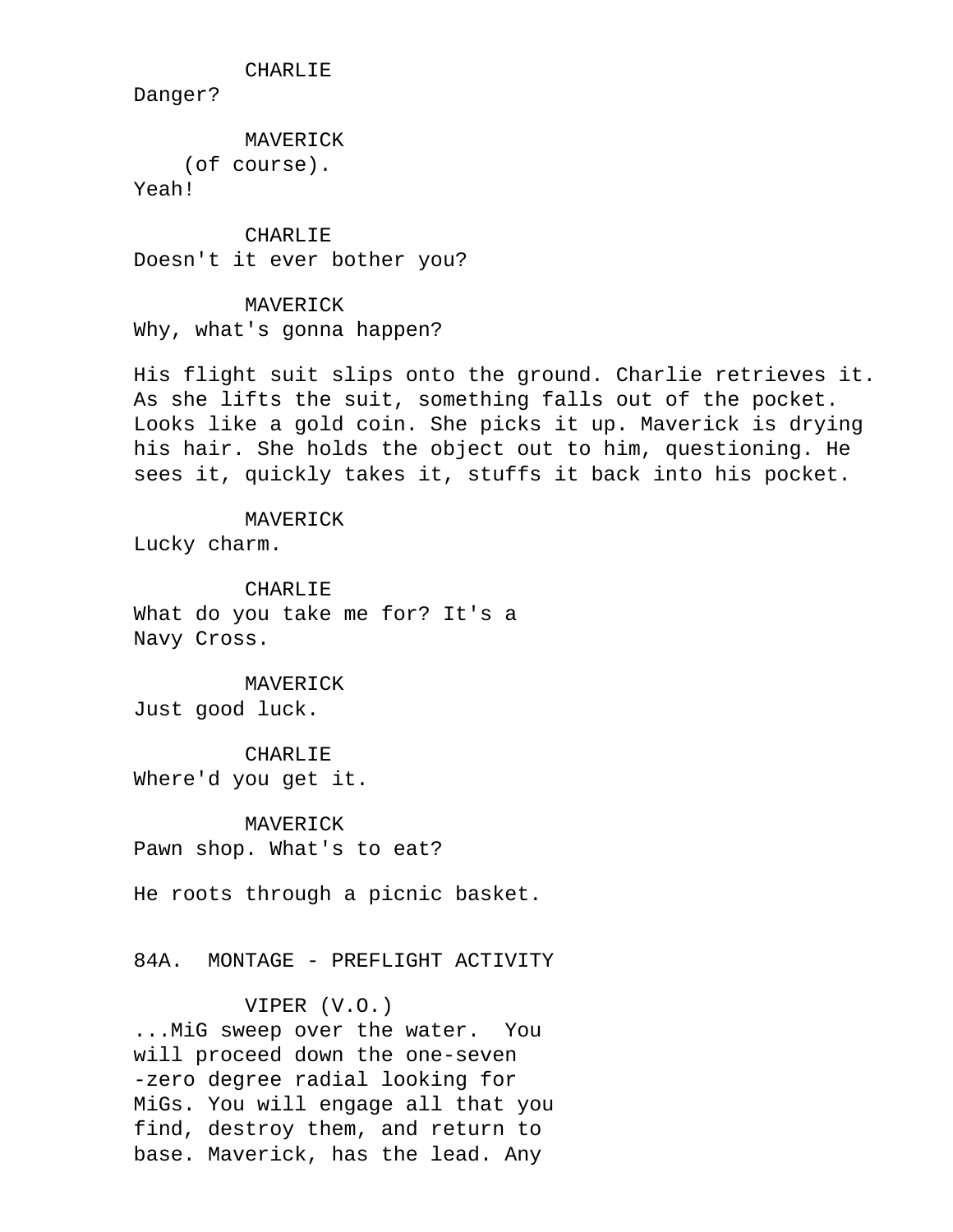questions? All right, let's go. Move like you've got a purpose....

 85. EXT. CLOUD COVER - 20,000 FT. - DAY

 Four F-14's fly in formation over the Pacific, searching for (MiGs). They spot them, engage. The combatants fly scissor patterns, slashing past each other, angling for position.

 We hear the VOICES OF COMBAT from the planes, a barrage of information exchanges between pilots and RIO's. Maverick and Ice swoop close together on each other's wing--moving on each other, testing, they glance at each other and nod. The Challenge...the fight is on. Suddenly an F-5 rises up out of the clouds in front of them--Ice has the advantage and rolls in on him.

 ICE ENGAGING BANDIT 12 O'CLOCK.

MAVERICK

SHIT!!

The F-5 sees his pursuers. Goes into a hard left.

 ICE MIG'S IN A LEFT. MIG'S IN A LEFTHAND. I'M ENGAGING.

 Ice struggles against the G's to bring his nose to bear. They go around into a Lufbery--a tight circle, Ice has the advantage. He is closer to the F-5's tail than the F-5 is to his. But he can't close, can't line up the shot. He grunts and strains as the G force pushes him down.

 MAVERICK COME OFF RIGHT--COME OFF HIGH--I'M IN--I'LL ENGAGE.

TCE. STAY WHERE YOU ARE. HE'S MINE. I'M ENGAGED. I'M IN.

Maverick maneuvers close to their left circle.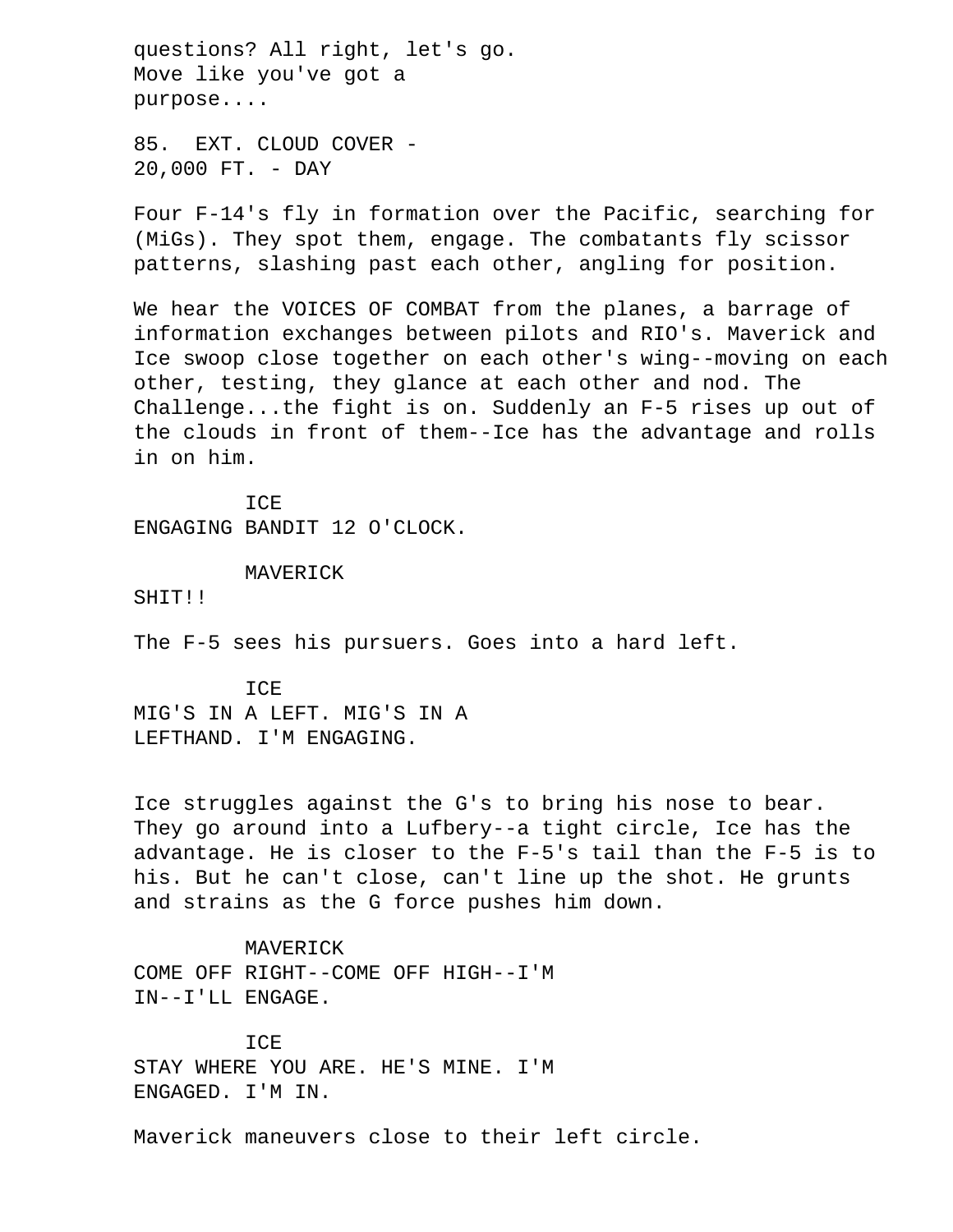ICE

 GET OUT OF THERE, YOU'RE UNSAFE. GET OUT OF THERE.

 MAVERICK FIRE, OR CLEAR OUT, ICE.

ICE

GET LOST!

 MAVERICK YOU GOT TOO MUCH NOSE TO TAIL --I'M COMING IN.

 ICE IT'S MY SHOT.

## MAVERICK

 COME OFF--COME OFF RIGHT. I'M ON MY WAY IN. YOU GO FREE, I'M ENGAGING.

 ICE STAY OUT OF IT. STAY OUT OF IT, MAVERICK.

 MAVERICK YOU CAN'T SHOOT HIM, I CAN. I'M IN.

MAVERICK - ABOVE.

 MAVERICK ICE, ROLL OFF, I CAN SHOOT HIM.

### ICE

NO, NO, NO, HE'S MINE.

 Maverick is pulling a log of G's, but can't target his weapons, he continues to turn in a hard circle, going round and round without gaining. He can't bring his nose to bear.

 MAVERICK IF YOU CAN'T SHOOT HIM, I CAN.

 ICE NO, I GOT HIM. I CAN TAKE HIM.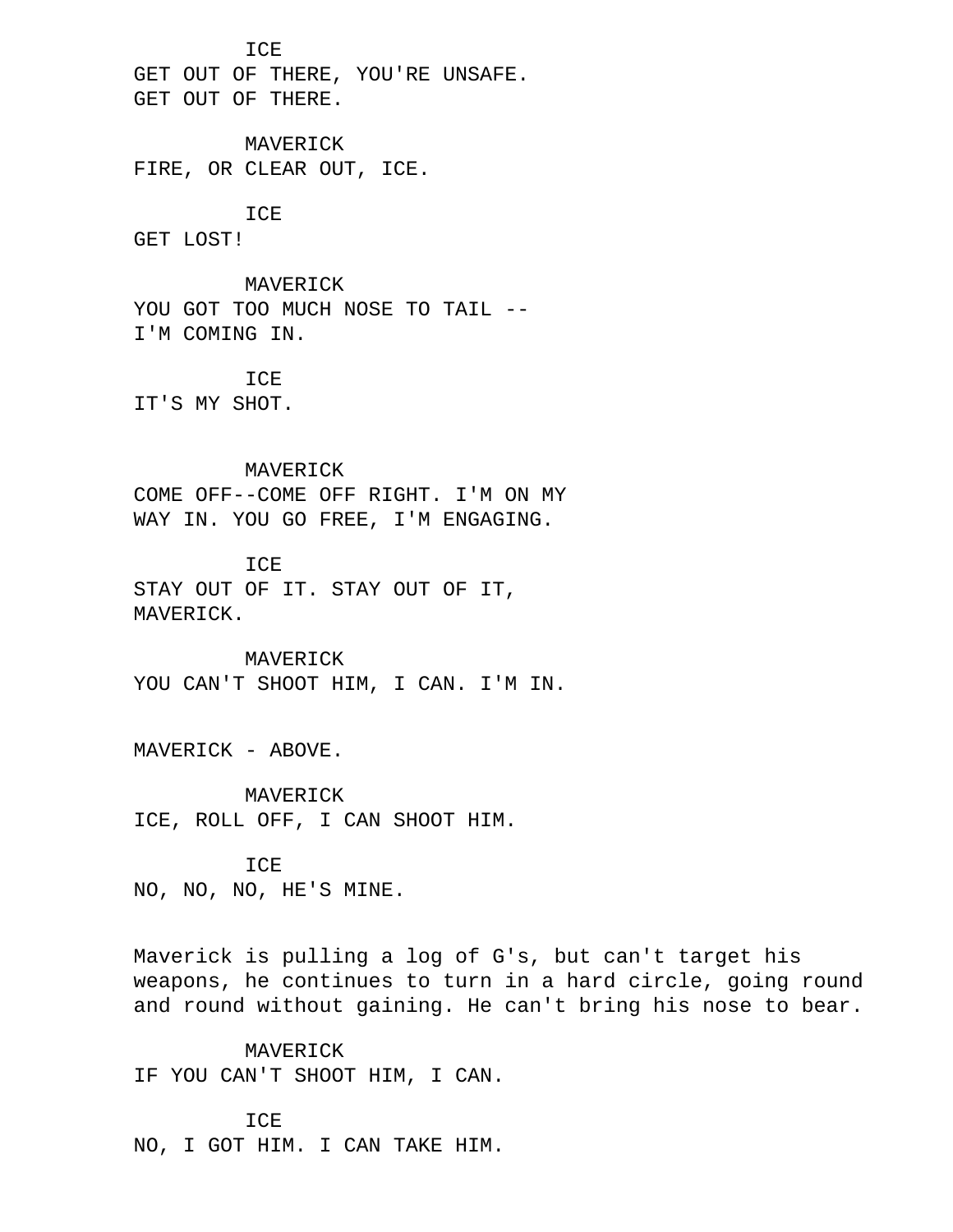Ice stays.

## MAVERICK COMING IN.

 Maverick dives down between the two planes pulling 6.5 G's, exposing his underside to Ice. All Ice sees is belly. Obviously, in this attitude Maverick can't see him.

**TCE**  (under breath.) Sonofabitch.

 He slams the stick hard right in toward Maverick. Ice quickly rolls up right, in front of him.

 ICE LOOK OUT!

 Maverick sees him flash into his view. He has to slam the stick forward to avoid collision. He swings by real close. Too close.

GOOSE

Oh, no!

 They pass through Ice's turbulence. The blast distorts the airflow to Maverick's left engine. BOOMBOOMBOOM. The engine flames out. Full thrust on the right, engine swings the tail around in a yaw. Maverick slams the stick right to correct but too late.

 GOOSE Plane's coupling up! Plane's coupling up!

 The plane couples one yaw to the next--the tail swings around-- which becomes an ever increasing flat spin, like an out-of -control frisbee.

 GOOSE This is not good!...(Rising panic) We're low!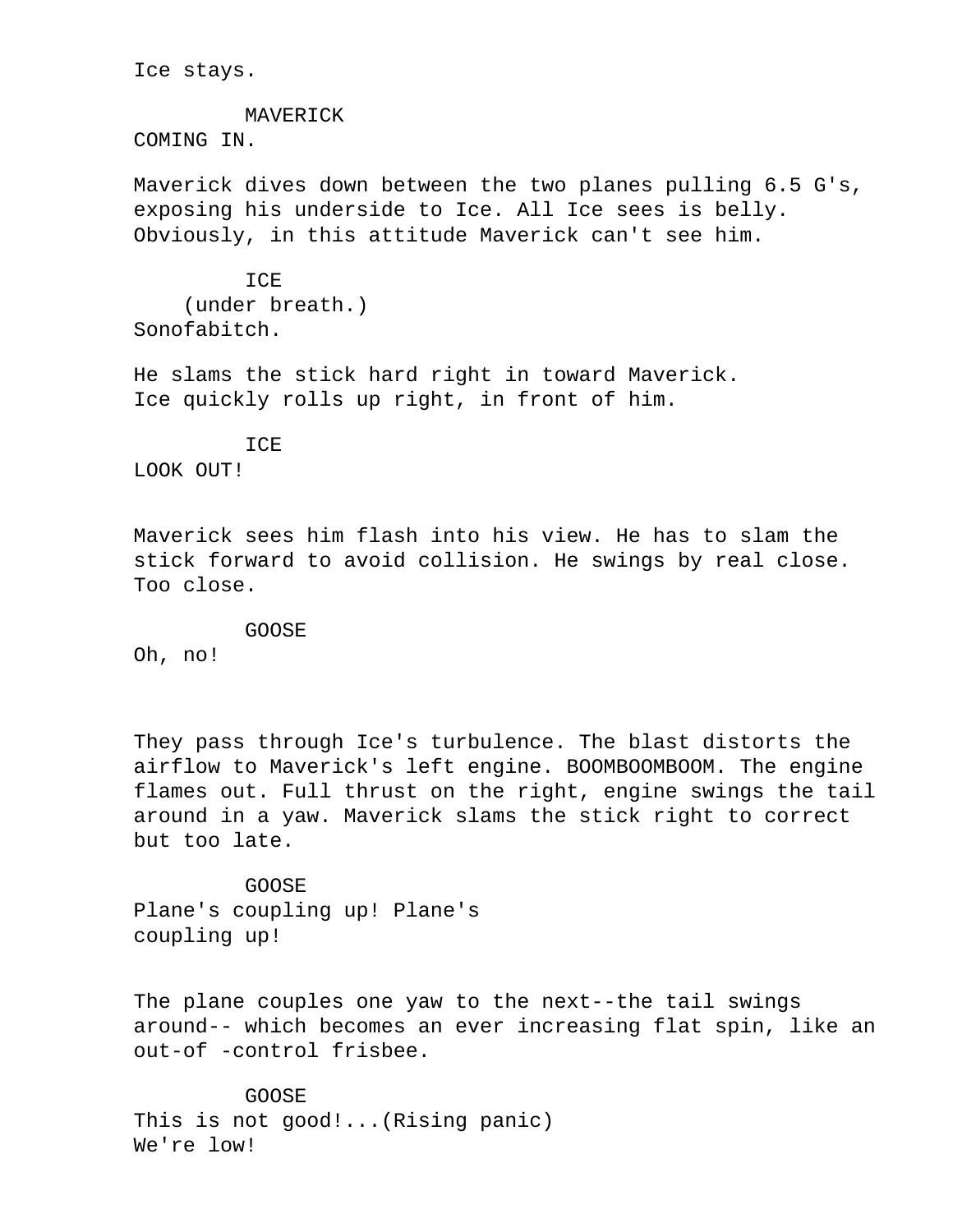Maverick is pinned to the instrument panel by centrifugal force, desperately tries to reach back for the ejection lever--but is falling short by about a foot.

 MAVERICK I'm pinned to the panel.

 GOOSE Time to go.

MAVERICK

I can't eject.

 The plane is spinning ever faster, out of control. He drops the gear. Still spins. Goose is closer to center of spin--G forces are less. He reaches behind him for the eject handle, starts the eject sequence.

 GOOSE 3000 feet. I'll do it.

 MAVERICK Go ahead. I can't reach. 2000 feet!

85A. BOOM - A HURRICANE OF WIND AND NOISE

 The canopy BLASTS away--but is held spinning above the cockpit by the vortex of the sinking jet. Goose glances up at it.

### GOOSE

1000.

MAVERICK

Let's go. Eject.

 Goose yanks the ejection handle. Things happen in a split second. Goose is fired up and out by the rocket under his seat. Almost instantly he impacts the spinning canopy. A sickening CRUNCH. The canopy is knocked away. Maverick is slammed back in his seat as the ejection seat straps wind up. He is BLASTED out of the plane just before it spins in.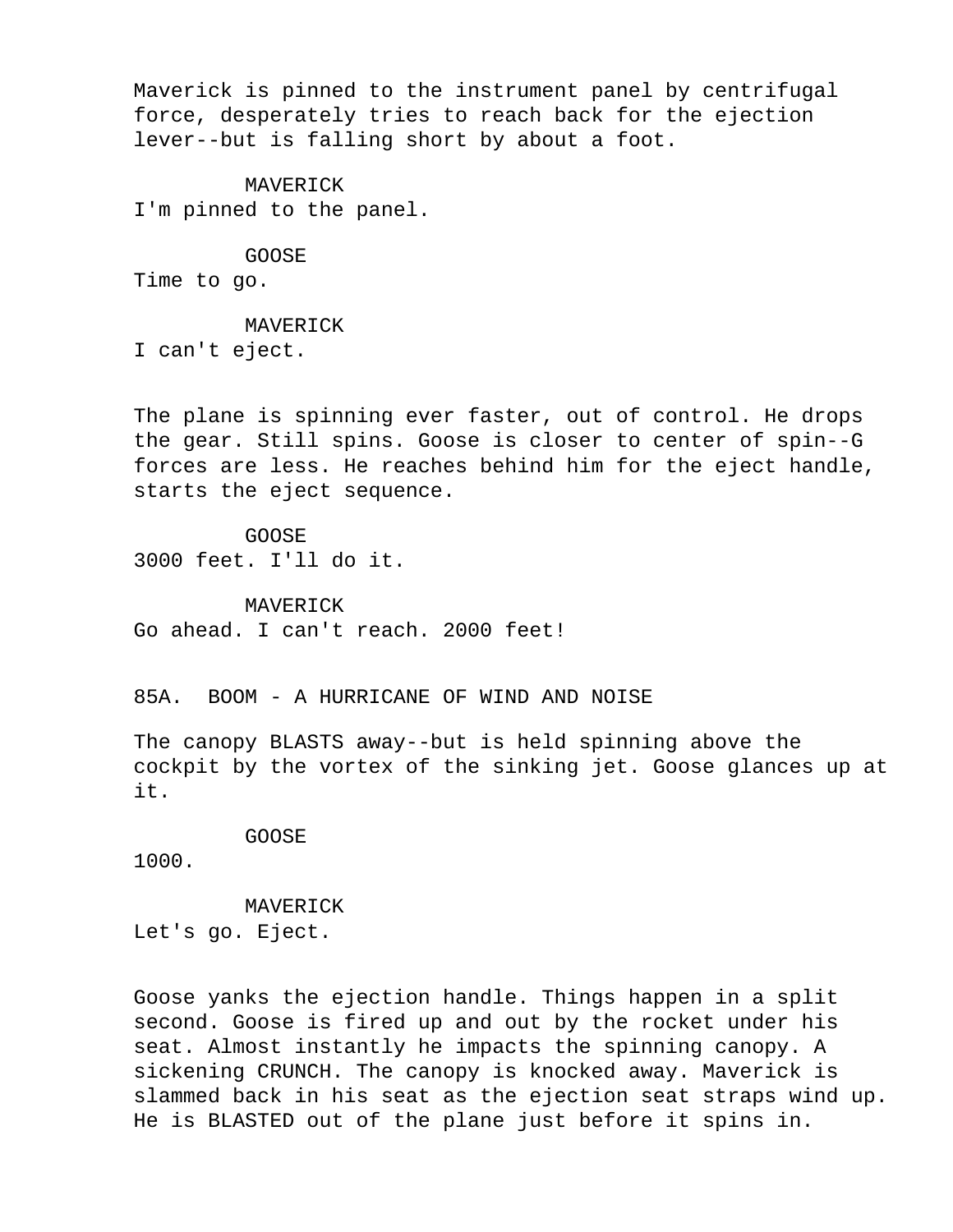### 85B. TIGHT ON MAVERICK AS HE TUMBLES IN SLOW MOTION

 He's in shock..the loud THUMPING of his heart, labored breathing, a scream that stays in his mind.

 Instinctively, he gropes for straps. He releases the pilot seat, it tumbles away. His chute streams, balloons open, snapping his body like a bullwhip. He drifts momentarily, then plunges into the sea.

### 85C. UNDERWATER

 His face, distorted in the water; wild eyes, disoriented, choking for air. He reaches out, finds nothing to grab. Suddenly, he is yanked hard to the side.

## 85D. SURFACE

 The parachute is caught by the wind, and dragged, pulling Maverick along beneath the surface. He is twisting in the water, turning over and over, trying desperately to slip out of the tangled straps. He finally hits the surface of the water and sucks air into his lungs. With the end of his strength, he hits the release snaps and breaks free from the parachute. It whips away like a kite in a typhoon.

 The sea is choppy and rough. He struggles as his equipment drags him under. He twists, finds the inflatable raft attached to his harness. Maverick pulls the cord, and the raft hisses open. He pulls his body into the six-by-two foot raft and collapses, completely exhausted. The survival has been almost without thinking: an instinctual physical struggle.

## 85E. TWILIGHT

 Maverick begins to focus on the situation. He stains the water with dye, then sees another parachute floating nearby. Paddling to the parachute, he reaches over the side and begins to pull on the heavy cords that are submerged in the water.

 A great struggle. The weight is extremely heavy. Finally, he pulls a body to the surface. Goose. Goose is dead. Maverick releases the parachute and pulls Goose into the raft on top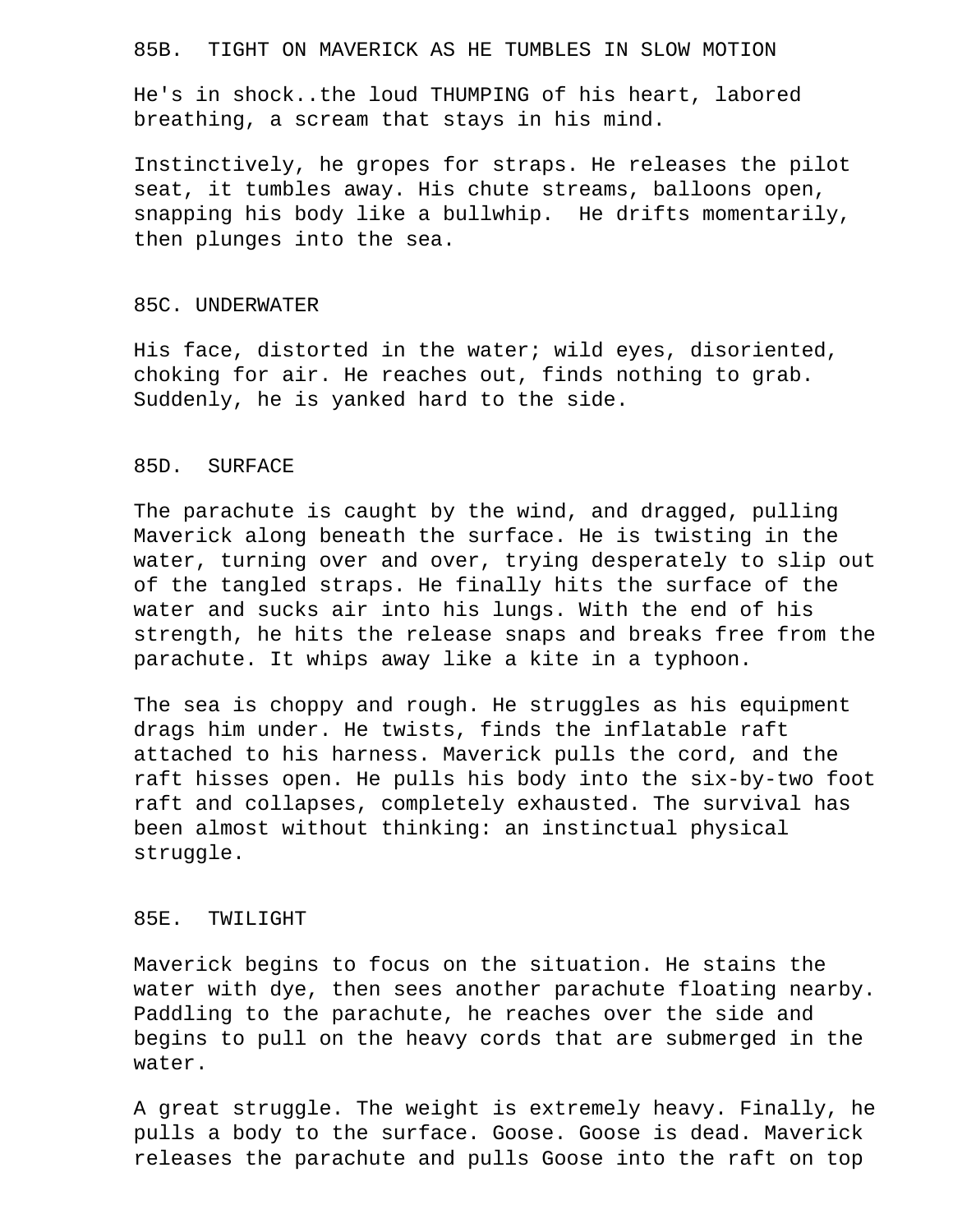of him. He holds Goose in his arms. His mind shuts down again.

 From high above the ocean, we see the debris on the water. An oil slick, pieces of honeycomb titanium, and the small, helpless figure in the raft.

DISSOLVE TO:

86. EXT. OCEAN - NIGHT

 Searchlights skim over the black ocean. A brilliant light flashes as Maverick pops a pencil flare. Helicopter blades flick powerfully. The lights of the choppers descend toward the wreckage area, scanning the debris, searching for life. The spotlights find Maverick and Goose in the raft.

 The draft from the chopper churns the water. A FROGMAN drops from the chopper and hits with a heavy splashes. He surfaces and swims to the raft as a rescue harness is lowered.

 Maverick watches curiously as he starts to examine Goose. He hugs Goose closer and looks threatened.

FROGMAN

Let him go, sir. Take it easy.

 He tries to pry Goose free, but Maverick has a death grip on the body.

 FROGMAN Sir! Let him go. It's all right. Let him go.

Maverick glares at the man as he bobs in the water.

 Another long moment, then Maverick releases Goose. The frogman quickly straps Maverick into the harness.

 HIS POV. - He watches the lifeless body in the water as he is pulled up and away. He shivers from the cold.

87. INT. HOSPITAL ROOM - NIGHT

 Extreme CLOSE ON Maverick's face. He is emotionless. His eyes are flat and absolutely without expression. There is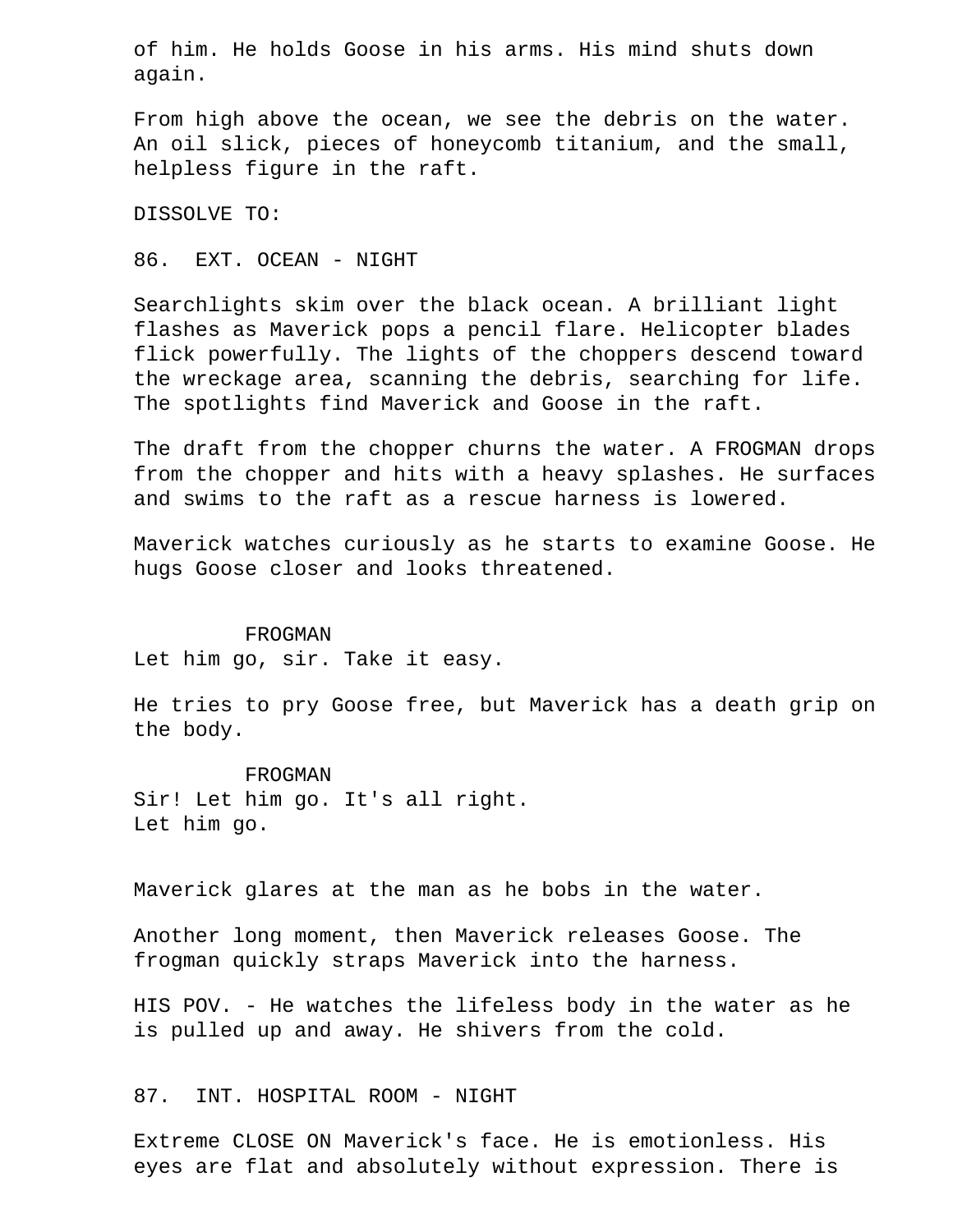complete silence in the room. Then we hear the quiet, calm, probing voice of Viper.

 VIPER How do you feel?

 MAVERICK All right.

 VIPER Goose is dead.

 MAVERICK I know. I was there.

 Not one sign of emotion from Maverick. Not one tone of expression. We see Viper now, and his face is strained from a very long day.

 VIPER If you fly jets long enough, something like this happens to you. No one escapes it. It touches us all.

Maverick looks at Viper, and his eyes are very disturbed.

 MAVERICK He was...my responsibility--my RIO.

 VIPER My first squadron in Vietnam, we lost eight out of eighteen planes. Ten guys. The first one kills you, but there'll be others--you can count on it.

 No reaction from Maverick. He can't quite face up to that reality right now.

 VIPER You've got to put him in the box.

Maverick is watching Viper, but he doesn't have anything to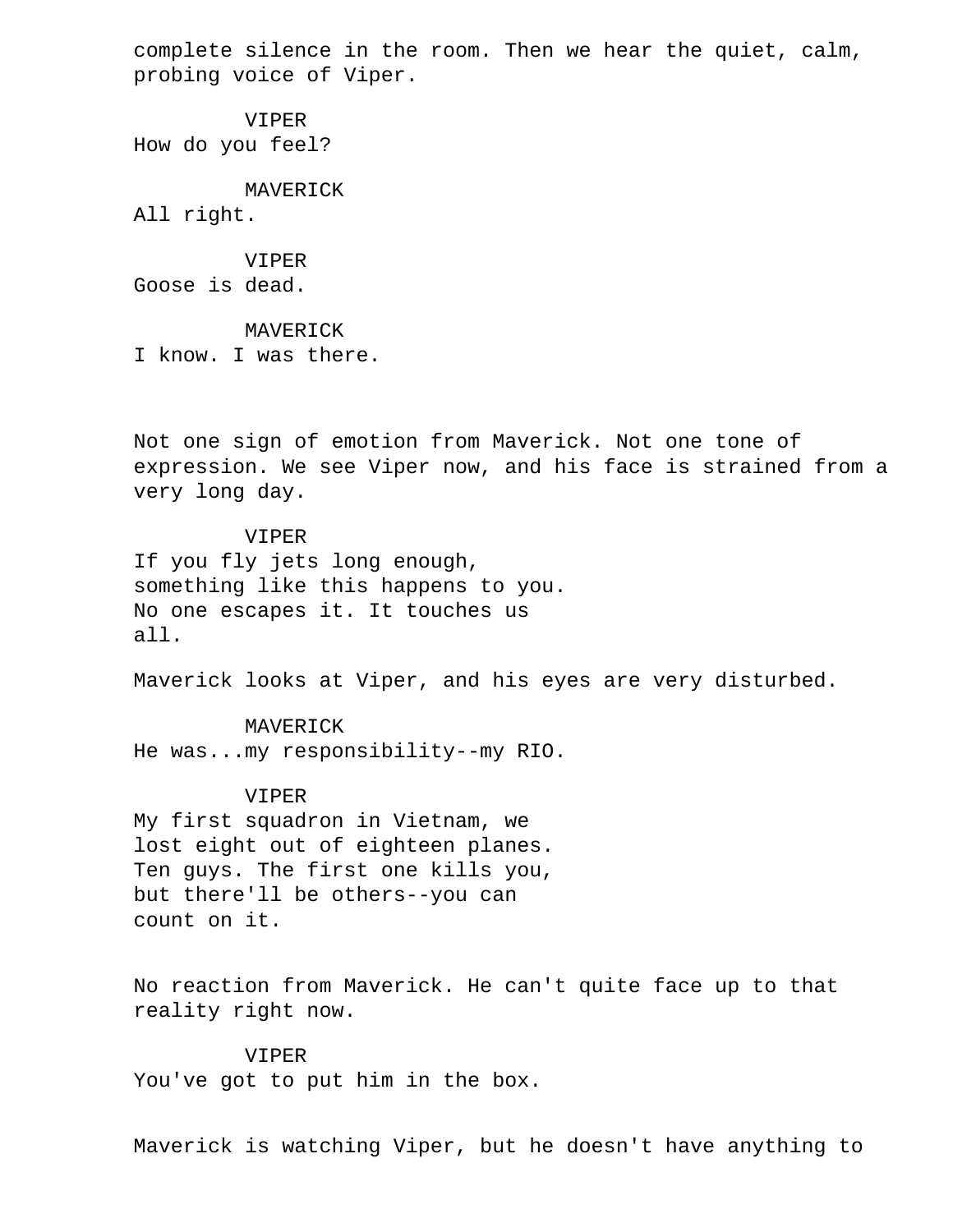88. EXT. CHARLIE'S SPORTSCAR - NIGHT

 The RADIO plays John Lennon; "Stand by Me". Maverick opens his eyes, doesn't know where he is for a moment.

### CHARLIE

...they say you're alright.

### MAVERICK

I'm fine.

 CHARLIE This is it, then.

### MAVERICK

What?

### CHARLIE

 The dark side. The price you pay for all the fun you're having. You knew about it, of course. Didn't you?

### MAVERICK

 He was a friend of mine. A good guy...great guy. It was my fault.

 CHARLIE That's not what I hear.

MAVERICK

I was flying...my responsibility.

## CHARLIE

That's what you get flight pay for.

## MAVERICK

Maybe I shouldn't take it.

## **CHARLIE**

 (In surprise) Why? You act like you didn't know one day this would happen.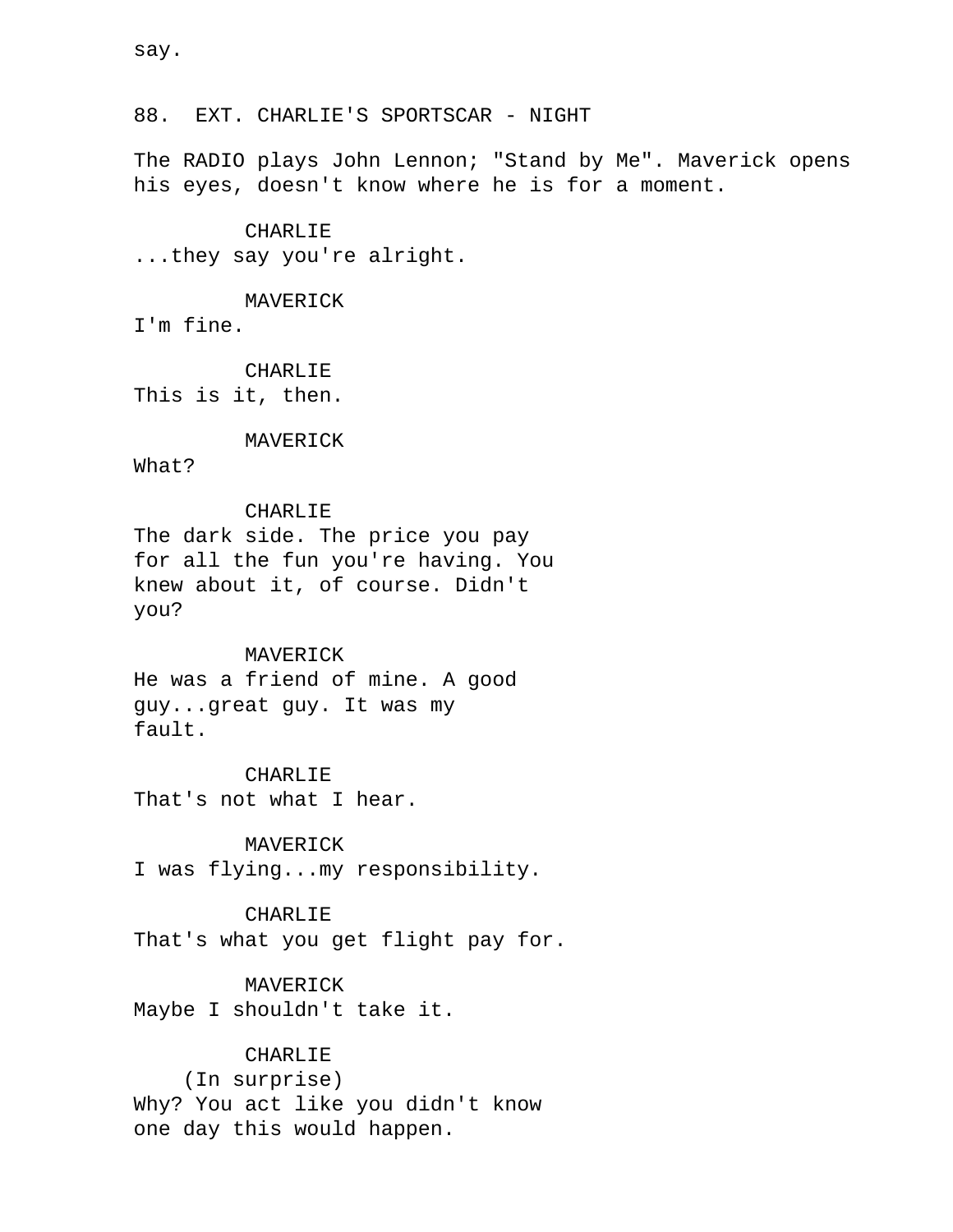MAVERICK

Not to me.

# CHARLIE

 You knew it. You all do. It's part of it. Maybe the most important part.

## 88A. ON THE BEACH - NIGHT AND FOG

 Charlie's car pulls up. They get out and walk down toward the water. Maverick seems dazed. She is softly taunting.

MAVERICK

Where are we?

## CHARLIE

 Where are we? You know where we are. It's called the beach. It's where life first crawled up out of the sea. I come here sometimes... when I feel like crawling back in.

### MAVERICK

You don't have to do this.

### CHARLIE

Do what, show you a good time?

## MAVERICK

 I'm not good company. I should be alone.

## CHARLIE

 I don't think so, but if that's what you want...

They stand there, not making a move.

### MAVERICK

No.

 CHARLIE What do you want?

## MAVERICK

I want it back.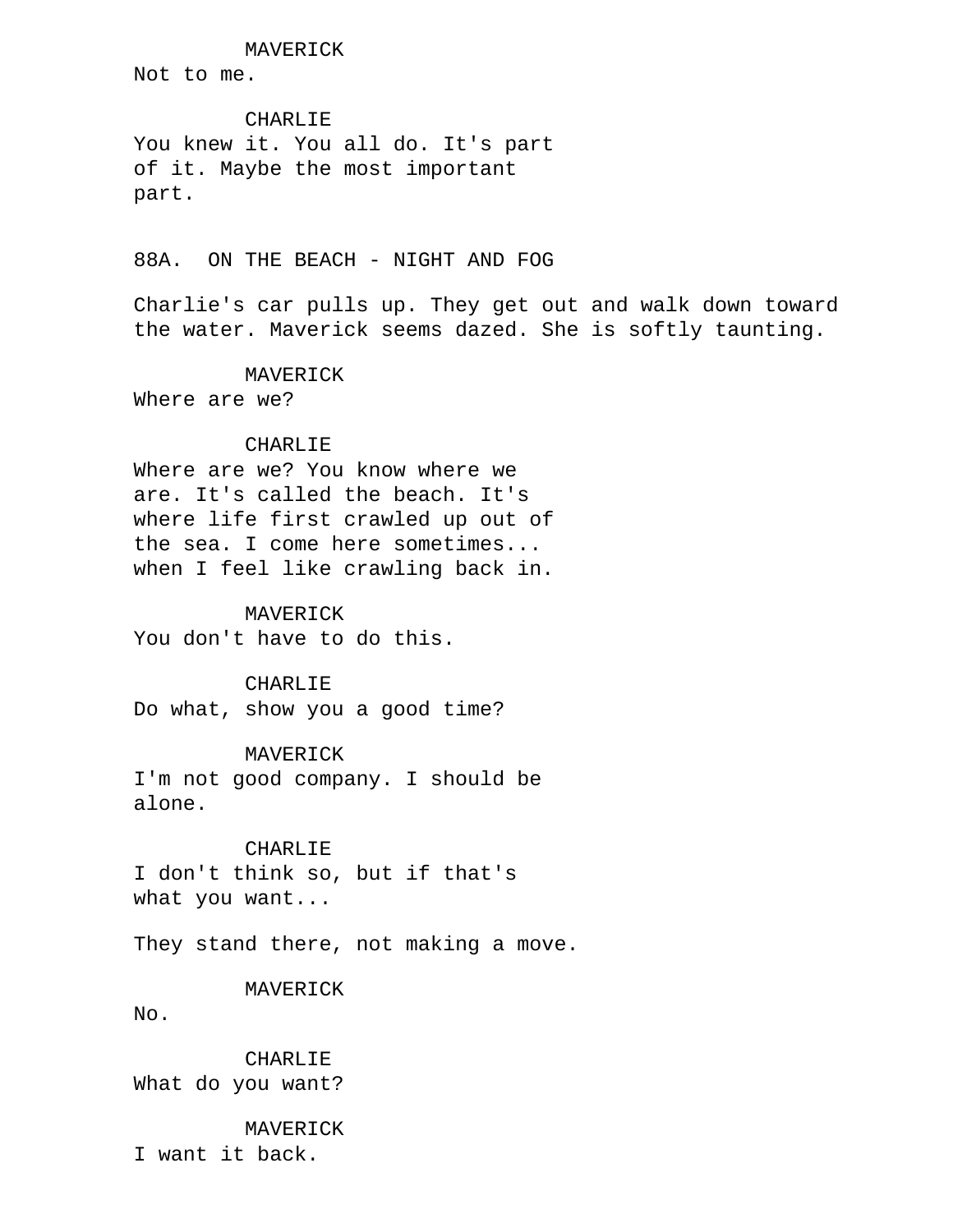CHARLIE

What?

### MAVERICK

Yesterday.

She turns, nods out, past the moon.

### CHARLIE

 You look way out there. Out past the date line. West becomes East, all things change. You cross the line...today becomes yesterday...or tomorrow, I forget which.

### MAVERICK

That's what I want.

## CHARLIE

 Of course the line's just imaginary. You can cross it twenty times...nothing really changes.

She turns and walks along the surfline.

### CHARLIE

 On the beach... It's what they say when Navy men retire...He's "On The Beach". I always liked that. I had a picture...in my head... all these old guys wandering around here, looking out into the past.

He walks to the surf, kicks the sand with his bare feet.

### MAVERICK

 If we knew then, what we know now, we might never have come up out of there.

He turns to her. She just looks at him.

 CHARLIE You don't believe that.

MAVERICK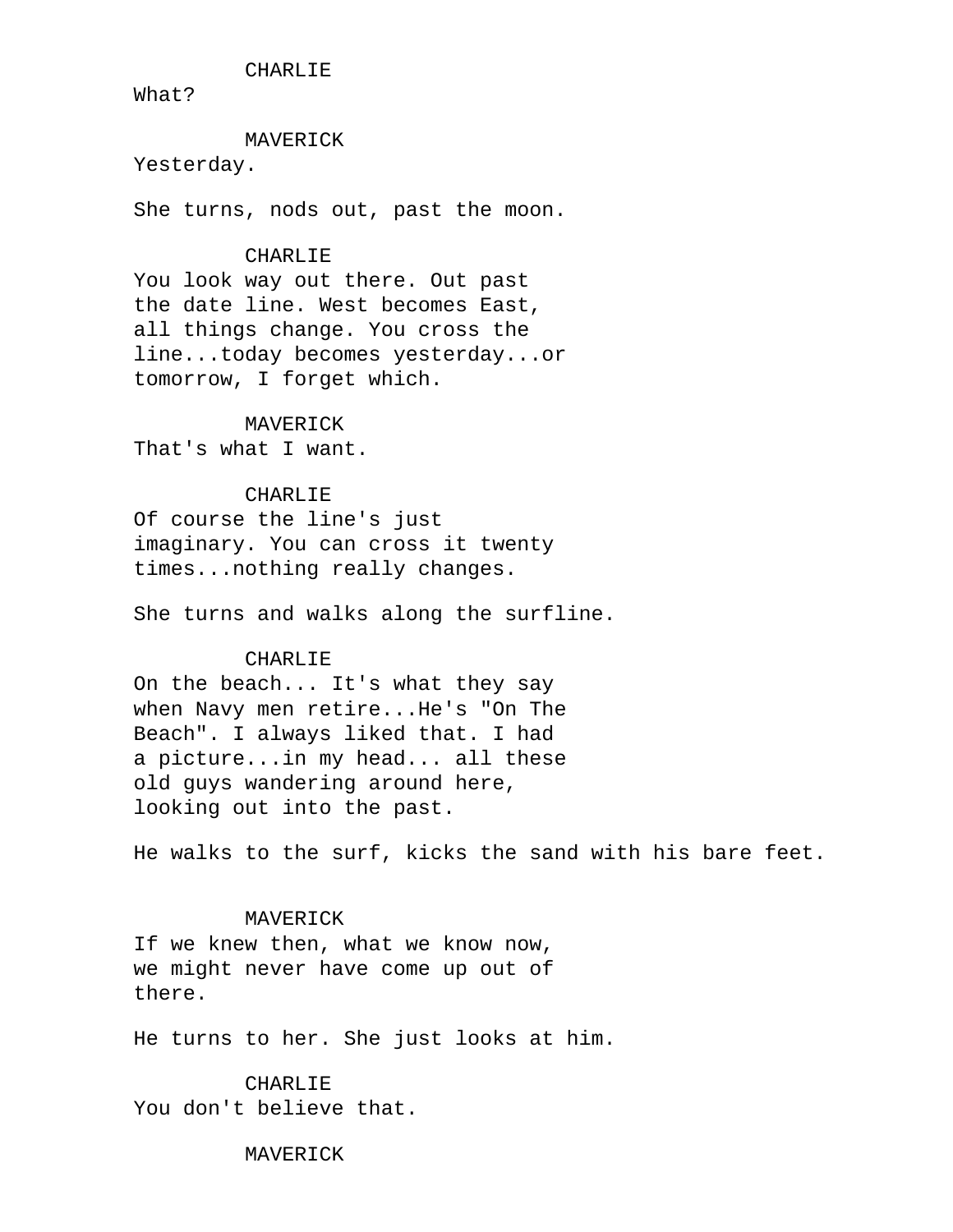Hardly ever.

 CHARLIE Only when you're depressed. Then it passes.

## MAVERICK

It does.

### CHARLIE

 Everything passes. Immutable law of the Universe.

He picks up a piece of flotsam, a twig, worn smooth.

### CHARLIE

 This too...shall pass. You put as much life as you can between it and you. You start piling up experience between then and now.

He turns and walks.

### MAVERICK

What do you do when you come here?

### CHARLIE

I sit. I think. I play games.

### MAVERICK

What kind of games?

 CHARLIE I like to play "reality".

She stops and turns.

 MAVERICK How do you play reality.

## CHARLIE

 It's strip reality, actually, like what the pilots always want to play.

 MAVERICK (this gets a small laugh)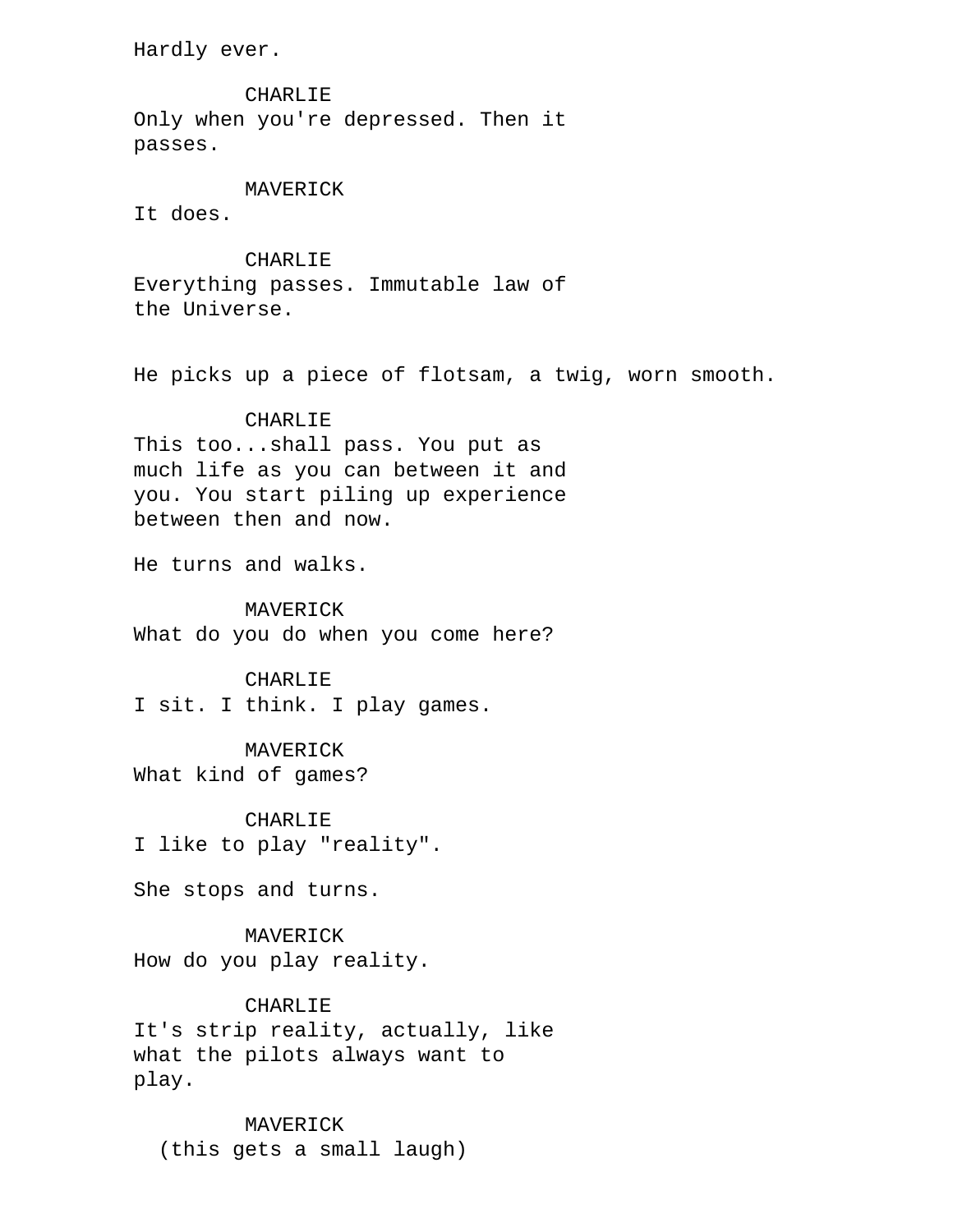Strip reality! How do you play that?

### CHARLIE

 It's like strip poker, only, without the bluffing. (he laughs again) One person says something and if the other one accepts that it's true, the one who says it, gets to take one item of clothing off.

### MAVERICK

 You're crazy. (She stops, he goes on, softer) That's a pretty silly game.

### CHARLIE

 Not as silly as some. You know the silliest one? ...that we are gods. That we control events on the beach... that we can turn back time...

She moves in close.

## CHARLIE

Want to play the game?

## MAVERICK

How does it go?

## CHARLIE

 You say the truth. (a beat...) Go ahead. Don't be afraid. You want to win the game, don'tcha?

### MAVERICK

What truth?

## CHARLIE

 The big one. The one that's most on your mind.

A long pause...it comes hard.

## MAVERICK Goose is dead.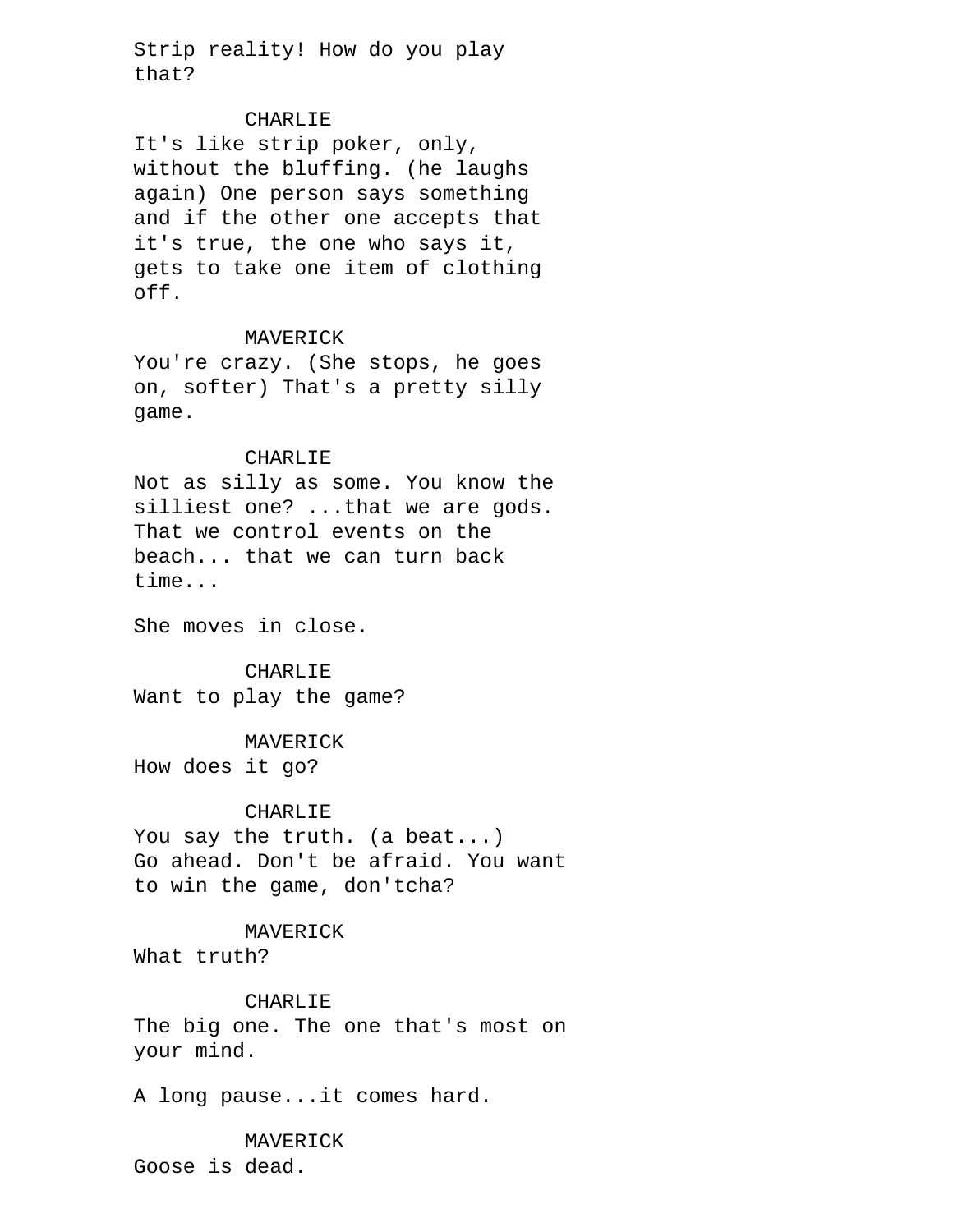CHARLIE

(she nods)

True.

MAVERICK

Now?

 CHARLIE Take something off.

 MAVERICK Off me or off you?

 CHARLIE That's up to you.

 He takes the ribbon from her hair. It falls down over her face and shoulders. Now it's her turn.

## CHARLIE

It's dangerous...what you do.

 He nods. She slowly loosens his tie and pulls it from around his neck.

### MAVERICK

It was my fault.

 She says nothing, stands looking into his eyes. He slowly, as if in a trance, takes her blouse off.

 CHARLIE You can't bring him back.

She takes off his shirt.

## MAVERICK

It was my fault.

He starts to reach for her. She pulls back.

 CHARLIE Nope. Already used that.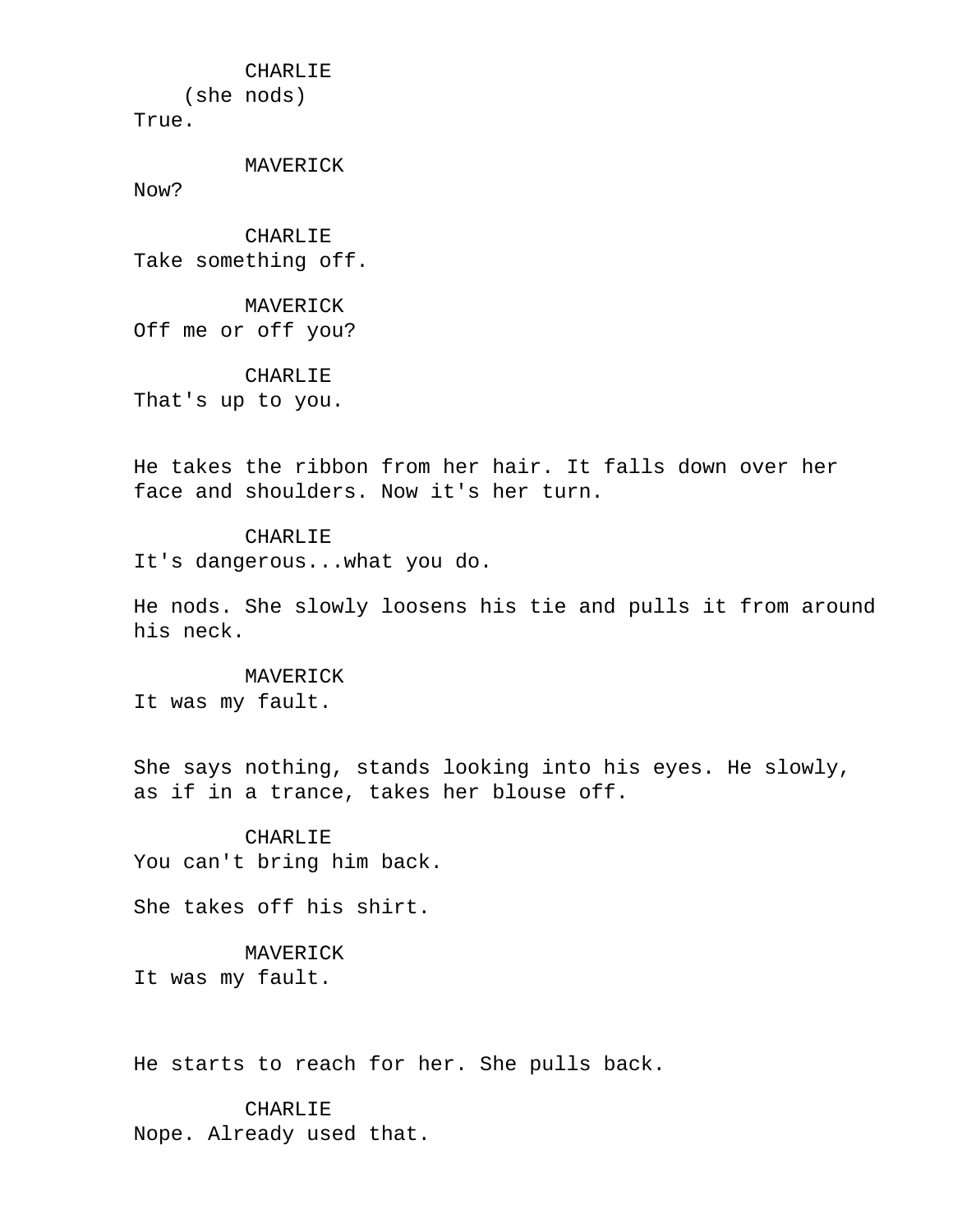She turns and thinks for a moment, looking at the moon.

 CHARLIE Your life goes on.

 Rather than struggle his T shirt over his head, she grabs it with both hands. She leans in close and bites it. She grabs both sides of the tear and slowly rips it off his body.

## MAVERICK

What does it mean?

 CHARLIE (shakes her head no) That wasn't fair. It was a question. Penalty round!

She drops her skirt.

### CHARLIE

 You didn't mean it. You didn't think. You'd do anything to take it back.

 MAVERICK That's three.

### CHARLIE

And that's one!

 She unbuckles his belt, slowly slides it off. She unzips his pants, they fall.

### MAVERICK

One more.

## CHARLIE

Your watch.

She unbuckles it.

### MAVERICK

You owe me one.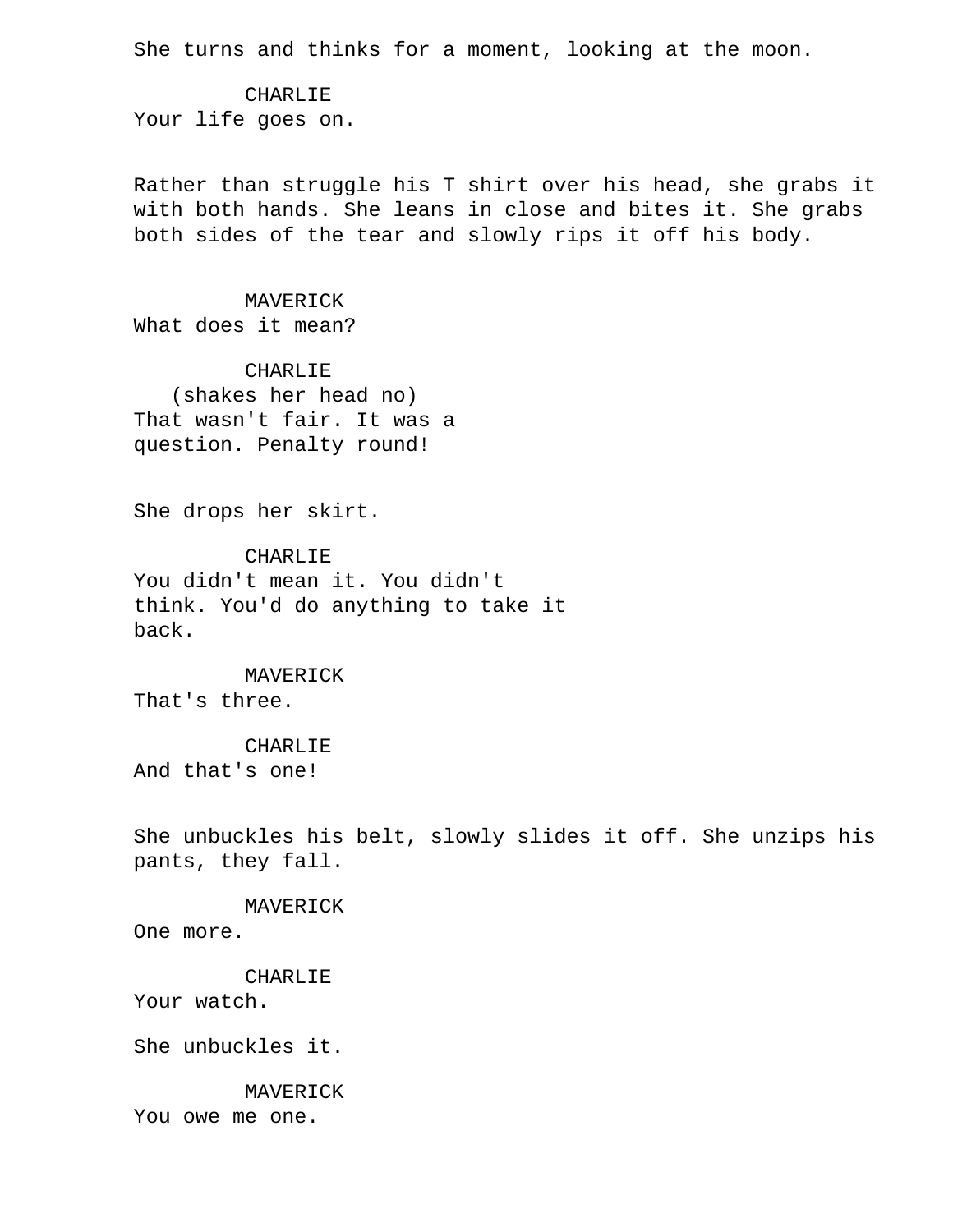He rests his head on her shoulder, unhooks her bra. She shrugs it off.

 They stand on the beach in shorts and bikini bottom, looking into each other's eyes.

 CHARLIE Looks like a tie.

 MAVERICK Who's gonna win?

 CHARLIE We'll say it together. On the count of three...One...two...

Leaning in, softer and harder...they both jump the gun.

 BOTHTOGETHER I love.ove y.you.

 They embrace madly and sink to the sand. From the distance it looks like a strange slithering creature crawling back to the sea.

### 89. INT. GOOSE'S ROOM - NIGHT

 The lights are out in Goose's room at the Bachelor Officers' Quarters. The door opens, and Maverick enters. He sets a cardboard box on the bed.

 Silently, Maverick gathers together Goose's few personal possessions. He fills the box with clothes, books, a clock, a radio, a walkman, and articles from the bathroom. He examines each closely, like an artifact...as if he might find some message or meaning in them. He fumbles them into the box. He can't see too well, his eyes are full of tears.

 Maverick closes the box and carries it to the door. He takes one last glance around, then leaves and closes the door behind him.

## 89A. INT. BOQ RECEPTION AREA \*

 Carol and the kid, stand, staring at a silent TV. Carol looks dazed, lost. Maverick walks in, finds her. An awkward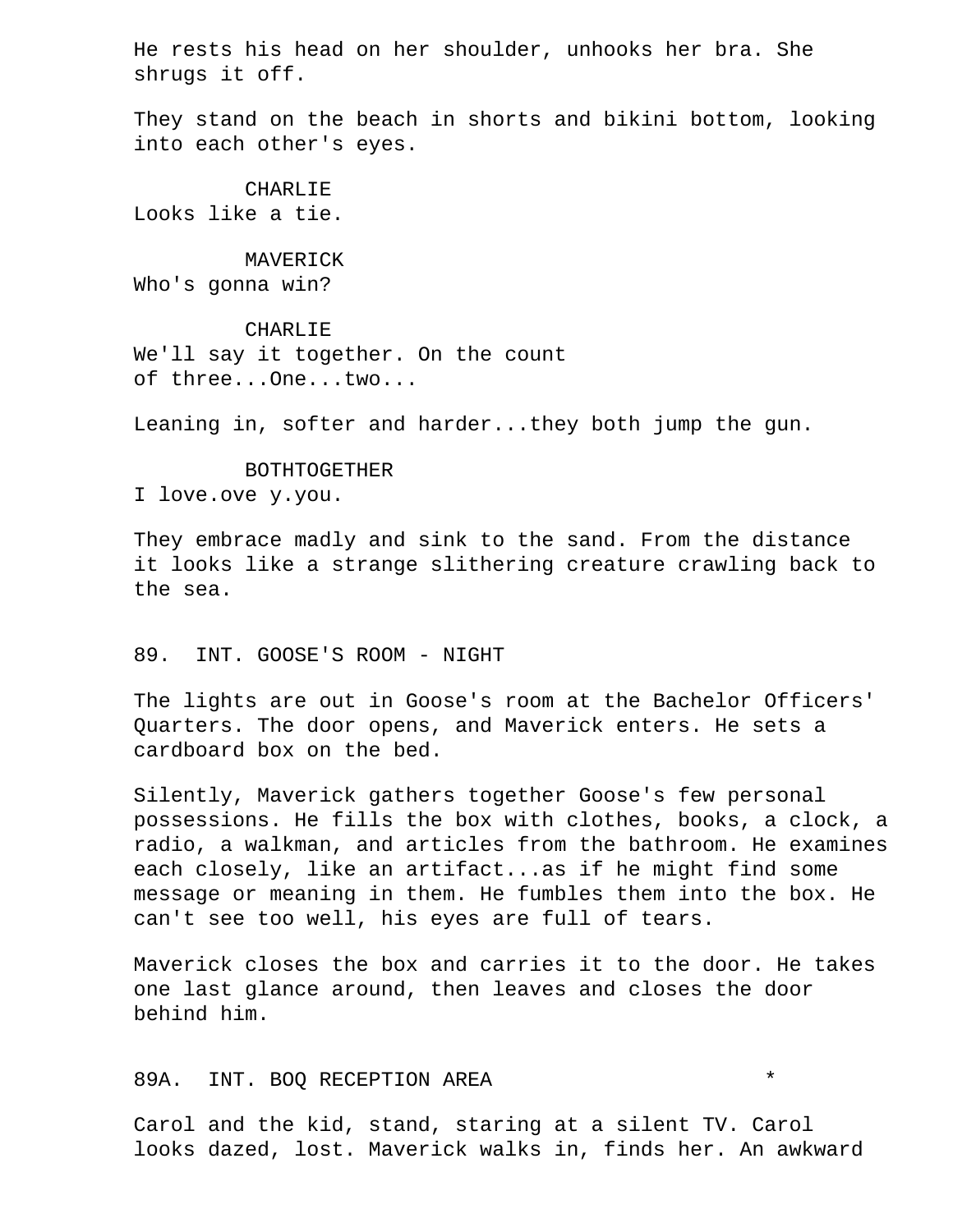silence while they both try to think of something to say. Maverick hands the box to Carol.

90. OMITTED

89B. CLOSE UP - MAVERICK.

 He sits staring right through us...the thousand-yard stare. A strange white unreal light washes over him. The only color, the Navy and gold of the stripes on his shoulderboards. A low rumbling mumbling filters through the HISS of surf or fans or something...Snatches of low whispered conversation....disregard of...basic air-safety principles...too aggressive...incident.... 29 July...within performance parameters... disciplinary action...tactical doctrine.... even reckless at times... conjecture...unsupported ...benefit of the doubt...

 Maverick's eyes slowly focus. The light attenuates. The surrounding image becomes denser. Things become real.

89C. INT. CONFERENCE ROOM - DAY - MAVERICK'S POV

 A BOARD OF INQUIRY, a COMMANDER and other NAVY OFFICERS seated behind tables at the front of the room. Maverick faces them, wearing dress whites. Viper is also present. The Commander looks at each of the Officers. They each nod, in turn, indicating readiness. The Commander turns to Maverick, and states for the record:

 CDR. The Board of Inquiry finds that Lt. Evan Mitchell was not at fault in the accident of twenty-nine July.

 No response from Maverick, one way or the other. Viper studies his face with concern.

 CDR. Lt. Mitchell's record will be cleared of this incident.

Still no response from Maverick.

CDR.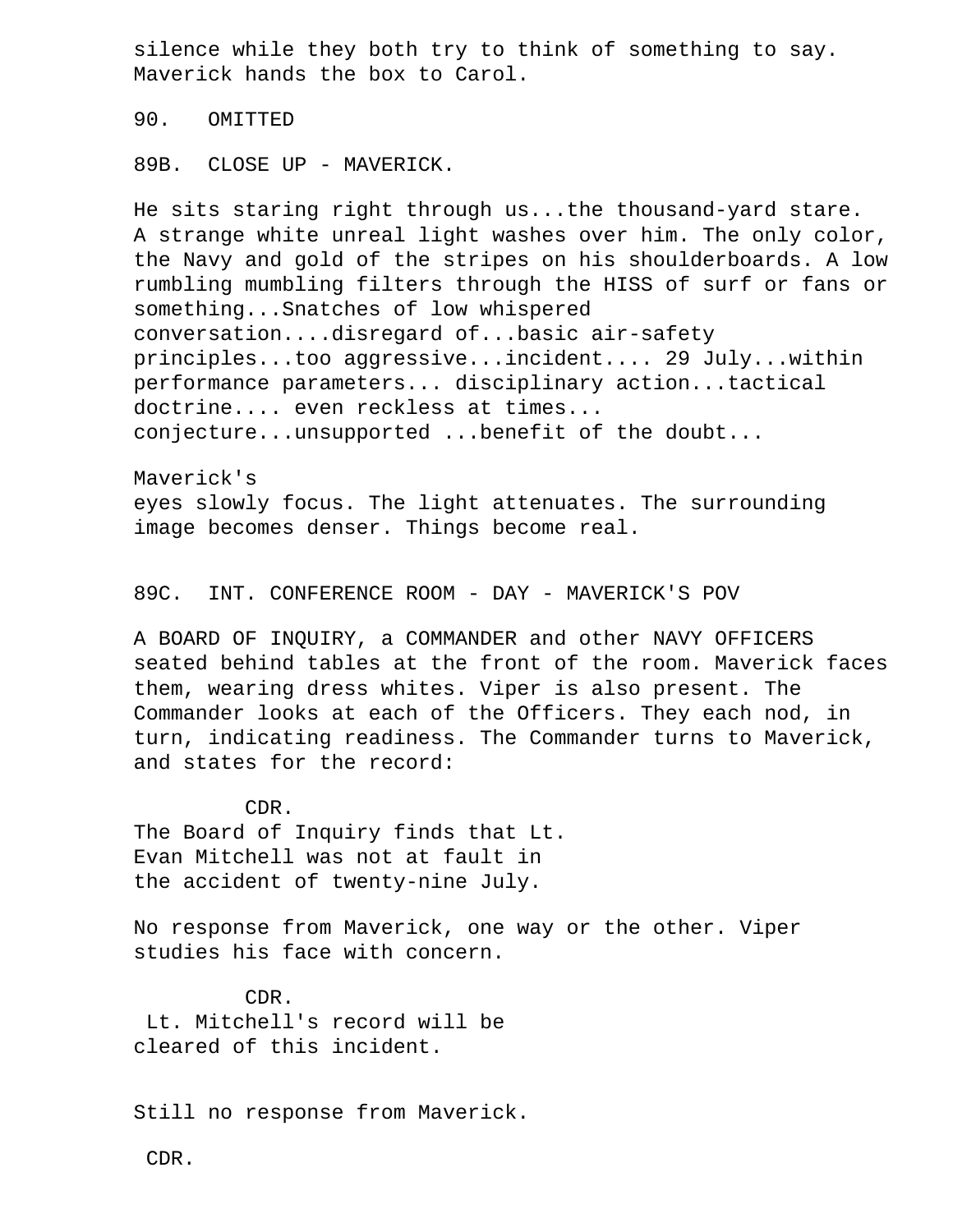Lt. Mitchell is restored to flight status without further delay. These proceedings are closed.

Maverick doesn't respond.

### 91. INT. MAVERICK'S ROOM - NIGHT

 Maverick lies on his bunk and stares at the ceiling. The phone next to his bed is RINGING. It RINGS EIGHT OR NINE TIMES, then stops. He makes no move to reach for it.

92. through 95. OMITTED

## 94A. INT. COCKPIT - F-14 ON FLIGHT LINE

 Maverick sits in the cockpit staring at the controls while the ground crew preps the aircraft for flight. Coogan helps him strap in. He speaks solicitously to Maverick. It is unheard over the JET NOISE and RADIO BABBLE. Maverick looks at the cockpit as if it's a strange territory, suddenly foreign to him. He grabs the stick like it's some peculiar talisman. He turns and looks aft. He seems surprised that it moves the control surfaces in the tails.

96. INT. F-14 - DAY

 FUNGUS BOGEY AT TEN O'CLOCK LOW. YOU'VE GOT THE ANGLE -- PIECE OF CAKE.

 Maverick checks ten o'clock low. He is disturbed. He tries to make the move, but he is a man with no secret: he is afraid.

 FUNGUS ENGAGE, MAVERICK - ANYTIME.

 The bogey abruptly turns into him. Maverick hesitates. Then suddenly, he jerks the stick hard right and takes the F-14 away from the bogey at great speed. Fungus is startled.

### **FUNGUS**

WHAT? WHERE'RE YOU--HEY, WHERE IN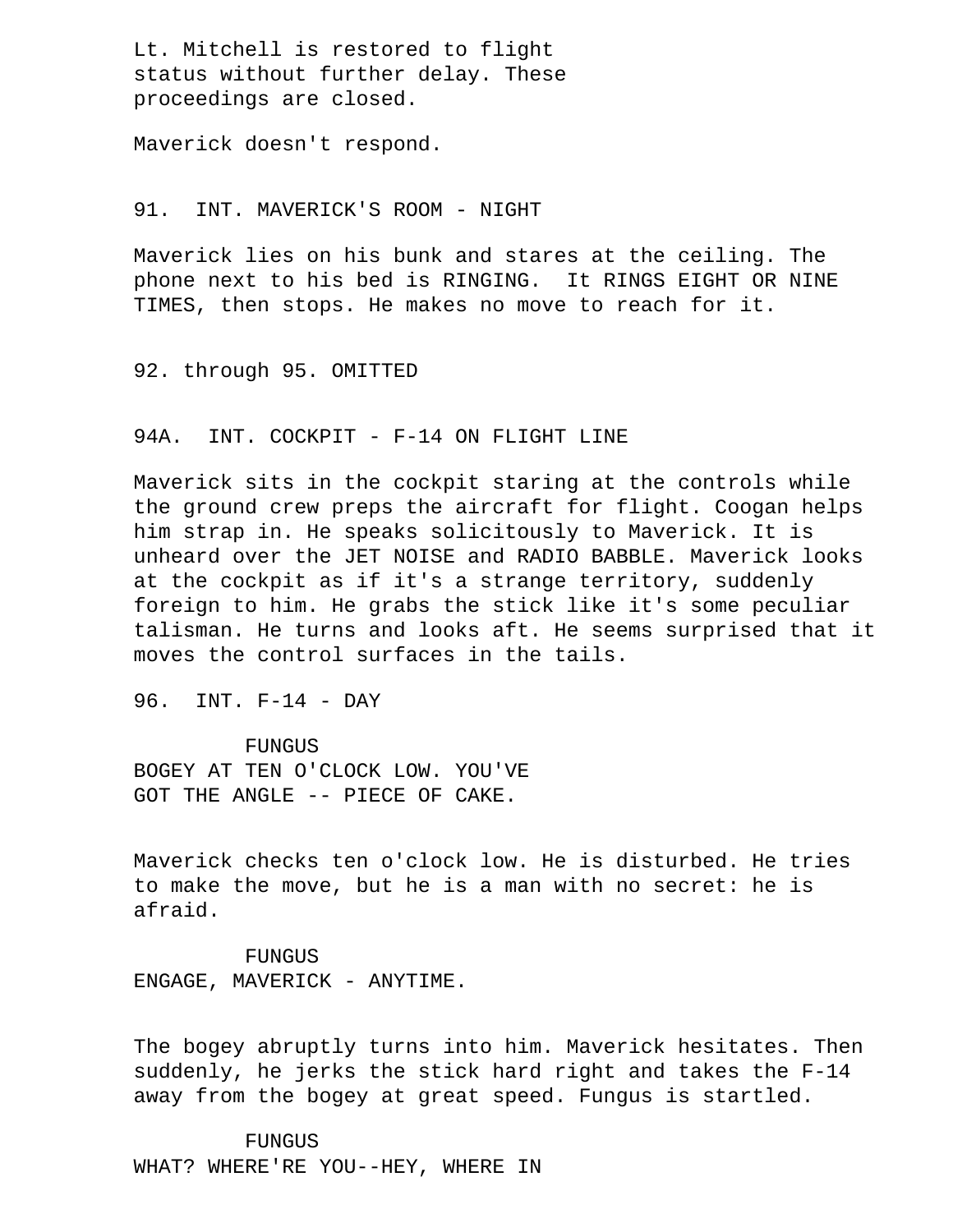## THE HELL ARE YOU GOING?

 MAVERICK DIDN'T ... AHHH...LOOK GOOD.

 FUNGUS WHAT DO YOU MEAN? IT DOESN'T GET TO LOOK MUCH BETTER THAN THAT?

 MAVERICK NO. NO GOOD.

96A. INT. FLIGHT LINE - DAY

Jester walks up to Viper who waits near an F-5.

### JESTER

 He just won't engage. He can't do it, Skipper. He can't get back on the horse.

### VIPER

 It's only been a week. Keep sending him up.

 JESTER I've seen this before.

# VIPER

So have I.

 JESTER Some guys never get it back.

He walks off.

97. through 102. OMITTED

103. INT. LOCKER ROOM - IMMEDIATELY AFTER

 Maverick grabs his stuff out of the locker, throws them in a bag. He glances up as Fungus enters, continues to pack.

FUNGUS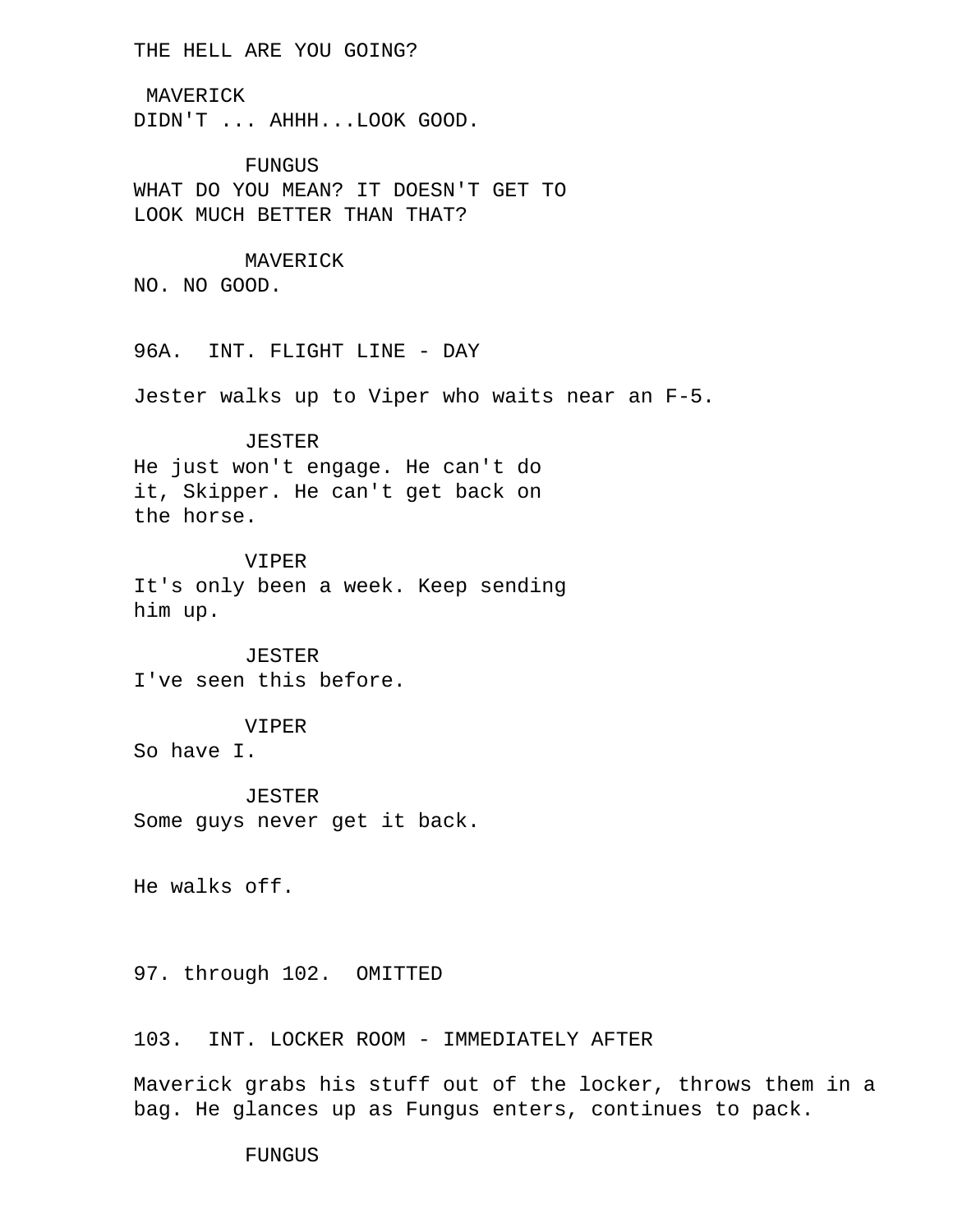What are you doing?

 MAVERICK Saving them some paperwork.

**FUNGUS**  Since when did you care about paperwork?

Maverick walks away. Fungus hesitates, then follows him.

 FUNGUS If I could fly like you I'd have everything I want. If I could fly at all. I can't fly. I can't fly like that. Nobody can. Whatever it is, you've got it!

### MAVERICK

Not anymore.

### FUNGUS

 So, you're scared--so what? You ever get a good look at me in the back seat, I'm goddamn terrified.

 Grabbing the suitcase, Maverick brushes past Jester and walks up the corridor. Jester and Fungus watch him go. Fungus goes to the phone.

## 104. EXT. SAN DIEGO AIRPORT - NIGHT

 Charlie parks her car, jumps out, and runs toward the main entrance to the terminal.

## 105. INT. TERMINAL

 Charlie hurries through the crowd, bumping past people, searching frantically for Maverick in the huge terminal. She moves past bench after bench, and her eyes flick in all directions. A quick glance at the souvenir shop, the coffee shop, and then she heads for the bar.

 Maverick is there, sitting alone in a booth with his suitcase beside him, staring into a drink. Charlie composes herself, then walks to the booth and sits down across the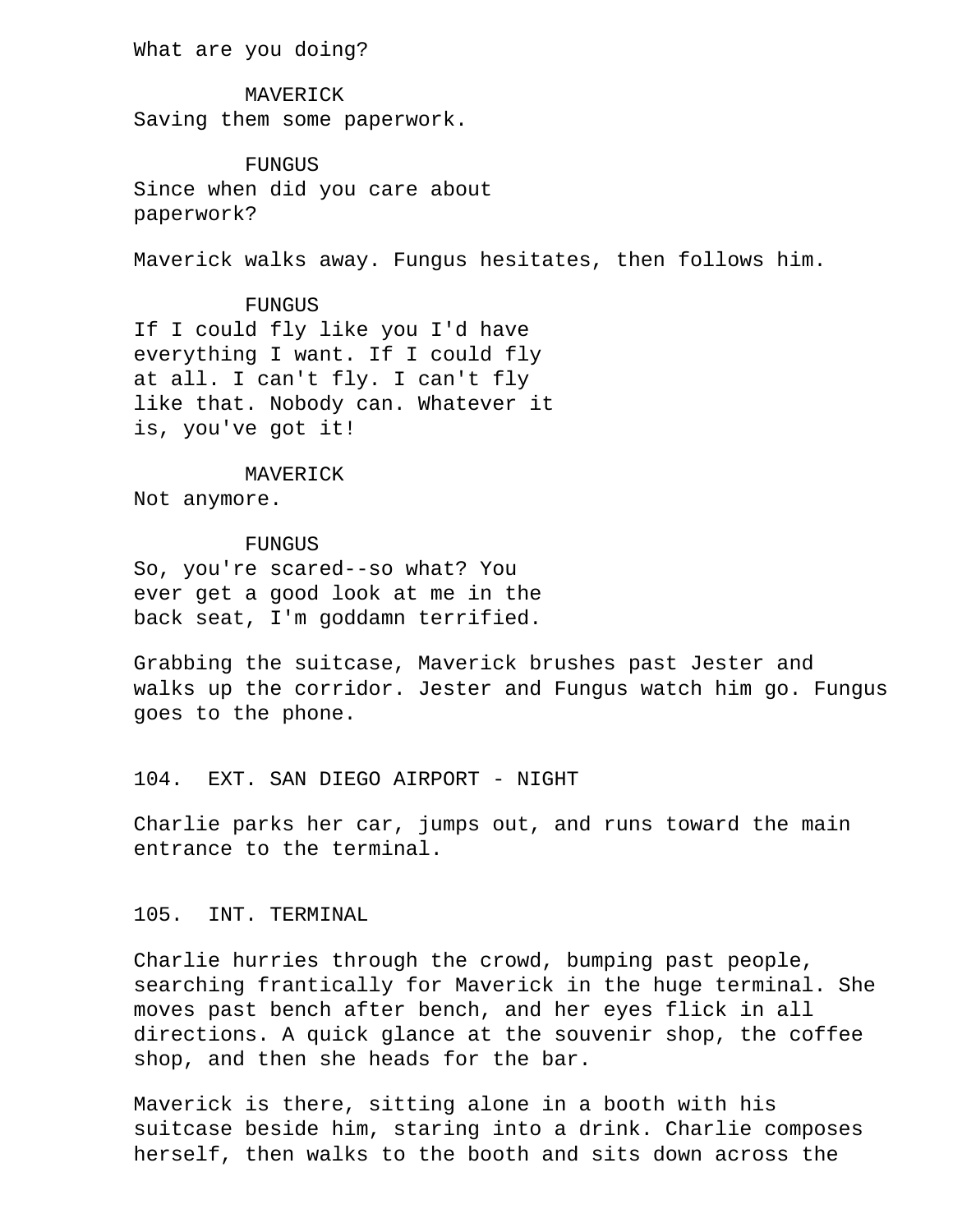table from him. Maverick does not look pleased.

**CHARLIE** 

Never liked fighter pilots anyway.

 He looks up trying to be angry, but he can't help it, she makes him laugh.

 MAVERICK You came to the right place.

The waitress comes up.

MAVERICKWhat are you having?

Turns to the waitress.

 CHARLIE I'll have what he's having... Hemlock, is it?

 The waitress departs. He tries not to smile, but can't help it.

 CHARLIE You weren't gonna say goodbye?

MAVERICK

I was, later.

CHARLIE

 Long distance? I wouldn't do that to you. I'd at least talk to you.

MAVERICK

 I didn't want to see you. I mean, I did...but I didn't..

 CHARLIE I know exactly what you mean.

MAVERICK

How could you?

# CHARLIE

 I've got a gift just like you do. My gift is I just know what people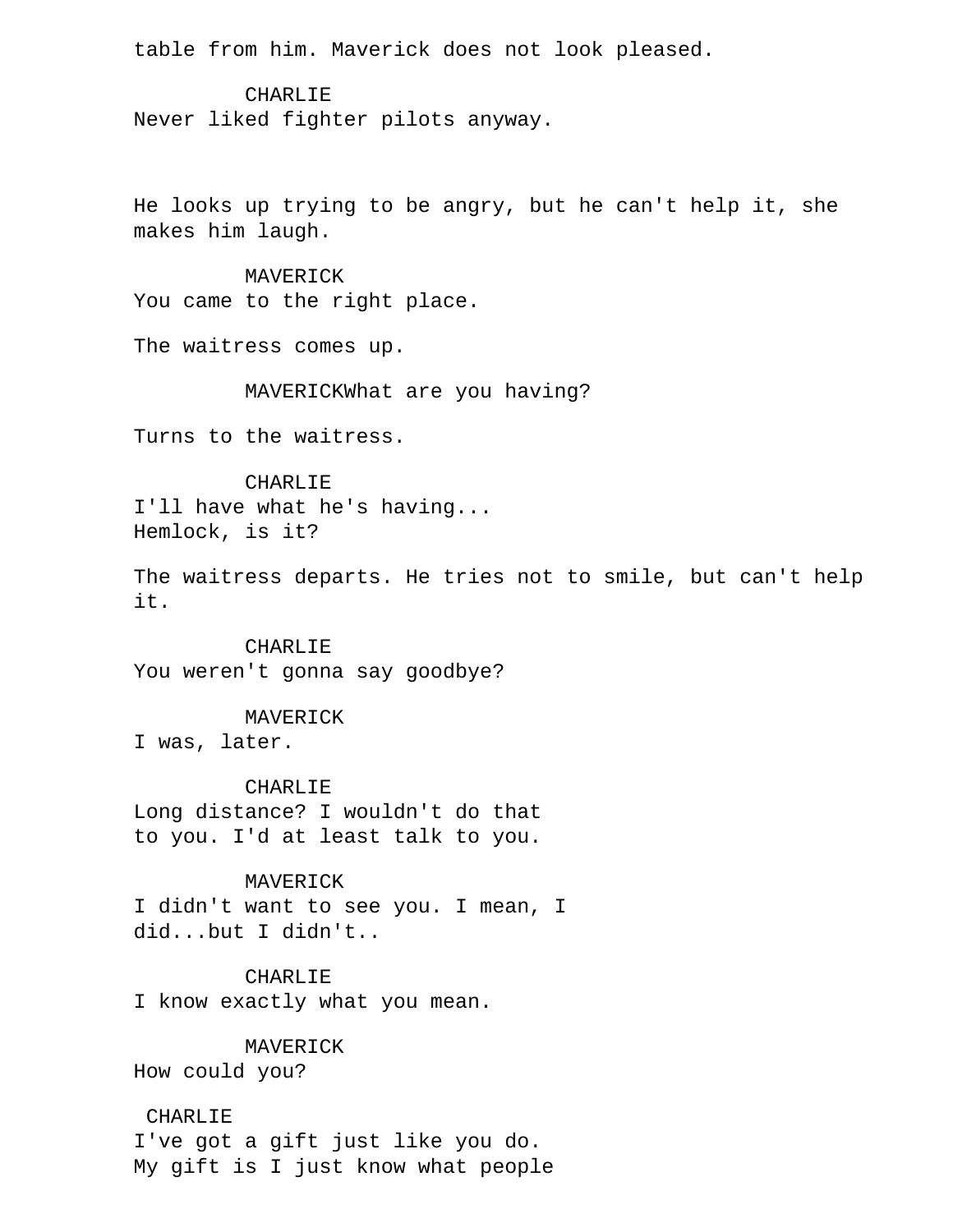mean, even if they can't say it. It helps when you're trying to communicate with fighter pilots. Like what you just said was "I'm embarrassed, I feel I've done something wrong, that I've failed, and I don't think I can live up to the expectations of a wonderful interesting, intelligent woman like yourself." That about it?

# MAVERICK

 (laughs) ...Something like that.

### CHARLIE

 And I'm gonna sneak off, and be by myself for awhile, like until I can think of a new career...hotel management or something...

### MAVERICK

 Big talk for someone who's never been shot off her computer.

#### CHARLIE

 Hey, I never said I was a fighter pilot...I never claimed to think it was fun to be shot off the end of a ship in a storm. I can find contentment in a good book. I don't have to roar by someone at Mach two with my hair on fire. Sometimes...I just get happy being with the right man.

# MAVERICK

I hope you find him.

# CHARLIE

 I think I have... I could be wrong. I have been before. Just remember one thing. If you're not Top Gun, if you're not fighting jets, you're not gonna be able to act like a fighter pilot... You're gonna have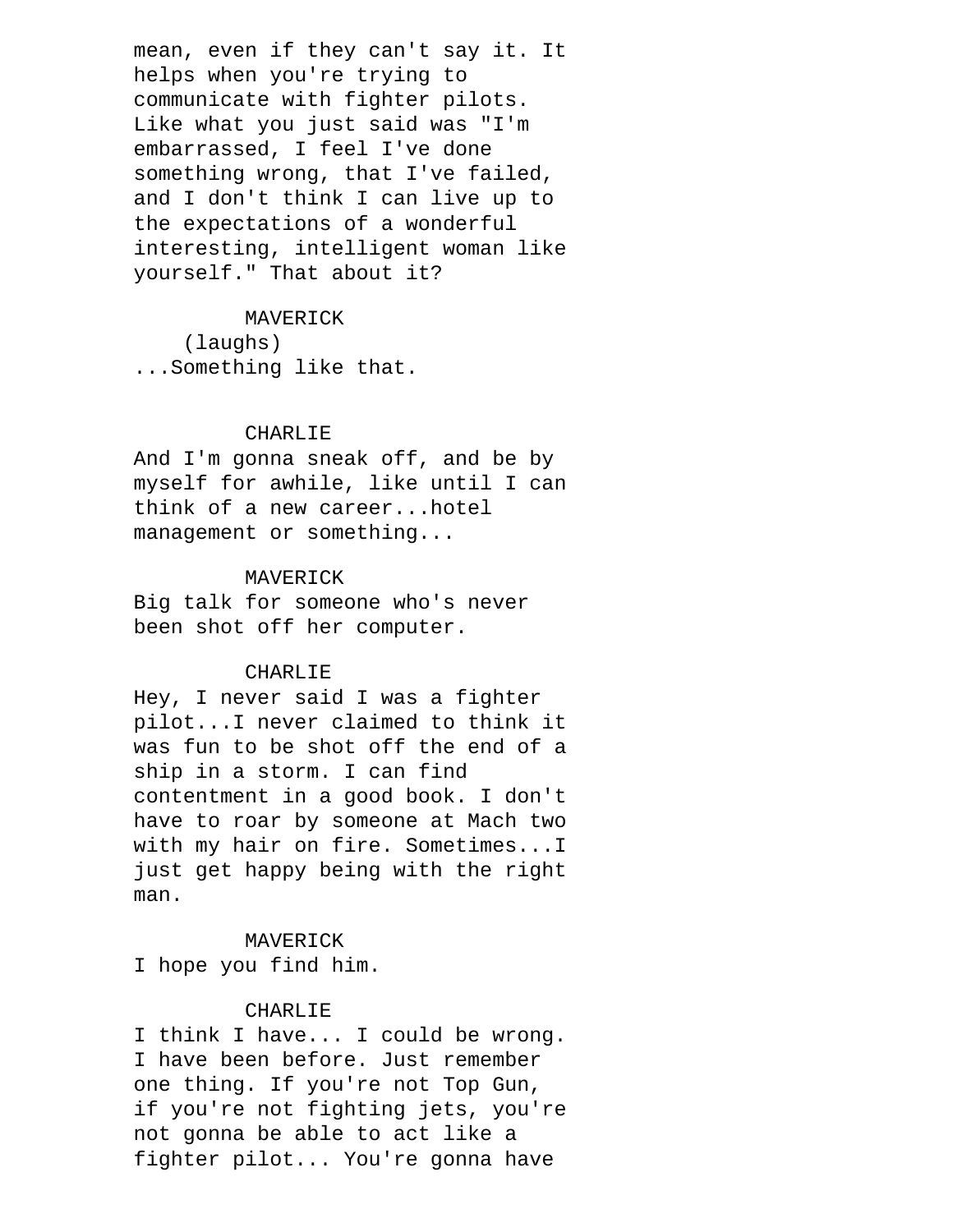to act like the rest of us. You're gonna have to master humility. For you guys, that's the toughest maneuver of all.

She gets up...lays a bill out for the drinks...

### CHARLIE

 So long, Sailor. See you on the beach sometime.

 She swings away. Her wake sucks in the stares of every man in the place. Then they look over to Maverick, quick flicks of envy in their eyes. He stares them back and can't quite meet their eyes.

# 106. EXT. BEACH AT VIPER'S HOUSE - LATER

 Viper is tugged down the beach by a three year old kid. They come across one creature who's had a bad night...Viper spots him, he spots Viper, and Viper moves toward him. Tim, Viper's kid, wants to head for the sea and pulls his father in that direction. He stops, puts his hand on his hips like he's seen the pilots do.

**TIM**  Dad...Of all the aminals in the ocean, which one's the baddest?

 VIPER I don't know, Tim. You'll have to ask them.

Viper turns to the creature, Maverick, and shrugs.

 VIPER Runs in the family...

Maverick stands up.

 MAVERICK Skipper, sorry to bother you.

VIPER

No bother.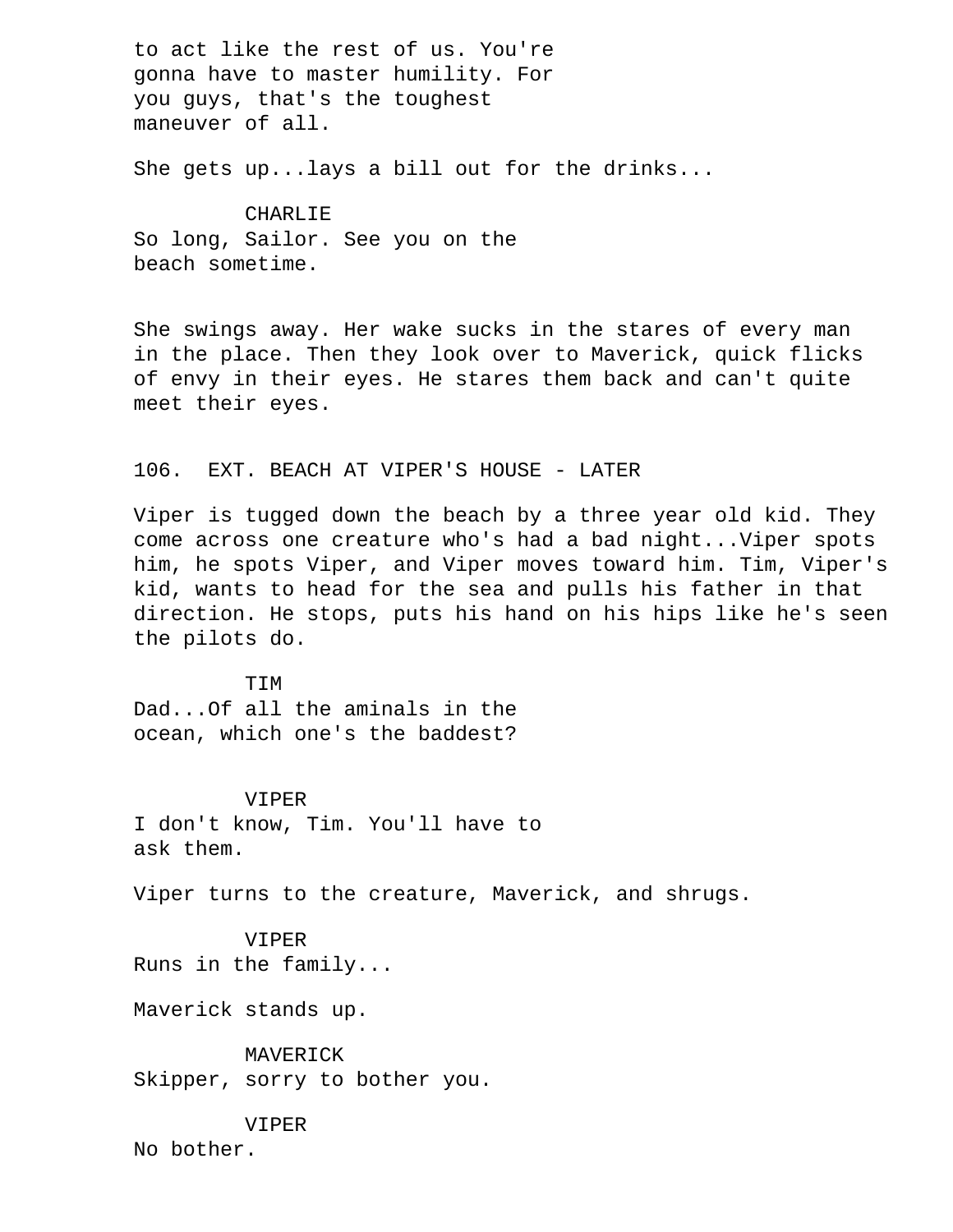### MAVERICK

I called your house.

### VIPER

My wife's house.

# MAVERICK

 She said you took your kid to the each. Every second Sunday. Zoo or beach or the ballgame. Y'have the option...(Maverick thinks for a beat. Segues to the question...) What about me?

Viper turns, they stroll together.

# VIPER

 We can send you back to your squadron with nothing noted on your record except "CNC" --course not completed, no explanation required. Theoretically, it doesn't hurt your career, but people always wonder about things like that.

MAVERICK

Or....

# VIPER

Or you can quit.

MAVERICK

I don't know...

### VIPER

 I didn't know either. That's why I told Jester to prepare your papers.

 Maverick looks irritated. Viper stops at an icecream vendor and orders three with a gesture.

# MAVERICK

You've already made up your mind.

### VIPER

It's no disgrace, kid. That spin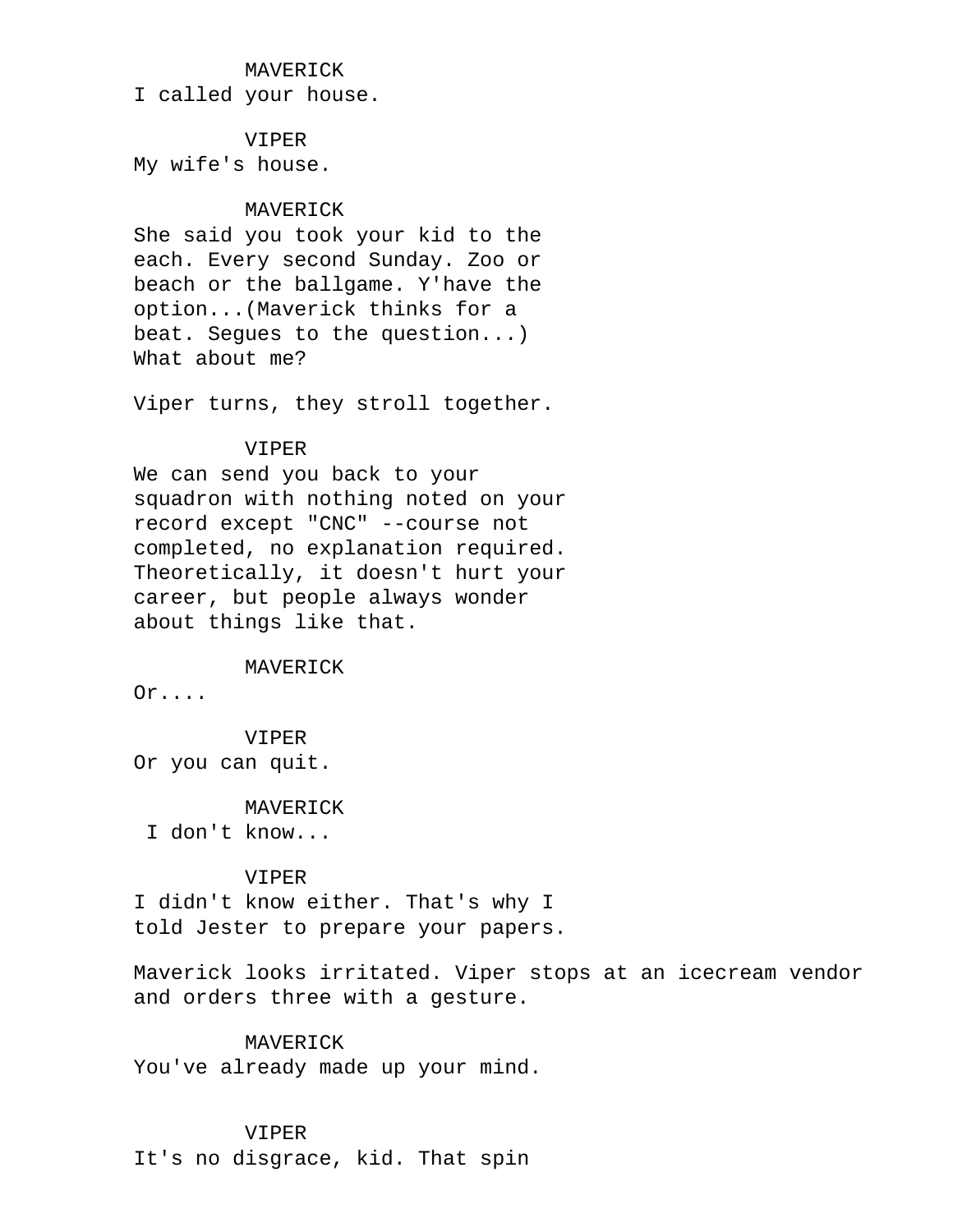was hell. It would wreck anyone's confidence. You could be a good pilot again someday...

 MAVERICK (starts to get his back up) You think I should quit?!

# VIPER

 I didn't say that. That's up to you. But I have responsibility for the other guys up there, not just you. They need to know you're all right...that they can depend on you.

The vendor hands them icecream, they take it.

 MAVERICK Here, let me get this. We'll be even.

 He reaches into his pocket for change, comes out with a handful. Slams it on the counter, stars picking the proper change out. Viper spots something and reaches for it...Maverick sees and tries to block it, but Viper comes up with the Navy Cross.

MAVERICK

Lucky charm.

But Viper recognizes it for what it is.

#### VIPER

 Sometimes it's luck, but in this case, he earned it... I served with your old man.

# MAVERICK

I know.

# VIPER

 VF 51, the Oriskany. You remind me of him. You're just like he was, only better...and worse.

# MAVERICK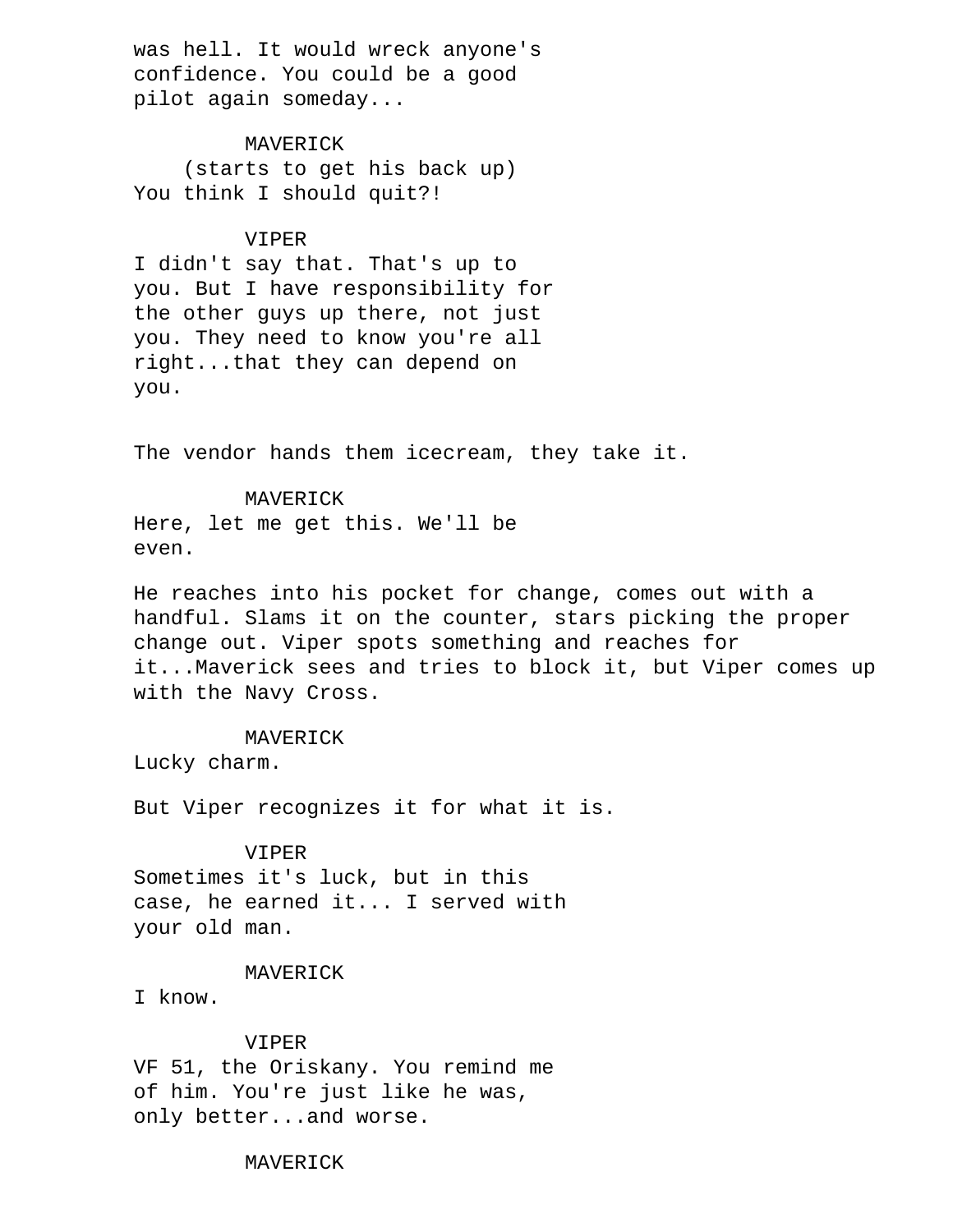I'm nothing like him.

 VIPER You may not think so, but you are.

 MAVERICK He was by the book, all the way.

 VIPER They waved him off. He thought he knew better. He hit the ramp.

 MAVERICK I never heard that.

 VIPER Not something they tell dependents.

#### MAVERICK

It's not true.

 Viper looks at him, for a long beat, throws his icecream away.

#### VIPER

Why would I lie?

 He turns, walks away. Maverick stands there for a moment, thinking, then catches up to him, stops him...struggles with the thought...as Viper breaks in...

### VIPER

 You start on a wrong heading... the more you stick to it, the further you get from your target. A good pilot always questions himself, always questions his judgments, stays alert for drift and makes the corrections...You may find a little discipline helps with the fear. You don't have to be alone up there.

A pause...quiet intensity.

 MAVERICK How can I go on? I feel so...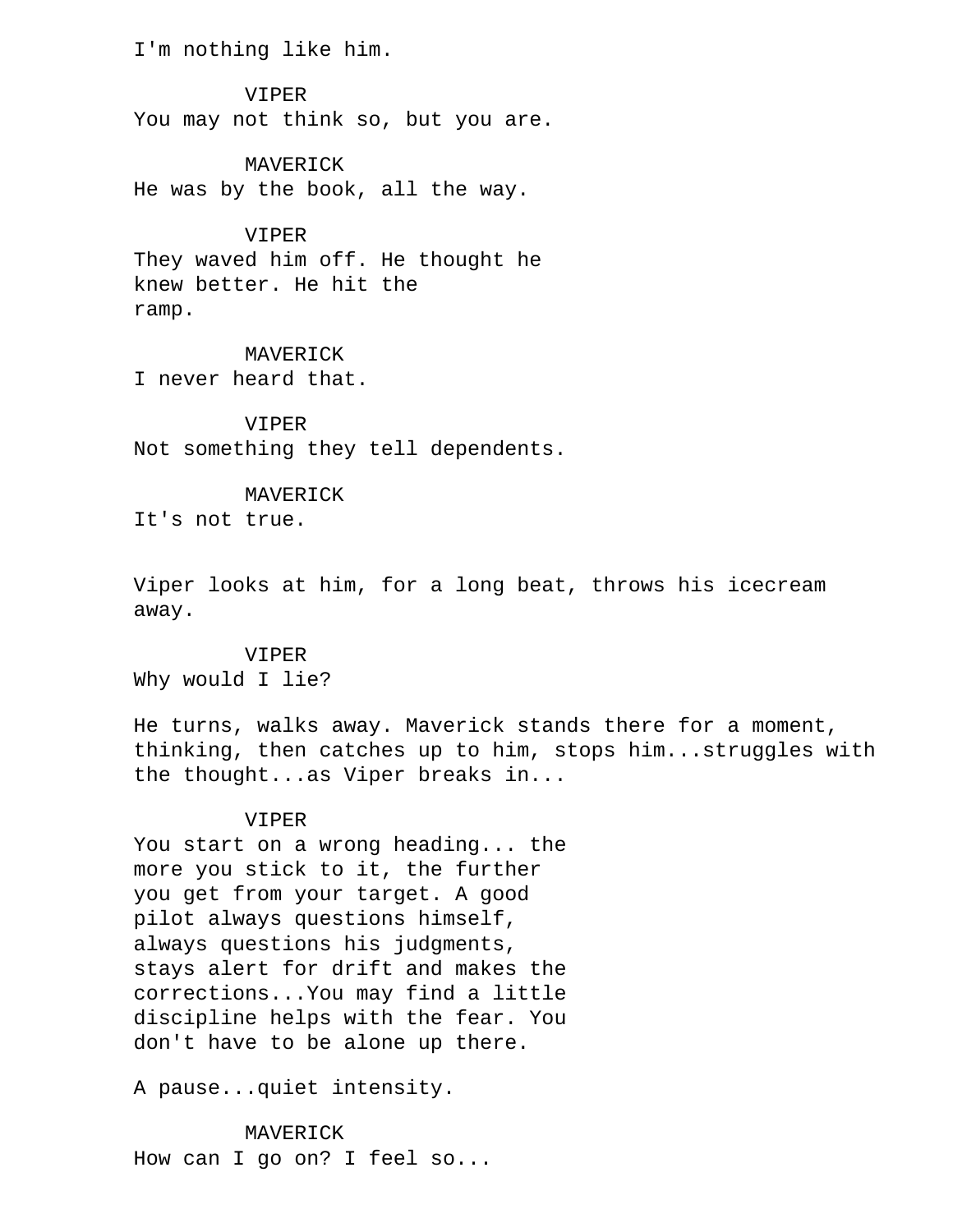# VIPER

 Kid, the plain fact is...you are. I'm not gonna stand here and blow sunshine up your ass. Technically, they absolved you. You and I know what really happened. You pushed it. You are responsible and you'll always carry that. You know what, I'll carry it too. I should have taken you out of that cockpit. I guess I'm a hopeless romantic... I always try to find something worthwhile in someone's death. It's no trade-off. It's not one for one. What you learned isn't worth his death. It couldn't be. But maybe there is some value in it. I know it's the first thing I've ever seen that's really gotten to you. Now the question is, what will you do with it. If it gets you out of flight status...so you don't kill yourself or anybody else...that's good. That's one good thing. You were an accident waiting to happen.

### MAVERICK

You think I shouldn't fly.

# VIPER

 I didn't say that. That's up to you. I think that if you do, if you choose to come back, you'll be a better pilot... a better man.

### MAVERICK

Would you take me back? Would they?

# VIPER

 I'll have to think about it. I don't know about them. I do know one thing, We've got a lot invested in you. We'd hate to lose it. Even more than those other guys, Naval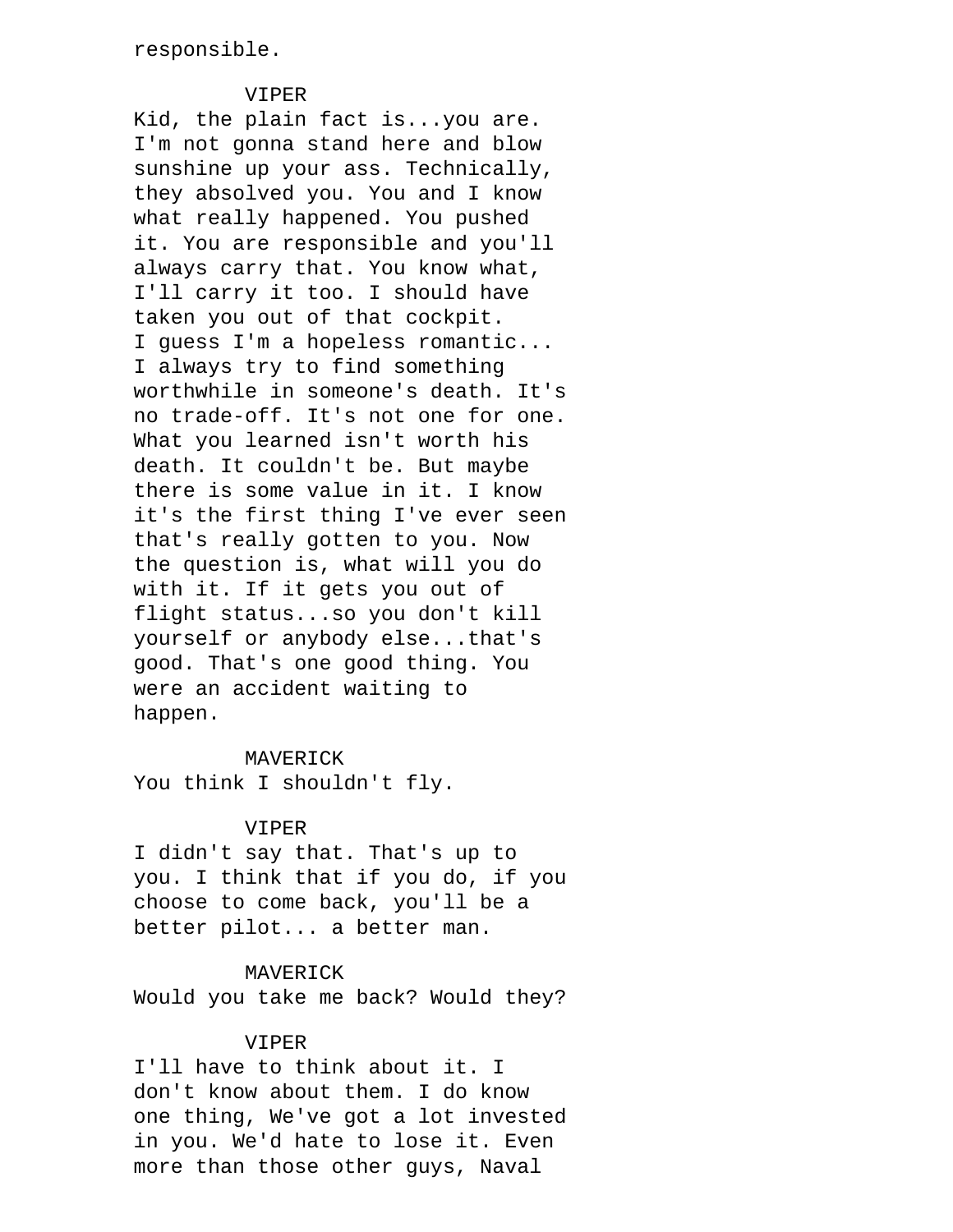Aviation needs a very few, very good men.

107 through 114. OMITTED

### 115. INT. TOP GUN OFFICE

 LOUD ROCK AND ROLL. The graduation ceremonies are in full swing...They consist of informal ribbing, laughing, and a lot of talking with the hands. every now and then, the name Goose comes up and a shadow passes across a face. For the most part, they press on, having a good time. Fungus shrugs at someone's question and looks around.

#### FUNGUS

I don't know where he is...

PORK

What are his plans?

#### FUNGUS

I don't know.

 Ice stands proudly holding the Top Gun plaque as others congratulate him...Hollywood looks up as the door opens, Maverick is there. He looks uncomfortable, unsure. He sees Ice with the plaque. Fungus moves over to him, brings him in. FUNGUS

I'm glad.

#### WOLFMAN

Good to see you, man.

 One by one, they come over, shake his hand. Viper stands there, looking pleased but gruff. Maverick walks over, shakes his hand. The party starts to pick up. A real celebration, now.

 Jester enters, a sheaf of messages in his hand. He takes Viper aside for a word. Viper nods at him. The group's attention gradually swings onto them. They quiet down instinctively. Viper finally turns to them.

# VIPER

 Gentlemen, you know how I hate to break up this party before it has a chance to get really out of hand...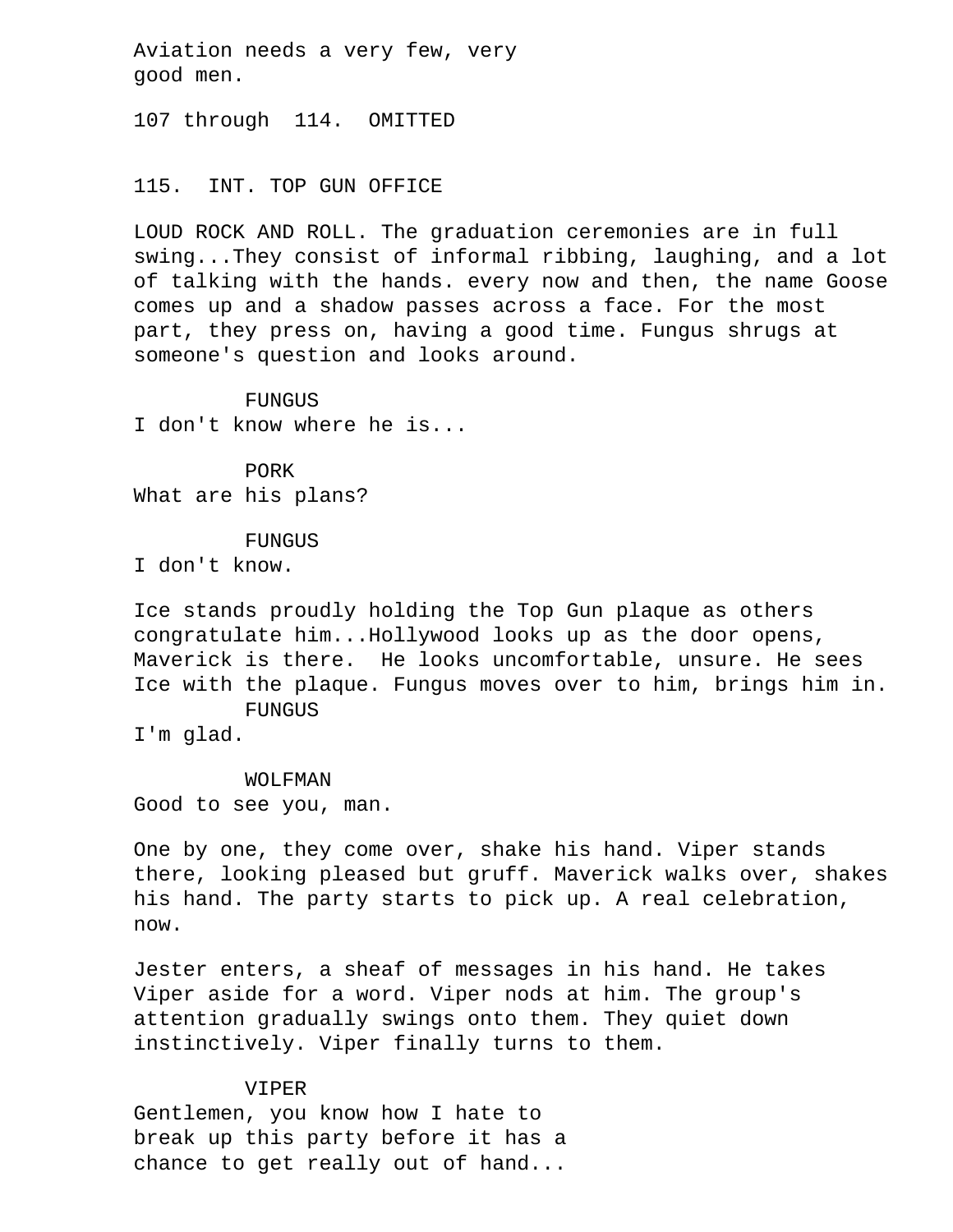(more serious) ...but there's a major flap on.

 HOLLYWOOD We're being called back?

 VIPER You're on your way. Don't bother going to BOQ. Your bags are packed.

 He hands them orders. Someone turns the music back up... as they shake hands all around, the music grows, becomes purer as the background voices drop out.

 115A. TIGHT ON MAVERICK'S EYES

WIDEN OUT -

 To include his helmet. Stereo headphones from his walkman carry the same music from the party as he sits in the cockpit and stares at the grey water rushing under. He sits in his Tomcat on Ready 5 Alert. In the back, Fungus plays a hand computer game - Jet Attack.

# 116. EXT. USS KITTY HAWK - SOMEWHERE AT SEA

 Maverick's Tomcat sits waiting for a launch order on the forward catapult.

116A. ANGLE - MAVERICK

 He goes over the briefing in his mind...Stinger's voice breaks through the music.:

 STINGER (V.O.) ...Navy oceanographic ship... international waters... fired upon... unknown forces...

117. INT. READY ROOM - USS KITTYHAWK - MOMENTS BEFORE

 In full flight gear, sixteen teams of fighter pilots and RIO's pay close attention to the Squadron CO, Stinger.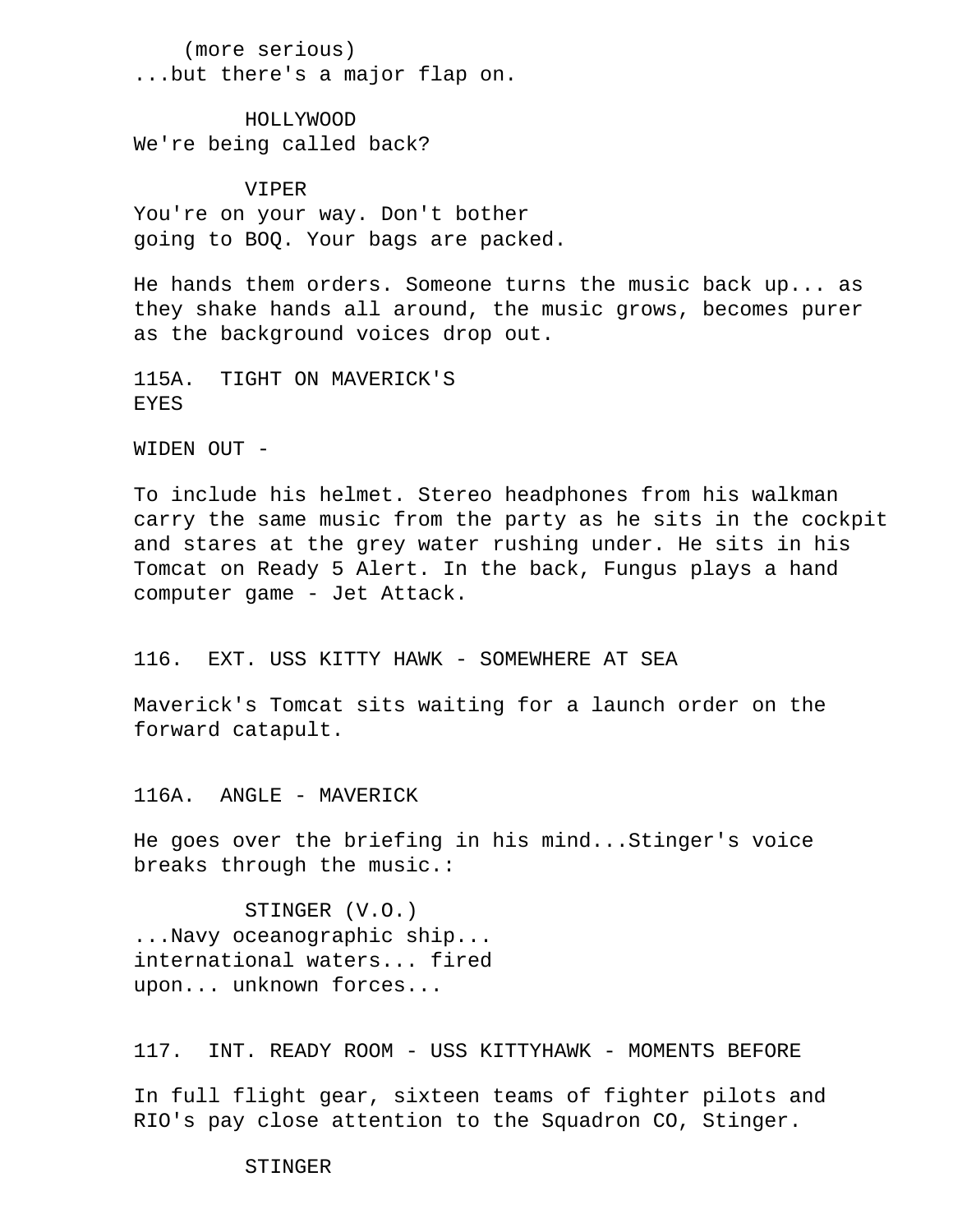...by unknown forces...by Migs. We don't know who they are. All I know is that it's our ship, and our orders are to escort it out of the area.

Stinger circles an area on the map.

117A. TOMCAT ON THE DECK - MAVERICK

 He studies his copy of the same map, headings and vectors pencilled in.

 STINGER (V.O.) This is "Bullseye". A rescue operation is to begin within the hour. Your mission is to give air support to that rescue. There are MiGs in the area, and tensions are high. If you witness a hostile act you will return fire. We will be covering 360 degrees of the compass by section. Be prepared for anything.

117B. INT. READY ROOM

Stinger is speaking to individual pilots.

 SLIDER Ice and Hollywood, sector two.

He turns to Maverick who stands nearby.

 SLIDER And Maverick. You'll back them up, on Ready Five.

117C. CLOSE ON HIS FACE

 A moment's disappointment passes so fleetingly, you hardly see it.

MAVERICK

Yessir.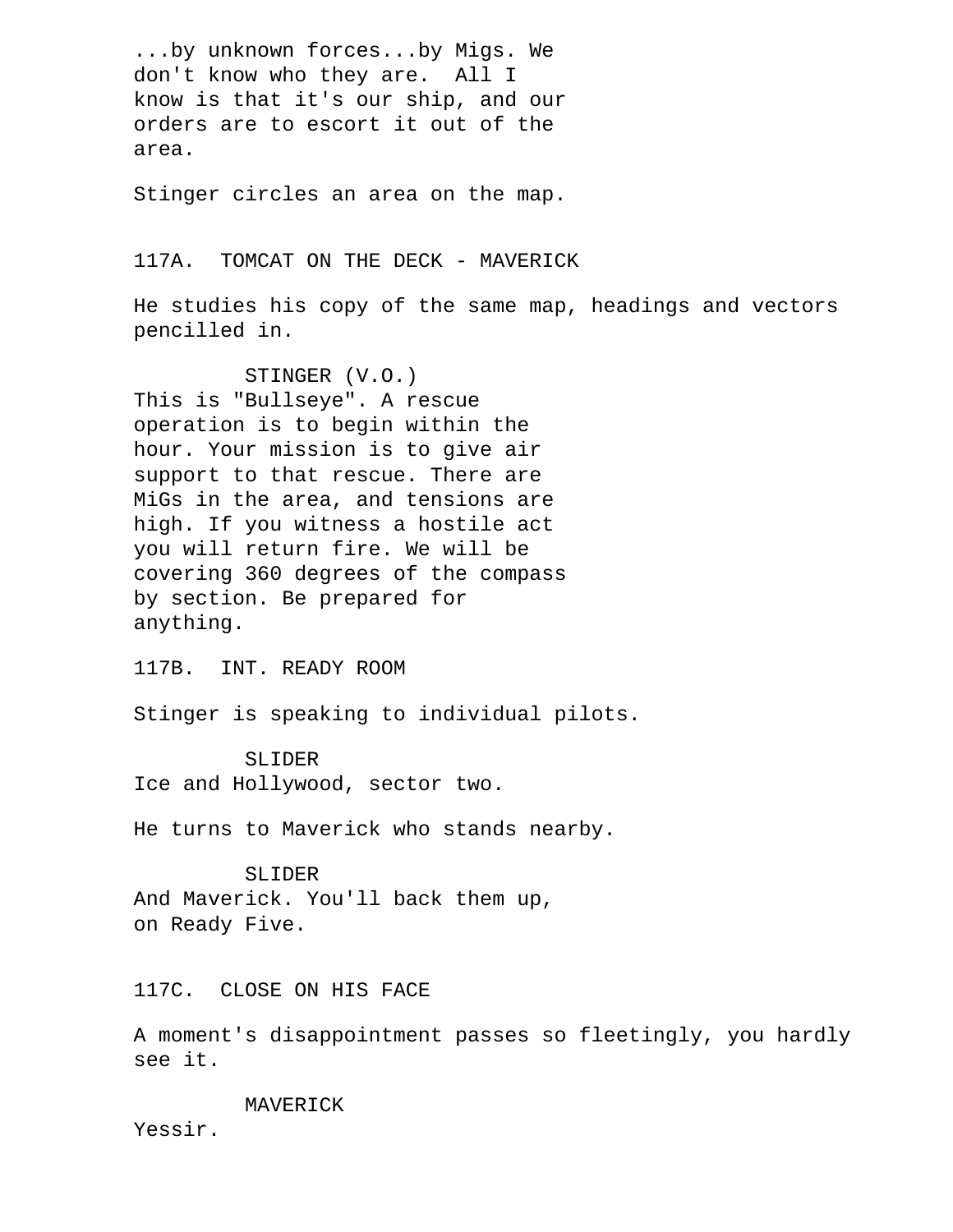As the aircrews file out, tense but excited.

 118. ICE AND HOLLYWOOD FLY TOGETHER AT TEN THOUSAND FEET Their eyes search the horizon, while Slider and Wolfman

watch their instruments.

 ICE MUSTANG, THIS IS VOODOO ONE, WE ARE ON STATION.

The two jets streak across the sky.

118A. INT. COCKPIT

Suddenly, there are BLIPS on the radar scope.

 HOLLYWOOD CONTACT. TWO BOGEYS 20 RIGHT. AT 12 MILES, CLOSING.

118B. INT. COCKPIT - THEIR POV

Two MiGs flying low to the deck.

 HOLLYWOOD TALLY HO. TWO MIGS AT TWO O'CLOCK LOW.

118C. THE MIGS SUDDENLY PULL VERTICAL, STREAK STRAIGHT UP.

118D. ICE AND HOLLYWOOD WATCH CAREFULLY.

 HOLLYWOOD WHAT ARE YOUR INTENTIONS, BOYS?

 ICE THEY'RE JUST HASSELING. LET'S WORK THEM OUT OF THE AREA.

 WOLFMAN I'VE GOT TWO MORE BOGEYS COMING IN AT FOUR O'CLOCK HIGH.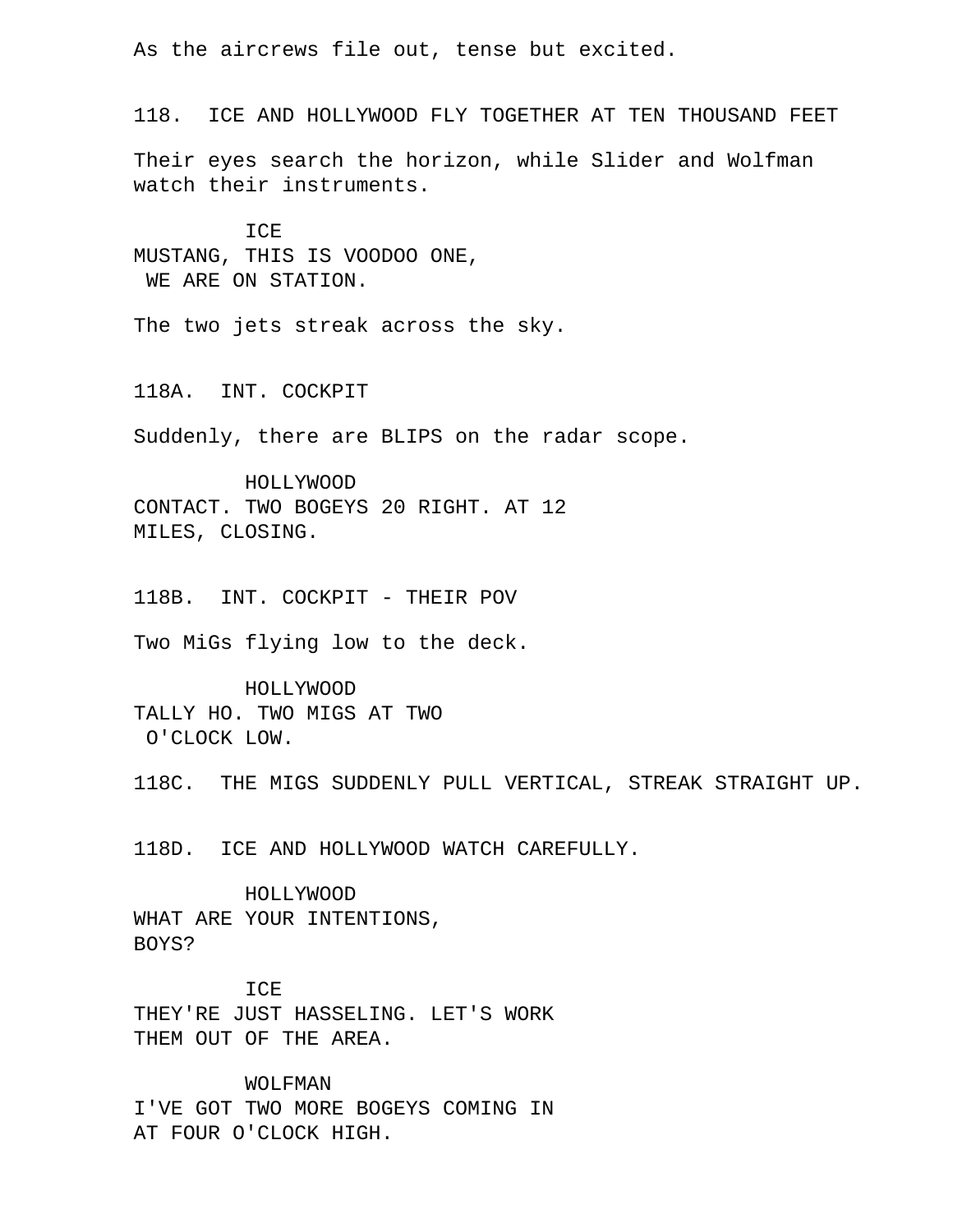HOLLYWOOD GOT 'EM.

118E. THE FOUR MIGS

Join together in a box formation, begin to circle the area.

 HOLLYWOOD TWO MORE -- TWO MORE CONTACTS. 2-7-0 at 10 MILES. WE NEED SOME HELP HERE, MUSTANG.

TCE. MUSTANG, WE HAVE FOUR MIGS IN THE AREA OF BULLSEYE. REQUEST YOU LAUNCH THE ALERT 5 FOR SUPPORT.

119. DECK - KITTY HAWK

 Maverick sits in his Tomcat on the Catapult on ready alert, listening to the message traffic. He gets a launch order, turns to the LSO. The LSO salutes, Maverick salutes and flips him the bird. The LSO drops to the deck. Maverick is slammed back as the F-14 is fired off the deck and rockets into the sky.

 CCA (V.O. filtered) ROGER, VOODOO.

120. EXT. SKY - HOLLYWOOD AND ICE

 The two MiGs cross in a scissor pattern in their path... a provocation...they join together again and fly level at ten thousand feet. One of the MiGs does a sudden canopy roll.

HOLLYWOOD

VERY FANCY!

 BOOM! A FLASH! Suddenly, Out of nowhere, Hollywood's hit. WHAM! Just that fast, he's hit and goes down. His f-14 disappears into the clouds.

**TCE** WOOD! WOOD, ACKNOWLEDGE!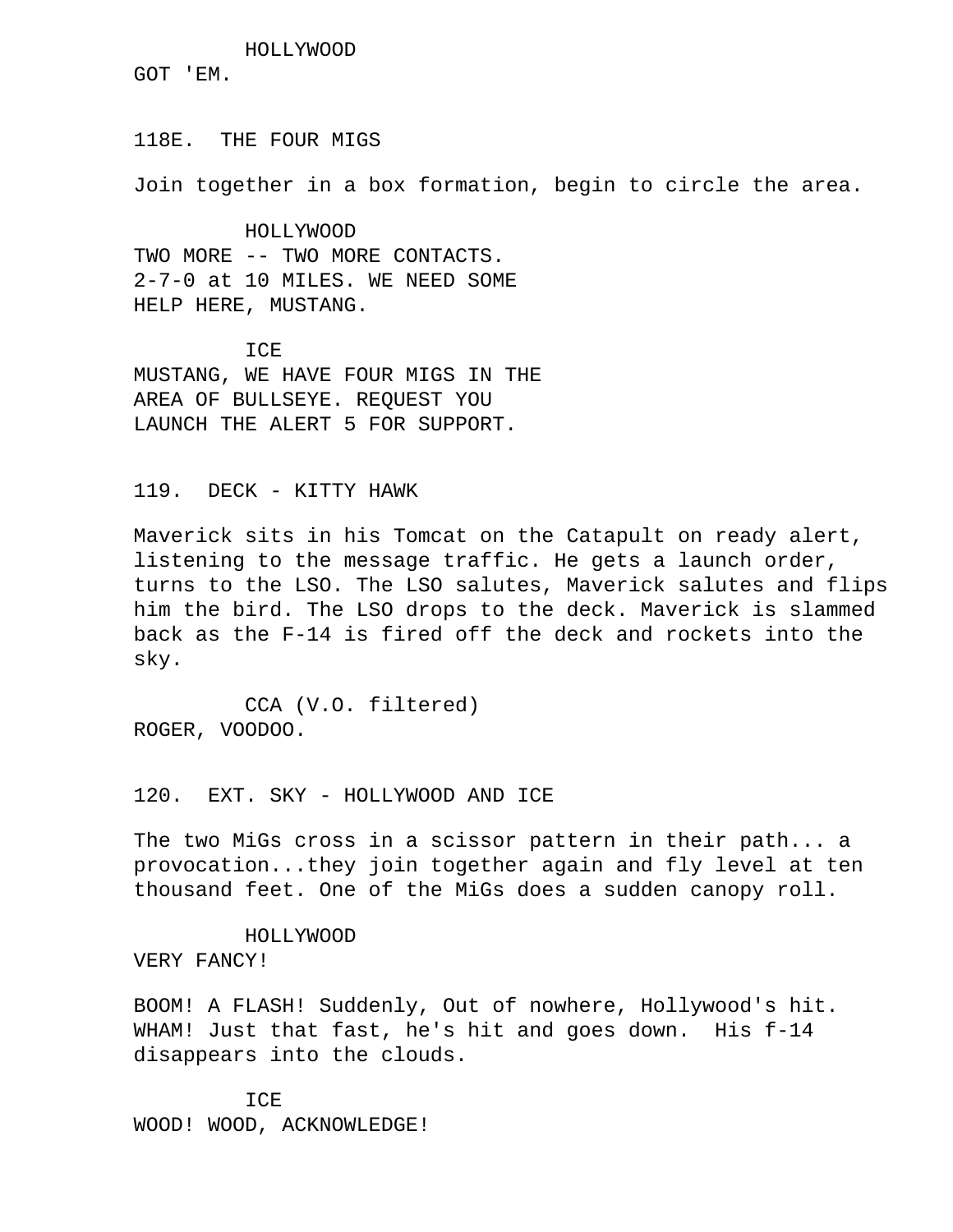Ice puts his nose down and follows him.

TCE. VOODOO ONE, MUSTANG. VOODOO THREE IS HIT. GOING DOWN. WILL ATTEMPT SAR.

 He comes out of clouds at 1500, nothing but empty water below.

 ICE Do you have them? Did they get out or not?

 SLIDER (confusion) No contact. I don't know.

121. EXT. MAVERICK'S F-14

 MAVERICK VOODOO, GHOST RIDER ONE. I'M ON THE WAY. WAIT FOR ME.

122. THE SKY - MIGS AND TOMCATS CIRCLE

 SLIDER THEY GOT WOLF, THEY GOT WOOD. THEY GOT THEM..

 ICE MUSTANG, GHOST RIDER. PERMISSION TO FIRE.

 STRIKE (V.O.) GHOST RIDER, THIS IS MUSTANG. PERMISSION TO FIRE. PERMISSION TO FIRE.

 ICE ROGER. ENGAGING. I HAVE THE LEAD.

122A. INT. MAVERICK'S F-14

FUNGUS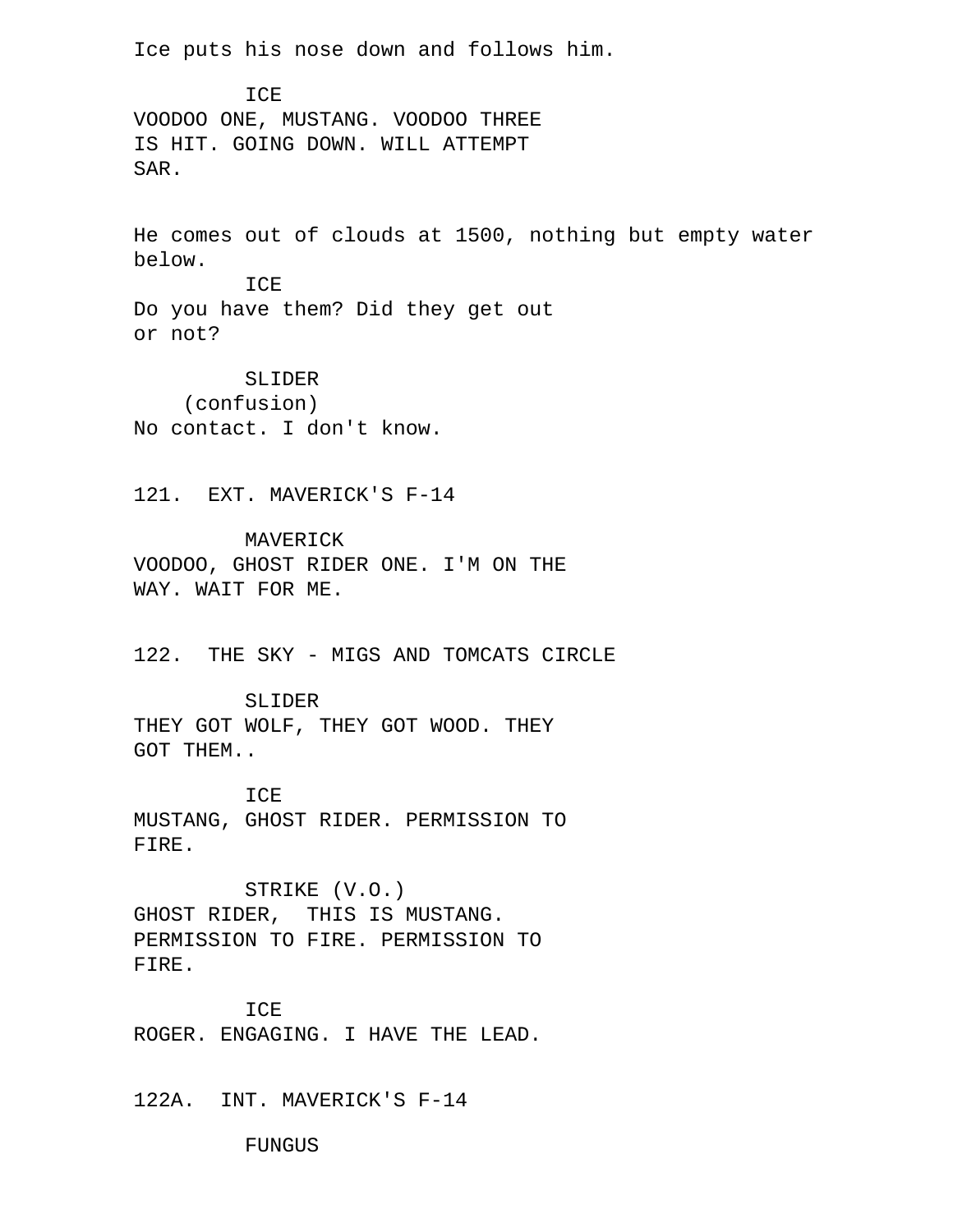Let's go! Dive on those bastards!

Maverick hesitates.

 FUNGUS Come on, man, engage. This is it. Get your nose in there.

 Maverick hesitates again. He sees the hornet's nest below; planes all over the sky.

 FUNGUS Bandit at seven o'clock low--solo. Take him. Pull on the goddamn stick, man!

MAVERICK

Okay, okay.

 FUNGUS Don't tell me okay. Do it!

 Maverick draws a breath, then forces himself to pull the stick over. The F-14 rolls in hard toward the battle. Suddenly, the cluster breaks apart. The MiGs break in every direction as Maverick BLASTS through their formation. Something comes up through the clouds. A MiG BLASTS by. Another rolls in and locks onto them.

 The MiGs swarm toward the TOMCATS, coming from every direction. CANNON FIRE erupts from one of the MiGs.

 MAVERICK MAVERICK'S EMGAGED. HARD LEFT, ICE, PADLOCK THE EASTERN SECTION.

 The F-14's execute a left oblique turn in unison. They come down in a section attack with their cannons blazing. From Maverick's cockpit, everything looks choppy: MiGs slide past at incredible speed. Cannons BLAST, as the planes scramble for position.

 Out-numbered four to two, Maverick and Ice fight defensively. Maverick has the angle on a MIG, when Fungus spots a missile launch.

 FUNGUS BREAK LEFT! BREAK LEFT! CHAFF!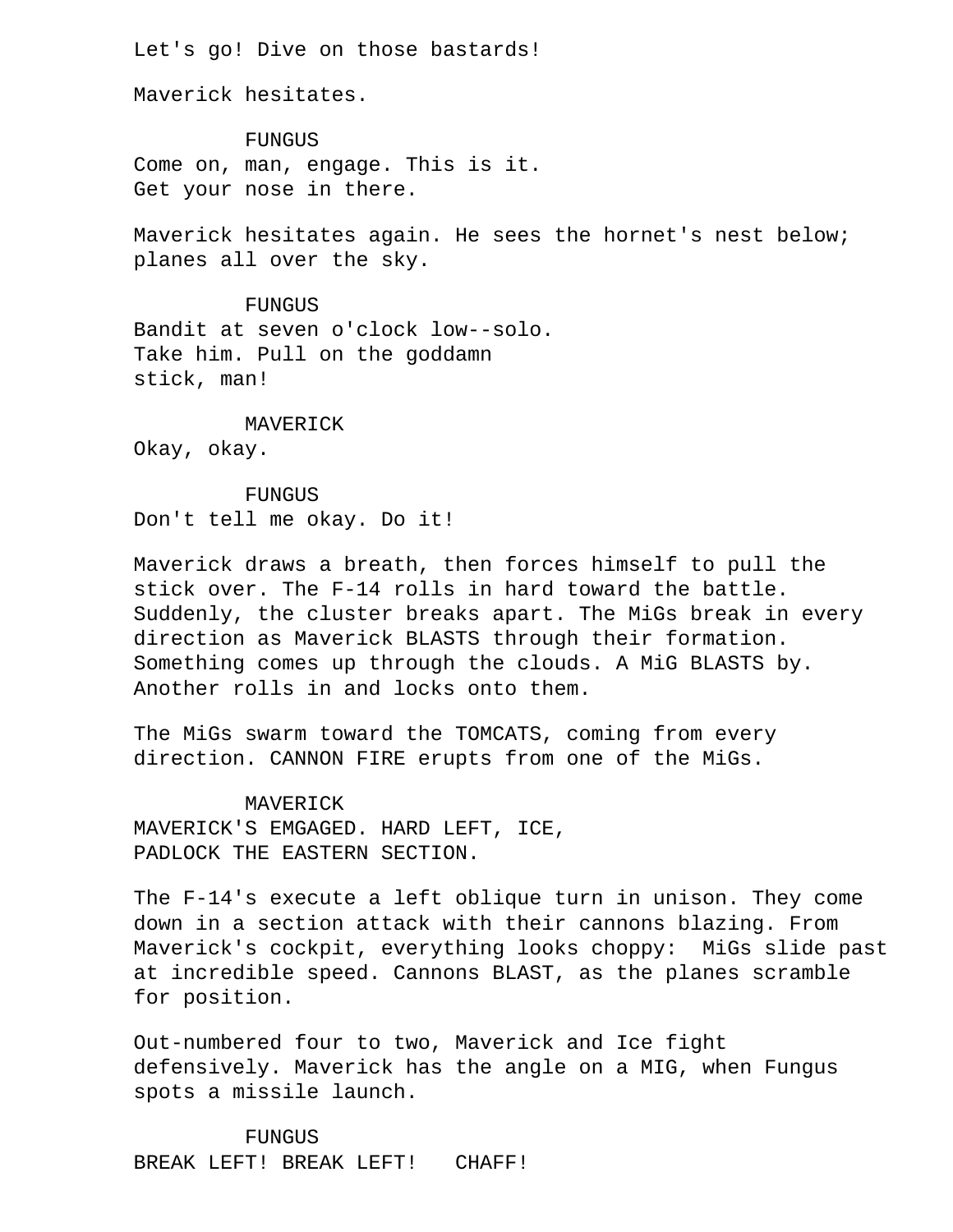FLARES!

MAVERICK

BREAKING LEFT!

 Maverick releases a flare as he takes the F-14 into a hard left. The missile tracks the heat of the flare and sails out of the area, missing the Tomcat and falling toward the sea.

**TCE**  TWO MIGS ON MY TAIL, MAVERICK. I'M DEFENSIVE.

 Maverick jerks his stick right and streaks toward Ice. He cuts off one of the MiGs with CANNON FIRE, driving it down toward the deck. Ice goes into vertical and comes around to gain an angle on the other MiG. His RIO is in position to check Mav's rear.

# SLIDER

MAVERICK! SIX O'CLOCK!

 Maverick turns to look and jerks a hard left. The MiG is on him, CANNON BLAZING. Ice Yo Yos inside and cuts the MiG off. ICE

FOX ONE.

 He fires a sidewinder. The MiG turns hard, the missile sails away.

 SLIDER BANDIT, THREE O'OLOCK HIGH!

 Ice's F-14 is suddenly caught in a HAIL OF CANNON FIRE as a MiG sweeps down from three o'clock. He breaks, dives. The jets streak across the sky, low to the deck, skimming the surface.

 FUNGUS ICE'S DEFENSIVE, HELP HIM OUT.

 Maverick's F-14 Rollaways in and intercepts the bogey on Ice's tail.

 MAVERICK REVERSE RIGHT.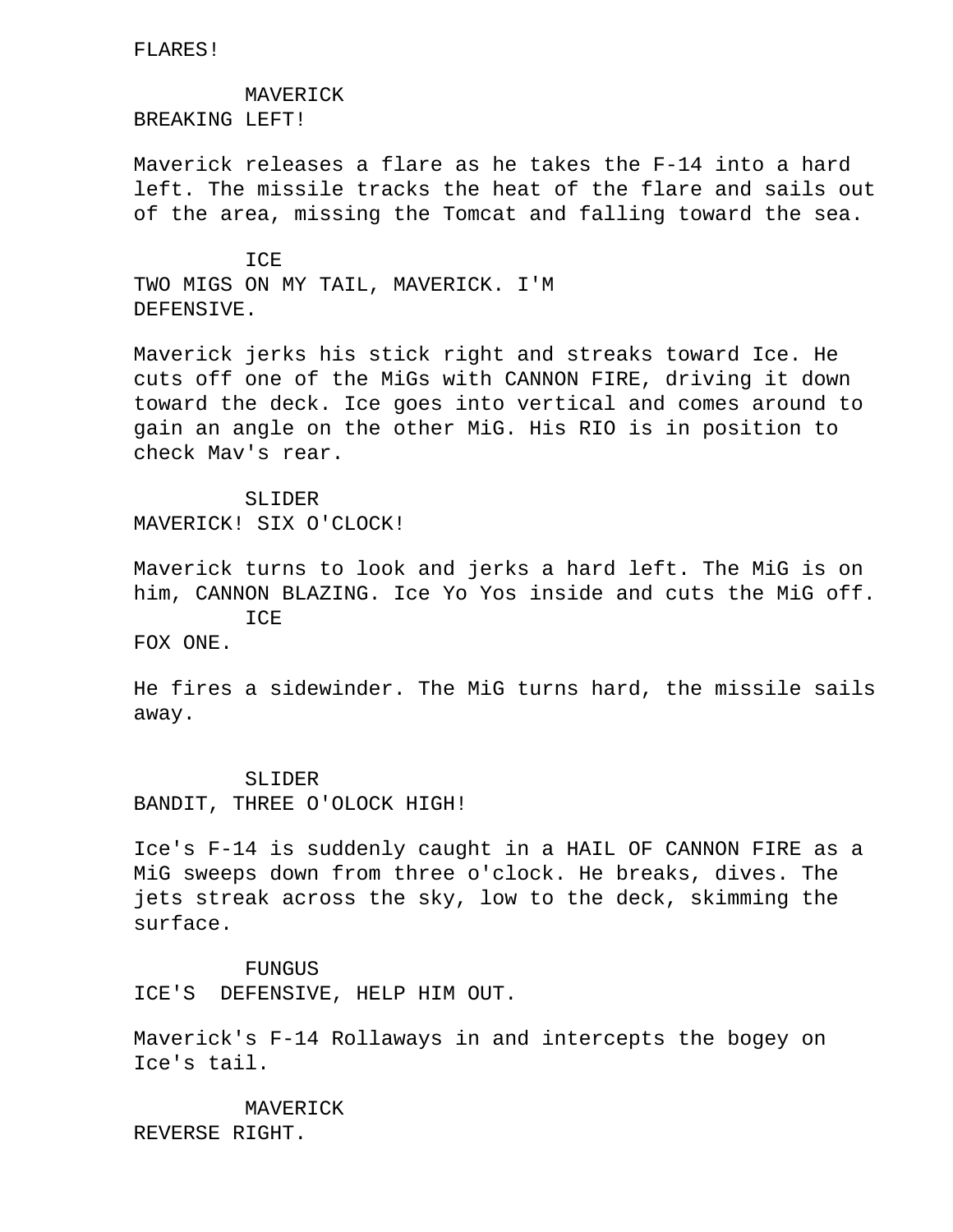Ice turns right, the MiG bugs and jerks into vertical. Maverick swoops after him.

 FUNGUS STAY WITH HIM. YOUR SIX IS CLEAR.

 Maverick closes, jerking left, right, twisting and turning, staying on his tail.

122B. MAVERICK'S COCKPIT

FUNGUS

ONE ON OUR SIX! BUG OUT! BUG OUT!

 BULLETS fly by Maverick's F-14 from the MiG on his six. He pulls a hard left, then takes the plane straight up. We hear instructions shouted by Fungus, but it is all obscured in the SOUNDS AND FURY OF THE BATTLE. Maverick peels over the top and comes down like a comet. A series of passes at the MiGs. As they come by, one of the MiGs pulls up,

 MAVERICK OKAY, GOING UP. ICE, GO HIGH.

ICE

LOOK OUT!

 They look up. An MiG 21 is coming down, belly to them, close to a mid-air collision.

#### MAVERICK

JESUS!

 He pushes down. The MiG ROARS BY. The whole airplane goes "BOOOMMMM" it's that close.

# FUNGUS

OHHHHH SHIT!

 The shock, the air pressure SLAMS them as it goes by, missing by 4-5 feet. Maverick pulls back in, sees a MiG 21 below. It takes off, bugging out. Ice goes after him. The MiG maneuvers, jerking hard left, hard right, twisting up, down.

Ice is right in his shadow. They come in hard and low over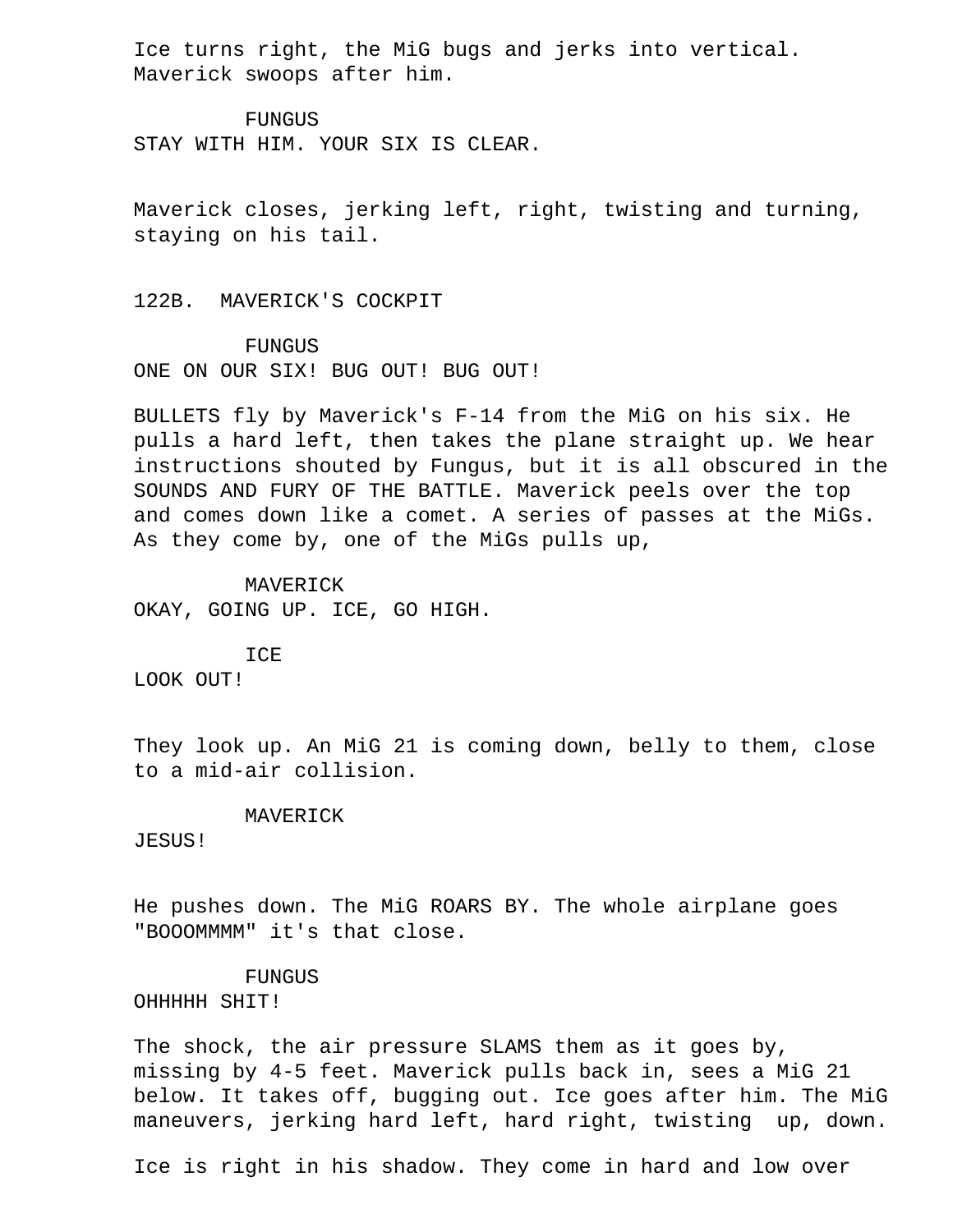the sea. He has the MiG in the diamond.

ICE

GOOD TONE, FOX ONE

The MiG starts turning.

ICE

Ah Nuts!

The missile goes by the tail.

 ICE Son of a bitch!

 Then his tail comes off, the airplane goes over, a chute comes out. The MiG EXPLODES into a thousand small pieces. They roar by the MiG pilot hanging in his straps.

 SLIDER JESUS! HEY SPLASH ONE, SPLASH ONE BANDIT! SPLASH THAT SUCKER!

 MAVERICK I GOT ONE HERE. ON THE NOSE. COMING DOWN.

 Rolling down on him, good SIDEWINDER TONE. The MiG'S sense him, they break, one guy down low.

ICE

ON THE NOSE?

 MAVERICK GOT 'EM. GOT GOOD TONE.

He squeezes the trigger.

123. EXT. THE MISSILE STARTS TO GO

 The vapor trail comes off, the MiG 21 turns like he's been bounced off a rubber wall, comes around on the missile, beats it. The missile flies by him.

MAVERICK

AH, SHIT! GODDAMN IT!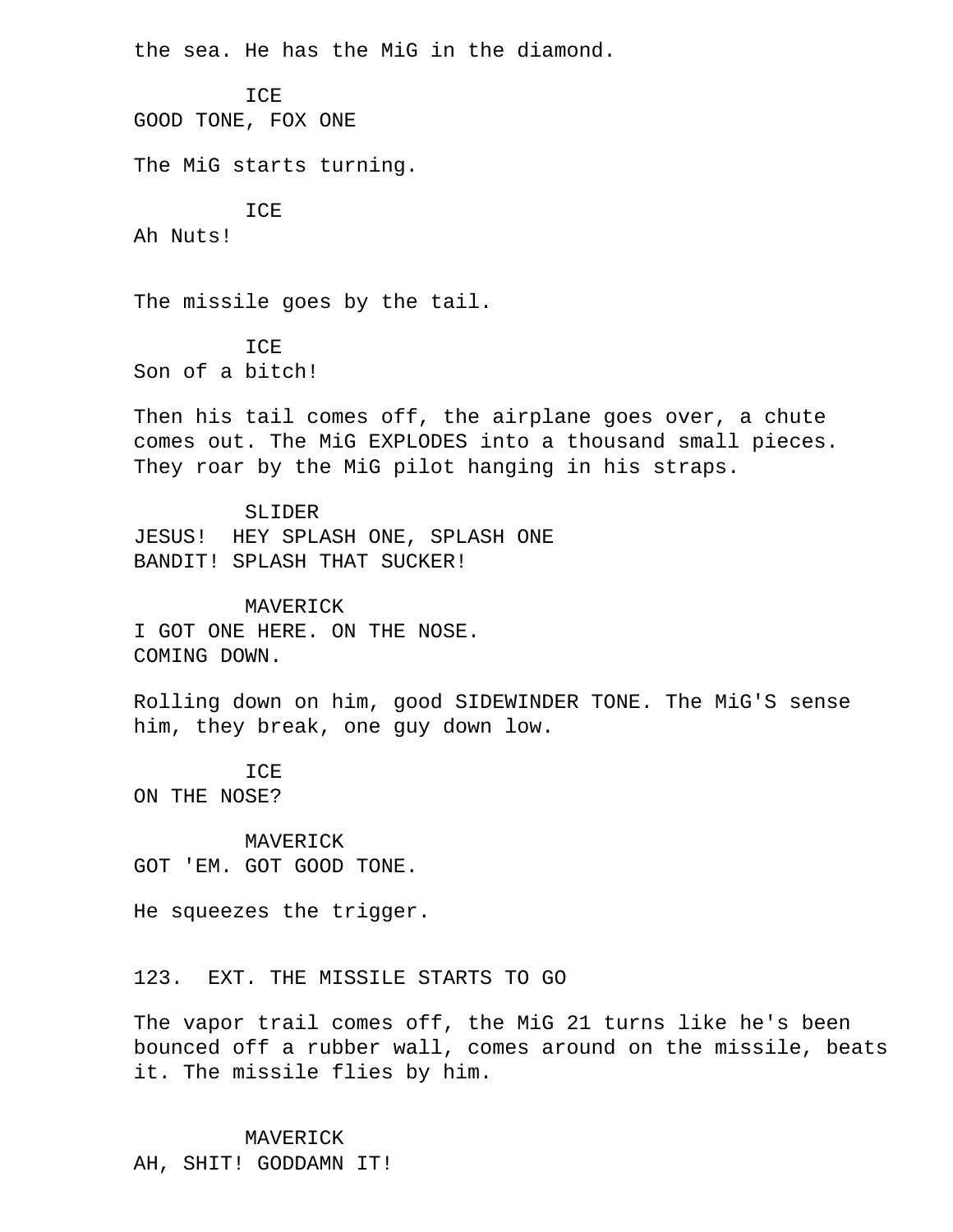MiG comes back turning into him.

 FUNGUS THERE'S ANOTHER ONE UP THERE!

 MAVERICK I GOT ONE COMING UP.

 FUNGUS AND HE'S GUNNING.

 He looks back. 30 millimeter tracers go by; they just kind of float. He breaks, hits airbrakes, the trailing MiG dives through.

 Suddenly another MiG appears, rocketing straight for him. They close at 900 knots--VABOOOM!--They pass nose to nose, canopy to canopy. Both planes pitch straight up, trying for the altitude advantage.

### MAVERICK

Zone 5 burners.

 The F-14 outclimbs the MiG sitting on its tail, full thruster, it rockets straight up, away from the planet. Maverick has the advantage. Suddenly, his F-14 runs out of energy. FUNGUS is the first to call it.

# FUNGUS

We're ballistic! Ohhhhhh Shit!

 The plane backs down on itself, backs into its own smoke as it flips over, falls away...He catches it, just regains control, when...A ROAR. He looks up.

 SECOND MIG coming down. Right on him. It fills the Canopy! Instinctive - A Push to miss him, Maverick breaks fast down into him, a last ditch maneuver, and the airplane DEPARTS...the roll rates and the pitch rates combine and it tumbles over the top; the airplane just goes end-over-end. They are being slammed and rattled all over the cockpits...bone-jarring, neck-snapping whips. SHRIEKS and SCREAMS from the airframe. Terriflying?

FUNGUS

Ohhh Mother!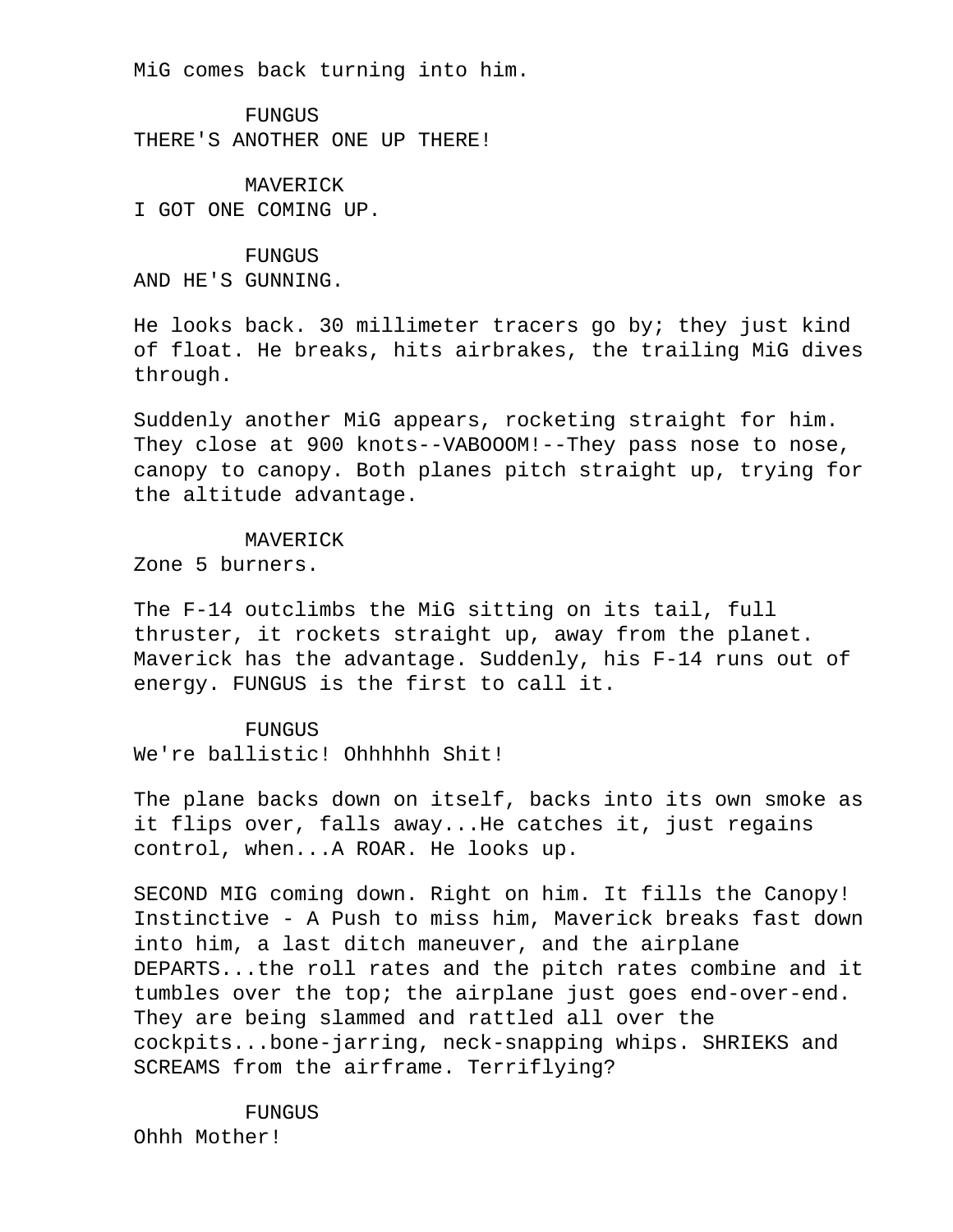MAVERICK (strangely calm) Goddamnit, Mav, you really are a slow learner. Don't worry, Fung, I've got it.

 Fungus is getting his teeth rattled. He's helpless, he has no controls, there's nothing he can do but hold on.

### FUNGUS

Don't WORRY!!!? You've GOT it!!? Are you CRAZY?

#### MAVERICK

Roger, I've got it.

 The plane's gyrations are rattling Fungus's helmet off the canopy.

 FUNGUS You've got it? Good! Cause for a minute there, you had me worried.

It yaws and rolls, starts into a spin.

#### FUNGUS

 Now have you got it? Have you still got it?

 MAVERICK Yawing right.

FUNGUS

I know!

 MAVERICK Rudder's left, stick's forward.

FUNGUS

Swell! Passing ten thousand!

 MAVERICK I've got it -- hold on!

FUNGUS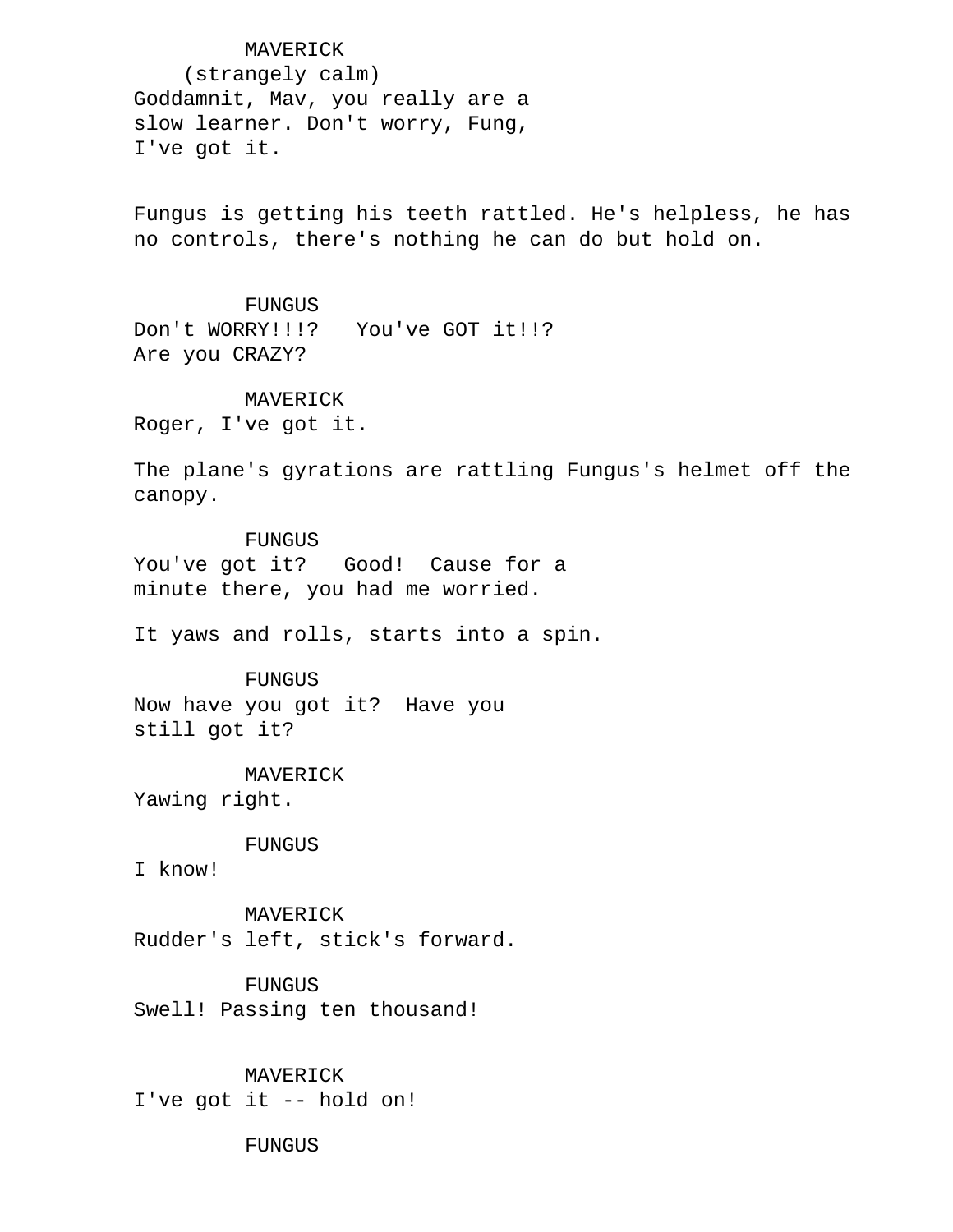Passing 8. Passing 6. Lock your harness!

 MAVERICK I can recover. Hold on!

 They're in a progressive spiral, nose low. The altimeter unwinds, speed picks up. The G forces are forcing them away from the axis of spin, jamming Maverick against the instrument panel at the front of the cockpit.

# MAVERICK

You with me?

Fungus, also, is jammed to his panel.

# FUNGUS

Right behind you.

 He is closer to the center of spin and less strongly held. It doesn't do much good, however, he can't control the plane. The only thing he can reach is the yellow and black loop; the ejection handle. He reaches for it.

# FUNGUS

Speed's up to 150.

 Fungus's eyes are wide. The earth grows larger as it rises towards them. G forces flatten them. They've long since lost the MiG. Nobody but an idiot would try to follow them in this maneuver.

 FUNGUS 5000 feet. Speed two hundred.

MAVERICK

Okay.

The earth grows larger.

 FUNGUS 4500. Critical point.

FUNGUS grabs the ejection handle with both hands.

MAVERICK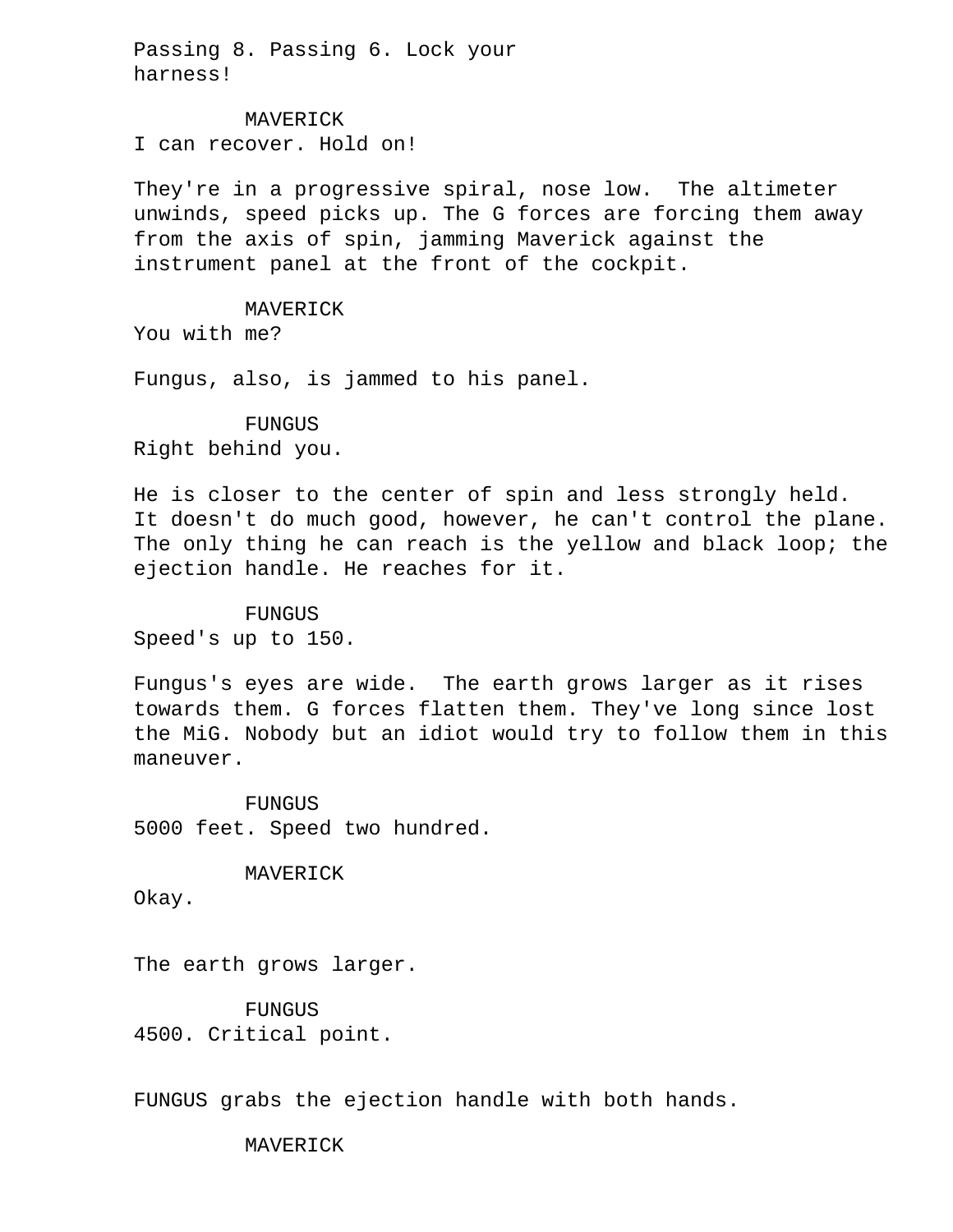No! Not again!

 FUNGUS What are you talking about, we gotta go!

 MAVERICK I'm not losing it again!

 The jet is standing on its nose, gaining speed, plunging towards the ocean.

### FUNGUS

Gotta go, man.

 MAVERICK 280, 290, 300 knots.

### FUNGUS

 3,000 feet. We gotta go, man. 3,000 feet, we gotta go!

 MAVERICK You go. I'm staying with it.

#### FUNGUS

I'm gonna go! THREE...TWO...ONE...

 Then, just as suddenly, as he's about to pull...Maverick catches it. The plane responds. They're out of the spin. He gets control. Fungus sits there dumbly, hands on handle. Still not believing...

 FUNGUS ONE....ONE....ONE...

# SEA LEVEL

 Maverick stops the tumble, pulls the nose up quickly and the F-l4 sweeps into level flight no more than a hundred feet above the deck. He comes up and looks right at Ice. Ice is down low. He comes around, a MiG-21 all over him like a cheap suit. A flick, a whip, and Maverick in perfect position, rolls right in on the MiG. Fungus looks like he just saw Jesus.

FUNGUS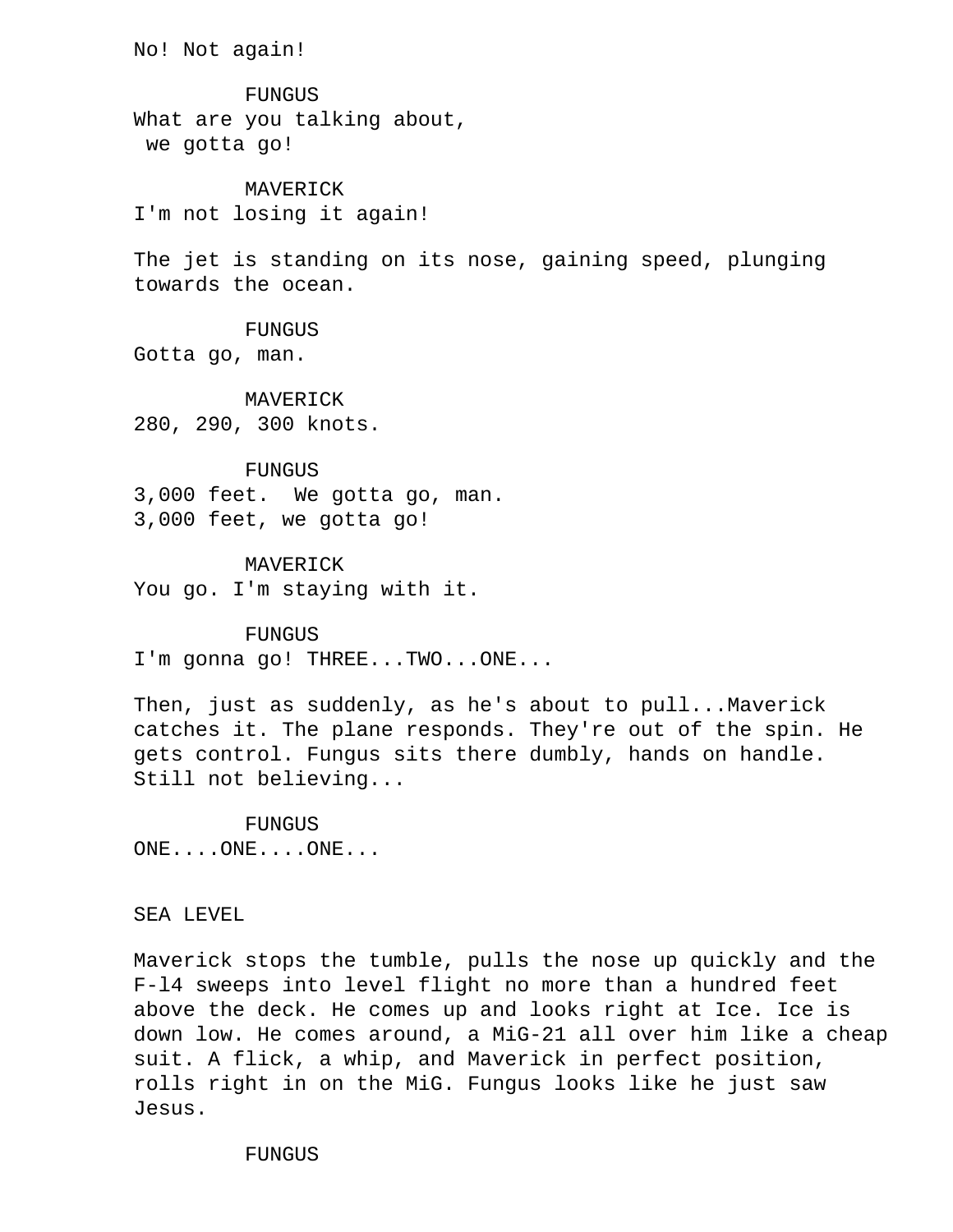What in the Christ...was that?

He looks at the Mig target set-up in front of him in awe.

 FUNGUS Did you plan that? Was all that something you planned?

Maverick's acquired the target and is all business.

 MAVERICK ALL RIGHT, ICE. COME HARD STARBOARD, THEN EXTEND TO THE EAST.

Fungus is still lividly frazzled.

 FUNGUS Because...if that was... Next time you tell me first.

ICE

ROG.

 Maverick breaks down, Ice zooms up, breaks in and takes the MiG the other way. Maverick Yo Yo's in, comes right up behind the MiG, as the MiG starts acceleration.

Maverick rolls in on Ice and the MiG.

 MAVERICK I GOT A WINDER LEFT, BUT NO GOOD TONE ON IT.

 ICE I CAN'T LOSE HIM, CAN YOU GET OFF A SHOT?

 MAVERICK I GOT NO TONE. IT MIGHT GET YOU.

TCE. WHAT CHOICE DO I HAVE? SHOOT IT.

 MAVERICK WHEN I SHOOT, YOU BREAK LEFT..3..2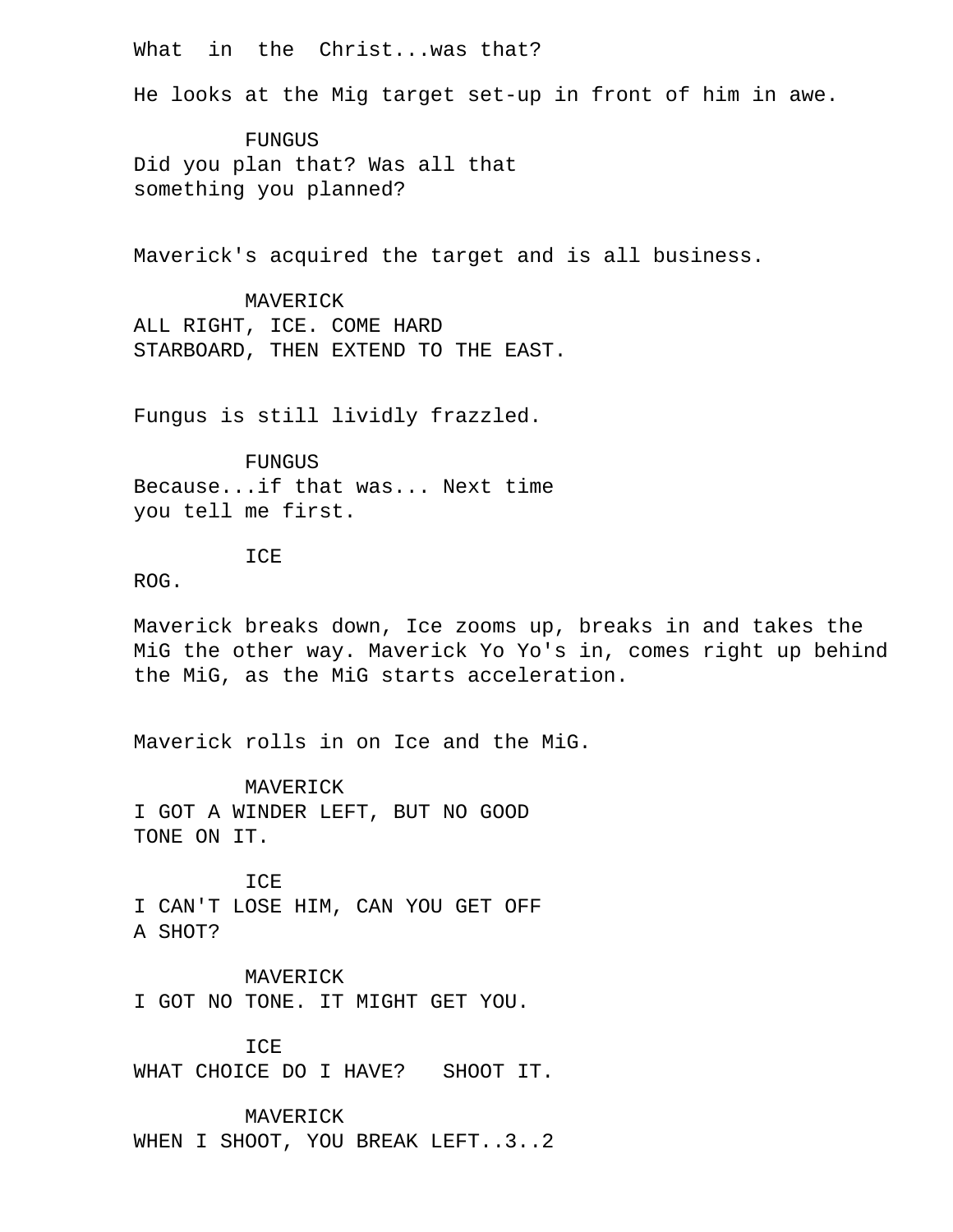The MiG fires.

 MAVERICK HE FIRED, BREAK NOW!

 Ice breaks left, drops flares. The MiG's missile follows the flares. Maverick FIRES. The missile doesn't twitch. It flys right up the tail pipe of the MiG, the canopy flies off, the pilot comes out of it, and then the MiG blows up, We go right through the fire ball. VVVARRRUOOMMM!

#### MAVERICK

He's out! We got him!

 The MiG rolls into the ground...KABOOM! They swoop by the pilot, hanging in his straps...He watches them, dumbly. Fungus waves.

### FUNGUS

 What a dope! Maybe they'll give him another plane...and we can shoot him down again.

 Maverick and Ice join up, light it, stand on their burners and blast straight for the sun.

MAVERICK'S F-14

Without warning, a triple roll, as the elation hits him.

125. INT. MAVERICK'S COCKPIT

 FUNGUS What is it? What's wrong?

Fungus nervously looks around at his circuit breakers.

 FUNGUS Is there something I should know?

 MAVERICK Just relax.

**FUNGUS** Is it the plane?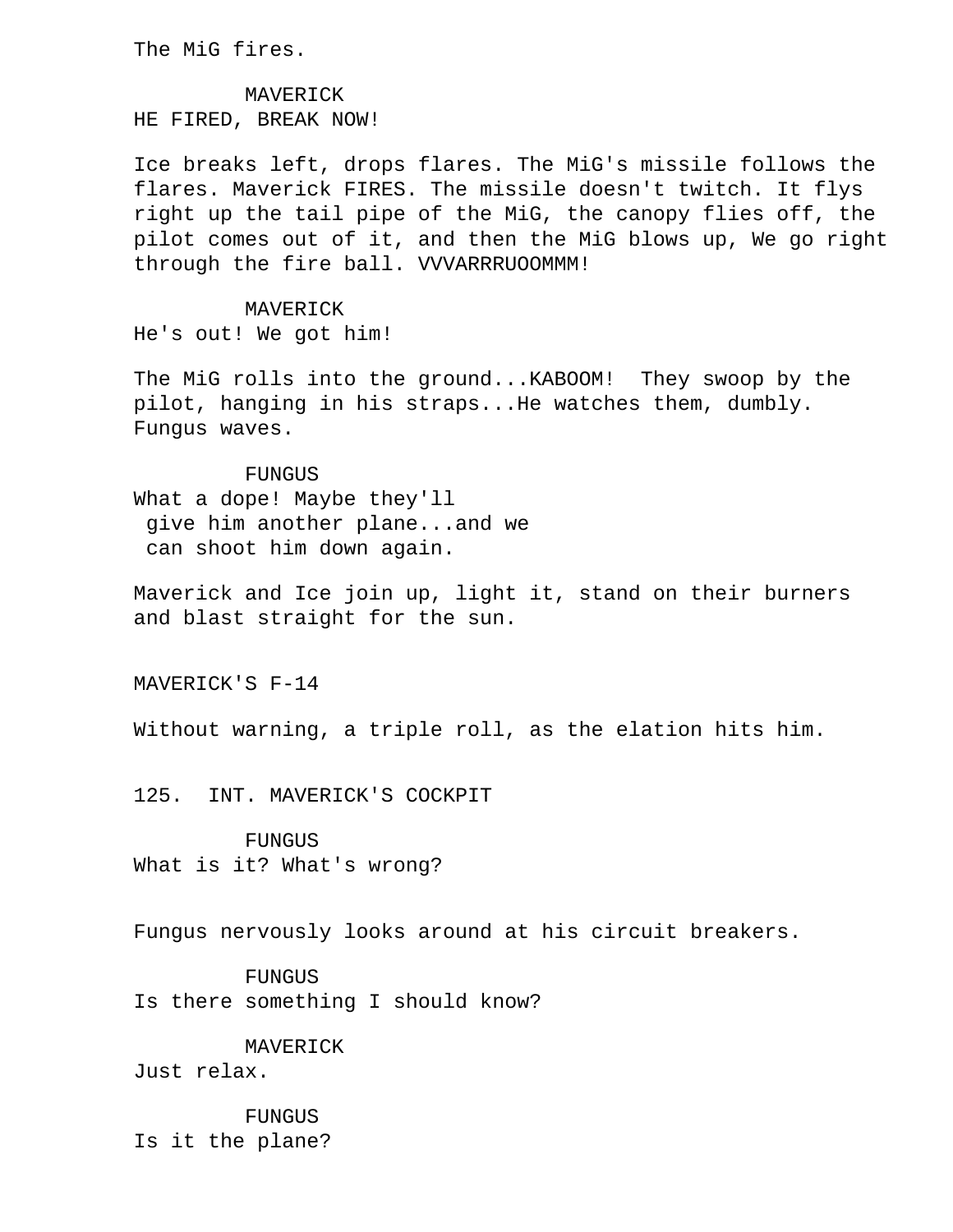# MAVERICK

The plane is fine.

FUNGUS

Is it you?

MAVERICK

 Yeah, I guess it is. We did it! We did it...Damn! We sure did it!

### MAVERICK

 HELLO MUSTANG, THIS IS MAVERICK. I'VE GOT A MESSAGE FOR STINGER.

### STRIKE

 (V.O.) ROGER, MAVERICK. GO AHEAD.

# MAVERICK

 TELL STINGER MAVERICK HAS GOOD NEWS AND SOME BAD NEWS. THE GOOD NEWS IS THAT ICE GOT A MIG. THE BAD NEWS IS THAT MAVERICK GOT TWO!

He looks over at Ice.

#### MAVERICK

I GOTTA HAVE ONE.

126. INT. ICE'S COCKPIT

 SLIDER We're low on fuel, Ice.

Ice considers for a moment, then responds.

### ICE

 I know. I know....Aw hell, let's do it!

127. INT. MAVERICK'S COCKPIT

 FUNGUS You're not supposed to...

MAVERICK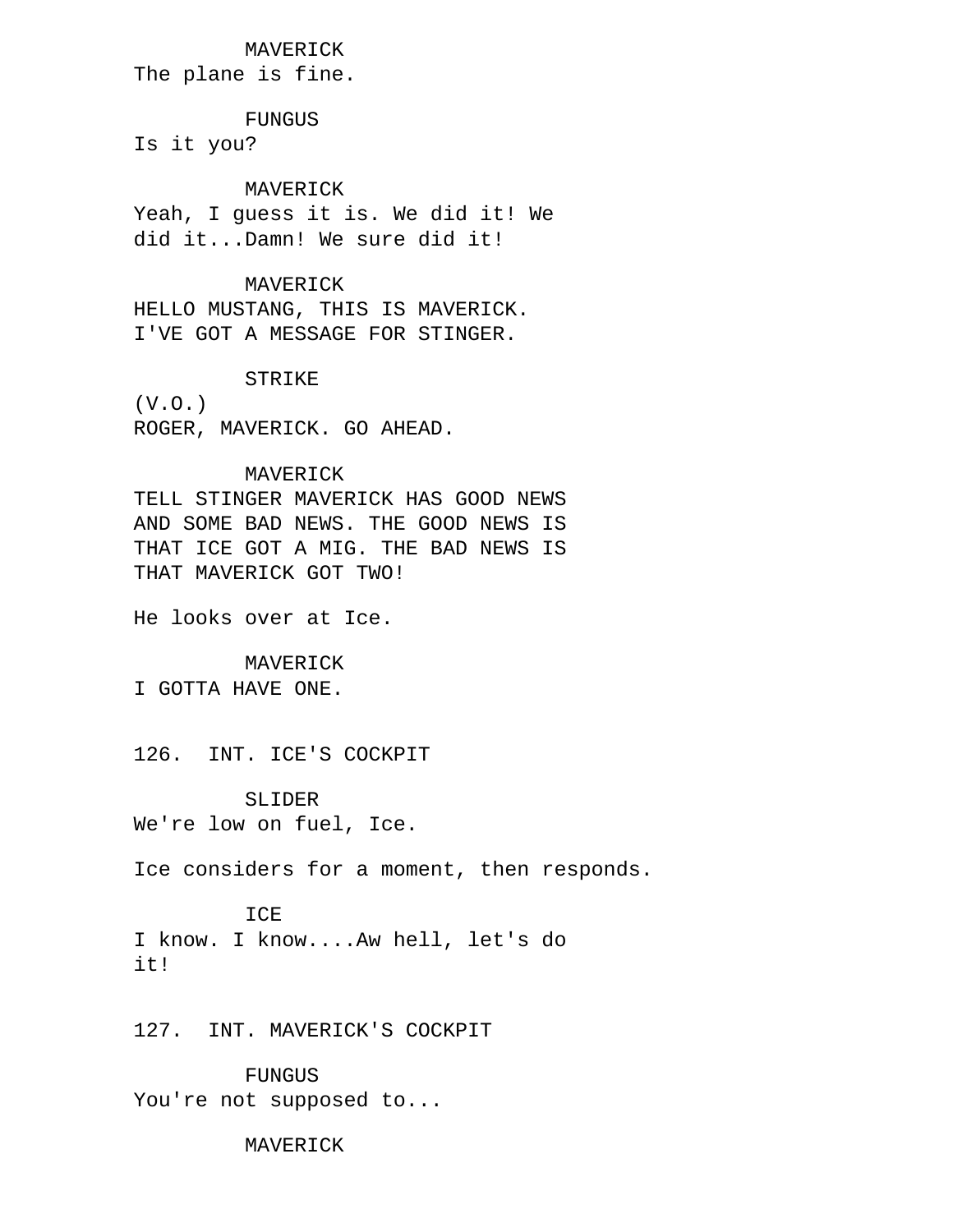But I have to!

 FUNGUS Then...shit! Go ahead. I'm right behind you.

 MAVERICK MUSTANG, THIS IS MAVERICK, REQUEST A FLYBY.

 128. PRI-FLY BRIDGE - (Primary Flight Control) USS KITTY HAWK

 The Air Boss speaks to Maverick over the UHF. The Admiral, the XO and other officers watch and listen.

 AIR BOSS NEGATIVE, GHOST RIDER, THE PATTERN'S FULL.

 MAVERICK (V.O. filtered) MUSTANG, THIS IS GHOST RIDER. REQUEST A FLYBY FOR TWO.

 OFFICER Who is that guy?

 ADMIRAL Mitchell...

**XO** 

 (surpressing a grin) ...Likes to break at 600, 'stead of 300 knots. The Air Boss hates him. One time, he came over the deck at two hundred, shakes the shit out of the bridge. Lifted Johnson right off his feet.

129. INT. MAVERICK'S F-14

He glances over at Ice, who gives him thumbs up.

 MAVERICK BOSS, YOU BETTER CLEAR IT OUT,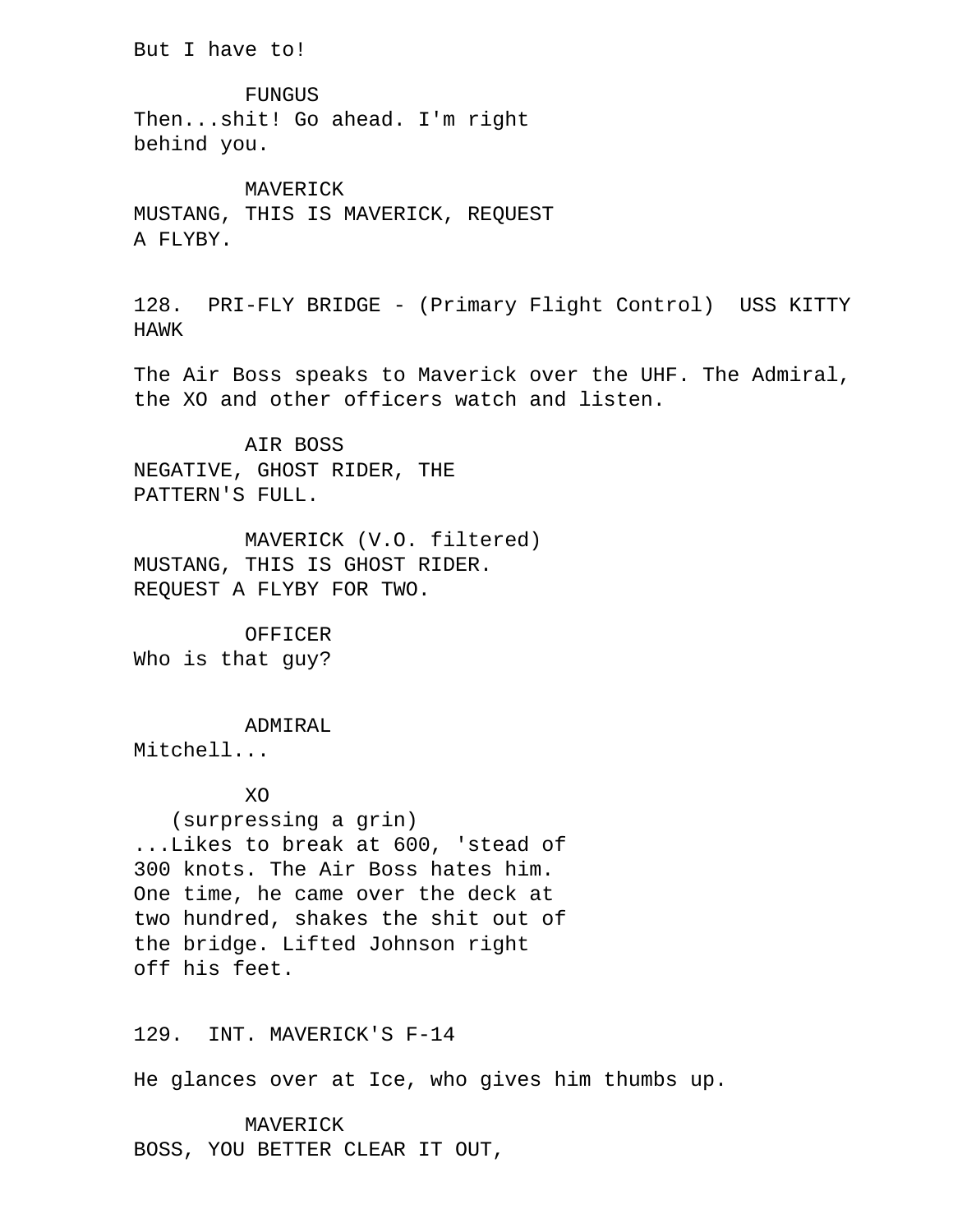WE'RE FIVE MINUTES OUT AND WE'RE DOING IT!

130. INT. PRI-FLY BRIDGE

The Admiral looks out over the water and smiles.

 MAVERICK (V.O. filtered) TEN MILES ASTERN, BOSS. HOW ABOUT IT?

The Air Boss is livid. He clenches the mike.

 AIR BOSS MUSTANG TO GHOST RIDER!...

Just then the Admiral pipes up.

 ADMIRAL Johnson!

 AIR BOSS Yes, Sir, Admiral?

 ADMIRAL Give him his flyby.

 The Admiral looks at the others, tries to surpress his own grin. He slides into his (borrowed) command chair, looks into the wind. On the back of the chair, a clue; his name and rank: RADM. Buford Clancy, "BOOMER"

The AIR BOSS burns, but has no choice.

 AIR BOSS (really pissed off) ROGER, GHOST RIDER, YOU'RE CLEAR.

 131. EXT. KITTY HAWK DAY

 Sailors line the deck and search the sky. They crane their necks from their battle stations, sweating into the sun, watching for the approach of F-14's. Someone sees it--he points and SHOUTS. The F-14 appears, and every man stands and CHEERS.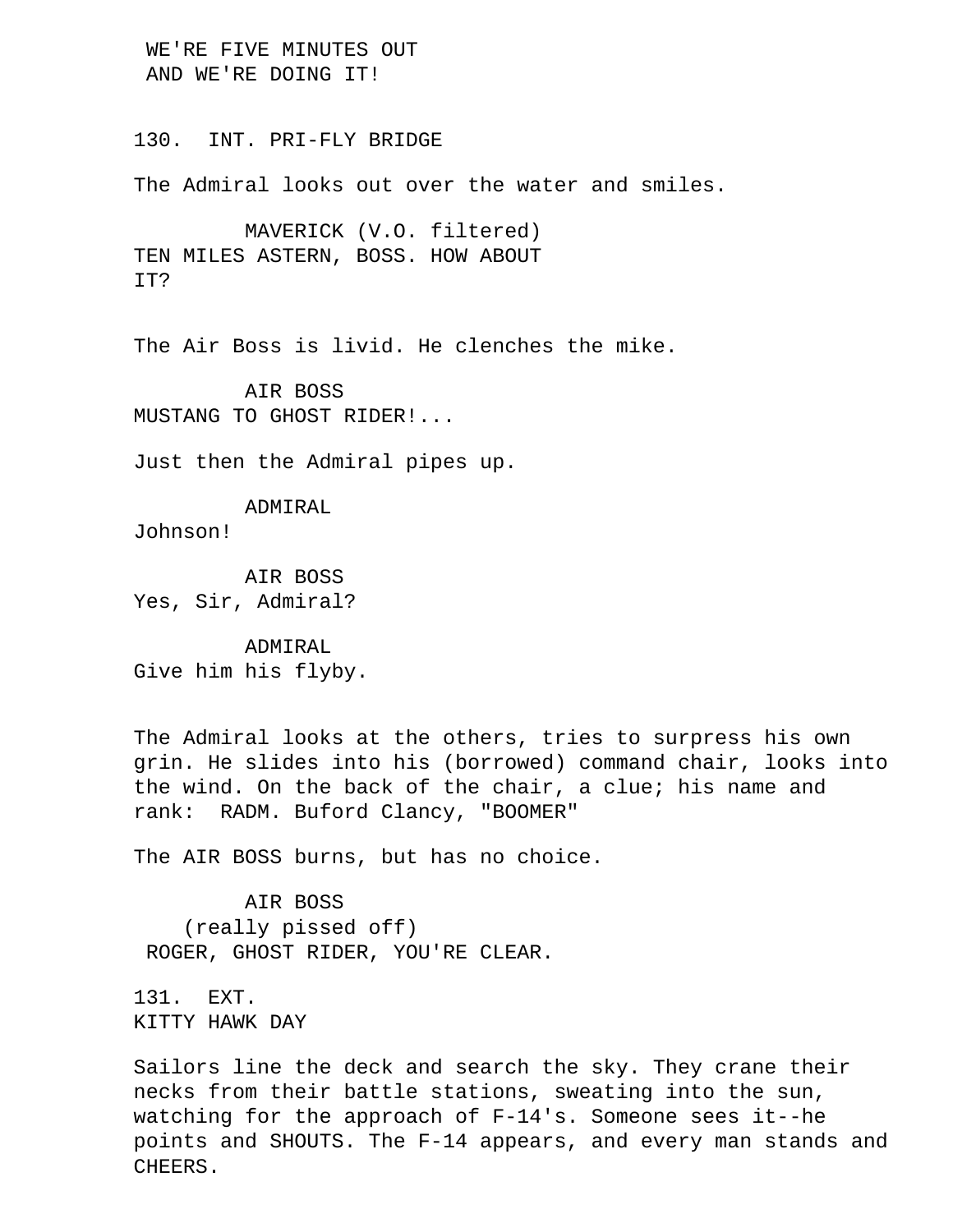132. POV -

WE COME SCREAMING IN, 5 FEET OVER THE WATER, throwing up rooster tails behind. WE SPLIT OFF and ZOOM along each side of the carrier, at 100 feet and ROLL IT.

### 133. INT. PRI-FLY BRIDGE--VVVAAAAABBOOOOM!

 It lifts the Air Boss right off his feet. The walls warp, dust sifts from the overhead. The whole tower just goes BOOM!

 AIR BOSS Goddamn that guy!"

### 134. EXT. FLIGHT DECK

 They break at 500 knots. Ice is first down over the ramp, waved in. The F-14 comes in a little rocky. It bounces hard but grabs the wire, then jerks to a sudden halt. The sailors CHEER AND APPLAUD, throwing fists of victory into the air, straining to get a look at Ice as the crew directs his plane off to the side. Opening the canopy, Ice and Slider unstrap. Stinger and the others are there. Guys are climbing up, climbing all over the airplane. They're already painting a MiG on the side, and they're looking at Ice in awe.

135. POV - MAVERICK - THROUGH THE WINDSHIELD - AS HE LANDS

 He catches the wire, the view slams down toward the deck as the plane arrests, then comes up...He releases the cockpit and can hear the ROAR OF THE CROWD...

# 136. EXT. FLIGHT DECK

 He swings the nose around past Ice's. Ice's plane is covered in colored jerseys as the ground crew pulls him out. Maverick's plane swings towards the PRI-FLY BRIDGE. Pilots in flightsuits pour from the deck hatch APPLAUDING...

# 137. HE CUTS HIS ENGINES AS THE GROUND CREW SWARMS

As Maverick and Fungus climb down, they see their wingmen on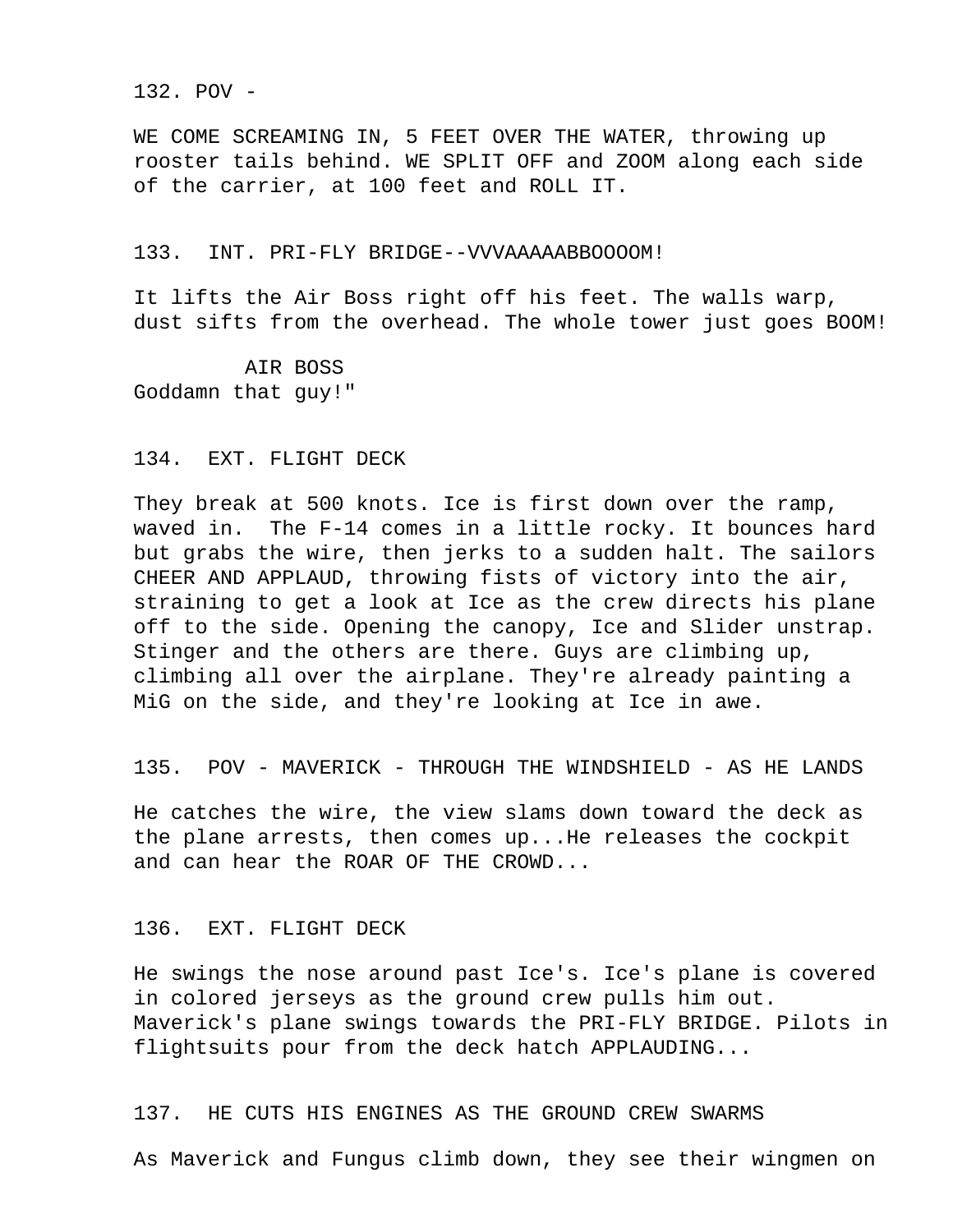the deck. Ice is looking in Maverick's direction. His face is inscrutable. Maverick gets mobbed, but pushes over to Ice. They stare at each other for a moment, eye to eye even as they are buffeted by the crowd. Finally, Ice breaks...a grin.

 ICE I guess I owe you one.

 MAVERICK You don't owe me anything. We're on the same team.

TCE. You saved our lives. You did it!

 MAVERICK We did it.

 ICE You're a hell of a flyer. (he can't resist) You can be my wingman any time.

 MAVERICK (laughs) No. You can be mine!

 Now Ice laughs. Nobody's ever gonna win on this one. But Ice smiles at him...It's now a running joke between them.

ICE

Whatever you say, Commander.

 He and Slider snap to and proudly salute. Maverick hesitates, then returns it. As Ice and Slider snap it off, it turns into the pilot's salute, they give them the bird. Maverick and Fungus laugh and return the compliment.

 As they are mobbed by sailors, Maverick is elated to see two familiar figures: Hollywood and Wolfman turn from their battle damaged TOMCAT on the forward elevator as it sinks out of sight below decks.

138. EXT. FLIGHT DECK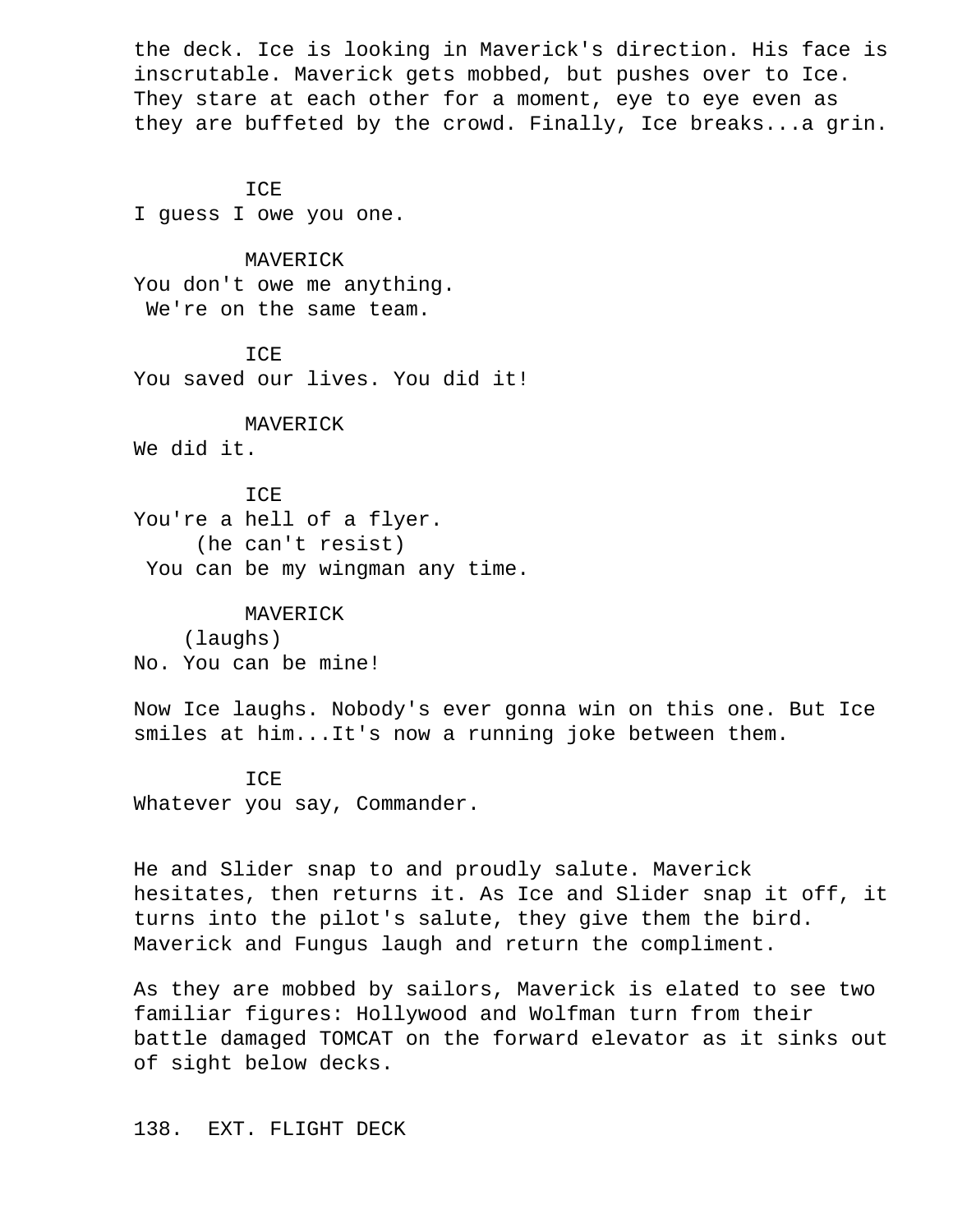# FUNGUS

What happened to you?

 WOLFMAN He got our radio, and an engine. We were lucky to make it back.

### HOLLYWOOD

Not luck. Skill.

ANOTHER ANGLE

Stinger rushes up, grabs Ice and Maverick in a bear hug.

### STINGER

 MiG killers! You name it, boy. Sky's the limit. You name it. A medal. Anything you want. Anything.

# ICE

MiG killers! What else is there?

 Maverick grins, turns away from them. He he looks out, at the dying sun glinting over the sea. He thinks how beautiful it is out here! Fungus grabs him from behind.

 FUNGUS You hear that? Anything we want. Anything...Well???

MAVERICK

Well what?

 FUNGUS What do you want?

 MAVERICK What do I want?

 FUNGUS What do you want?

> MAVERICK (he thinks.)

Any more MiGs?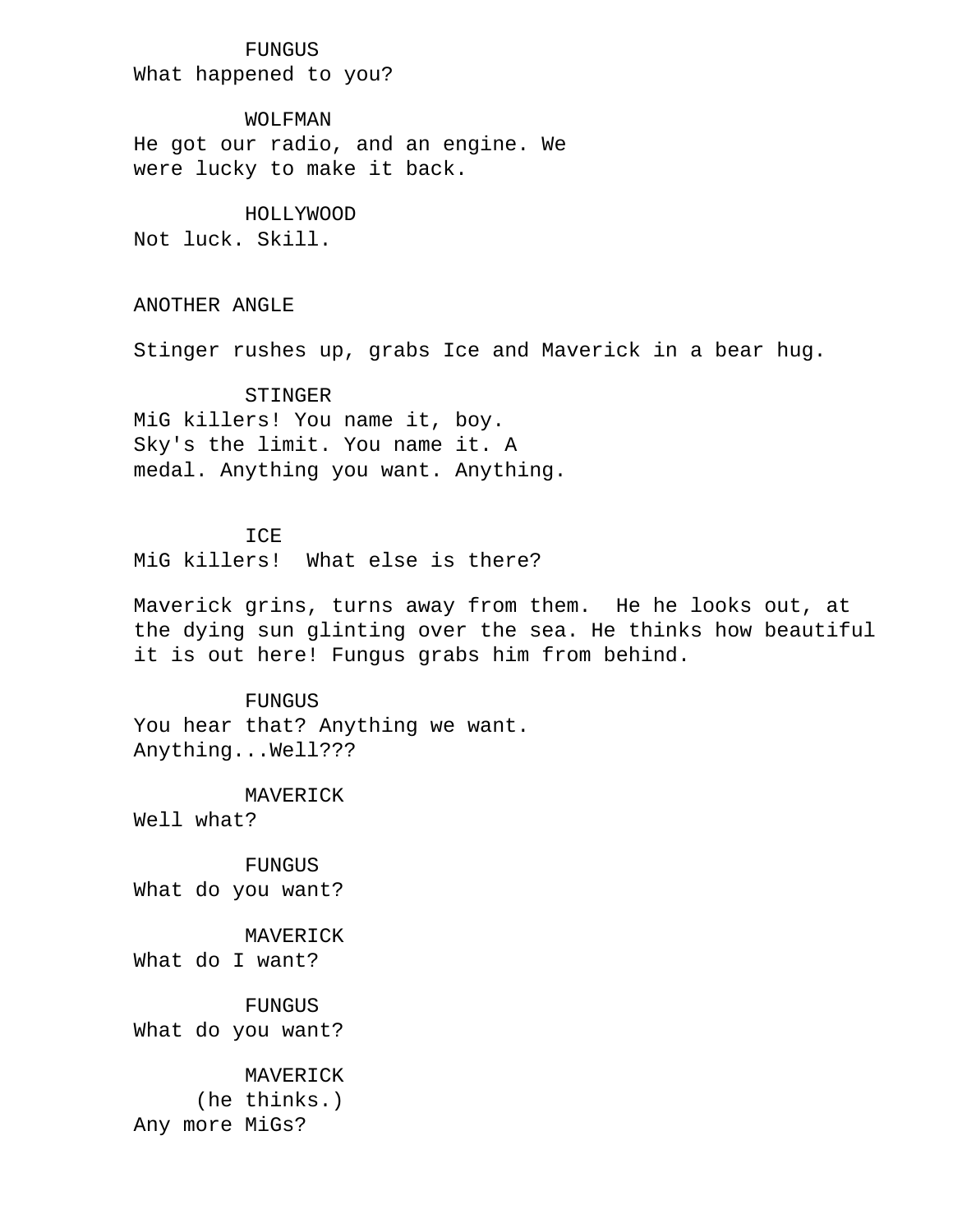Stinger shakes his head no.

 STINGER They don't seem to want to come up anymore. There's nothing on the scopes. In fact, everybody's denying the incident ever happened. So...what is it? What do you want?

Maverick turns away, considering the options.

139. EXT. FLIGHT DECK - ANOTHER ANGLE

 Another Tomcat rolls up to park nearby. He looks at the plane. Over the deck LOUDSPEAKER, comes the final call to the F-14:

 LSO (V.O. filtered) (a touch of sarcasm) OKAY, GENTLEMEN. YOU CAN CUT YOUR ENGINES...YOU HAVE ARRIVED....

WWHHHEEEEZZZZEEERRRRRUUUUUMMMMMMMMMM...

AS THE ENGINES FADE, SO DOES THE PICTURE.

FADE IN - WEEKS LATER

140. EXT. DAY - FLIGHT LINE MIRAMAR - TOPGUN

 Viper, Jester and others walk out of hangar to watch a wing return.

141A. EXT. MIRAMAR RUNWAY - DAY

 THEIR POV. Suddenly an F-14 breaks, ROARS in over the field inverted, a hundred feet off the ground.

# 142. FLIGHT LINE MIRAMAR - DAY

 JESTER Who's the hell is that?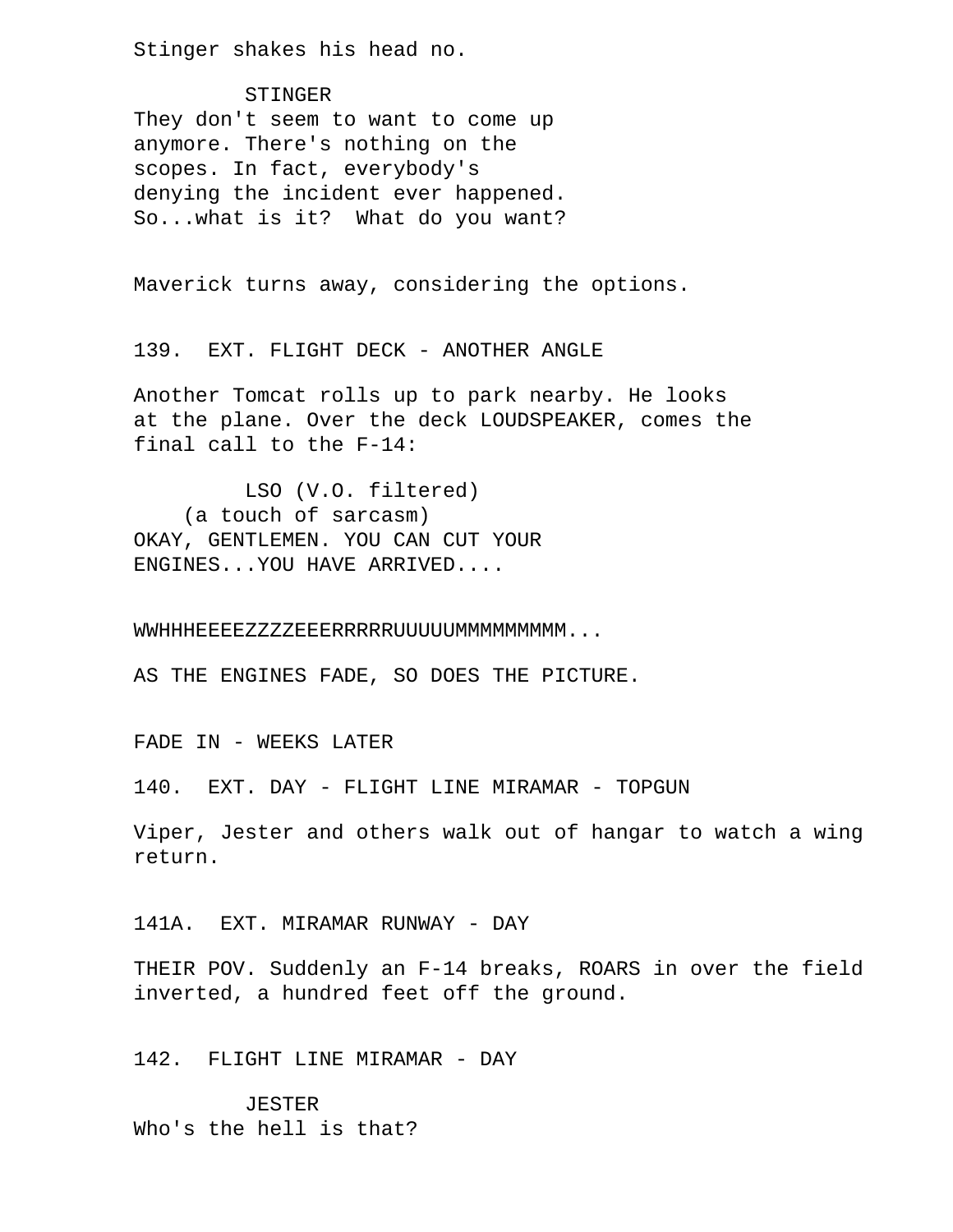#### VIPER

Three guesses.

**JESTER**  Well, he's in trouble and he didn't even get here yet.

 Jester looks over at an admiral, who steps out of a staff car, squints up at the swooping plane, turns, barks an order to his driver, jumps in the car and SLAMS the door, the car takes off.

 143. EXT. MIRAMAR RUNWAY - DAY - FURTHER DOWN THE RUNWAY MP jeeps - lights flashing, pull out and head for the flight line.

VIPER

Come on.

They head for the hangar

### 144. OVER THE END OF THE RUNWAY

 The jet breaks at 500 knots and sets down neatly on the tarmac. The rest of his flight follows in perfect formation.

145. EXT. MIRAMAR RUNWAY - DAY - MAVERICK'S JET -PULLING UP

 He unbuckles his straps, takes his helmet off. He looks over at the approaching caravan.

 FUNGUS I think they know we're here.

 MAVERICK Let me do the talking.

**FUNGUS**  Oh, no. You did the flying, I'll do the talking!

He stands up in the cockpit, gives a snappy salute.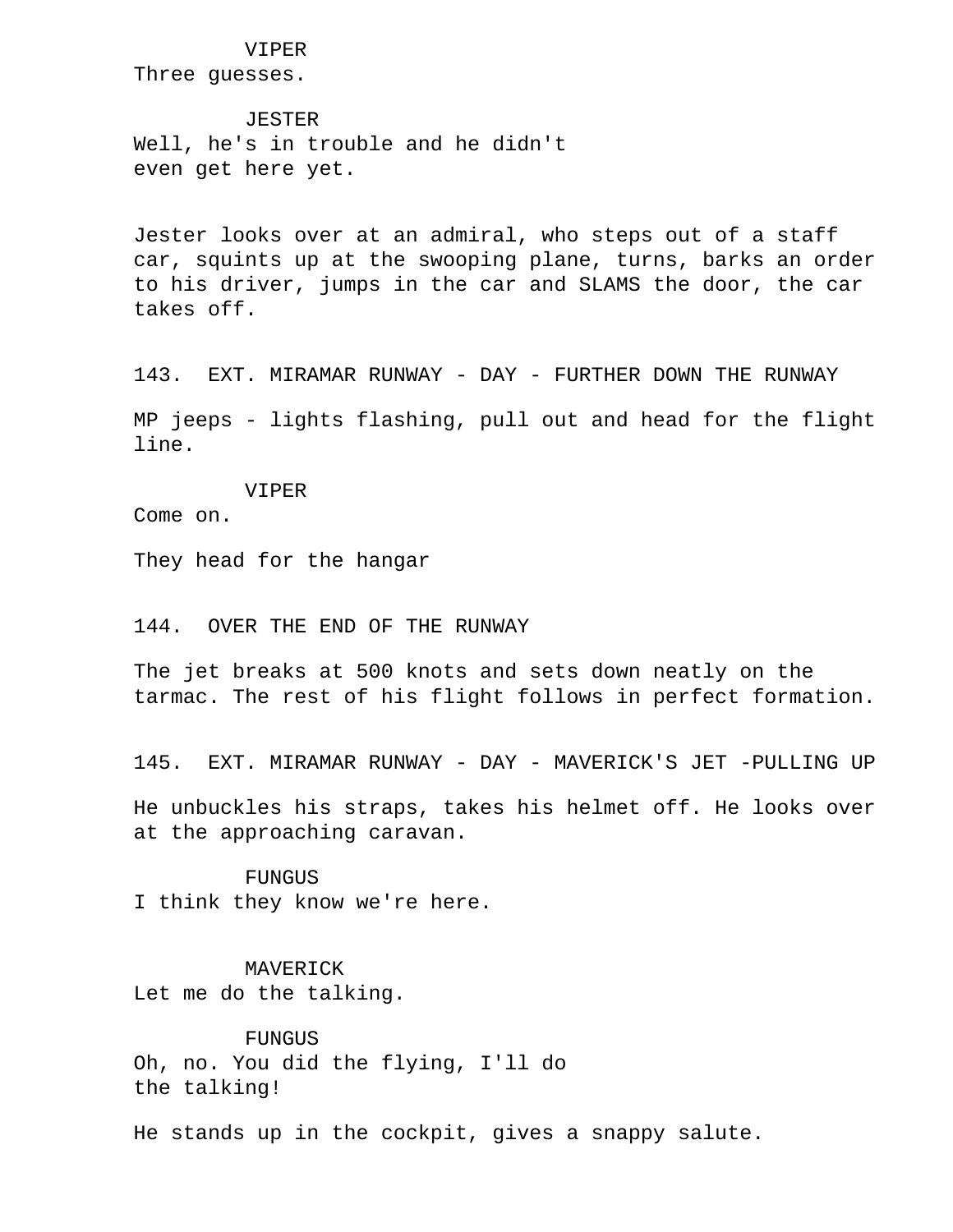FUNGUS Why Admiral....How really good it is to see you!

 Maverick turns away. As he backs down the steps, a jeep screeches up, doors slam open, footsteps.

 A VOICE Who's in charge here?

### MAVERICK

I am.

 He's answered automatically, but now it hits him. He knows the voice. He turns.

HIS POV - CHARLIE, HANDS ON HIPS

### CHARLIE

Not for long, you keep that up.

 He hops down, stands there speechless, grinning happily at her.

### CHARLIE

Well?

MAVERICK

Well what?

### CHARLIE

 You got your F-14, you got Top Gun, you got your MiGs....You're our new Top Gun instructor...Now what?

# MAVERICK

 Oh...I'll think of something... What are you doing here?

# CHARLIE

I live here, remember?

**MAVERICK** Right on the flight line?

He's got her on that one. She laughs.